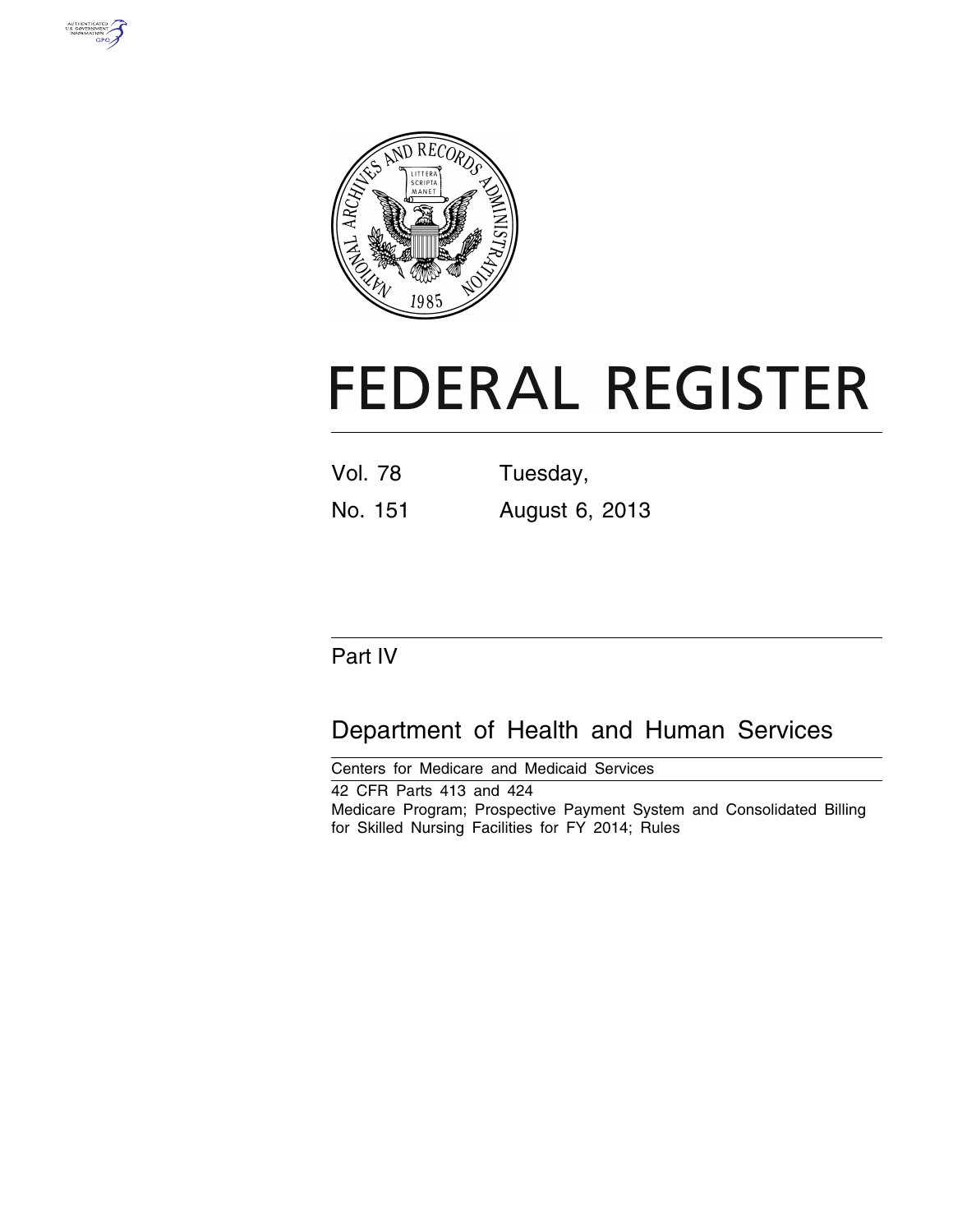### **DEPARTMENT OF HEALTH AND HUMAN SERVICES**

**Centers for Medicare & Medicaid Services** 

### **42 CFR Parts 413 and 424**

**[CMS–1446–F]** 

**RIN 0938–AR65** 

### **Medicare Program; Prospective Payment System and Consolidated Billing for Skilled Nursing Facilities for FY 2014**

**AGENCY:** Centers for Medicare & Medicaid Services (CMS), HHS. **ACTION:** Final rule.

**SUMMARY:** This final rule updates the payment rates used under the prospective payment system for skilled nursing facilities (SNFs) for fiscal year (FY) 2014. In addition, it revises and rebases the SNF market basket, revises and updates the labor related share, and makes certain technical and conforming revisions in the regulations text. This final rule also includes a policy for reporting the SNF market basket forecast error in certain limited circumstances and adds a new item to the Minimum Data Set (MDS), Version 3.0 for reporting the number of distinct therapy days. Finally, this final rule adopts a change to the diagnosis code used to determine which residents will receive the AIDS add-on payment, effective for services provided on or after the October 1, 2014 implementation date for conversion to ICD–10–CM.

**DATES:** *Effective Date:* This final rule is effective on October 1, 2013.

### **FOR FURTHER INFORMATION CONTACT:**

Penny Gershman, (410) 786–6643, for information related to clinical issues.

John Kane, (410) 786–0557, for information related to the development of the payment rates and case-mix indexes.

Kia Sidbury, (410) 786–7816, for information related to the wage index.

Bill Ullman, (410) 786–5667, for information related to level of care determinations, consolidated billing, and general information.

### **SUPPLEMENTARY INFORMATION:**

### **Availability of Certain Information Exclusively Through the Internet on the CMS Web site**

The Wage Index for Urban Areas Based on CBSA Labor Market Areas (Table A) and the Wage Index Based on CBSA Labor Market Areas for Rural Areas (Table B) are published in the **Federal Register** as an Addendum to the annual SNF PPS rulemaking (that is, the

SNF PPS proposed and final rules or, when applicable, the current update notice). However, as of FY 2012, a number of other Medicare payment systems adopted an approach in which such tables are no longer published in the **Federal Register** in this manner, and instead are made available exclusively through the Internet; see, for example, the FY 2012 Hospital Inpatient PPS (IPPS) final rule (76 FR 51476). To be consistent with these other Medicare payment systems and streamline the published content to focus on policy discussion, we proposed to use a similar approach for the SNF PPS as well. We also proposed to revise the applicable regulations text at § 413.345 to accommodate this approach, consistent with the wording of the corresponding statutory authority at section 1888(e)(4)(H)(iii) of the Social Security Act (the Act). We did not receive any comments on this proposal. Therefore, as discussed in greater detail in section V. of this final rule, we are finalizing this proposal and revising the applicable regulations text at § 413.345 to accommodate this approach. Under this approach, effective October 1, 2013, the individual wage index values displayed in Tables A and B of this rule will no longer be published in the **Federal Register** as part of the annual SNF PPS rulemaking, and instead will be made available exclusively through the Internet on CMS's SNF PPS Web site at *[http://www.cms.gov/Medicare/](http://www.cms.gov/Medicare/Medicare-Fee-for-Service-Payment/SNFPPS/WageIndex.html)  [Medicare-Fee-for-Service-Payment/](http://www.cms.gov/Medicare/Medicare-Fee-for-Service-Payment/SNFPPS/WageIndex.html)  [SNFPPS/WageIndex.html.](http://www.cms.gov/Medicare/Medicare-Fee-for-Service-Payment/SNFPPS/WageIndex.html)* Consistent with the provisions of section  $1888(e)(4)(H)(iii)$  of the Act, we will continue to publish in the **Federal Register** the specific ''factors to be applied in making the area wage adjustment'' (for example, the SNF prospective payment system's use of the hospital wage index exclusive of its occupational mix adjustment) as part of our annual SNF PPS rulemaking process, but that document will no longer include a listing of the individual wage index values themselves, which will instead be made available exclusively through the Internet on the CMS Web site.

In addition, we note that in previous years, each rule or update notice issued under the annual SNF PPS rulemaking cycle has included a detailed reiteration of the various individual legislative provisions that have affected the SNF PPS over the years, a number of which represented temporary measures that have long since expired. That discussion, along with detailed background information on various other aspects of the SNF PPS, will

henceforth be made available exclusively on the CMS Web site as well, at *[http://www.cms.gov/Medicare/](http://www.cms.gov/Medicare/Medicare-Fee-for-Service-Payment/SNFPPS/index.html)  [Medicare-Fee-for-Service-Payment/](http://www.cms.gov/Medicare/Medicare-Fee-for-Service-Payment/SNFPPS/index.html)  [SNFPPS/index.html.](http://www.cms.gov/Medicare/Medicare-Fee-for-Service-Payment/SNFPPS/index.html)* 

To assist readers in referencing sections contained in this document, we are providing the following Table of Contents.

### **Table of Contents**

### I. Executive Summary

- A. Purpose
- B. Summary of Major Provisions<br>C. Summary of Cost, Transfers, a
- Summary of Cost, Transfers, and Benefits

### II. Background

- A. Statutory Basis and Scope
- B. Initial Transition
- C. Required Annual Rate Updates III. Summary of the Provisions of the FY 2014 SNF PPS Proposed Rule
- IV. Analysis of and Responses to Public Comments on the FY 2014 SNF PPS Proposed Rule
	- A. General Comments on the FY 2014 SNF PPS Proposed Rule
	- B. SNF PPS Rate Setting Methodology and FY 2014 Update
	- 1. Federal Base Rates
	- 2. SNF Market Basket Update
	- a. Revising and Rebasing the SNF Market Basket Index
	- i. Effect on the Labor-Related Share of Revising and Rebasing the SNF Market Basket Index
- 3. Forecast Error Adjustment
- 4. Multifactor Productivity Adjustment
- a. Incorporating the Multifactor
- Productivity Adjustment in the Market Basket Update
- 5. Market Basket Update Factor for FY 2014
- 6. Case-Mix Adjustment
- 7. Wage Index Adjustment
- 8. Adjusted Rate Computation Example
- C. Additional Aspects of the SNF PPS
- 1. SNF Level of Care—Administrative Presumption
- 2. Consolidated Billing
- 3. Payment for SNF-Level Swing-Bed Services
- D. Other Issues
- 1. Monitoring Impact of FY 2012 Policy Changes
- 2. Ensuring Accuracy in Grouping to Rehabilitation RUG–IV Categories
- 3. SNF Therapy Research Project
- V. Provisions of the Final Rule; Regulations Text
- VI. Collection of Information Requirements VII. Economic Analyses
	- A. Regulatory Impact Analysis
	- 1. Introduction
	- 2. Statement of Need
	- 3. Overall Impacts
	- 4. Detailed Economic Analysis
	- 5. Alternatives Considered
	- 6. Accounting Statement
	- 7. Conclusion
	- B. Regulatory Flexibility Act Analysis
	- C. Unfunded Mandates Reform Act
	- Analysis
	- D. Federalism Analysis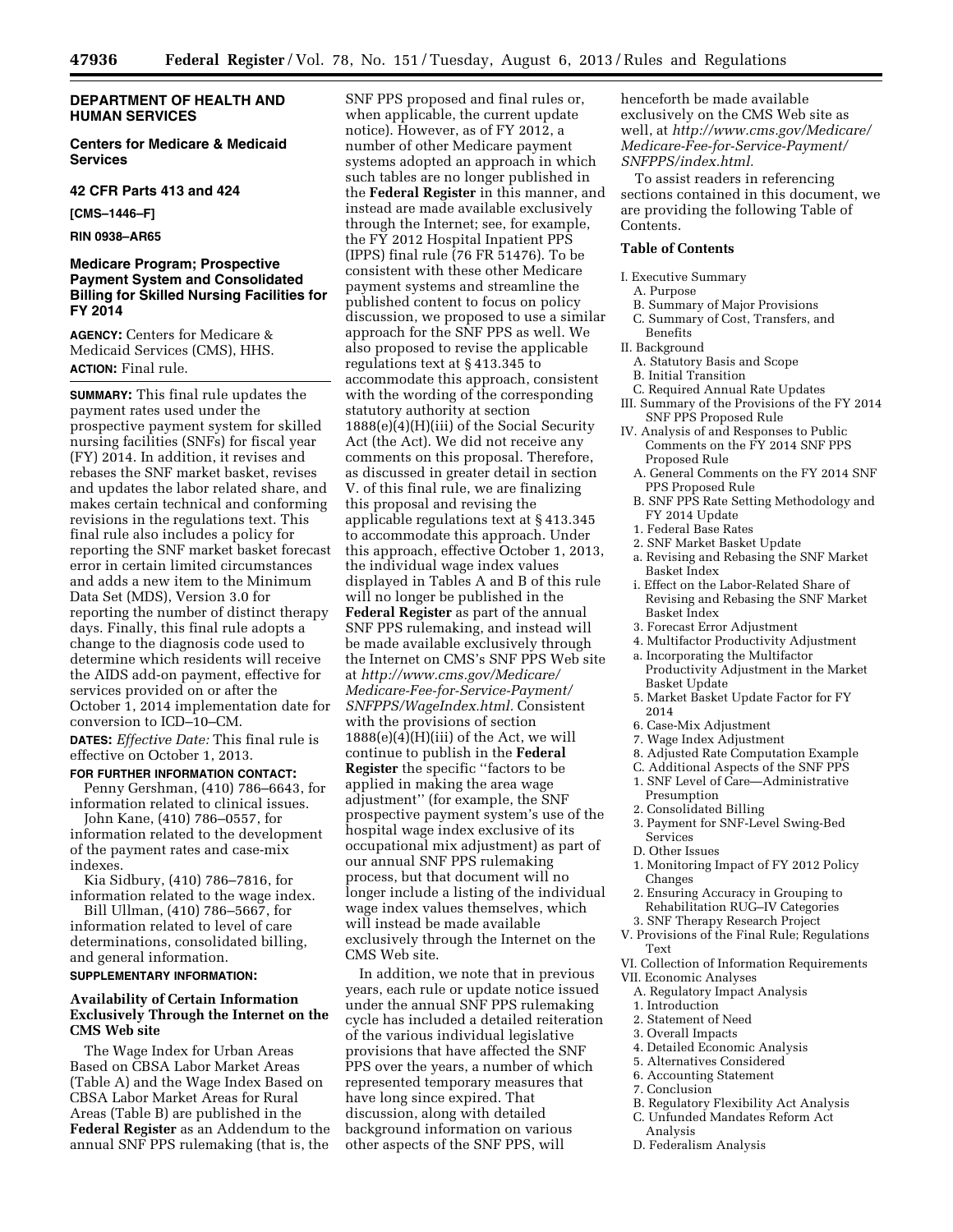### **Regulations Text**

| Acronyms |
|----------|
|          |

In addition, because of the many terms to which we refer by acronym in this final rule, we are listing these abbreviations and their corresponding terms in alphabetical order below:

- AIDS Acquired Immune Deficiency Syndrome
- ARD Assessment reference date<br>BBA Balanced Budget Act of 19
- Balanced Budget Act of 1997, Pub. L. 105–33
- BBRA Medicare, Medicaid, and SCHIP Balanced Budget Refinement Act of 1999, Pub. L. 106–113
- BIPA Medicare, Medicaid, and SCHIP Benefits Improvement and Protection Act of 2000, Pub. L. 106–554
- CAH Critical access hospital
- CBSA Core-based statistical area
- CFR Code of Federal Regulations
- CMI Case-mix index
- Centers for Medicare & Medicaid Services
- COT Change of therapy
- ECI Employment Cost Index
- EOT End of therapy
- 
- EOT–R End of therapy–resumption
- FQHC Federally qualified health center FR Federal Register
- 
- FY Fiscal year
- GAO Government Accountability Office HCPCS Healthcare Common Procedure
- Coding System HOMER Home office Medicare records
- IGI IHS (Information Handling Services) Global Insight, Inc.
- MDS Minimum data set
- MFP Multifactor productivity
- MMA Medicare Prescription Drug, Improvement, and Modernization Act of 2003, Pub. L. 108–173
- MSA Metropolitan statistical area
- NAICS North American Industrial
- Classification System
- NTA Non-Therapy Ancillary
- OMB Office of Management and Budget
- OMRA Other Medicare Required Assessment
- PPS Prospective Payment System
- 
- RAI Resident assessment instrument RAVEN Resident assessment validation
- entry
- RFA Regulatory Flexibility Act, Pub. L. 96– 354
- RHC Rural health clinic
- RIA Regulatory impact analysis
- RUG–III Resource Utilization Groups,
- Version 3
- RUG–IV Resource Utilization Groups, Version 4
- RUG–53 Refined 53-Group RUG–III Case-Mix Classification System
- SCHIP State Children's Health Insurance Program
- SNF Skilled nursing facility
- STM Staff time measurement
- STRIVE Staff time and resource intensity verification
- UMRA Unfunded Mandates Reform Act, Pub. L. 104–4

### **I. Executive Summary**

### *A. Purpose*

This final rule updates the SNF prospective payment rates for FY 2014 as required under section 1888(e)(4)(E) of the Act. It also responds to section 1888(e)(4)(H) of the Act, which requires the Secretary to ''provide for publication in the **Federal Register**'' before the August 1 that precedes the start of each fiscal year, the unadjusted federal per diem rates, the case-mix classification system, and the factors to be applied in making the area wage adjustment used in computing the prospective payment rates for that fiscal year.

### *B. Summary of Major Provisions*

In accordance with sections 1888(e)(4)(E)(ii)(IV) and 1888(e)(5) of the Act, the federal rates in this final rule reflect an update to the rates that we published in the SNF PPS update notice for FY 2013 (77 FR 46214) which reflects the SNF market basket index, adjusted by the forecast error correction, if applicable, and the multifactor productivity adjustment for FY 2014.

*C. Summary of Cost, Transfers, and Benefits* 

| Provision description               | Total transfers                                                                                                                   |  |  |  |  |  |
|-------------------------------------|-----------------------------------------------------------------------------------------------------------------------------------|--|--|--|--|--|
| FY 2014 SNF PPS payment rate update | The economic impact of this final rule is an estimated increase of \$470 million in aggregate<br>payments to SNFs during FY 2014. |  |  |  |  |  |

### **II. Background**

### *A. Statutory Basis and Scope*

As amended by section 4432 of the Balanced Budget Act of 1997 (BBA, Pub. L. 105–33, enacted on August 5, 1997), section 1888(e) of the Act provides for the implementation of a PPS for Medicare payment for covered SNF services. This methodology uses prospective, case-mix adjusted per diem payment rates applicable to all covered SNF services defined in section 1888(e)(2)(A) of the Act. The SNF PPS is effective for cost reporting periods beginning on or after July 1, 1998, and covers all costs of furnishing covered SNF services (routine, ancillary, and capital-related costs) other than costs associated with approved educational activities and bad debts. Under section 1888(e)(2)(A)(i) of the Act, covered SNF services include post-hospital extended care services for which benefits are provided under Part A, as well as those items and services (other than a certain limited number of excluded services described in clauses (ii), (iii), and (iv) of section 1888(e)(2)(A), such as physician

services) for which payment may otherwise be made under Part B and which are furnished to Medicare beneficiaries who are residents in a SNF during a covered Part A stay. A comprehensive discussion of these provisions appears in the May 12, 1998 interim final rule (63 FR 26252).

### *B. Initial Transition*

Under sections 1888(e)(1)(A) and 1888(e)(11) of the Act, the SNF PPS included an initial, three-phase transition that blended a facility-specific rate (reflecting the individual facility's historical cost experience) with the federal case-mix adjusted rate. The transition extended through the facility's first three cost reporting periods under the PPS, up to and including the one that began in FY 2001. Thus, the SNF PPS is no longer operating under the transition, as all facilities have been paid at the full federal rate effective with cost reporting periods beginning in FY 2002. Currently, we base payments for SNFs entirely on the adjusted federal per diem rates, and we no longer include

adjustment factors under the transition related to facility-specific rates for the upcoming FY.

### *C. Required Annual Rate Updates*

Section 1888(e)(4)(E) of the Act requires the SNF PPS payment rates to be updated annually. The most recent annual update occurred in an update notice that set forth updates to the SNF PPS payment rates for FY 2013 (77 FR 46214).

Under this requirement, section 1888(e)(4)(H) of the Act specifies that we provide for publication annually in the **Federal Register** of the following:

• The unadjusted federal per diem rates to be applied to days of covered SNF services furnished during the upcoming FY.

• The case-mix classification system to be applied with respect to these services during the upcoming FY.

• The factors to be applied in making the area wage adjustment with respect to these services.

Along with other revisions discussed later in this preamble, this final rule also provides the required annual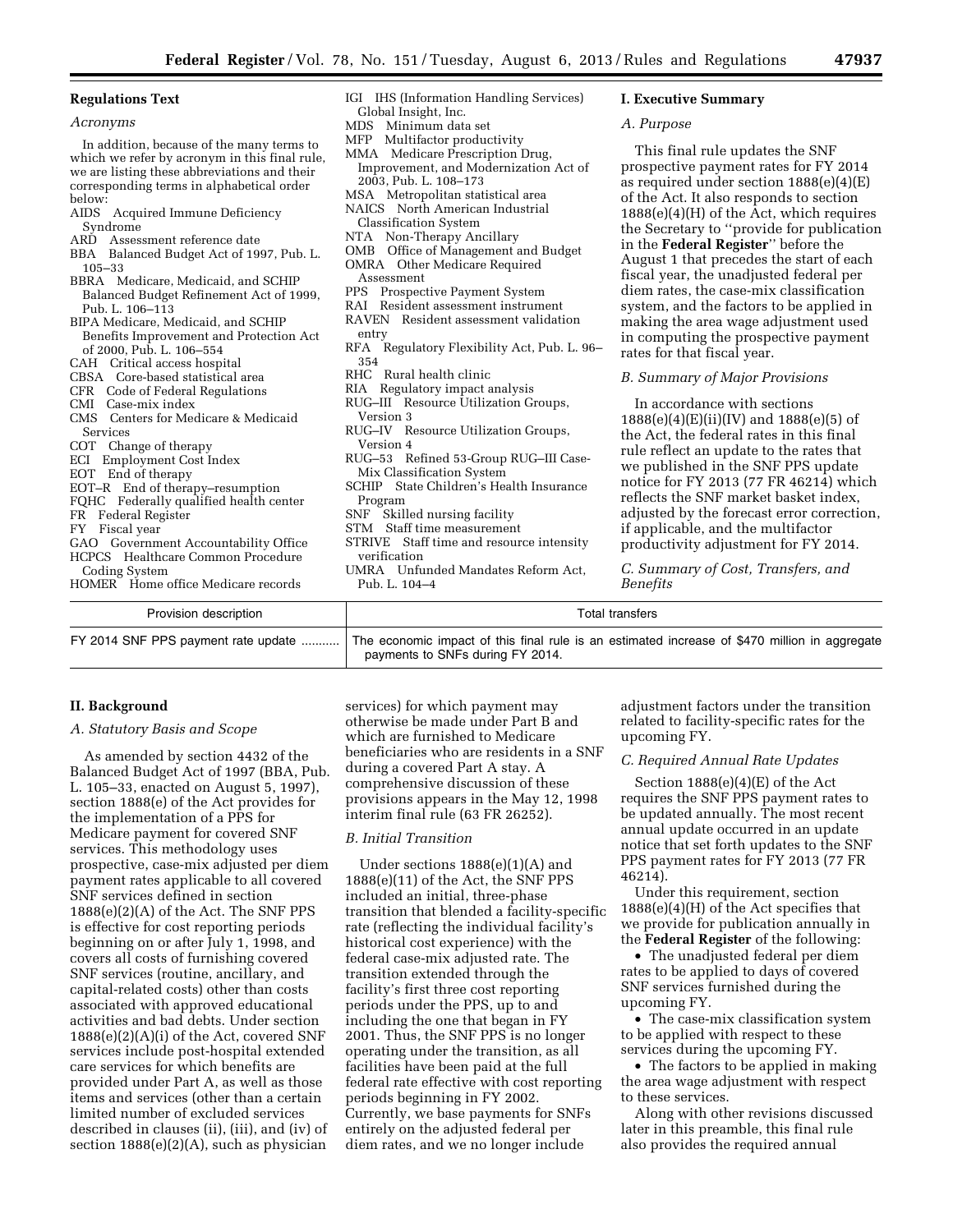updates to the per diem payment rates for SNFs for FY 2014.

### **III. Summary of the Provisions of the FY 2014 SNF PPS Proposed Rule**

In the FY 2014 SNF PPS proposed rule (78 FR 26438), we proposed an update to the payment rates used under the PPS for SNFs for FY 2014. Additionally, we proposed to revise and rebase the SNF market basket, to use this revised and rebased SNF market basket to determine the SNF PPS update for FY 2014; to update and revise the labor related share; and to make certain technical and conforming revisions in the regulations text. The proposed rule also included a proposed policy for revising how we report the SNF market basket forecast error in certain limited circumstances. In addition, we proposed a new item to be included on the Minimum Data Set (MDS), Version 3.0. Finally, we proposed to transition to the ICD–10–CM diagnosis code B20 in order to identify those residents for whom it is appropriate to apply the AIDS add-on payment under section 511 of the MMA, effective upon the October 1, 2014 implementation date for conversion to ICD–10–CM.

### **IV. Analysis of and Responses to Public Comments on the FY 2014 SNF PPS Proposed Rule**

In response to the publication of the FY 2014 SNF PPS proposed rule, we received 20 timely public comments from individual providers, corporations, government agencies, private citizens, trade associations, and major organizations. The following are brief summaries of each proposed provision, a summary of the public comments that we received related to that proposal, and our responses to the comments.

### *A. General Comments on the FY 2014 SNF PPS Proposed Rule*

In addition to the comments we received on the proposed rule's discussion of specific aspects of the SNF PPS (which we address later in this final rule), commenters also submitted the following, more general observations on the payment system. A discussion of these comments, along with our responses, appears below.

*Comment:* We received a number of comments about the MDS. Commenters noted the complexity of the MDS 3.0, particularly with regard to several of the newer assessment types, the need to clarify the Resident Assessment Instrument (RAI) Manual, the manual update process, and the time required to become trained on the new MDS 3.0 requirements.

*Response:* We appreciate these concerns and we recognize that the MDS 3.0 is a complex assessment tool. We provided extensive training and opportunities to assist with questions about the MDS 3.0 both prior to and after its October 1, 2010 implementation on audio conferences, at national training conferences, in the form of the RAI Manual and subsequent clarification updates, and postings to the MDS 3.0 and SNF PPS Web sites.

We have also provided support in response to oral and written inquiries, and issued clarification during Open Door Forums, RAI Manual updates, and through online and telephone technical assistance. We are committed to continuing training on both the MDS 3.0 and RUG–IV systems. Additionally, as we receive provider input through these efforts, we will continue to update and clarify the RAI Manual to ensure that it continues to provide accurate information and guidance on CMS policies in a timely fashion.

*Comment:* A few commenters raised the issue of Non-Therapy Ancillaries (NTAs). All of the comments we received on this issue supported CMS's broad objective to develop a new method for paying for NTAs received in the SNF. These commenters urged CMS to expedite the research necessary to develop a new model for NTA payment and to implement such a model shortly thereafter.

*Response:* We appreciate all of the comments on this topic and the broad support for our objective to address this issue. Furthermore, the comments we received provided a number of interesting and creative ideas for consideration during the research process. We look forward to working with providers and stakeholders in the future as we continue to research this possible refinement to the SNF PPS.

### *B. SNF PPS Rate Setting Methodology and FY 2014 Update*

In the FY 2014 SNF PPS proposed rule (78 FR 26441 through 26463), we outlined the basic methodology used to set the rates for the SNF PPS. We also discussed several proposals associated with our rate setting methodology, including proposals associated with revising and rebasing the SNF market basket for FY 2014, using the revised and rebased SNF market basket to update the SNF payment rates, and updating and revising the labor-related share, as well as a proposal associated with how CMS reports the SNF forecast error correction for a given year. Our discussion of the rate setting methodology, our proposed changes associated with this methodology, and

the comments, along with our responses, on these proposals appear below.

### 1. Federal Base Rates

Under section 1888(e)(4) of the Act, the SNF PPS uses per diem federal payment rates based on mean SNF costs in a base year (FY 1995) updated for inflation to the first effective period of the PPS. We developed the federal payment rates using allowable costs from hospital-based and freestanding SNF cost reports for reporting periods beginning in FY 1995. The data used in developing the federal rates also incorporated a ''Part B add-on,'' which is an estimate of the amounts that, prior to the SNF PPS, would have been payable under Part B for covered SNF services furnished to individuals during the course of a covered Part A stay in a SNF.

In developing the rates for the initial period, we updated costs from FY 1995 to the first effective year of the PPS (which was the 15-month period beginning July 1, 1998) using a SNF market basket index, and then standardized for geographic variations in wages and for the costs of facility differences in case mix. In compiling the database used to compute the federal payment rates, we excluded those providers that received new provider exemptions from the routine cost limits, as well as costs related to payments for exceptions to the routine cost limits. Using the formula that the BBA prescribed, we set the federal rates at a level equal to the weighted mean of freestanding costs plus 50 percent of the difference between the freestanding mean and weighted mean of all SNF costs (hospital-based and freestanding) combined. We computed and applied separately the payment rates for facilities located in urban and rural areas, and adjusted the portion of the federal rate attributable to wage-related costs by a wage index to reflect geographic variations in wages.

### 2. SNF Market Basket Update

Section  $1888(e)(5)(A)$  of the Act requires us to establish a SNF market basket index that reflects changes over time in the prices of an appropriate mix of goods and services included in covered SNF services. Accordingly, we have developed a SNF market basket index that encompasses the most commonly used cost categories for SNF routine services, ancillary services, and capital-related expenses. Section 1888(e)(5)(B) of the Act defines the SNF market basket percentage as the percentage change in the SNF market basket index from the midpoint of the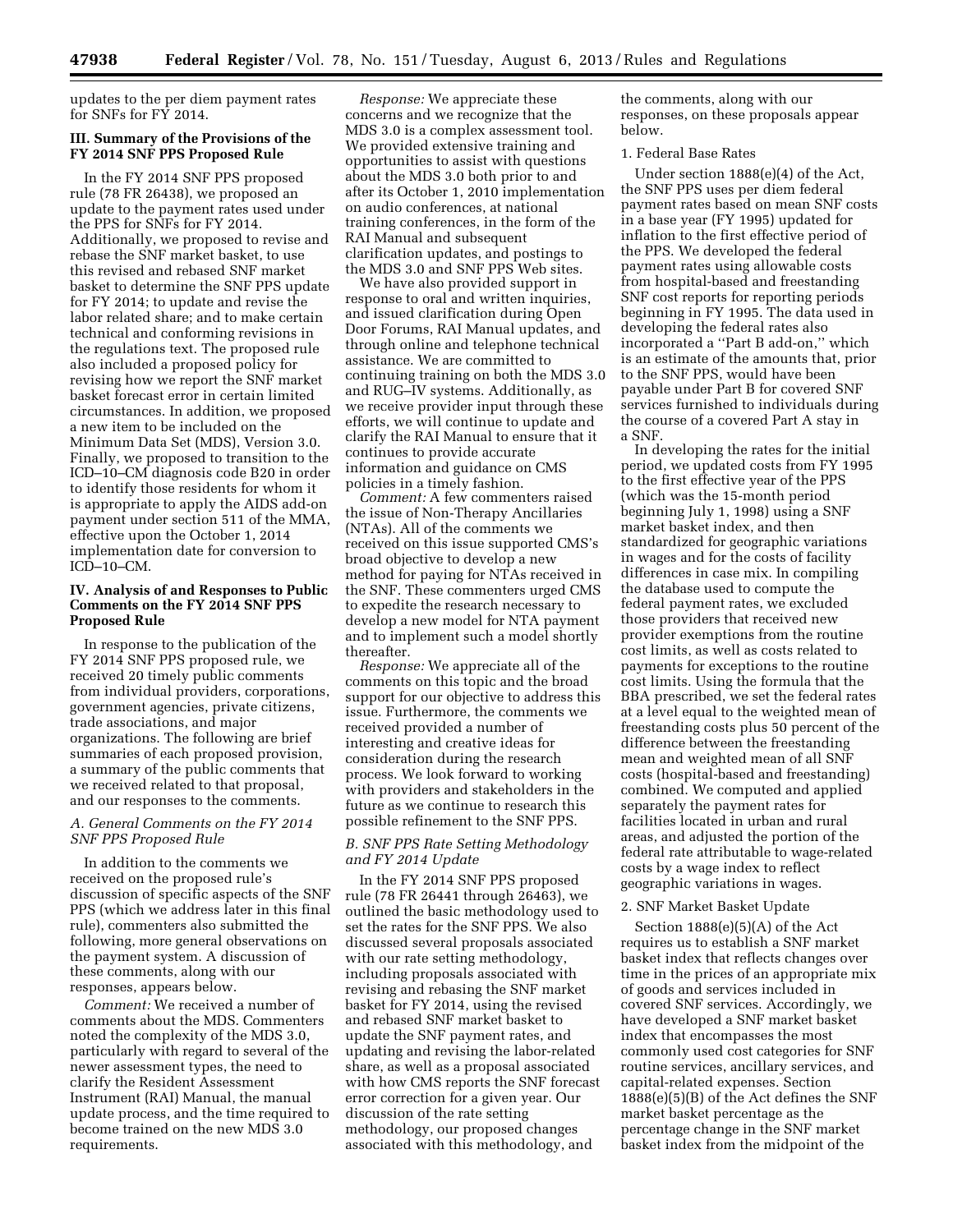previous FY to the midpoint of the current FY. For the federal rates set forth in this final rule, we use the percentage change in the SNF market basket index to compute the update factor for FY 2014, based on the IGI second quarter 2013 forecast (with historical data through first quarter of 2013) of the FY 2014 percentage increase in the FY 2010-based SNF market basket for routine, ancillary, and capital related expenses. In the FY 2014 SNF PPS proposed rule, the FY 2014 SNF market basket percentage was based on the IGI first quarter 2013 forecast (with historical data through the fourth quarter 2012) of the FY 2014 percentage increase in the FY 2010 based SNF market basket index for routine, ancillary, and capital-related expenses. The final SNF market basket update is discussed in section IV.B.5 of this final rule. As discussed in sections IV.B of this final rule, this market basket percentage change is reduced by the forecast error correction (§ 413.337(d)(2)), and by the MFP adjustment as required by section 1888(e)(5)(B)(ii) of the Act.

a. Revising and Rebasing the SNF Market Basket Index

In the FY 2008 SNF PPS final rule (72 FR 43425 through 43430), we revised and rebased the SNF market basket, which included updating the base year from FY 1997 to FY 2004. For FY 2014, we proposed to rebase the market basket to reflect FY 2010 Medicare allowable total cost data (routine, ancillary, and capital-related) and to revise the cost categories, cost weights, and price proxies used to determine the market basket (78 FR 26451 through 26461).

Specifically, we proposed to develop cost category weights for the FY 2010 based SNF market basket in two stages. First, we proposed to derive base weights for seven major categories (wages and salaries, employee benefits, contract labor, pharmaceuticals, professional liability insurance, capitalrelated, and a residual ''all other'') from the FY 2010 Medicare cost report (MCR) data for freestanding SNFs. Second, we proposed to divide the residual ''all other'' cost category into subcategories, using U.S. Department of Commerce Bureau of Economic Analysis' (BEA) 2002 Benchmark Input-Output (I–O) tables for the nursing home industry aged forward using price changes. Furthermore, we proposed to continue to use the same overall methodology as was used for the FY 2004-based SNF market basket to develop the capital related cost weights of the FY 2010 based SNF market basket.

We proposed to include five new cost categories in the FY 2010-based SNF market basket: (1) Medical Instruments and Supplies; (2) Apparel; (3) Machinery and Equipment; (4) Administrative and Facilities Support Services; and (5) Financial Services. We also proposed to divide the Nonmedical Professional Fees cost category into Nonmedical Professional Fees: Labor-Related and Nonmedical Professional Fees: Nonlabor-Related; and to revise our labels for the Labor-Intensive Services and Nonlabor-Intensive Services cost categories to All Other: Labor-Related Services and All Other: Nonlabor-Related Services, respectively.

In addition, we proposed to revise several price proxies, including using the ECI for Wages and Salaries for Nursing Care Facilities (NAICS 6231) to measure price growth of the Wages and Salaries cost category, and using the ECI for Benefits for Nursing Care Facilities (NAICS 6231) to measure price growth of the Benefits cost category.

We refer readers to the FY 2014 SNF PPS proposed rule (78 FR 26450–26461) for a complete discussion of our proposals and associated rationale related to revising and rebasing the SNF market basket. We received a number of public comments on the proposed revising and rebasing of the SNF market basket. A discussion of these comments, with our responses, appears below.

*Comment:* Several commenters were in agreement with our efforts to revise and rebase the SNF Market Basket. One commenter recommended that we forgo rebasing the SNF market basket index until cost data that adequately reflects recent and upcoming changes to the SNF cost structure are available. Furthermore, the commenter stated that the expenses reflected in the proposed FY 2010 base year do not account for system-wide and industry-wide changes that have occurred since FY 2010, which impose additional costs on SNFs. Specifically, they stated the following changes have occurred since 2010 or are about to occur: (1) Effective beginning FY 2011, CMS implemented changes to the reporting of therapy minutes on the MDS; (2) effective beginning FY 2012, CMS implemented a new therapyrelated assessment and reporting changes; and (3) significant new requirements and costs on SNFs as employers due to the implementation of the Affordable Care Act.

*Response:* We last rebased and revised the SNF market basket in the FY 2008 SNF PPS final rule (72 FR 43412, 43425–29), reflecting a FY 2004 base year. In the FY 2014 SNF PPS proposed rule, we proposed to rebase and revise the SNF market basket to reflect FY

2010 data as these were the most recent Medicare cost report data available; a decision that was supported by numerous commenters. We do not agree with the commenter's suggestion to postpone the rebasing of the SNF market basket and continue to use a FY 2004 based SNF market basket, which is less relevant with regard to the costs faced by SNFs and, thus, is not as technically appropriate as the FY 2010-based index. We will actively monitor the MCR data to determine if the cost structure changes in a meaningful way as future years of data become available and will propose any appropriate revisions or rebasing of the SNF market basket in future rulemaking.

*Comment:* One commenter supported our efforts to improve payment accuracy by rebasing and revising the market basket. However, they expressed concern about the accuracy of the Medicare SNF cost reports on which we rely. They stated that since payments are now based on the SNF PPS, and have for an increasing time been divorced from an individual facility's costs, less attention has been given to assuring their accuracy.

The commenter also expressed concern that there has not been a recent federal study on the accuracy of the SNF Medicare Cost Reports. They recommended that we commission a study of the accuracy of SNF Medicare cost reports and commit to revising applicable parts of the new market basket index, if the study shows that such changes are warranted.

The commenter also stated that there may be accuracy issues with the SNF cost reports, as evidenced by MedPAC's use of unpublished screens to select SNF cost reports for its analyses. Therefore, they recommended that we explain what, if any, screens, exclusions, or other mechanisms were used in the selection of the FY 2010 SNF cost reports on which the new market basket weights are computed.

*Response:* We appreciate the commenter's concern over the accuracy of the Medicare cost report data. Similar to MedPAC, we do apply edits to the MCR data to remove reporting errors and outliers. Specifically, MCR data are excluded if total facility costs, total operating costs, Medicare general inpatient routine service costs, and Medicare payments are less than or equal to zero. Additionally, for each of the major cost weights (wages and salaries, employee benefits, contract labor, pharmaceuticals, professional liability insurance, capital-related expenses) the data are trimmed by: (1) Requiring that major expenses (such as salary costs) and total Medicare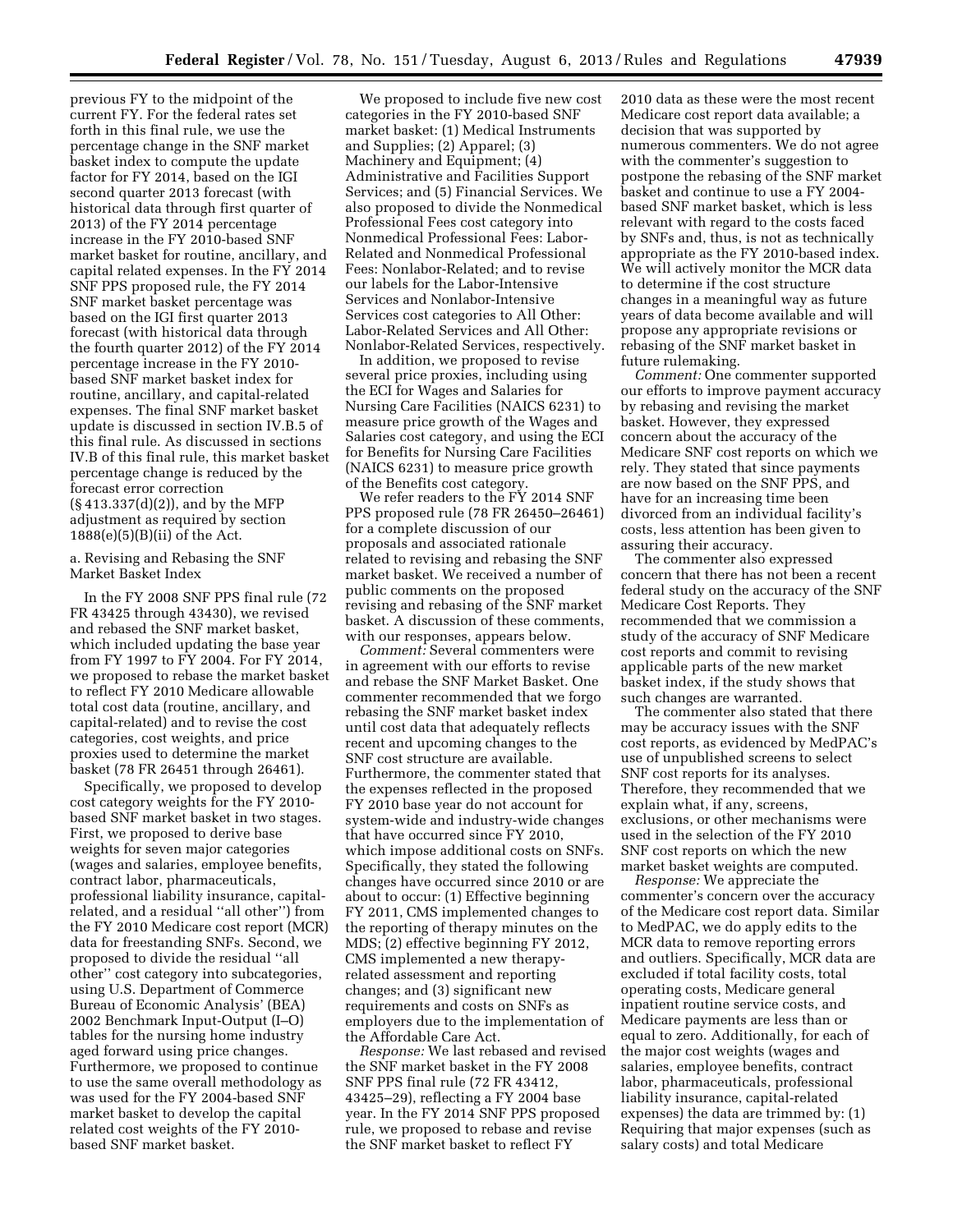allowable costs are greater than zero; and (2) excluding the top and bottom 5 percent of the major cost weight (for example, salary costs as a percent of total Medicare allowable costs). These are the same types of edits utilized for the FY 2004-based SNF market basket, as well as other PPS market baskets (including but not limited to IPPS and HHA). We believe this trimming process considerably improves the accuracy of the data used to compute the major cost weights.

In response to the commenters' recommendation that we commission a study of the accuracy of Medicare SNF cost reports, we note that implementing such a recommendation would require significant resources and approval through OMB's standard survey and auditing process (see ''Standards and Guidelines for Statistical Surveys'' *[http://www.whitehouse.gov/sites/](http://www.whitehouse.gov/sites/default/files/omb/assets/omb/inforeg/statpolicy/standards_stat_surveys.pdf)  [default/files/omb/assets/omb/inforeg/](http://www.whitehouse.gov/sites/default/files/omb/assets/omb/inforeg/statpolicy/standards_stat_surveys.pdf)  [statpolicy/standards](http://www.whitehouse.gov/sites/default/files/omb/assets/omb/inforeg/statpolicy/standards_stat_surveys.pdf)*\_*stat*\_*surveys.pdf*  and ''Guidance on Agency Survey and Statistical Information Collections'' *[http://www.whitehouse.gov/sites/](http://www.whitehouse.gov/sites/default/files/omb/assets/omb/inforeg/pmc_survey_guidance_2006.pdf)  [default/files/omb/assets/omb/inforeg/](http://www.whitehouse.gov/sites/default/files/omb/assets/omb/inforeg/pmc_survey_guidance_2006.pdf)  pmc*\_*survey*\_*[guidance](http://www.whitehouse.gov/sites/default/files/omb/assets/omb/inforeg/pmc_survey_guidance_2006.pdf)*\_*2006.pdf*). In the past, cost report audits have been conducted but were limited to specific fields and a small sample of providers. At this time, we believe this approach is the most efficient and appropriate way to identify and address cost report errors and to improve the accuracy of the MCR data used to develop the SNF market basket cost weights. We would appreciate industry representatives communicating to their members the importance of completing the cost reports as accurately as possible, the implications of misreported data, and the possible impacts on their future payments.

*Comment:* One commenter was supportive of periodic rebasing and revisions to the SNF market basket, but recommended that we hold off on updating the weights and price proxies this year pending refinements to the underlying Medicare cost reports to correct data issues that they believe may bias the major cost categories weights. Their concerns included:

(1) The effect of excluding cost reports where the Medicare General Inpatient Routine. Service Costs are less than or equal to zero. They expressed concern about the effect of the exclusion of providers whose Medicare general inpatient routine service costs (as reported on Worksheet D1 of the SNF MCR) are less than or equal to zero, noting that this edit alone is responsible for excluding over 4,000 Medicare cost reports (approximately 30 percent of all SNFs filing a Medicare cost report) from

the analytic database and the subsequent weight calculations. They acknowledged that the exclusion makes sense on its face and that clearly facilities with zero or negative inpatient routine service costs should be excluded. Upon reviewing the cost reports, however, they asserted that the issue is not that inpatient routine service costs are zero or negative, but rather that the Worksheet D1 is an optional worksheet. They also encouraged CMS to examine, develop, and evaluate other exclusion criteria that target the same issue that CMS seeks to address with the Medicare inpatient routine services cost exclusion.

(2) Some of the cost category methodology descriptions in the proposed rule were unclear and requested that CMS in both this year's final rule and future proposed rules provide more specificity in the precise methodology for estimating the market basket cost weights using the Medicare cost reports. The commenter requested that CMS make available a detailed item-by-item description of the formulas used in the calculation of the major cost category weights in the final rule and that CMS provide the analytic databases used to support the major cost category weight calculations on the CMS Web site.

(3) The commenter claims that the CMS methodology for wages and salaries (specifically the numerator for wages and salaries), benefits, contract labor, and pharmaceuticals is inaccurate. The commenter based this conclusion on their own estimates, which were an attempt to re-create the CMS methodology and were provided in their comments. Additionally, the commenter requested more information be provided in the final rule to ensure that the results and analysis are valid and accurate.

*Response:* We disagree with the commenter's recommendation to hold off on updating the weights and price proxies this year. We believe our methodology is technically sound and does not have any of the data issues that the commenter suggests may bias the major cost category weights. We are using the same general methodology used to develop the FY 2004-based SNF market basket, as finalized in the FY 2008 SNF PPS final rule (72 FR 43412, 43425–43429) . In our response below, we address the three main concerns identified by the commenter.

The commenter suggested that we explore alternative edits and examine, develop, and evaluate other exclusion criteria that target the same issue that we seek to address with the Medicare

inpatient services routine cost exclusion. However, we continue to believe that this edit (exclusion of providers whose Medicare general inpatient routine service costs are less than or equal to zero) is appropriate as our goal is to create a market basket that is representative of freestanding SNF providers serving Medicare patients.

Worksheet D1 is "optional" to those provider's filing a low Medicare utilization cost report (See Provider Reimbursement Manual, part II, Section 110 *[http://www.cms.gov/Regulations](http://www.cms.gov/Regulations-and-Guidance/Guidance/Manuals/Paper-Based-Manuals-Items/CMS021935.html)[and-Guidance/Guidance/Manuals/](http://www.cms.gov/Regulations-and-Guidance/Guidance/Manuals/Paper-Based-Manuals-Items/CMS021935.html) [Paper-Based-Manuals-Items/](http://www.cms.gov/Regulations-and-Guidance/Guidance/Manuals/Paper-Based-Manuals-Items/CMS021935.html)  [CMS021935.html](http://www.cms.gov/Regulations-and-Guidance/Guidance/Manuals/Paper-Based-Manuals-Items/CMS021935.html)*). The cost structure of these providers would reflect the expenses required to serve predominately non-Medicare patients. Therefore, we believe excluding these providers is appropriate.

Our market basket sample, which included approximately 10,000 providers, represents 70 percent of all freestanding SNF providers that submitted a Medicare cost report for FY 2010. In addition, we note that a sensitivity analysis that removed the Medicare general inpatient routine service cost edit had a minor impact on the salary cost weight of  $-0.2$ percentage point. Therefore, we believe the resulting cost weights are representative of the average across all SNFs serving Medicare patients, even though we exclude some reports. The final sample of SNF Medicare Cost Reports used to calculate the market basket cost weights excluded any providers that reported costs less than or equal to zero for the following categories: total facility costs, total operating costs, Medicare general inpatient routine service costs, and Medicare payments. Therefore, the final sample used included roughly 10,000 of the 14,000 providers that submitted a Medicare cost report for FY 2010.

After we apply these edits, we calculate the cost weights as specified in the FY 2014 SNF PPS proposed rule (78 FR 26451 through 26461); this method is further clarified below. For each of the major cost weights (wages and salaries, employee benefits, contract labor, pharmaceuticals, professional liability insurance, and capital-related expenses), the data are trimmed by: (1) Requiring that major expenses (such as wages and salary costs) and total Medicare allowable costs are greater than zero; and (2) excluding the top and bottom 5 percent of the major cost weight (for example, salary costs as a percent of total Medicare allowable costs). We would note that this trimming process is done for each cost weight individually. For example,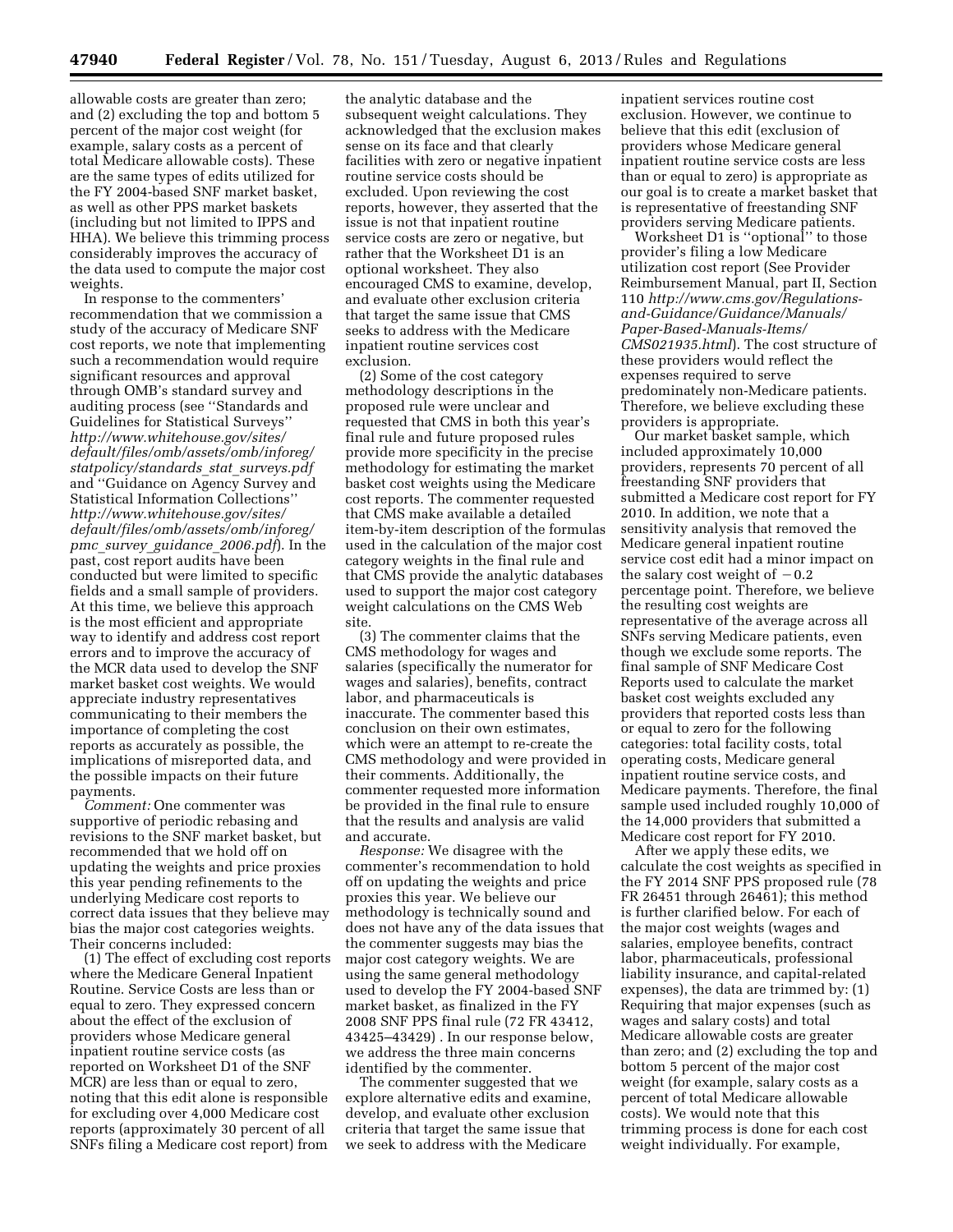providers excluded from the drug cost weight calculation are not automatically excluded from the other cost weight calculations and trimming process. These are the same types of edits utilized for the FY 2004-based SNF market basket as well as other PPS market baskets (including but not limited to IPPS and HHA). We believe this trimming process considerably improves the accuracy of the data used to compute the major cost weights.

For all of the cost weights, Medicare allowable total costs were equal to total expenses from Worksheet B, lines 16, 21 through 30, 32, 33, and 48 plus Medicaid drug costs as defined below.

We included estimated Medicaid drug costs in the pharmacy cost weight as well as the denominator for total Medicare allowable costs. This is the same methodology used for the FY 2004-based SNF market basket revision and rebasing. During that revision and rebasing, commenters expressed concern over the exclusion of these Medicaid drug expenses. In response, we revised the market basket drug cost weight methodology to include these costs in the Medicare allowable methodology. We finalized this methodology in the FY 2008 SNF PPS final rule (72 FR 43425 through 43430), and for the same reasons set forth in that final rule, we believe it is appropriate to continue to use this methodology in the proposed FY 2010-based SNF market basket. The methodology used in the FY 2010-based SNF market basket includes Medicaid drug costs in the Medicare allowable MCR total costs (as calculated using Worksheet B, lines 16, 21 through 30, 32, 33, 48) for each of the cost weights prior to trimming them as specified above. An alternative methodology would be to calculate and trim the nondrug cost weights using only Medicare allowable total costs from Worksheet B and then adjust the resulting cost weights for the inclusion of Medicaid drug costs. We believe our approach is technically appropriate as it allows for this adjustment to be applied at the individual (that is, provider) level, which is preferable.

Finally, we would clarify that the final weights of the proposed FY 2010 based SNF market basket are based on weighted means. For example, the final salary cost weight after trimming is equal to the sum of total Medicare allowable wages and salaries divided by the sum of total Medicare allowable costs (including Medicaid drug costs) where providers with larger wages and salary costs have a larger weight in the final wages and salaries cost weight. This methodology is consistent with the methodology used to calculate the FY

2004-based SNF market basket cost weights and other PPS market basket cost weights.

We believe the proposed rule included sufficient information regarding CMS's methodology and the underlying data used for revising and rebasing the SNF market basket. As stated in the FY 2014 SNF PPS proposed rule, the cost category weights for the proposed rebased and revised market basket were derived using freestanding Skilled Nursing Facility Medicare Cost Reports and Bureau of Economic Analysis 2002 Input-Output data. Both databases are publicly available on the CMS and BEA Web sites, respectively. We would note that the databases used for the other market basket rebasings (such as, the hospital Medicare cost report data for the IPPS market basket) are also publicly available on the CMS and BEA Web sites, as well.

However, in order to respond to the commenter's suggestion for more information on the detailed methodology for calculating the proposed FY 2010-based SNF market basket major cost weights, we have provided a detailed discussion of the methodology, as requested. These clarifications should allow the commenter to adequately re-create the market basket weights so that discrepancies between their results and the proposed FY 2010-based SNF market basket cost weights (that they believed produced inaccurate results) can be reconciled. We believe that the commenter's estimates and conclusions were based on a misunderstanding of the formulas used to calculate the major cost weights for the FY 2010-based SNF market basket, and thus we believe the additional clarification provided below should address commenter's concerns.

Specifically, we provide additional clarification on the specific Medicare cost report fields used to calculate the major cost weights: (1) The wages and salaries; (2) employee benefits; (3) contract labor; (4) pharmaceutical; (5) professional liability insurance; (6) capital; and (7) All Other ''residual'':

*(1) Wages and Salaries (before the allocation of contract labor):* We derived the wages and salaries cost category using the FY 2010 SNF MCRs. We determined Medicare allowable wages and salaries mostly from Worksheet S– 3, part II data. Medicare allowable wages and salaries are equal to total wages and salaries (Worksheet S3, part II, line 1, column 3) minus: (1) Excluded salaries from Worksheet S–3, part II; and (2) nursing facility and nonreimbursable salaries from Worksheet A, lines 18, 34 through 36. Specifically, we

determined excluded salaries in three steps: (1) Sum of data from Worksheet S3, part II, lines 3–5, and 8–14; Worksheet A, lines 18, 31, 34–36, 51, and 56; (2) estimated overhead salaries attributable to the non-Medicare allowable cost centers defined as (total overhead salaries (Worksheet S3, Part III, line 14) as a percent of total salaries Worksheet S3, Part II, line 1, column 3) \* excluded salaries as defined in step (1); (3) total excluded salaries is equal to the sum of (1) and (2).

*(2) Employee Benefits (before the allocation of contract labor):* We determined the weight for employee benefits using FY 2010 SNF MCR data. We derived Medicare allowable benefit costs from Worksheet S–3, part II. Medicare allowable benefits are equal to total benefits from Worksheet S–3, part II, (lines 19–21) minus excluded (non-Medicare allowable) benefits. Non-Medicare allowable benefits are derived by multiplying non-Medicare allowable salaries (otherwise referred to as excluded salaries above) times the ratio of total benefit costs for the SNF to the total wage costs for the SNF.

*(3) Contract Labor:* We determined the weight for contract labor using 2010 SNF MCR data. We derived Medicare allowable contract labor costs from Worksheet S–3, part II line 17 minus Nursing Facility (NF) contract labor costs, and Medicare allowable total costs from Worksheet B. (Worksheet S– 3, part II line 17 includes only those costs attributable to services rendered in the SNF and/or NF for contracted direct patient care services, that is, nursing, therapeutic, rehabilitative, or diagnostic services furnished under contract rather than by employees, and management contract services costs, defined as those individuals who are working at the facility in the capacity of chief executive, chief operating officer, chief financial officer, or nursing administrator.) NF contract labor costs, which are not reimbursable under Medicare, are derived by multiplying total contract labor costs by the ratio of NF wages and salaries (Worksheet A, column 1, line 18), to the sum of NF and SNF wages and salaries (Worksheet A, column 1, line 16).

*(4) Pharmaceuticals:* First, we calculated pharmaceutical costs using the non-salary costs from the Pharmacy cost center (Worksheet B, column 0, line 11 less Worksheet A, column 1, line 11) and the Drugs Charged to Patients' cost center (Worksheet B, column 0, line 30 less Worksheet A, column 1, line 30), both found on Worksheet B of the SNF MCRs. Since these drug costs were attributable to the entire SNF and not limited to Medicare allowable services,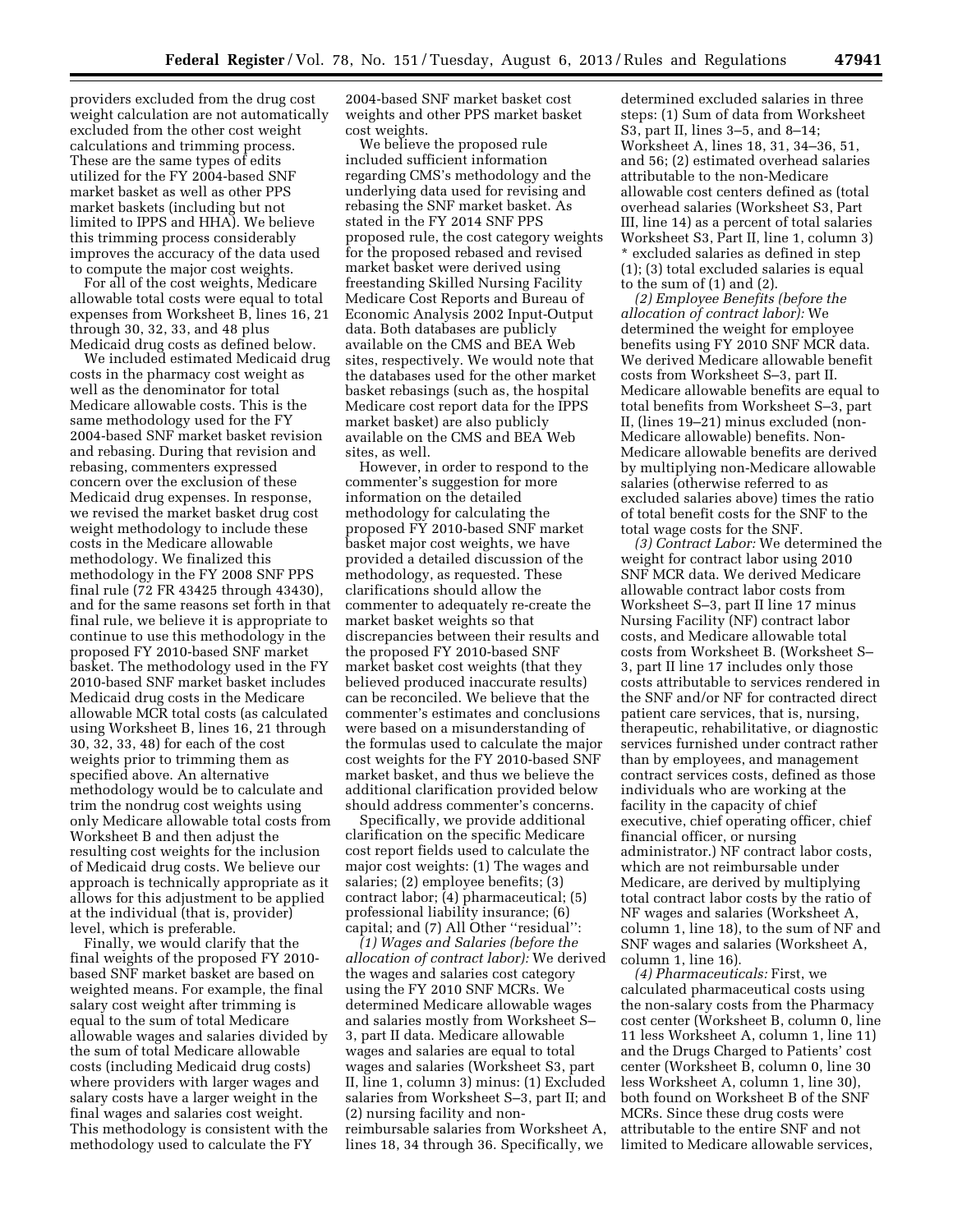we adjusted the drug costs by the ratio of Medicare allowable pharmacy total costs to total pharmacy costs from Worksheet B, part I, column 11. Worksheet B, part I allocates the general service cost centers, which are often referred to as ''overhead costs'' (in which pharmacy costs are included) to the Medicare allowable and non-Medicare allowable cost centers.

Second, for the FY 2010-based SNF market basket, we proposed to continue to adjust the drug expenses reported on the MCR to include an estimate of total Medicaid drug costs, which are not represented in the Medicare-allowable drug cost weight. Similar to the last rebasing, we are estimating Medicaid drug costs based on data representing dual-eligible Medicaid beneficiaries. Medicaid drug costs are estimated by multiplying Medicaid dual-eligible drug costs per day times the number of Medicaid days as reported in the Medicare allowable skilled nursing cost center in the SNF MCR. Medicaid dualeligible drug costs per day (where the day represents an unduplicated drug supply day) were estimated using a sample of 2010 Part D claims for those dual-eligible beneficiaries who had a Medicare SNF stay during the year. Medicaid dual-eligible beneficiaries would receive their drugs through the Medicare Part D benefit, which would work directly with the pharmacy, and therefore, these costs would not be represented in the Medicare SNF MCRs. A random 20 percent sample of Medicare Part D claims data yielded a Medicaid drug cost per day of \$17.39. We note that the FY 2004-based SNF market basket relied on data from the Medicaid Statistical Information System, which yielded a dual-eligible Medicaid drug cost per day of \$13.65 for 2004. For the revised and rebased FY 2010-based SNF market basket, we used Part D claims to estimate total Medicaid drug costs as this provides drug expenditure data for dual-eligible beneficiaries for 2010. The Medicaid Statistical Information system is no longer a comprehensive database for dual-eligible beneficiaries' drug costs.

*(5) Professional Liability Insurance:*  We calculated the professional liability insurance costs from Worksheet S–2 of the MCRs as the sum of premiums, paid losses, and self-insurance (Worksheet S– 2, column 1, line 45 plus Worksheet S– 2, column 2, line 45 plus Worksheet S– 2, column 3, line 45).

*(6) Capital-Related:* We derived the capital-related costs using the FY 2010 SNF MCRs. We calculated the Medicare allowable capital-related cost weight from Worksheet B, part II (Worksheet B, part II, column 18, line 16 plus

Worksheet B, part II, column 18, lines 21 to 30 plus Worksheet B, part II, column 18, line 32 plus Worksheet B, part II, column 18, line 33 plus Worksheet B, part II, column 18, line 48 plus Worksheet B, part II, column 18, lines 52 to 54).

*(7) All Other Expenses:* The ''all other'' cost weight is a residual, calculated by subtracting the major cost weights (wages and salaries, employee benefits, contract labor, pharmaceuticals, professional liability insurance, and capital-related expenses) from 100. As stated in the FY 2014 SNF proposed rule (78 FR 26451), we then proposed to divide the residual ''all other'' cost category (21.534 percent) into subcategories, using U.S. Department of Commerce Bureau of Economic Analysis' (BEA) 2002 Benchmark Input–Output (I–O) tables for the nursing home industry aged forward to FY 2014 using price changes. We also proposed that if more recent BEA Benchmark I–O data for 2007 were released between the proposed and final rule with sufficient time to incorporate such data into the final rule that we would incorporate these data, as appropriate, into the FY 2010-based SNF PPS market basket for the final rule, so that the SNF market basket reflects the most recent BEA data available.

*Comment:* One commenter had questions on our methodology for the proposed FY 2010-based SNF market basket contract labor cost weight. They stated that the contract labor in a nursing facility is primarily comprised of agency nursing (commonly called nursing pool) and contracted therapy. They further stated that we calculate Allowable Contract Labor by multiplying total contract labor cost by the ratio of SNF salaries and wages to SNF and NF salaries and wages, which they indicated is reasonable to assume because agency nursing would provide services to patients in skilled units and in NF units. However, they asserted that while this allocation approach is reasonable for agency nursing, it is not appropriate for contracted therapy. They further stated that contract therapy costs relate almost exclusively to skilled patients and are reported as ancillary costs (Worksheet B Part I, lines 25–27), which are Medicare allowable expenses. They indicated that allocating these costs on the ratio of SNF and NF salaries results in a percentage of these costs being considered as non-allowable, which is inaccurate. Therefore, they proposed that prior to determining the Allowable Contract Labor using the ratio methodology described above, that contract therapy costs (which they

calculate as Worksheet A, lines 25–27, column 2) be removed. Total Medicare allowable contract labor would be equal to the Allowable Contract Labor plus the contract therapy costs.

*Response:* We appreciate the commenter bringing to our attention a potential issue with contracted therapy costs weight methodology. While the commenter has raised an issue that would require further analysis, our preliminary analysis indicates that the impact to the cost weight for a change like this would be negligible (0.001 percentage points to the cost weight). Therefore, we will continue to use our current methodology but will conduct further analysis and communicate any findings in future rulemaking.

*Comment:* One commenter suggested that we should provide the public with a meaningful opportunity to comment on the incorporation of more recent BEA Benchmark Input–Output (I–O) data into the FY 2014 market basket update before using this data as proposed.

*Response:* The 2007 Benchmark I–O data has not been published by the BEA and, therefore, we will not be incorporating this data into the FY 2010-based SNF market basket. The 2007 Benchmark I–O data is expected to be published in December 2013. Any future use of this 2007 data in the SNF market basket will be proposed in rulemaking, which will provide the public with a meaningful opportunity to comment.

*Comment:* Several commenters disagreed with our proposal in the FY 2014 SNF PPS proposed rule (78 FR 26458) to use the ECI for Nursing Care Facilities (Private Industry) (NAICS 6231; BLS series code

CIU2026231000000I) to measure price growth of the wages and salaries and employee benefit cost category. They stated that the proposed wages and salaries price proxy index may be too heavily weighted with a lower-skilled labor mix to be adequately representative of the mix of labor skills necessary to deliver care to Medicare SNF patients. In addition, they stated that according to the Census Bureau, there were 16,320 establishments classified in NAICS 6231 in 2007. For that year, 13,841 SNFs submitted cost reports, suggesting that approximately 15 percent of establishments in this industry classification are facilities providing care to residents who are less complex and resource-intensive than SNF residents, especially SNF postacute care patients. These commenters stated that if these facilities have a lessskilled workforce whose wages and salaries increase at a slower rate than higher-skilled occupations, using the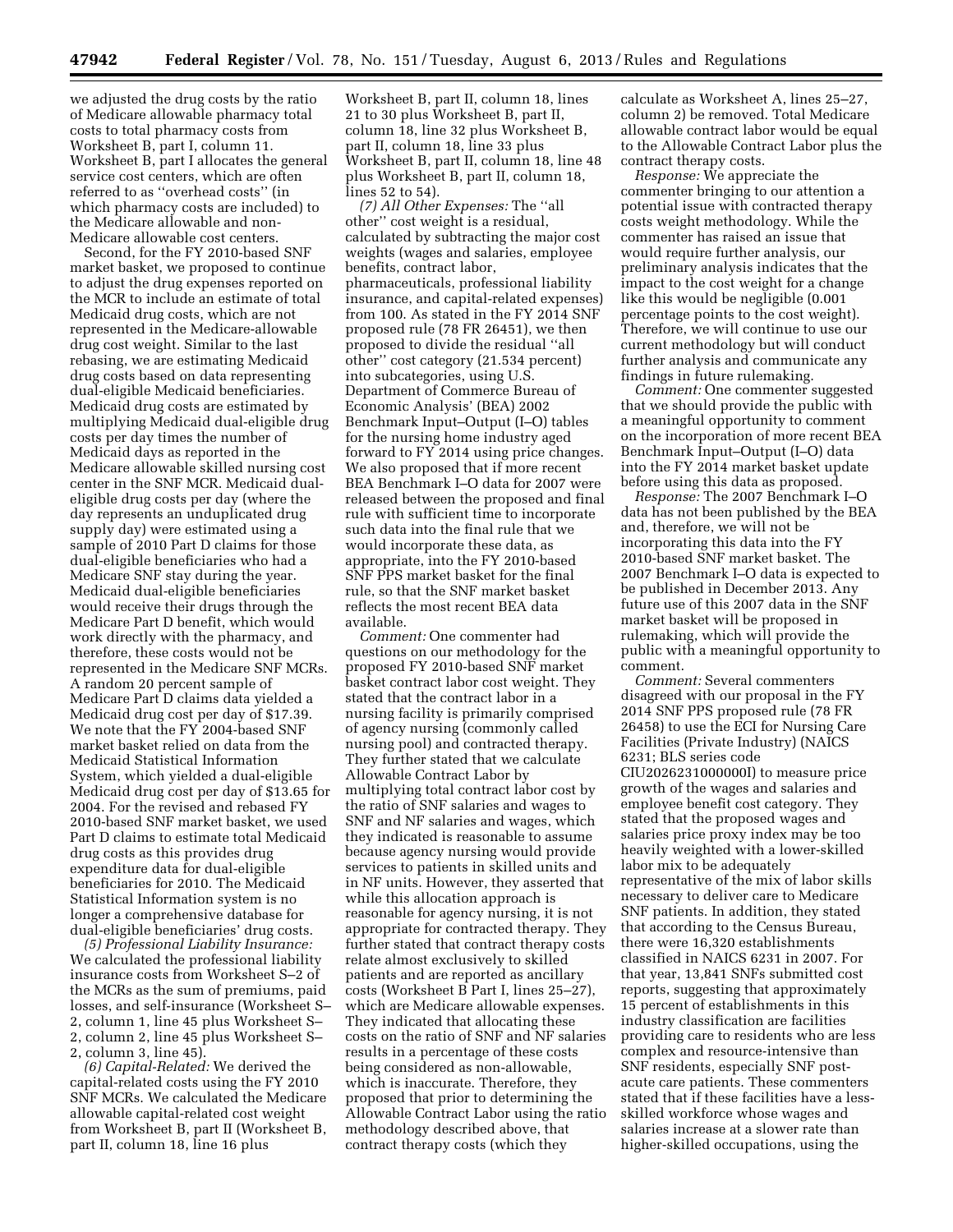ECI for NAICS 6231 as the price proxy for wages and salaries in the SNF market basket index could bias the SNF market basket update downward. Furthermore, one commenter proposed that we use a blended price proxy based on 25 percent of the ECI for wages and salaries for nursing and residential care facilities (NAICS 623) and 75 percent of the ECI for wages and salaries for hospital workers (NAICS 622). The commenter suggested that we collect data for a sample of Medicare SNFs to determine the appropriate weighting.

*Response:* We do not agree with the commenter's suggestion to continue to use a blended price proxy similar to that used for the FY 2004-based SNF market basket to measure the price growth of wages and salaries and employee benefit cost category. The FY 2004-based SNF market basket used a blended index of a more general nursing home ECI for Nursing and Residential Facilities (NAICS 623, representing facilities that provide a mix of health and social services) and the ECI for wages and salaries of hospital workers (NAICS 622) as a result of the discontinuation of an ECI for Nursing and Personal Care Facilities based on the Standard

Industrial Classification (SIC) 805. The blended index was proposed and finalized in the FY 2008 SNF PPS rulemaking (72 FR 25550–51 and 72 FR 43425–29, respectively) to address the industry's and CMS's concern about the lack of an ECI that best represented Medicare-certified SNFs. After requests from CMS and the SNF industry, BLS began publishing the ECI for Nursing Care Facilities (6231) in 2006. Because BLS had just begun publishing ECI data for Nursing Care Facilities (NAICS 6231) at the time of the last SNF market revision and rebasing, IGI, the economic forecasting firm, was unable to forecast this price proxy at that time.

As stated by the commenter, according to the 2007 Economic Census there were 16,320 establishments classified in NAICS 6231 in 2007; however, 15,335 establishments operated for the entire year (as also reported in the 2007 Economic Census). Of the 13,841 SNF providers submitting a Medicare cost report, 13,830 were open for an entire year. Therefore, 85– 90 percent of the 2007 NAICS 6231 establishments are likely Medicarecertified SNFs. The commenter proposes that we continue to use NAICS

623 (Nursing and Residential Facilities), which is less representative of Medicare-certified SNFs since it also includes other types of facilities such as Residential care facilities, in the blended price proxy.

Because we believe the ECI for Nursing Care Facilities (NAICS 6231) is representative of the SNF industry as discussed above, we continue to believe it is the most technically appropriate proxy for the compensation price inflation faced by Medicare-certified SNFs. As such, we believe that a blended price proxy is no longer necessary.

After considering the comments we received, for the reasons discussed above and in the FY 2014 SNF PPS proposed rule, we are finalizing without modification our proposals as presented in the FY 2014 SNF PPS proposed rule (78 FR 26451 through 26461) to revise the FY 2004-based SNF market basket and to rebase it to reflect a base year of FY 2010, effective October 1, 2013. Table 1 presents the final revised and rebased FY 2010-based SNF market basket index.

### TABLE 1—FY 2010-BASED SNF MARKET BASKET

| Cost category                                         | Weight | Proposed price proxy                                                      |
|-------------------------------------------------------|--------|---------------------------------------------------------------------------|
|                                                       | 62.093 |                                                                           |
|                                                       | 50.573 | ECI for Wages and Salaries for Nursing Care Facilities.                   |
|                                                       | 11.520 | ECI for Benefits for Nursing Care Facilities.                             |
|                                                       | 2.223  |                                                                           |
|                                                       | 1.411  | PPI for Commercial Electric Power.                                        |
|                                                       | 0.667  | PPI for Commercial Natural Gas.                                           |
|                                                       | 0.145  | CPI-U for Water and Sewerage Maintenance.                                 |
|                                                       | 1.141  | CMS Hospital Professional Liability Insurance Index.                      |
|                                                       | 27.183 |                                                                           |
|                                                       | 16.148 |                                                                           |
|                                                       | 7.872  | PPI for Pharmaceuticals for Human Use, Prescription.                      |
|                                                       | 3.661  | PPI for Processed Foods and Feeds.                                        |
|                                                       | 1.190  | CPI-U for Food Away From Home.                                            |
|                                                       | 0.166  | <b>Blend of Chemical PPIs.</b>                                            |
|                                                       | 0.764  | PPI for Medical, Surgical, and Personal Aid Devices.                      |
|                                                       | 0.981  | PPI for Rubber and Plastic Products.                                      |
|                                                       | 0.838  | PPI for Converted Paper and Paperboard Products.                          |
|                                                       | 0.195  | PPI for Apparel.                                                          |
|                                                       | 0.190  | PPI for Machinery and Equipment.                                          |
|                                                       | 0.291  | PPI for Finished Goods Less Food and Energy.                              |
|                                                       | 11.035 |                                                                           |
|                                                       | 6.227  |                                                                           |
| Nonmedical Professional Fees: Labor-related           | 3.427  | ECI for Total Compensation for Professional and Related Oc-<br>cupations. |
| Administrative and Facilities Support                 | 0.497  | ECI for Total Compensation for Office and Administrative Sup-<br>port.    |
|                                                       | 2.303  | ECI for Total Compensation for Service Occupations.                       |
|                                                       | 4.808  |                                                                           |
| Nonmedical Professional Fees: Non Labor-Re-<br>lated. | 2.042  | ECI for Total Compensation for Professional and Related Oc-<br>cupations. |
|                                                       | 0.899  | ECI for Total Compensation for Financial Activities.                      |
|                                                       | 0.572  | CPI-U for Telephone Services.                                             |
|                                                       | 0.240  | CPI-U for Postage and Delivery Services.                                  |
|                                                       | 1.055  | CPI-U for All Items Less Food and Energy.                                 |
|                                                       | 7.360  |                                                                           |
|                                                       | 3.180  |                                                                           |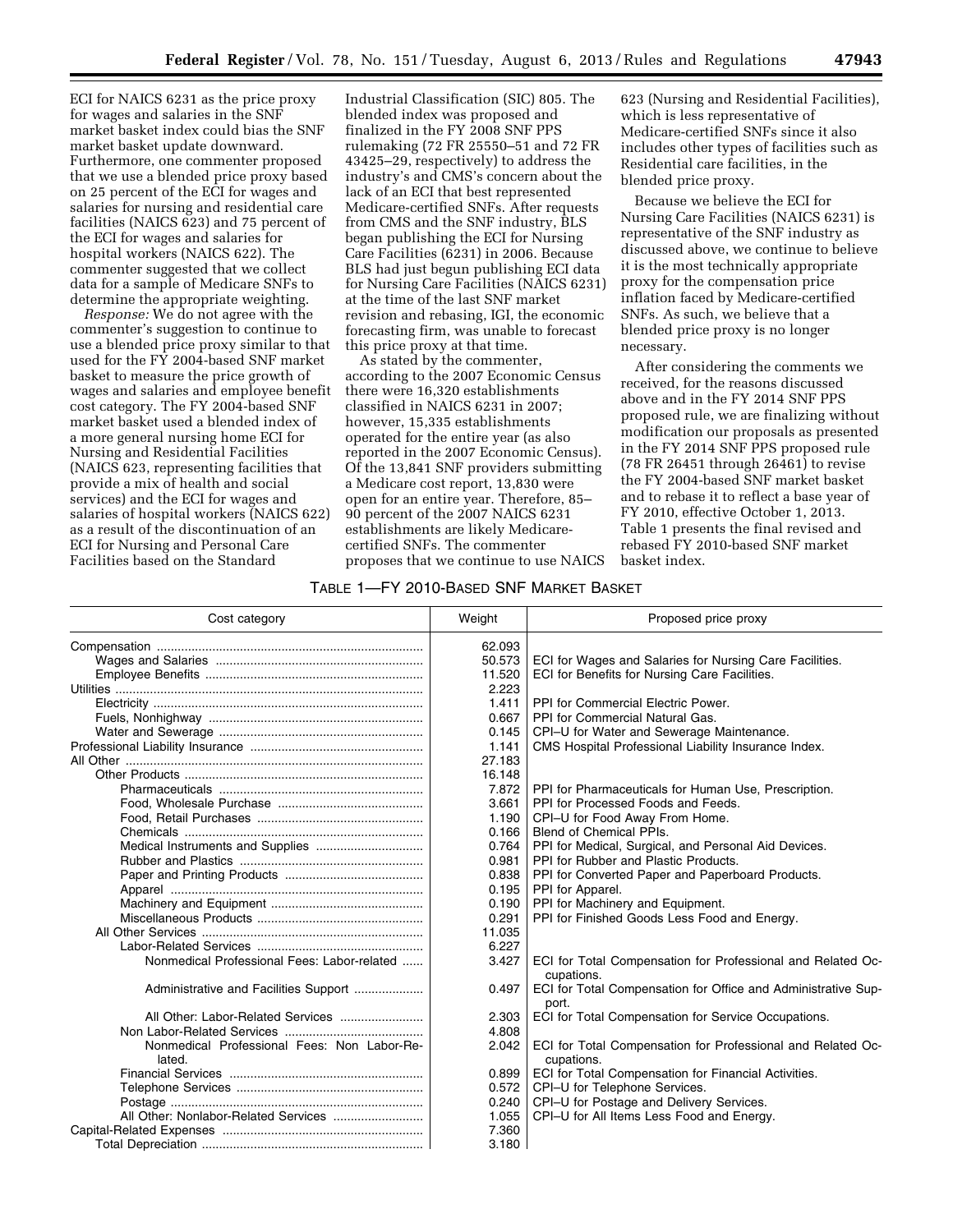| Cost category | Weight  | Proposed price proxy                                                                                                                 |
|---------------|---------|--------------------------------------------------------------------------------------------------------------------------------------|
|               | 2.701   | BEA chained price index for nonresidential construction for<br>hospitals and special care facilities—vintage weighted (25<br>years). |
|               | $0.479$ | PPI for Machinery and Equipment-vintage weighted (6<br>years).                                                                       |
|               | 2.096   |                                                                                                                                      |
|               | 0.869   | Average yield on municipal bonds (Bond Buyer Index 20<br>bonds)—vintage weighted (22 years).                                         |
|               | 1.227   | Average yield on Moody's AAA corporate bonds-vintage<br>weighted (22 years).                                                         |
|               | 2.084   | CPI-U for Rent of Primary Residence.                                                                                                 |
| Total         | 100.000 |                                                                                                                                      |

### TABLE 1—FY 2010-BASED SNF MARKET BASKET—Continued

i. Effect of Revising and Rebasing the SNF Market Basket Index on the Labor-Related Share

We define the labor-related share (LRS) as those expenses that are laborintensive and vary with, or are influenced by, the local labor market. Each year, we calculate a revised laborrelated share based on the relative importance of labor-related cost categories in the input price index. In the FY 2014 SNF PPS proposed rule (78 FR 26462–63), we proposed to revise and update the labor-related share to reflect the relative importance of the following FY 2010-based SNF market basket cost weights that we believe are labor-intensive and vary with, or are influenced by, the local labor market: (1) Wages and salaries; (2) employee benefits; (3) contract labor; (4) the laborrelated portion of nonmedical professional fees; (5) administrative and facilities support services; (6) all other: Labor-related services (previously referred to in the FY 2004-based SNF market basket as labor-intensive); and (7) a proportion of capital-related expenses. We proposed to continue to include a proportion of capital-related expenses because a portion of these expenses are deemed to be laborintensive and vary with, or are influenced by, the local labor market. For example, a proportion of construction costs for a medical building would be attributable to local construction workers' compensation expenses.

Consistent with previous SNF market basket revisions and rebasings, the ''all other: labor-related services'' cost category is mostly comprised of building maintenance and security services (including, but not limited to, commercial and industrial machinery and equipment repair, nonresidential maintenance and repair, and investigation and security services). Because these services tend to be labor-

intensive and are mostly performed at the SNF facility (and therefore, unlikely to be purchased in the national market), we believe that they meet our definition of labor-related services.

The inclusion of the administrative and facilities support services cost category into the labor-related share remains consistent with the current labor-related share, since this cost category was previously included in the FY 2004-based SNF market basket laborintensive cost category. As stated in the FY 2014 SNF PPS proposed rule (78 FR 26462), we proposed to establish a separate administrative and facilities support services cost category so that we can use the ECI for Total Compensation for Office and Administrative Support Services to reflect the specific price changes associated with these services.

For the FY 2004-based SNF market basket, we assumed that all nonmedical professional services (including accounting and auditing services, engineering services, legal services, and management and consulting services) were purchased in the local labor market and, thus, all of their associated fees varied with the local labor market. As a result, we previously included 100 percent of these costs in the laborrelated share. As we discussed in the FY 2014 SNF PPS proposed rule (78 FR 26462), in an effort to determine more accurately the share of nonmedical professional fees that should be included in the labor-related share, we surveyed SNFs regarding the proportion of those fees that are attributable to local firms and the proportion that are purchased from national firms. Based on these weighted results, we determined that SNFs purchase, on average, the following portions of contracted professional services inside their local labor market:

• 86 percent of accounting and auditing services.

• 89 percent of architectural, engineering services.

- 78 percent of legal services.
- 87 percent of management
- consulting services.

Together, these four categories represent 2.672 percentage points of the total costs for the proposed FY 2010 based SNF market basket. We applied the percentages from this special survey to their respective SNF market basket weights to separate them into laborrelated and nonlabor-related costs. As a result, we are designating 2.285 of the 2.672 total to the labor-related share, with the remaining 0.387 categorized as nonlabor-related.

In addition to the professional services listed above, we also classified expenses under NAICS 55, Management of Companies and Enterprises, into the nonmedical professional fees cost category. The NAICS 55 data are mostly comprised of corporate, subsidiary, and regional managing offices, or otherwise referred to as home offices. Formerly, all of the expenses within this category were considered to vary with, or be influenced by, the local labor market, and thus, were included in the laborrelated share. Because many SNFs are not located in the same geographic area as their home office, we analyzed data from a variety of sources to determine what proportion of these costs should be appropriately included in the laborrelated share. As discussed in the FY 2014 SNF PPS proposed rule (78 FR 26462), we proposed a methodology to determine the proportion of NAICS 55 costs that should be allocated to the labor-related share based on the percent of SNF home office compensation attributable to those SNFs that had home offices located in their respective labor markets. Our proposed methodology was based on data from MCRs, as well as a CMS database of Home Office Medicare Records (HOMER). Using this proposed methodology, we determined that 32 percent of SNF home office compensation costs were for SNFs that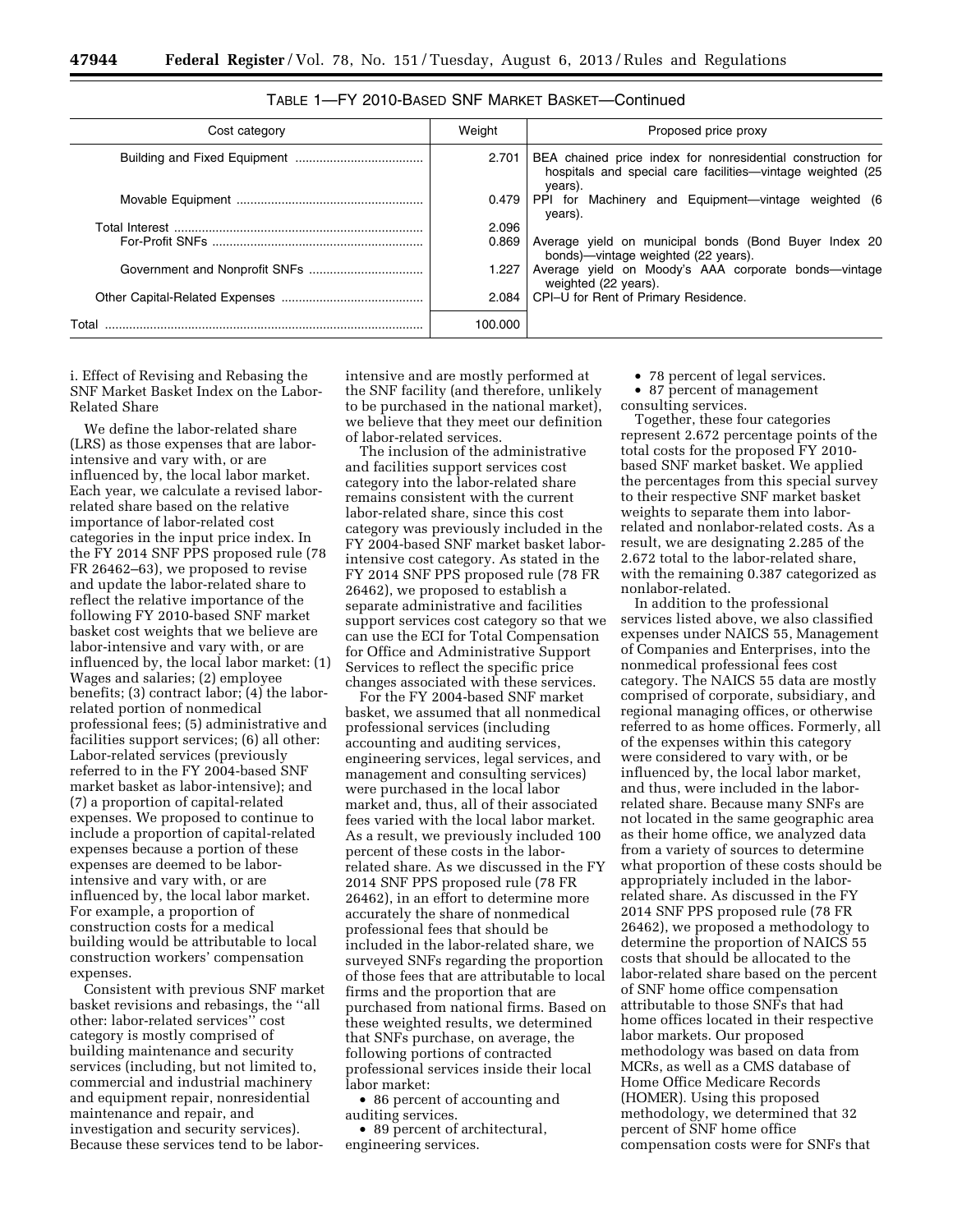had home offices located in their respective local labor markets; therefore, we proposed to allocate 32 percent of NAICS 55 expenses to the labor-related share. We believe that this methodology provides a reasonable estimate of the NAICS 55 expenses that are appropriately allocated to the laborrelated share, because we primarily rely on data on home office compensation costs as provided by SNFs on Medicare cost reports. By combining these data with the specific MSAs for the SNF and their associated home office, we believe we have a reasonable estimate of the proportion of SNF's home office costs that would be incurred in the local labor market.

In the proposed FY 2010-based SNF market basket, NAICS 55 expenses that were subject to allocation based on the home office allocation methodology represent 1.833 percent of the total costs. Based on the home office results, we are apportioning 0.587 percentage point of the 1.833 percentage points figure into the labor-related share and designating the remaining 1.247 percentage points as nonlabor-related.

The Benchmark I–O data contains other smaller cost categories that we allocate fully to either nonmedical professional fees: labor-related or nonmedical professional fees: nonlaborrelated. Together, the sum of these smaller cost categories, the four nonmedical professional fees cost categories where survey results were available, and the NAICS 55 expenses represent all nonmedical professional fees, or 5.469 percent of total costs in the SNF market basket. Of the 5.469 percentage points, 3.427 percentage points represent professional fees: laborrelated while 2.042 percentage points represent nonmedical professional fees: nonlabor-related.

For a complete discussion of our proposals related to the labor-related share and associated rationale, we refer readers to the FY 2014 SNF PPS proposed rule (78 FR 26462–63). A discussion of the comments we received related to these proposals, with our responses, appears below.

*Comment:* One commenter disagreed with our use of the professional fees survey to determine the labor-related portion of Nonmedical Professional Fees costs associated with accounting and auditing services; architectural, engineering services; legal services; and management and consulting services. They stated that the survey of 141 providers only represents 0.94 percent of the approximately 15,000 SNFs nationwide. Furthermore, they contended that even when the services are purchased from ''national firms,''

those services are priced by national firms according to local market costs.

*Response:* We believe a method that distributes these professional fees based on empirical research and data, and not on assumption, represents a technical improvement to the construction of the market basket and the estimate of the labor-related share. In an effort to draw a nationally representative sample of skilled nursing facilities, we used data on full-time equivalents (FTE's) to represent the sizes of each SNF and then selected institutions for participation in the survey, across various strata (to be representative across Census Region and Urban/Rural status), based on their relative FTE size. That is, the greater the number of one's FTEs, the greater the chance of being selected to participate in the sample from one's specific stratum.

The survey itself prompted sample institutions to select from multiple choice answers the proportions of their professional fees that are purchased from firms located outside of their respective local labor market. The multiple choice answers for each type of professional service included the following options: 0 percent of fees; 1– 20 percent of fees; 21–40 percent of fees; 41–60 percent of fees; 61–80 percent of fees; 81–99 percent of fees; and 100 percent of fees. We chose this type of approach, as opposed to asking firms for more detailed approximations of their spending, in an attempt to reduce variability within the data.

Responses were gathered with each participating institution being assigned a sample weight equal to the inverse of their selection probability (with adjustments for non-response bias to ensure the representativeness of the data). This type of application represents a very common survey approach and is based on valid and widely-accepted statistical techniques. We believe that this methodology of weighting responses allows for an adequate sample size to draw inferences for this purpose.

We noted generally that, depending on the exact professional service, between 25 percent and 50 percent of the institutions indicated that they purchased at least some percentage of those services from firms beyond their local labor market. Given these findings, we developed a weighted average of the results to determine the final proportion to be excluded from the labor-related share for each of the four types of professional services surveyed.

The following represents a description of the steps we used in developing the weighted averages to designate these fees as labor-related or nonlabor-related:

First, for those institutions that spent between 1 percent and 20 percent of the professional services fees on firms located beyond their local labor markets, we multiplied their weighted count by the mid-point of that range (or 10 percent) as those estimates tended to have very low variability around their respective point estimates. As an example, for Accounting and Auditing services, if a weighted count of 500 SNFs responded that they paid ''1 to 20 percent'' of their professional fees for these services to firms located outside of their local labor market, we would multiply 500 times 10 percent. This would represent our first subtotal.

Second, for those firms that spent more than 20 percent of their fees on firms located outside of their local labor markets, the variance around the point estimates tended to be higher. As a result we multiplied the weighted number of firms by the low point within each multiple choice answer's range in order to develop our overall weighted estimates. Using a similar example as above, if a weighted count of 300 SNFs responded that they paid ''21 to 40 percent'' of their professional fees to firms located outside of their local labor market, we would multiply 300 times 21 percent. This would be repeated for the other categories, as well and represent our next set of subtotals.

For the last step in the calculations, we added the subtotals together and then divided by the total number of weighted SNFs in order to determine what proportion of their professional fees went to firms inside and outside of their local labor markets.

Additionally, we disagree with the commenter that services purchased from national firms are always priced at local labor market cost rates. We believe, for example, that an accounting firm that employs accountants located at their headquarters would have a standard pricing structure that is developed to ensure that their costs of operation are covered, regardless of the location of their clients. Finally, in the absence of a creditable data source from the commenter, we do not believe it would be appropriate to include costs associated with professional services purchased from nationally based firms located beyond the SNF's local labor market in the labor-related share.

After considering the comments we received, for the reasons discussed above and in the FY 2014 SNF PPS proposed rule, we are finalizing our proposal, as presented in the FY 2014 SNF PPS proposed rule (78 FR 26462 through 26463), to update and revise the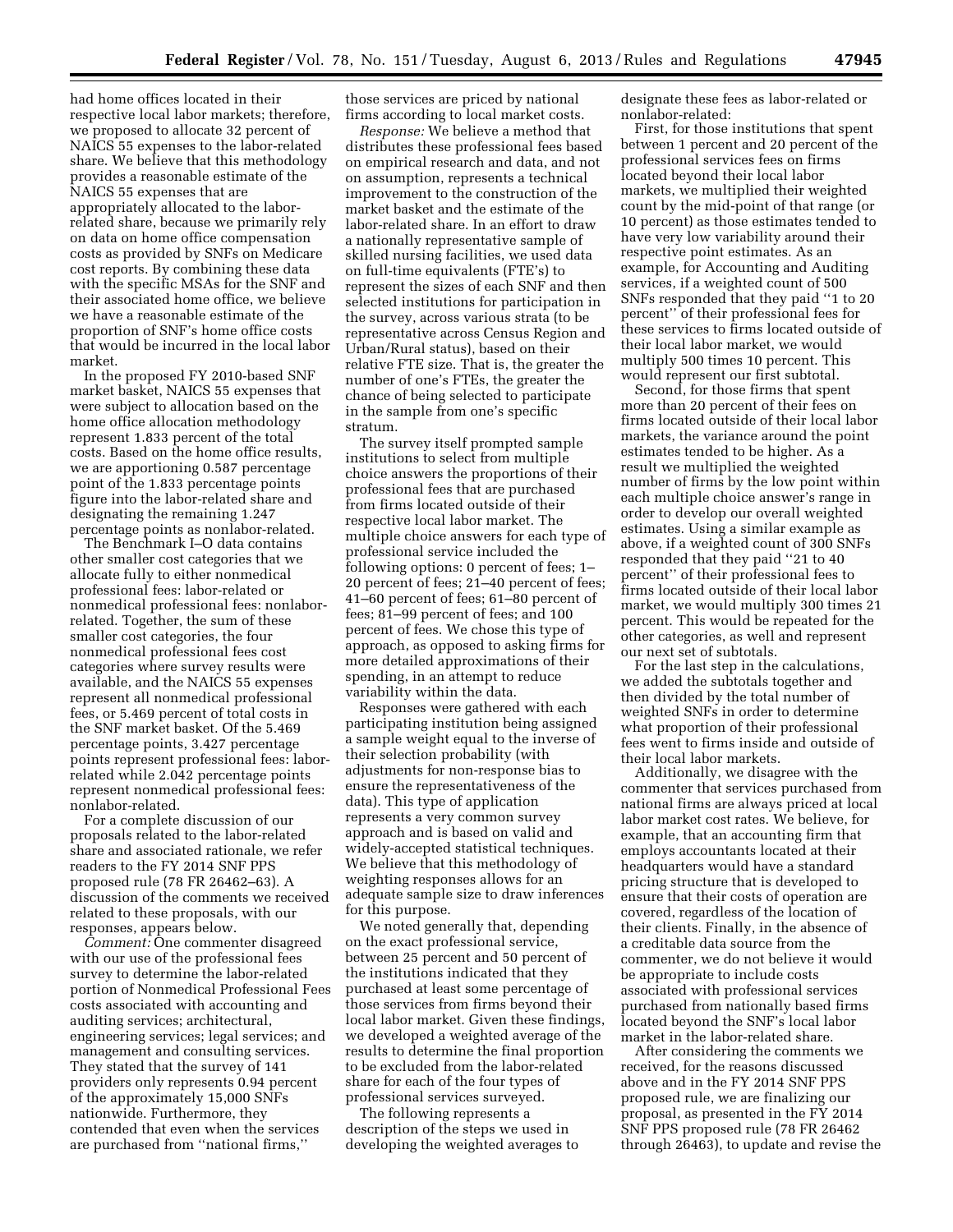labor-related share effective October 1, 2013, to reflect the relative importance of the following FY 2010-based SNF market basket cost weights that we believe are labor-intensive and vary with, or are influenced by, the local labor market: (1) Wages and salaries; (2) employee benefits; (3) contract labor; (4) the labor-related portion of nonmedical professional fees; (5) administrative and facilities support services; (6) all other: labor-related services (previously referred to in the FY 2004-based SNF

market basket as labor-intensive); and (7) a proportion of capital-related expenses. Furthermore, in the FY 2014 SNF PPS proposed rule (78 FR 26443), we also proposed if more recent data became available (for example, a more recent estimate of the FY 2010-based SNF market basket, MFP adjustment, and/or FY 2004-based SNF market basket used for the forecast error calculation), we would use such data, if appropriate, to determine the FY 2014 SNF market basket update, FY 2014

labor-related share relative importance, and MFP adjustment in the FY 2014 SNF PPS final rule. Accordingly, Table 2 below summarizes the revised and updated labor-related share for FY 2014, which is based on IGI's most recent forecast (second quarter 2013 forecast with historical data through first quarter 2013) of the rebased and revised FY 2010-based SNF market basket, compared to the labor-related share that was used for the FY 2013 SNF PPS update.

### TABLE 2—FY 2013 AND FY 2014 SNF LABOR-RELATED SHARE

|       | Relative<br>importance,<br>labor-related.<br>FY 2013 (FY<br>2004-based<br>index)<br>12:2 forecast | <b>Relative</b><br>importance.<br>labor-related.<br>FY 2014 (FY<br>2010-based<br>index)<br>13:2 forecast |
|-------|---------------------------------------------------------------------------------------------------|----------------------------------------------------------------------------------------------------------|
|       | 49.847<br>11.532<br>1.307<br>N/A<br>3.364<br>2.333                                                | 49.118<br>11.423<br>3.446<br>0.499<br>2.287<br>2.772                                                     |
| Total | 68.383                                                                                            | 69.545                                                                                                   |

<sup>1</sup> The wages and salaries and employee benefits cost weight reflect contract labor costs

2Previously referred to as labor-intensive services cost category in the FY 2004-based SNF market basket.

### 2. Market Basket Estimate for the FY 2014 SNF PPS Update

We also proposed to determine the FY 2014 SNF market basket percentage under section 1888(e)(5)(B)(i) of the Act based on the percentage increase in the revised and rebased FY 2010-based SNF market basket (78 FR 26441). As discussed above, we are finalizing our proposal to revise and rebase the SNF market basket to reflect a base year of FY 2010. Thus, we are finalizing our proposal to use the FY 2010-based SNF market basket to determine the SNF market basket percentage increase for FY 2014. Section IV.B.5 of this final rule includes further discussion of the SNF market basket percentage increase for FY 2014.

### 3. Forecast Error Adjustment

As discussed in the June 10, 2003 supplemental proposed rule (68 FR 34768) and finalized in the August 4, 2003, final rule (68 FR 46057 through 46059), the regulations at § 413.337(d)(2) provide for an adjustment to account for market basket forecast error. The initial adjustment for market basket forecast error applied to the update of the FY 2003 rate for FY 2004, and took into account the cumulative forecast error for the period from FY 2000 through FY 2002,

resulting in an increase of 3.26 percent to the FY 2004 update. Subsequent adjustments in succeeding FYs take into account the forecast error from the most recently available FY for which there is final data, and apply the difference between the forecasted and actual change in the market basket when the difference exceeds a specified threshold. We originally used a 0.25 percentage point threshold for this purpose; however, for the reasons specified in the FY 2008 SNF PPS final rule (72 FR 43425, August 3, 2007), we adopted a 0.5 percentage point threshold effective for FY 2008 and subsequent fiscal years. As we stated in the FY 2004 SNF PPS final rule that first issued the market basket forecast error adjustment (68 FR 46058, August 4, 2003), the adjustment will ". . . reflect both upward and downward adjustments, as appropriate.''

In the FY 2014 SNF PPS proposed rule (78 FR 26441 through 26442), we discussed the forecast error for FY 2012 (the most recently available FY for which there is final data), and proposed a new method for reporting the forecast error in situations where the forecast error calculation is equal to 0.5 percentage point when rounded to one significant digit (otherwise referred to as a tenth of a percentage point). For FY 2012, the estimated increase in the

market basket index was 2.7 percentage points, while the actual increase was 2.2 percentage points, resulting in the actual increase being 0.5 percentage point lower than the estimated increase. As the forecast error calculation in this instance does not permit one to determine definitively if the forecast error adjustment threshold has been exceeded, we proposed to report the forecast error to two significant digits so that we may determine whether the forecast error correction threshold has been exceeded and whether the forecast error adjustment should be applied under  $§$  413.337(d)(2). This policy would apply only in those instances where the forecast error, when rounded to one significant digit, is 0.5 percentage point. Furthermore, we stated that we would apply the proposed policy where the difference between the actual and projected market basket is either positive or negative 0.5 percentage point. We believe this approach is necessary and appropriate to ensure that the necessity for a forecast error adjustment is accurately determined in accordance with § 413.337(d)(2). Therefore, we proposed that, following the policy outlined above, we would determine the forecast error for FY 2012 to the second significant digit, or the hundredth of a percentage point. The forecasted FY 2012 SNF market basket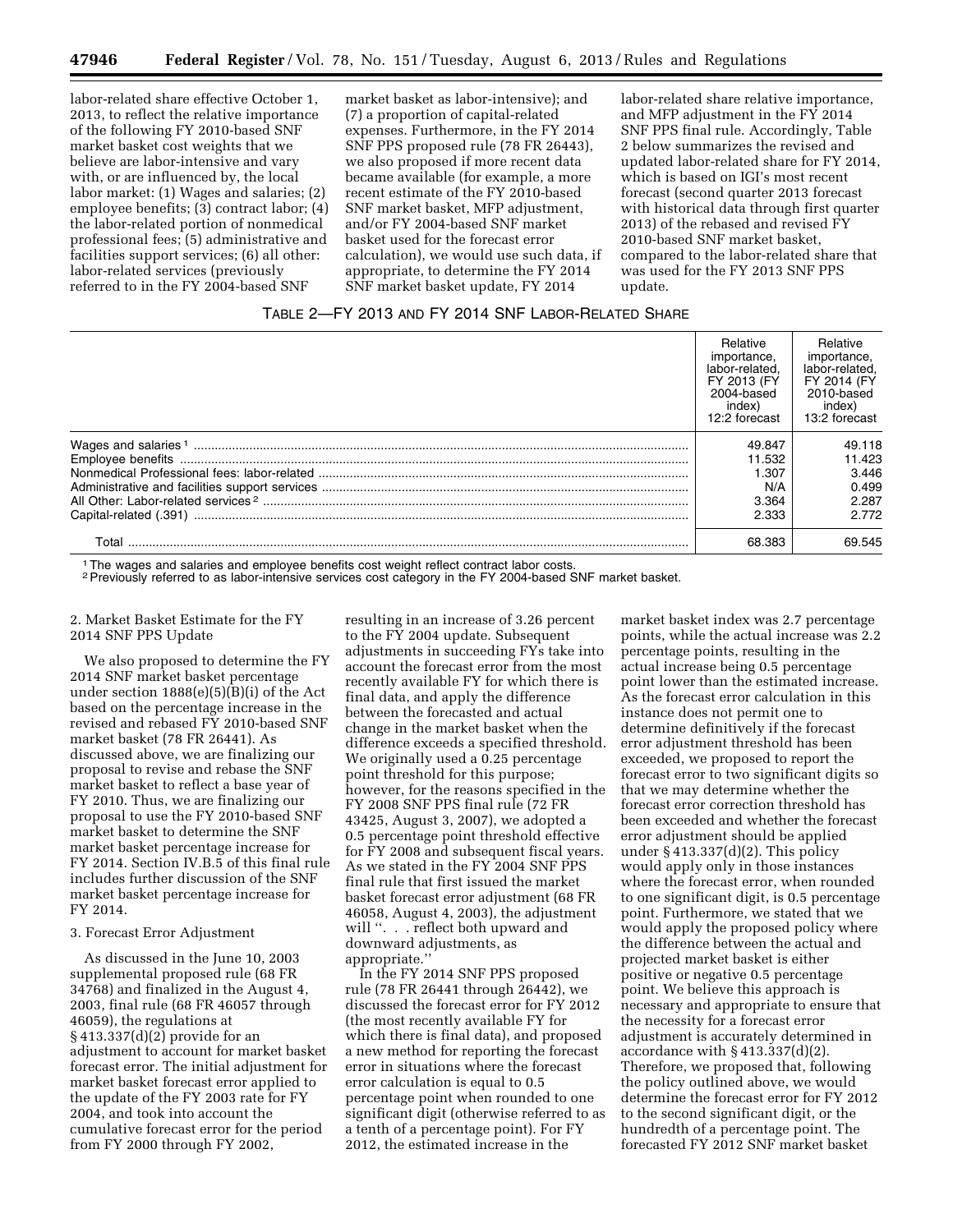percentage change was 2.7 percent. When rounded to the second significant digit, it was 2.69 percent. This would be subtracted from the actual FY 2012 SNF market basket percentage change, rounded to the second significant digit, of 2.18 percent to yield a negative forecast error correction of 0.51 percentage point. As the forecast error correction, when rounded to two significant digits, exceeds 0.5 percentage point, a forecast error adjustment would be warranted under the policy outlined in the FY 2008 SNF PPS final rule (72 FR 43425) (see § 413.337(d)(2)).

We stated in the proposed rule that, consistent with prior applications of the forecast error adjustment since establishing the 0.5 percentage point threshold, and consistent with our applications of both the market basket adjustment and productivity adjustment described below, once we have determined that a forecast error adjustment is warranted, we will continue to apply the adjustment itself at one significant digit (otherwise referred to as a tenth of a percentage point). Therefore, the FY 2014 SNF market basket percentage change of 2.3 percent would be adjusted downward by the forecast error correction of 0.5 percentage point, resulting in a net SNF market basket increase factor of 1.8 percent.

We received a number of comments on the proposed change to how the forecast error is reported in these limited circumstances, as well as more general comments on the SNF forecast error adjustment. A discussion of these comments, with our responses, appears below.

*Comment:* The comments received on this topic supported the approach proposed in the FY 2014 SNF PPS proposed rule for reporting the forecast error in situations where the forecast error calculation is equal to 0.5 percentage point when rounded to one significant digit. Some commenters did, however, state that we should consider using a 0.45 percentage point threshold instead of the 0.5 percentage point threshold, where we would apply a forecast error adjustment when the forecast error exceeded 0.45 percentage point. According to the commenters, this would permit us to continue applying an adjustment at the one significant digit level without requiring different methods for reporting the forecast error in a given year. Finally, it was requested that we confirm that in cases where the threshold rounds to 0.50 percentage point, at the two significant digit level, that a forecast error adjustment would not be applied.

*Response:* We appreciate the support for our proposal from commenters. With respect to the commenters' suggestion that we adopt a 0.45 percentage point threshold rather than the current 0.5 percentage point threshold, we note that we did not propose to change the forecast error threshold in the FY 2014 SNF PPS proposed rule, and thus we are not adopting such a change at this time. We proposed only to change how the forecast error is *reported* to create greater transparency, in those limited cases where the forecast error rounds to 0.5 percentage point at the one significant digit level, as to whether and why the forecast error adjustment is or is not being applied in a given year. We continue to believe that a 0.5 percentage point threshold is appropriate and enables us to identify those instances where the difference between the actual and projected market basket becomes sufficiently significant to indicate that the historical price changes are not being adequately reflected.

In response to the comment concerning whether, under our proposed policy, the forecast error adjustment would be applied in cases where the forecast error rounds to 0.50 percentage point at the two significant digit level, we would not apply the forecast error adjustment in such a case as the forecast error would not exceed the 0.5 percentage point threshold.

*Comment:* Several commenters suggested that we apply a cumulative forecast error adjustment to account for all of the variations in the market basket forecasts since FY 2003. These commenters stated that while the industry has tolerated the adjustment process, the lack of any cumulative adjustment in recent years violates the precedent set by CMS in 2003 when the last cumulative adjustment was made and that the cumulative adjustment in 2003 demonstrated recognition by us of the cumulatively erosive effect of multiyear forecasting errors. The commenters recommended that we adopt a policy which recognizes the cumulative effect of multi-year market basket forecast errors and that an adjustment be made to account for the cumulative errors since FY 2003.

*Response:* In the FY 2004 SNF PPS final rule, we applied a one-time, cumulative forecast error adjustment resulting in an increase of 3.26 percent (68 FR 46036, 46058). Since that time, the forecast errors have been relatively small and clustered near zero. As stated in prior rulemaking on the SNF PPS including, most recently, the FY 2012 SNF PPS final rule (76 FR 48527, August 8, 2011)—we believe the forecast error correction should be applied only

when the degree of forecast error in any given year is such that the SNF base payment rate does not adequately reflect the historical price changes faced by SNFs. Accordingly, we continue to believe that the forecast error adjustment mechanism should appropriately be reserved for the type of major, unexpected change that initially gave rise to this policy, rather than the minor year-to-year variances that are a routine and inherent aspect of this type of statistical measurement.

Accordingly, for the reasons discussed in this final rule and in the FY 2014 SNF PPS proposed rule (78 FR 26441 through 26442), we are finalizing our proposal to report the forecast error to the second significant digit in only those instances where the forecast error rounds to 0.5 percentage point at one significant digit. Effective October 1, 2013, we will report the forecast error to the second significant digit in those instances where the forecast error rounds to 0.5 percentage point at one significant digit, so that we may determine whether the forecast error adjustment threshold has been exceeded. As discussed above, once we have determined that a forecast error adjustment is warranted, we will continue to apply the adjustment itself at one significant digit (otherwise referred to as a tenth of a percentage point).

### 4. Multifactor Productivity Adjustment

Section 3401(b) of the Affordable Care Act (consisting of the Patient Protection and Affordable Care Act, Pub. L. 111– 148, enacted on March 23, 2010, and the Health Care and Education Reconciliation Act of 2010, Pub. L. 111– 152, enacted on March 30, 2010) requires that, in FY 2012 (and in subsequent FYs), the market basket percentage under the SNF payment system as described in section  $1888(e)(5)(B)(i)$  of the Act is to be reduced annually by the productivity adjustment described in section  $1886(b)(3)(B)(xi)(II)$  of the Act. Section  $1886(b)(3)(B)(xi)(II)$  of the Act, added by section 3401(a) of the Affordable Care Act, sets forth the definition of this productivity adjustment. The statute defines the productivity adjustment to be equal to ''the 10-year moving average of changes in annual economy-wide private nonfarm business multi-factor productivity (as projected by the Secretary for the 10-year period ending with the applicable fiscal year, year, cost-reporting period, or other annual period)'' (the MFP adjustment). The Bureau of Labor Statistics (BLS) is the agency that publishes the official measure of private nonfarm business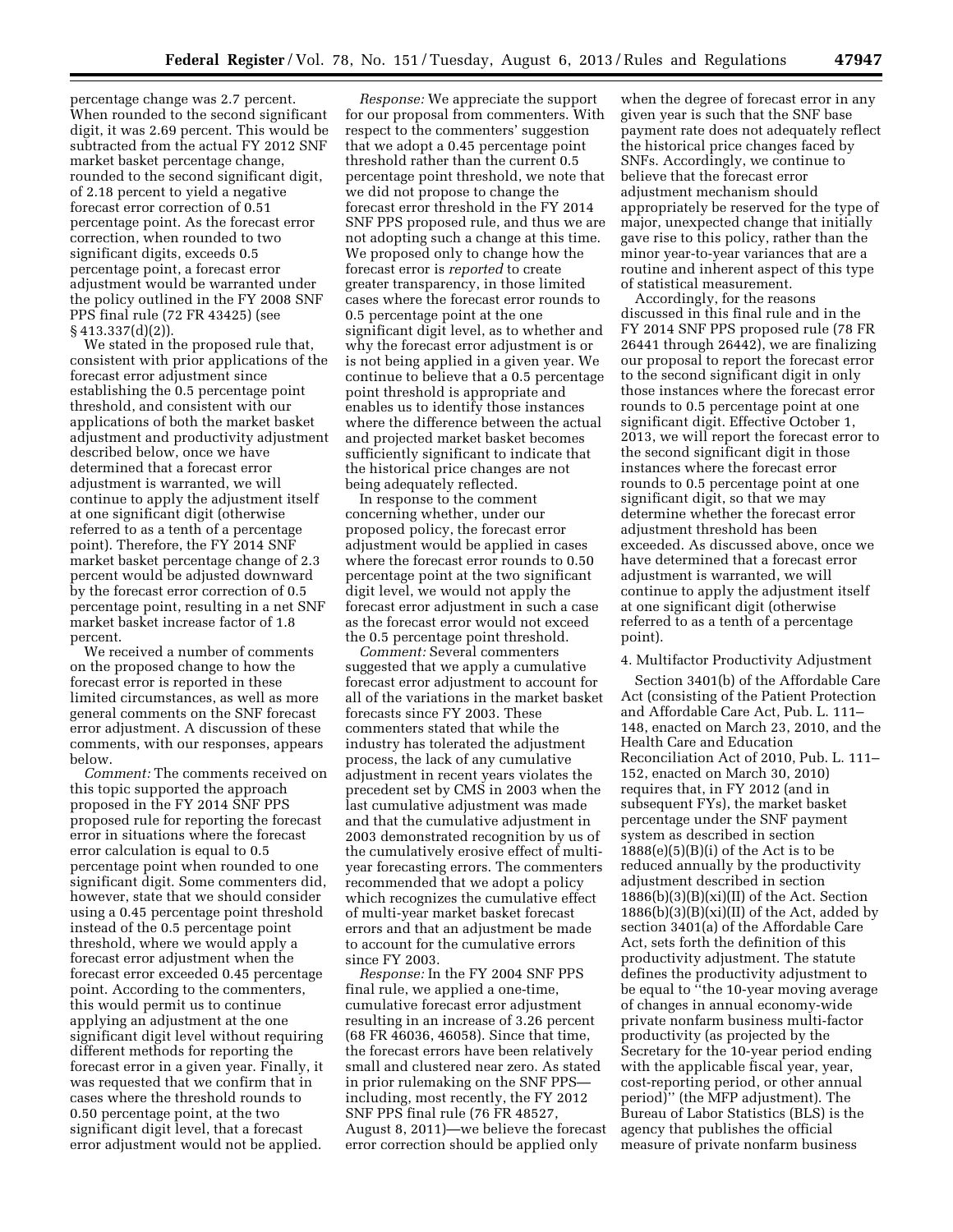multifactor productivity (MFP). Please see *<http://www.bls.gov/mfp>* to obtain the BLS historical published MFP data.

The projection of MFP is currently produced by IGI, an economic forecasting firm. To generate a forecast of MFP, IGI replicated the MFP measure calculated by the BLS, using a series of proxy variables derived from IGI's U.S. macroeconomic models. This process is described in greater detail in section III.F.3 of the FY 2012 SNF PPS final rule (76 FR 48527 through 48529).

a. Incorporating the Multifactor Productivity Adjustment Into the Market Basket Update

Section 1888(e)(5)(A) of the Act requires the Secretary to ''establish a skilled nursing facility market basket index that reflects changes over time in the prices of an appropriate mix of goods and services included in covered skilled nursing facility services.'' Section  $1888(e)(5)(B)(ii)$  of the Act, added by section 3401(b) of the Affordable Care Act, requires that for FY 2012 and each subsequent FY, after determining the market basket percentage described in section 1888(e)(5)(B)(i) of the Act, ''the Secretary shall reduce such percentage by the productivity adjustment described in section  $1886(b)(3)(B)(xi)(II)$ " (which we refer to as the multifactor productivity (MFP) adjustment). Section 1888(e)(5)(B)(ii) of the Act further states that the reduction of the market basket percentage by the MFP adjustment may result in the market basket percentage being less than zero for a FY, and may result in payment rates under section 1888(e) of the Act for a FY being less than such payment rates for the preceding FY. Thus, if the application of the MFP adjustment to the market basket percentage calculated under section  $1888(e)(5)(B)(i)$  of the Act results in an MFP-adjusted market basket percentage that is less than zero, then the annual update to the unadjusted federal per diem rates under section

 $1888(e)(4)(E)(ii)$  of the Act would be negative, and such rates would decrease relative to the prior FY.

For the FY 2014 SNF PPS update, the MFP adjustment is calculated as the 10 year moving average of changes in MFP for the period ending September 30, 2014. In accordance with section 1888(e)(5)(B)(i) of the Act and § 413.337(d)(2) of the regulations, the SNF PPS market basket percentage for FY 2014 is based on IGI's second quarter 2013 forecast of the FY 2010-based SNF market basket update (which is 2.3 percent), as adjusted by the forecast error adjustment (which is 0.5 percent), and is estimated to be 1.8 percent. In accordance with section 1888(e)(5)(B)(ii) of the Act (as added by section 3401(b) of the Affordable Care Act) and § 413.337(d)(3), this market basket percentage is then reduced by the MFP adjustment (which is the 10-year moving average of changes in MFP for the period ending September 30, 2014) of 0.5 percent. In the FY 2014 SNF PPS proposed rule (78 FR 26443), we proposed that if more recent data became available, we would use that data, if appropriate, to determine the FY 2014 MFP adjustment. The MFP adjustment of 0.4 percent set forth in the proposed rule was based on IGI's first quarter 2013 forecast. The 0.5 percent MFP adjustment set forth in this final rule is based on updated IGI data (that is, IGI second quarter 2013 forecast). The resulting MFP-adjusted SNF market basket update is equal to 1.3 percent, or 1.8 percent less the 0.5 percentage point MFP adjustment.

5. Market Basket Update Factor for FY 2014

Sections  $1888(e)(4)(E)(ii)(IV)$  and 1888(e)(5)(i) of the Act require that SNF PPS unadjusted federal per diem rates for the previous fiscal year be adjusted by the market basket index percentage change for the fiscal year involved, in order to compute the unadjusted federal per diem rates for the current year. Accordingly, we determined the total

growth from the average market basket index for the period of October 1, 2012 through September 30, 2013 to the average market basket index for the period of October 1, 2013 through September 30, 2014. This process yields a market basket update factor of 2.3 percent. As further explained in section IV.B.3 of this final rule, as applicable, we adjust the market basket update factor to reflect the forecast error from the most recently available FY for which there is final data and apply this adjustment whenever the difference between the forecasted and actual percentage change in the market basket exceeds a 0.5 percentage point threshold. Since the forecasted FY 2012 SNF market basket percentage change exceeded the actual FY 2012 SNF market basket percentage change (FY 2012 is the most recently available FY for which there is final data) by more than 0.5 percentage point, the FY 2014 market basket update factor of 2.3 percent would be adjusted downward by the applicable difference, in this case 0.5 percentage points, which reduces the FY 2014 market basket update factor to 1.8 percent. In addition, for FY 2014, section 1888(e)(5)(B) of the Act requires us to reduce the market basket percentage by the MFP adjustment (the 10-year moving average of changes in MFP for the period ending September 30, 2014) of 0.5 percent, as described in section IV.B.4. of this final rule. The resulting MFP-adjusted SNF market basket update would be equal to 1.3 percent, or 1.8 percent less 0.5 percentage point. We used the FY 2010 based SNF market basket percentage, adjusted as described above, to adjust each per diem component of the federal rates forward to reflect the change in the average prices for FY 2014 from average prices for FY 2013. We further adjust the rates by a wage index budget neutrality factor, described later in this section. Tables 3 and 4 reflect the updated components of the unadjusted federal rates for FY 2014, prior to adjustment for case-mix.

### TABLE 3—FY 2014 UNADJUSTED FEDERAL RATE PER DIEM—URBAN

| Rate component  | Nursing-<br>case-mix | Therapy-<br>case-mix | Therapy—<br>non-case-mix | Non-case-mix |
|-----------------|----------------------|----------------------|--------------------------|--------------|
| Per Diem Amount | \$165.81             | \$124.90             | \$16.45                  | \$84.62      |

### TABLE 4—FY 2014 UNADJUSTED FEDERAL RATE PER DIEM—RURAL

| Rate component  | Nursing-<br>case-mix | Therapy-<br>case-mix | Therapy—<br>non-case-mix | Non-case-mix |
|-----------------|----------------------|----------------------|--------------------------|--------------|
| Per Diem Amount | \$158.41             | \$144.01             | \$17.57                  | \$86.19      |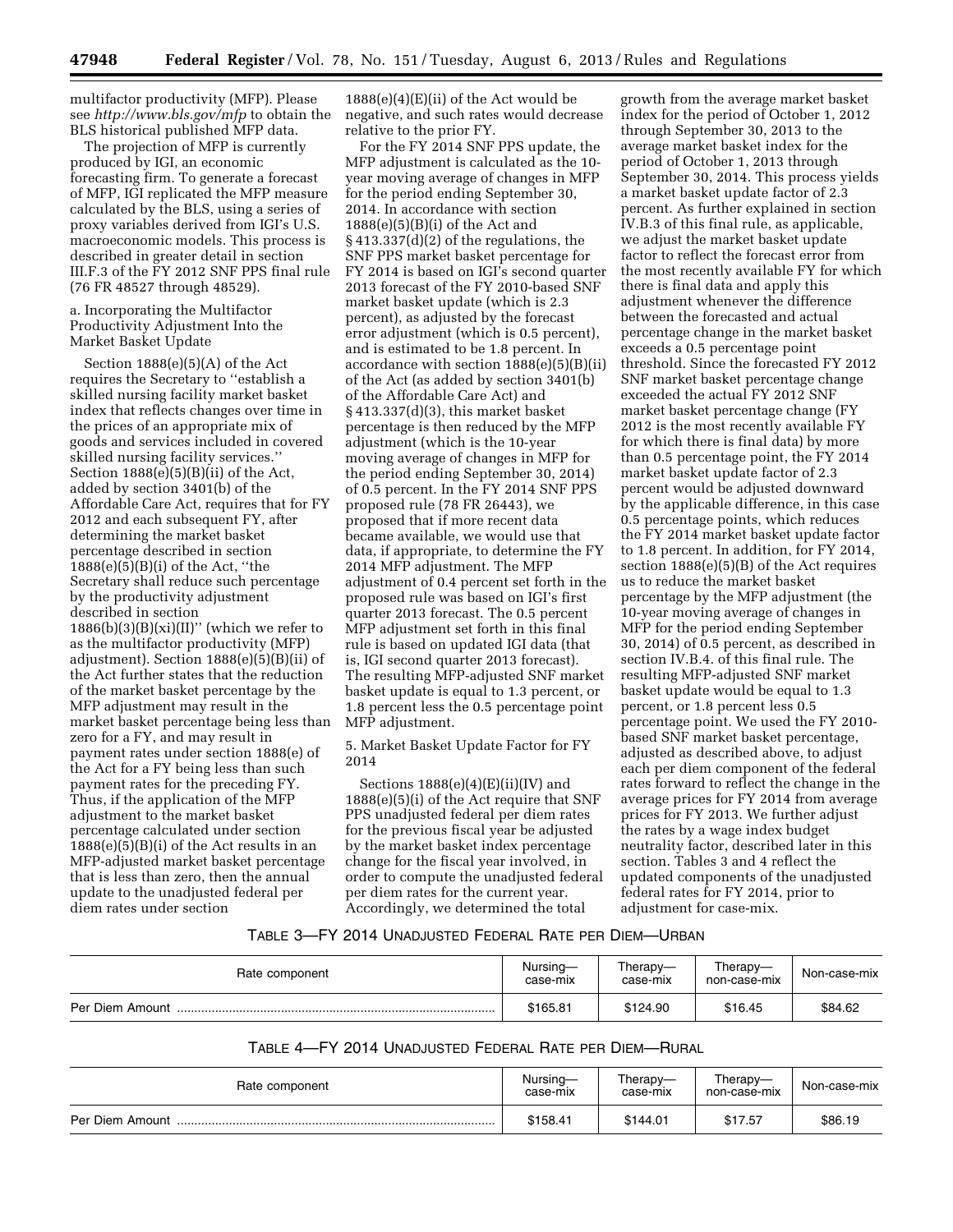### 6. Case-Mix Adjustment

Under section 1888(e)(4)(G)(i) of the Act, the federal rate also incorporates an adjustment to account for case-mix, using a classification system that accounts for the relative resource utilization of different patient types. The statute specifies that the adjustment is to reflect both a resident classification system established by the Secretary to account for the relative resource use of different patient types, as well as resident assessment data and other data that the Secretary considers appropriate. In the May 12, 1998 interim final rule with comment period that initially implemented the SNF PPS (63 FR 26252), we developed the RUG–III casemix classification system, which tied the amount of payment to resident resource use in combination with resident characteristic information. Staff time measurement (STM) studies conducted in 1990, 1995, and 1997 provided information on resource use (time spent by staff members on residents) and resident characteristics that enabled us not only to establish RUG–III, but also to create case-mix indexes (CMIs). The original RUG–III grouper logic was based on clinical data collected in 1990, 1995, and 1997. As discussed in the FY 2010 SNF PPS proposed rule (74 FR 22208), we

subsequently conducted a multi-year data collection and analysis under the Staff Time and Resource Intensity Verification (STRIVE) project to update the case-mix classification system for FY 2011. The resulting Resource Utilization Groups, Version 4 (RUG–IV) case-mix classification system reflected the data collected in 2006 through 2007 during the STRIVE project, and the RUG–IV model was finalized in the FY 2010 SNF PPS final rule (74 FR 40288) to take effect in FY 2011 concurrently with an updated new resident assessment instrument, version 3.0 of the Minimum Data Set (MDS 3.0), which collects the clinical data used for case-mix classification under RUG–IV.

We note that case-mix classification is based, in part, on the beneficiary's need for skilled nursing care and therapy services. The case-mix classification system uses clinical data from the MDS to assign a case-mix group to each patient that is then used to calculate a per diem payment under the SNF PPS. Further, because the MDS is used as a basis for payment as well as a clinical assessment, we have provided extensive training on proper coding and the time frames for MDS completion in the RAI Manual. For an MDS to be considered valid for use in determining payment, the MDS assessment must be completed

in compliance with the instructions in the RAI Manual in effect at the time the assessment is completed. For payment and quality monitoring purposes, the RAI Manual consists of both the Manual instructions and the interpretive guidance and policy clarifications posted on the appropriate MDS Web site at *[http://www.cms.gov/Medicare/](http://www.cms.gov/Medicare/Quality-Initiatives-Patient-Assessment-Instruments/NursingHomeQualityInits/MDS30RAIManual.html)  [Quality-Initiatives-Patient-Assessment-](http://www.cms.gov/Medicare/Quality-Initiatives-Patient-Assessment-Instruments/NursingHomeQualityInits/MDS30RAIManual.html)[Instruments/NursingHomeQualityInits/](http://www.cms.gov/Medicare/Quality-Initiatives-Patient-Assessment-Instruments/NursingHomeQualityInits/MDS30RAIManual.html)  [MDS30RAIManual.html](http://www.cms.gov/Medicare/Quality-Initiatives-Patient-Assessment-Instruments/NursingHomeQualityInits/MDS30RAIManual.html)*.

Under section 1888(e)(4)(H), each update of the payment rates must include the case-mix classification methodology applicable for the upcoming FY. The payment rates set forth in this final rule reflect the use of the RUG–IV case-mix classification system from October 1, 2013, through September 30, 2014. We list the casemix adjusted RUG–IV payment rates, provided separately for urban and rural SNFs, in Tables 5 and 6 with corresponding case-mix values. These tables do not reflect the add-on for SNF residents with AIDS enacted by section 511 of the Medicare Prescription Drug, Improvement, and Modernization Act of 2003 (MMA, Pub. L. 108–173) discussed below, which we apply only after making all other adjustments (including the wage index and case-mix adjustments).

TABLE 5—RUG–IV CASE-MIX ADJUSTED FEDERAL RATES AND ASSOCIATED INDEXES—URBAN

| <b>RUG-IV Category</b> | Nursing index | Therapy index | Nursing com-<br>ponent | Therapy com-<br>ponent | Non-case mix<br>therapy comp | Non-case mix<br>component | Total rate |
|------------------------|---------------|---------------|------------------------|------------------------|------------------------------|---------------------------|------------|
| RUX                    | 2.67          | 1.87          | \$442.71               | \$233.56               |                              | \$84.62                   | \$760.89   |
| <b>RUL</b>             | 2.57          | 1.87          | 426.13                 | 233.56                 |                              | 84.62                     | 744.31     |
| RVX                    | 2.61          | 1.28          | 432.76                 | 159.87                 |                              | 84.62                     | 677.25     |
| <b>RVL</b>             | 2.19          | 1.28          | 363.12                 | 159.87                 |                              | 84.62                     | 607.61     |
| <b>RHX</b>             | 2.55          | 0.85          | 422.82                 | 106.17                 |                              | 84.62                     | 613.61     |
| <b>RHL</b>             | 2.15          | 0.85          | 356.49                 | 106.17                 |                              | 84.62                     | 547.28     |
| RMX                    | 2.47          | 0.55          | 409.55                 | 68.70                  |                              | 84.62                     | 562.87     |
| RML<br>                | 2.19          | 0.55          | 363.12                 | 68.70                  |                              | 84.62                     | 516.44     |
| <b>RLX</b>             | 2.26          | 0.28          | 374.73                 | 34.97                  |                              | 84.62                     | 494.32     |
| <b>RUC</b>             | 1.56          | 1.87          | 258.66                 | 233.56                 |                              | 84.62                     | 576.84     |
| RUB                    | 1.56          | 1.87          | 258.66                 | 233.56                 |                              | 84.62                     | 576.84     |
| <b>RUA</b>             | 0.99          | 1.87          | 164.15                 | 233.56                 |                              | 84.62                     | 482.33     |
| <b>RVC</b>             | 1.51          | 1.28          | 250.37                 | 159.87                 |                              | 84.62                     | 494.86     |
| <b>RVB</b>             | 1.11          | 1.28          | 184.05                 | 159.87                 |                              | 84.62                     | 428.54     |
| <b>RVA</b>             | 1.10          | 1.28          | 182.39                 | 159.87                 |                              | 84.62                     | 426.88     |
| <b>RHC</b>             | 1.45          | 0.85          | 240.42                 | 106.17                 |                              | 84.62                     | 431.21     |
| RHB                    | 1.19          | 0.85          | 197.31                 | 106.17                 |                              | 84.62                     | 388.10     |
| <b>RHA</b>             | 0.91          | 0.85          | 150.89                 | 106.17                 |                              | 84.62                     | 341.68     |
| <b>RMC</b>             | 1.36          | 0.55          | 225.50                 | 68.70                  |                              | 84.62                     | 378.82     |
| <b>RMB</b>             | 1.22          | 0.55          | 202.29                 | 68.70                  |                              | 84.62                     | 355.61     |
| <b>RMA</b><br>         | 0.84          | 0.55          | 139.28                 | 68.70                  |                              | 84.62                     | 292.60     |
| <b>RLB</b>             | 1.50          | 0.28          | 248.72                 | 34.97                  |                              | 84.62                     | 368.31     |
| <b>RLA</b>             | 0.71          | 0.28          | 117.73                 | 34.97                  |                              | 84.62                     | 237.32     |
| ES <sub>3</sub>        | 3.58          |               | 593.60                 |                        | 16.45                        | 84.62                     | 694.67     |
| ES <sub>2</sub>        | 2.67          |               | 442.71                 |                        | 16.45                        | 84.62                     | 543.78     |
| ES <sub>1</sub>        | 2.32          |               | 384.68                 |                        | 16.45                        | 84.62                     | 485.75     |
| HE <sub>2</sub>        | 2.22          |               | 368.10                 |                        | 16.45                        | 84.62                     | 469.17     |
| HE <sub>1</sub>        | 1.74          |               | 288.51                 |                        | 16.45                        | 84.62                     | 389.58     |
| H <sub>D2</sub>        | 2.04          |               | 338.25                 |                        | 16.45                        | 84.62                     | 439.32     |
| HD <sub>1</sub>        | 1.60          |               | 265.30                 |                        | 16.45                        | 84.62                     | 366.37     |
| HC <sub>2</sub>        | 1.89          |               | 313.38                 |                        | 16.45                        | 84.62                     | 414.45     |
| HC1                    | 1.48          |               | 245.40                 |                        | 16.45                        | 84.62                     | 346.47     |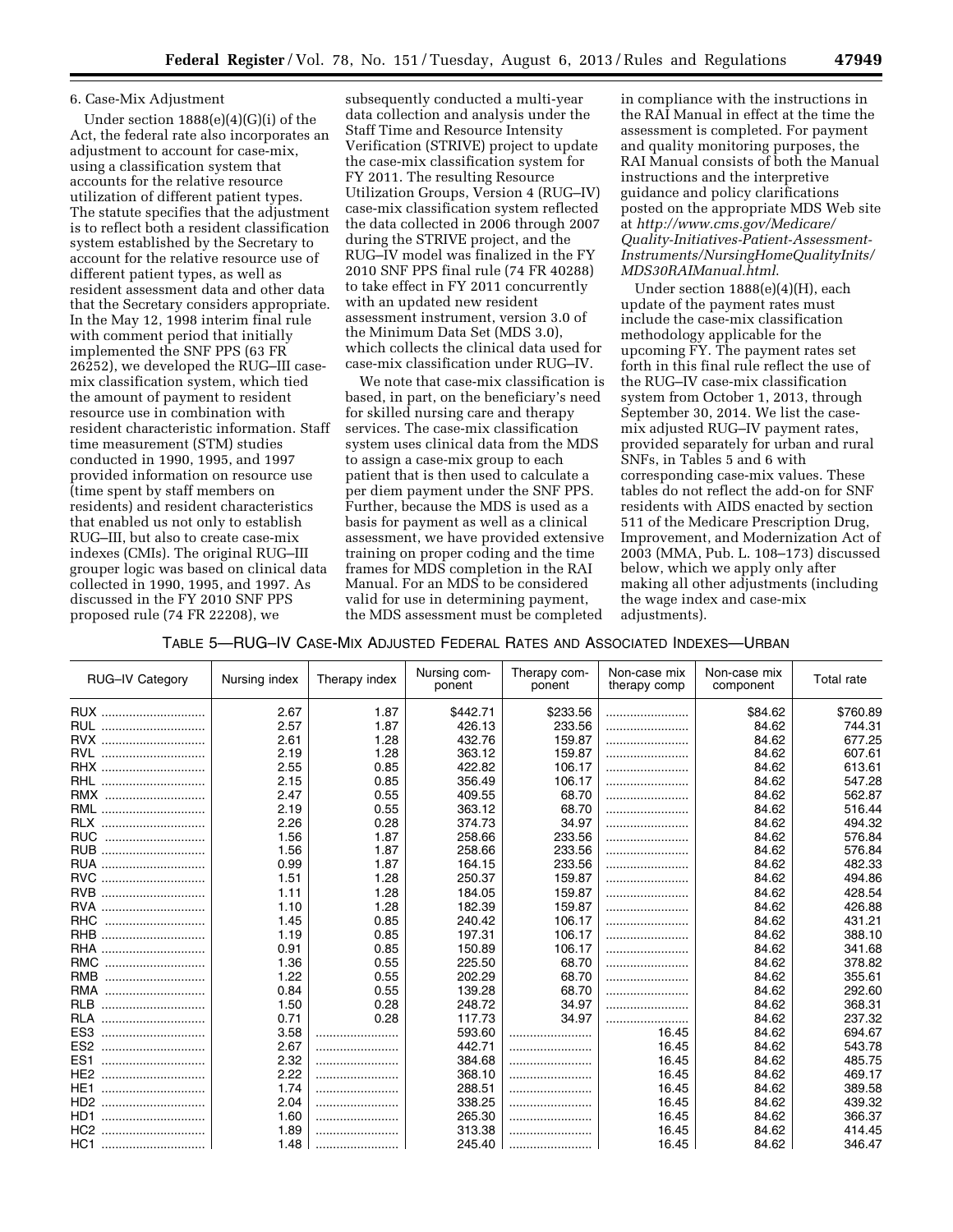۰

### TABLE 5—RUG–IV CASE-MIX ADJUSTED FEDERAL RATES AND ASSOCIATED INDEXES—URBAN—Continued

| <b>RUG-IV Category</b>      | Nursing index | Therapy index | Nursing com-<br>ponent | Therapy com-<br>ponent | Non-case mix<br>therapy comp | Non-case mix<br>component | Total rate |
|-----------------------------|---------------|---------------|------------------------|------------------------|------------------------------|---------------------------|------------|
| HB2                         | 1.86          |               | 308.41                 |                        | 16.45                        | 84.62                     | 409.48     |
| HB1                         | 1.46          |               | 242.08                 |                        | 16.45                        | 84.62                     | 343.15     |
| LE2                         | 1.96          |               | 324.99                 |                        | 16.45                        | 84.62                     | 426.06     |
|                             | 1.54          |               | 255.35                 |                        | 16.45                        | 84.62                     | 356.42     |
| LD2                         | 1.86          |               | 308.41                 |                        | 16.45                        | 84.62                     | 409.48     |
| LD1                         | 1.46          |               | 242.08                 |                        | 16.45                        | 84.62                     | 343.15     |
| LC2                         | 1.56          |               | 258.66                 |                        | 16.45                        | 84.62                     | 359.73     |
| LC1                         | 1.22          |               | 202.29                 |                        | 16.45                        | 84.62                     | 303.36     |
| LB <sub>2</sub>             | 1.45          |               | 240.42                 |                        | 16.45                        | 84.62                     | 341.49     |
| LB1                         | 1.14          |               | 189.02                 |                        | 16.45                        | 84.62                     | 290.09     |
| CE <sub>2</sub>             | 1.68          |               | 278.56                 |                        | 16.45                        | 84.62                     | 379.63     |
| CE <sub>1</sub>             | 1.50          |               | 248.72                 |                        | 16.45                        | 84.62                     | 349.79     |
| CD <sub>2</sub>             | 1.56          |               | 258.66                 |                        | 16.45                        | 84.62                     | 359.73     |
| CD1                         | 1.38          |               | 228.82                 |                        | 16.45                        | 84.62                     | 329.89     |
| CC <sub>2</sub>             | 1.29          |               | 213.89                 |                        | 16.45                        | 84.62                     | 314.96     |
| CC1                         | 1.15          |               | 190.68                 |                        | 16.45                        | 84.62                     | 291.75     |
| CB <sub>2</sub>             | 1.15          |               | 190.68                 |                        | 16.45                        | 84.62                     | 291.75     |
| CB1<br>                     | 1.02          |               | 169.13                 |                        | 16.45                        | 84.62                     | 270.20     |
| CA <sub>2</sub>             | 0.88          |               | 145.91                 |                        | 16.45                        | 84.62                     | 246.98     |
| CA1<br>                     | 0.78          |               | 129.33                 |                        | 16.45                        | 84.62                     | 230.40     |
| BB <sub>2</sub>             | 0.97          |               | 160.84                 |                        | 16.45                        | 84.62                     | 261.91     |
| BB <sub>1</sub><br>         | 0.90          |               | 149.23                 |                        | 16.45                        | 84.62                     | 250.30     |
| BA <sub>2</sub>             | 0.70          |               | 116.07                 |                        | 16.45                        | 84.62                     | 217.14     |
| BA1<br>                     | 0.64          |               | 106.12                 |                        | 16.45                        | 84.62                     | 207.19     |
| PE <sub>2</sub><br>         | 1.50          |               | 248.72                 |                        | 16.45                        | 84.62                     | 349.79     |
| PE <sub>1</sub><br>         | 1.40          |               | 232.13                 |                        | 16.45                        | 84.62                     | 333.20     |
| P <sub>D</sub> <sub>2</sub> | 1.38          |               | 228.82                 |                        | 16.45                        | 84.62                     | 329.89     |
| PD <sub>1</sub>             | 1.28          |               | 212.24                 |                        | 16.45                        | 84.62                     | 313.31     |
| PC <sub>2</sub><br>         | 1.10          |               | 182.39                 |                        | 16.45                        | 84.62                     | 283.46     |
| PC <sub>1</sub>             | 1.02          |               | 169.13                 |                        | 16.45                        | 84.62                     | 270.20     |
| PB <sub>2</sub><br>         | 0.84          |               | 139.28                 |                        | 16.45                        | 84.62                     | 240.35     |
| PB <sub>1</sub>             | 0.78          |               | 129.33                 |                        | 16.45                        | 84.62                     | 230.40     |
| PA <sub>2</sub>             | 0.59          |               | 97.83                  |                        | 16.45                        | 84.62                     | 198.90     |
| PA1                         | 0.54          |               | 89.54                  |                        | 16.45                        | 84.62                     | 190.61     |

### TABLE 6—RUG–IV CASE-MIX ADJUSTED FEDERAL RATES AND ASSOCIATED INDEXES—RURAL

| <b>RUG-IV Category</b> | Nursing index | Therapy index | Nursing com-<br>ponent | Therapy com-<br>ponent | Non-case mix<br>therapy comp | Non-case mix<br>component | Total rate |
|------------------------|---------------|---------------|------------------------|------------------------|------------------------------|---------------------------|------------|
| RUX                    | 2.67          | 1.87          | \$422.95               | \$269.30               |                              | \$86.19                   | \$778.44   |
| <b>RUL</b>             | 2.57          | 1.87          | 407.11                 | 269.30                 |                              | 86.19                     | 762.60     |
| <b>RVX</b>             | 2.61          | 1.28          | 413.45                 | 184.33                 |                              | 86.19                     | 683.97     |
| <b>RVL</b>             | 2.19          | 1.28          | 346.92                 | 184.33                 |                              | 86.19                     | 617.44     |
| RHX                    | 2.55          | 0.85          | 403.95                 | 122.41                 |                              | 86.19                     | 612.55     |
| <b>RHL</b><br>         | 2.15          | 0.85          | 340.58                 | 122.41                 |                              | 86.19                     | 549.18     |
| RMX                    | 2.47          | 0.55          | 391.27                 | 79.21                  |                              | 86.19                     | 556.67     |
| <b>RML</b><br>         | 2.19          | 0.55          | 346.92                 | 79.21                  |                              | 86.19                     | 512.32     |
| <b>RLX</b>             | 2.26          | 0.28          | 358.01                 | 40.32                  |                              | 86.19                     | 484.52     |
| <b>RUC</b>             | 1.56          | 1.87          | 247.12                 | 269.30                 |                              | 86.19                     | 602.61     |
| <b>RUB</b>             | 1.56          | 1.87          | 247.12                 | 269.30                 |                              | 86.19                     | 602.61     |
| <b>RUA</b>             | 0.99          | 1.87          | 156.83                 | 269.30                 |                              | 86.19                     | 512.32     |
| <b>RVC</b>             | 1.51          | 1.28          | 239.20                 | 184.33                 |                              | 86.19                     | 509.72     |
| <b>RVB</b>             | 1.11          | 1.28          | 175.84                 | 184.33                 |                              | 86.19                     | 446.36     |
| <b>RVA</b>             | 1.10          | 1.28          | 174.25                 | 184.33                 |                              | 86.19                     | 444.77     |
| <b>RHC</b><br>         | 1.45          | 0.85          | 229.69                 | 122.41                 |                              | 86.19                     | 438.29     |
| <b>RHB</b>             | 1.19          | 0.85          | 188.51                 | 122.41                 |                              | 86.19                     | 397.11     |
| <b>RHA</b><br>         | 0.91          | 0.85          | 144.15                 | 122.41                 |                              | 86.19                     | 352.75     |
| <b>RMC</b><br>         | 1.36          | 0.55          | 215.44                 | 79.21                  |                              | 86.19                     | 380.84     |
| <b>RMB</b>             | 1.22          | 0.55          | 193.26                 | 79.21                  |                              | 86.19                     | 358.66     |
| <b>RMA</b><br>         | 0.84          | 0.55          | 133.06                 | 79.21                  |                              | 86.19                     | 298.46     |
| <b>RLB</b>             | 1.50          | 0.28          | 237.62                 | 40.32                  |                              | 86.19                     | 364.13     |
| <b>RLA</b>             | 0.71          | 0.28          | 112.47                 | 40.32                  |                              | 86.19                     | 238.98     |
| ES <sub>3</sub>        | 3.58          |               | 567.11                 |                        | 17.57                        | 86.19                     | 670.87     |
| ES <sub>2</sub><br>    | 2.67          |               | 422.95                 |                        | 17.57                        | 86.19                     | 526.71     |
| ES <sub>1</sub>        | 2.32          |               | 367.51                 |                        | 17.57                        | 86.19                     | 471.27     |
| HE <sub>2</sub><br>    | 2.22          |               | 351.67                 |                        | 17.57                        | 86.19                     | 455.43     |
| HE <sub>1</sub><br>    | 1.74          |               | 275.63                 |                        | 17.57                        | 86.19                     | 379.39     |
| H <sub>D2</sub>        | 2.04          |               | 323.16                 |                        | 17.57                        | 86.19                     | 426.92     |
| HD1                    | 1.60          |               | 253.46                 |                        | 17.57                        | 86.19                     | 357.22     |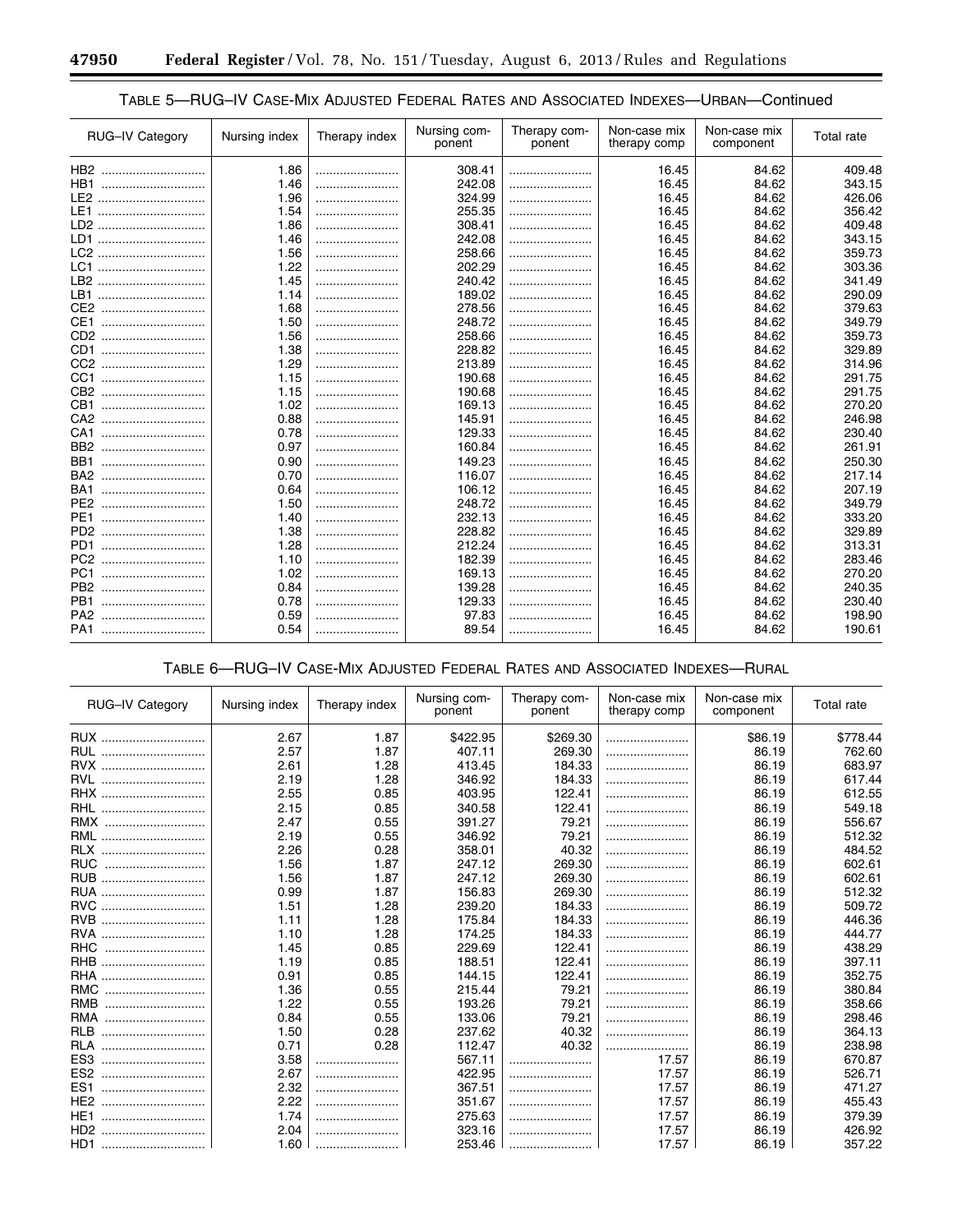### TABLE 6—RUG–IV CASE-MIX ADJUSTED FEDERAL RATES AND ASSOCIATED INDEXES—RURAL—Continued

| <b>RUG-IV Category</b>          | Nursing index | Therapy index | Nursing com-<br>ponent | Therapy com-<br>ponent | Non-case mix<br>therapy comp | Non-case mix<br>component | Total rate |
|---------------------------------|---------------|---------------|------------------------|------------------------|------------------------------|---------------------------|------------|
| HC2                             | 1.89          |               | 299.39                 |                        | 17.57                        | 86.19                     | 403.15     |
| HC1                             | 1.48          |               | 234.45                 |                        | 17.57                        | 86.19                     | 338.21     |
| HB <sub>2</sub>                 | 1.86          |               | 294.64                 |                        | 17.57                        | 86.19                     | 398.40     |
| HB1                             | 1.46          |               | 231.28                 |                        | 17.57                        | 86.19                     | 335.04     |
| LE <sub>2</sub>                 | 1.96          |               | 310.48                 |                        | 17.57                        | 86.19                     | 414.24     |
| LE1                             | 1.54          |               | 243.95                 |                        | 17.57                        | 86.19                     | 347.71     |
| LD <sub>2</sub>                 | 1.86          |               | 294.64                 |                        | 17.57                        | 86.19                     | 398.40     |
|                                 | 1.46          |               | 231.28                 |                        | 17.57                        | 86.19                     | 335.04     |
| LC <sub>2</sub>                 | 1.56          |               | 247.12                 |                        | 17.57                        | 86.19                     | 350.88     |
| LC1                             | 1.22          |               | 193.26                 |                        | 17.57                        | 86.19                     | 297.02     |
| LB <sub>2</sub>                 | 1.45          |               | 229.69                 |                        | 17.57                        | 86.19                     | 333.45     |
| LB1                             | 1.14          |               | 180.59                 |                        | 17.57                        | 86.19                     | 284.35     |
| CE <sub>2</sub><br>             | 1.68          |               | 266.13                 |                        | 17.57                        | 86.19                     | 369.89     |
| CE <sub>1</sub>                 | 1.50          |               | 237.62                 |                        | 17.57                        | 86.19                     | 341.38     |
| CD <sub>2</sub>                 | 1.56          |               | 247.12                 |                        | 17.57                        | 86.19                     | 350.88     |
| CD1                             | 1.38          |               | 218.61                 |                        | 17.57                        | 86.19                     | 322.37     |
| CC <sub>2</sub>                 | 1.29          |               | 204.35                 |                        | 17.57                        | 86.19                     | 308.11     |
| CC <sub>1</sub><br>             | 1.15          |               | 182.17                 |                        | 17.57                        | 86.19                     | 285.93     |
| CB <sub>2</sub>                 | 1.15          |               | 182.17                 |                        | 17.57                        | 86.19                     | 285.93     |
| CB1                             | 1.02          |               | 161.58                 |                        | 17.57                        | 86.19                     | 265.34     |
| CA <sub>2</sub><br>             | 0.88          |               | 139.40                 |                        | 17.57                        | 86.19                     | 243.16     |
| CA <sub>1</sub>                 | 0.78          |               | 123.56                 |                        | 17.57                        | 86.19                     | 227.32     |
| BB <sub>2</sub>                 | 0.97          |               | 153.66                 |                        | 17.57                        | 86.19                     | 257.42     |
| BB <sub>1</sub><br>             | 0.90          |               | 142.57                 |                        | 17.57                        | 86.19                     | 246.33     |
| BA <sub>2</sub>                 | 0.70          |               | 110.89                 |                        | 17.57                        | 86.19                     | 214.65     |
| BA <sub>1</sub>                 | 0.64          |               | 101.38                 |                        | 17.57                        | 86.19                     | 205.14     |
| PE <sub>2</sub><br>             | 1.50          |               | 237.62                 |                        | 17.57                        | 86.19                     | 341.38     |
| PE <sub>1</sub>                 | 1.40          |               | 221.77                 |                        | 17.57                        | 86.19                     | 325.53     |
| P <sub>D</sub> <sub>2</sub><br> | 1.38          |               | 218.61                 |                        | 17.57                        | 86.19                     | 322.37     |
| PD <sub>1</sub>                 | 1.28          |               | 202.76                 |                        | 17.57                        | 86.19                     | 306.52     |
| PC <sub>2</sub>                 | 1.10          |               | 174.25                 |                        | 17.57                        | 86.19                     | 278.01     |
| PC <sub>1</sub>                 | 1.02          |               | 161.58                 |                        | 17.57                        | 86.19                     | 265.34     |
| PB <sub>2</sub><br>             | 0.84          |               | 133.06                 |                        | 17.57                        | 86.19                     | 236.82     |
| PB <sub>1</sub>                 | 0.78          |               | 123.56                 |                        | 17.57                        | 86.19                     | 227.32     |
| PA <sub>2</sub>                 | 0.59          |               | 93.46                  |                        | 17.57                        | 86.19                     | 197.22     |
| PA1                             | 0.54          |               | 85.54                  |                        | 17.57                        | 86.19                     | 189.30     |

Section 511 of the MMA amended section 1888(e)(12) of the Act to provide for a temporary increase of 128 percent in the PPS per diem payment for SNF residents with Acquired Immune Deficiency Syndrome (AIDS) to reflect increased costs associated with these residents, effective for services furnished on or after October 1, 2004. This special add-on for SNF residents with AIDS is required to remain in effect until ''. . . the Secretary certifies that there is an appropriate adjustment in the case mix . . . to compensate for the increased costs associated with [such] residents . . . .'' The add-on for SNF residents with AIDS is also discussed in Program Transmittal #160 (Change Request #3291), issued on April 30, 2004, which is available online at *[www.cms.gov/transmittals/downloads/](http://www.cms.gov/transmittals/downloads/r160cp.pdf)  [r160cp.pdf](http://www.cms.gov/transmittals/downloads/r160cp.pdf)*. In the FY 2010 SNF PPS final rule (74 FR 40288) (in which we finalized the RUG–IV case-mix classification system), we did not address the certification of a case mix adjustment alternative to the add-on for SNF residents with AIDS, thus allowing the add-on payment required by section

511 of the MMA to remain in effect. For the limited number of SNF residents that qualify for this add-on, there is a significant increase in payments. Using FY 2011 data, we identified fewer than 4,100 SNF residents with a diagnosis code of 042 (Human Immunodeficiency Virus (HIV) Infection) who qualify for this add-on. For FY 2014, an urban facility with a resident with AIDS in RUG–IV group ''HC2'' would have a case-mix adjusted payment of \$414.45 (see Table 4) before the application of the add-on required by the MMA. After application of the add-on, an increase of 128 percent, this urban facility would receive a case-mix adjusted payment of approximately \$944.95 for this resident.

Currently, we use the International Classification of Diseases, 9th revision, Clinical Modification (ICD–9–CM) code 042 to identify those residents for whom it is appropriate to apply the AIDS addon established by section 511 of the MMA. In this context, we note that, in accordance with the requirements of the final rule published in the **Federal Register** on September 5, 2012 (77 FR 54664), we will be discontinuing our

current use of the ICD–9–CM, effective with the compliance date for using the International Classification of Diseases, 10th revision, Clinical Modification (ICD–10–CM) of October 1, 2014. In the FY 2014 SNF PPS proposed rule (78 FR 26444), with regard to the abovereferenced ICD–9–CM diagnosis code of 042, we proposed to transition to the equivalent ICD–10–CM diagnosis code of B20 upon the October 1, 2014 implementation date for conversion to ICD–10–CM in order to identify those residents for whom it is appropriate to apply the AIDS add-on. We invited public comment on this proposal. We received only one comment that included a reference to this proposal, and this comment simply acknowledged the proposal without offering any specific observations about it. Accordingly, in this final rule, we are finalizing this proposal without any modification. Therefore, effective with services furnished on or after October 1, 2014, for the reasons set forth above and in the FY 2014 SNF PPS proposed rule (78 FR 26444), the AIDS add-on established by section 511 of the MMA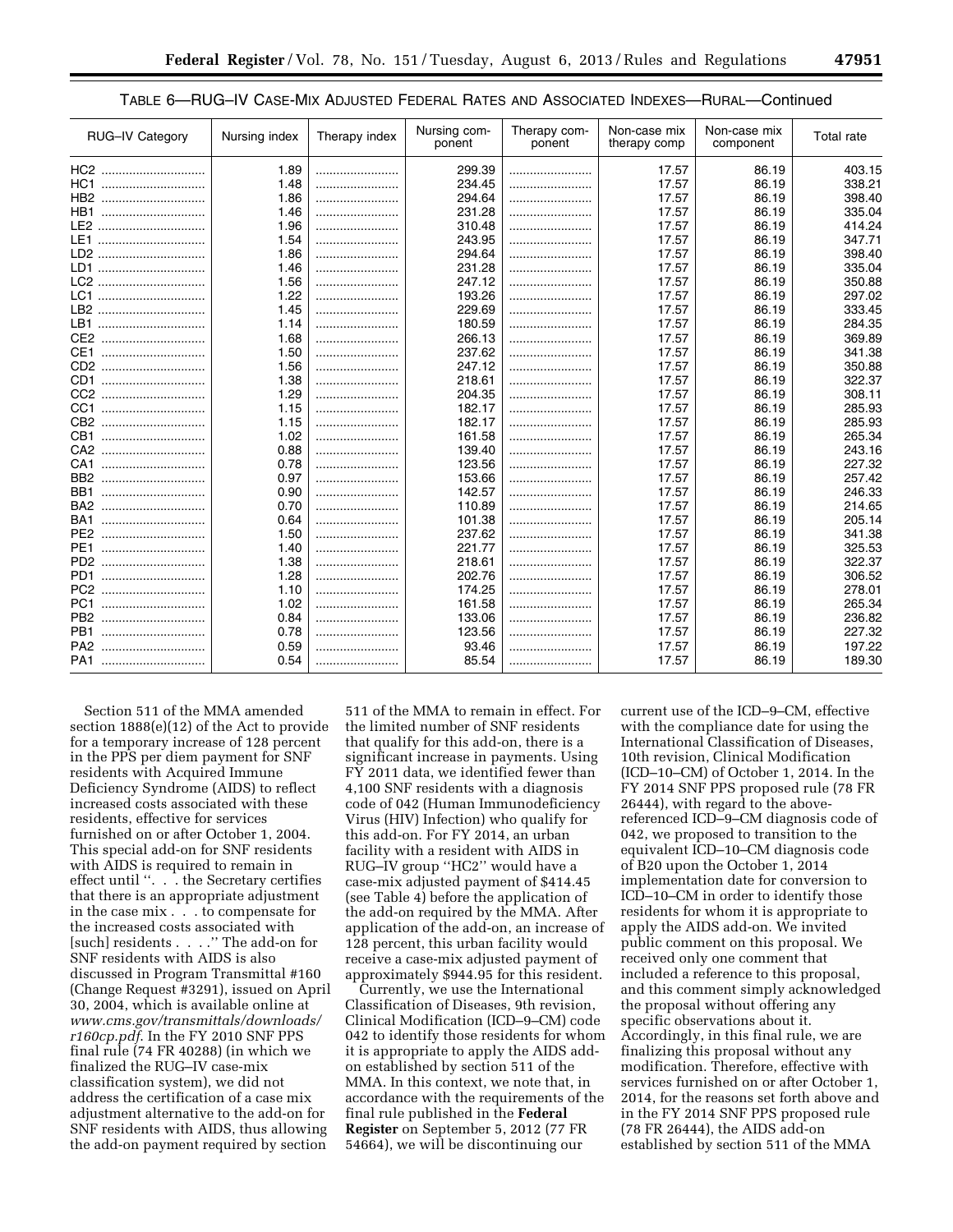will apply to beneficiaries with an ICD– 10–CM diagnosis code of B20.

### 7. Wage Index Adjustment

Section 1888(e)(4)(G)(ii) of the Act requires that we adjust the portion of the federal rates attributable to wages and wage-related costs for the area in which the facility is located compared to the national average of such costs using a wage index that we find appropriate. Since the implementation of the SNF PPS, we have used hospital wage data in developing a wage index to be applied to SNFs. In the FY 2014 SNF PPS proposed rule (78 FR 26446 through 26447), we proposed to continue that practice, as we continue to believe that in the absence of SNFspecific wage data, using the hospital inpatient wage index is appropriate and reasonable for the SNF PPS. As explained in the update notice for FY 2005 (69 FR 45786, July 30, 2004), the SNF PPS does not use the hospital area wage index's occupational mix adjustment, as this adjustment serves specifically to define the occupational categories more clearly in a hospital setting; moreover, the collection of the occupational wage data also excludes any wage data related to SNFs. Therefore, we believe that using the updated wage data exclusive of the occupational mix adjustment continues to be appropriate for the SNF PPS.

In the FY 2014 SNF PPS proposed rule (78 FR 26447), we also proposed to continue using the same methodology discussed in the FY 2008 SNF PPS final rule (72 FR 43423) to address those geographic areas in which there are no hospitals and, thus, no hospital wage index data on which to base the calculation of the FY 2014 SNF PPS wage index. For rural geographic areas that do not have hospitals and, therefore, lack hospital wage data on which to base an area wage adjustment, we proposed to use the average wage index from all contiguous CBSAs as a reasonable proxy. For FY 2014, there are no rural geographic areas that do not have hospitals, and thus this methodology will not be applied. Furthermore, we indicated that we would not apply this methodology to rural Puerto Rico, but instead would continue using the most recent wage index previously available for that area due to the distinct economic circumstances that exist there (for example, due to the close proximity to one another of almost all of Puerto Rico's various urban and non-urban areas, using the methodology discussed in the FY 2008 final rule would produce a wage index for rural Puerto Rico that is inappropriately higher than that in

half of its urban areas). For urban areas without specific hospital wage index data, we proposed to use the average wage indexes of all of the urban areas within the state to serve as a reasonable proxy for the wage index of that urban CBSA. For FY 2014, the only urban area without wage index data available is CBSA 25980, Hinesville-Fort Stewart, GA.

In the SNF PPS final rule for FY 2006 (70 FR 45026, August 4, 2005), we adopted the changes discussed in the OMB Bulletin No. 03–04 (June 6, 2003), available online at *[http://](http://www.whitehouse.gov/omb/bulletins/b03-04.html)  [www.whitehouse.gov/omb/bulletins/](http://www.whitehouse.gov/omb/bulletins/b03-04.html) [b03-04.html,](http://www.whitehouse.gov/omb/bulletins/b03-04.html)* which announced revised definitions for metropolitan statistical areas (MSAs), and the creation of micropolitan statistical areas and combined statistical areas. In addition, OMB published subsequent bulletins regarding CBSA changes, including changes in CBSA numbers and titles. We indicated in the FY 2008 SNF PPS final rule (72 FR 43423), that all subsequent SNF PPS rules and notices are considered to incorporate the CBSA changes published in the most recent OMB bulletin that applies to the hospital wage data used to determine the current SNF PPS wage index. The OMB bulletins are available online at *[http://www.whitehouse.gov/omb/](http://www.whitehouse.gov/omb/bulletins/index.html) [bulletins/index.html](http://www.whitehouse.gov/omb/bulletins/index.html)*.

On February 28, 2013, OMB issued OMB Bulletin No. 13–01, announcing revisions to the delineation of Metropolitan Statistical Areas, Micropolitian Statistical Areas, and Combined Statistical Areas, and guidance on uses of the delineation of these areas. A copy of this bulletin may be obtained at *[http://](http://www.whitehouse.gov/sites/default/files/omb/bulletins/2013/b-13-01.pdf)  [www.whitehouse.gov/sites/default/files/](http://www.whitehouse.gov/sites/default/files/omb/bulletins/2013/b-13-01.pdf)  [omb/bulletins/2013/b-13-01.pdf](http://www.whitehouse.gov/sites/default/files/omb/bulletins/2013/b-13-01.pdf)*. This bulletin states that it provides the delineations of all Metropolitan Statistical Areas, Metropolitan Divisions, Micropolitan Statistical Areas, Combined Statistical Areas, and New England City and Town Areas in the United States and Puerto Rico based on the standards published in the June 28, 2010 **Federal Register** (75 FR 37246– 37252) and Census Bureau data.

While the revisions OMB published on February 28, 2013 are not as sweeping as the changes made when we adopted the CBSA geographic designations for FY 2006, the February 28, 2013 bulletin does contain a number of significant changes. For example, there are new CBSAs, urban counties that become rural, rural counties that become urban, and existing CBSAs that are being split apart.

The changes made by the bulletin and their ramifications must be extensively

reviewed and assessed by CMS before using them for the SNF PPS wage index. Because the bulletin was not issued until February 28, 2013, we were unable to undertake such a lengthy process before publication of the FY 2014 proposed rule. By the time the bulletin was issued, the FY 2014 SNF PPS proposed rule was in the advanced stages of development. We had already developed the FY 2014 proposed wage index based on the previous OMB definitions. As we stated in the FY 2014 SNF PPS proposed rule (78 FR 26448), to allow for sufficient time to assess the new changes and their ramifications, we intend to propose changes to the wage index based on the newest CBSA changes in the FY 2015 SNF PPS proposed rule, and thus we would continue to use the previous OMB definitions (that is, those used for the FY 2013 SNF PPS update notice) for the FY 2014 SNF PPS wage index.

A discussion of the comments that we received on the wage index adjustment to the federal rates, and our responses to those comments, appears below.

*Comment:* Commenters recommend that we reconsider developing a SNFspecific wage index suggesting that ''hospital cost data may not be the most reliable resource when determining geographical differences in salary structure for skilled nursing facilities.'' Additionally, one commenter recommends that this rule reflect any changes needed to ensure that adjustments more accurately reflect salary experiences of facilities. Commenters request that we provide an update in the final rule on its efforts and plans for wage index reform for the SNF PPS that aims to minimize fluctuations, match the costs of labor in the market, and provides for a single wage index policy.

*Response:* Tables A and B in the Addendum of this final rule reflect updated hospital wage data used to develop the SNF PPS wage index published in the FY 2014 SNF PPS proposed rule (78 FR 26471 through 26480). Consistent with our previous responses to these recurring comments (most recently published in the FY 2010 SNF PPS final rule (74 FR 40301)), developing a wage index that utilizes data specific to SNFs would require us to engage in a resource-intensive audit process. Also, we note that section 315 of the Medicare, Medicaid, and SCHIP Benefits Improvement and Protection Act of 2000 (BIPA) (Pub. L. 106–554, enacted on December 21, 2000) authorized us to establish a geographic reclassification procedure that is specific to SNFs, but only after collecting the data necessary to establish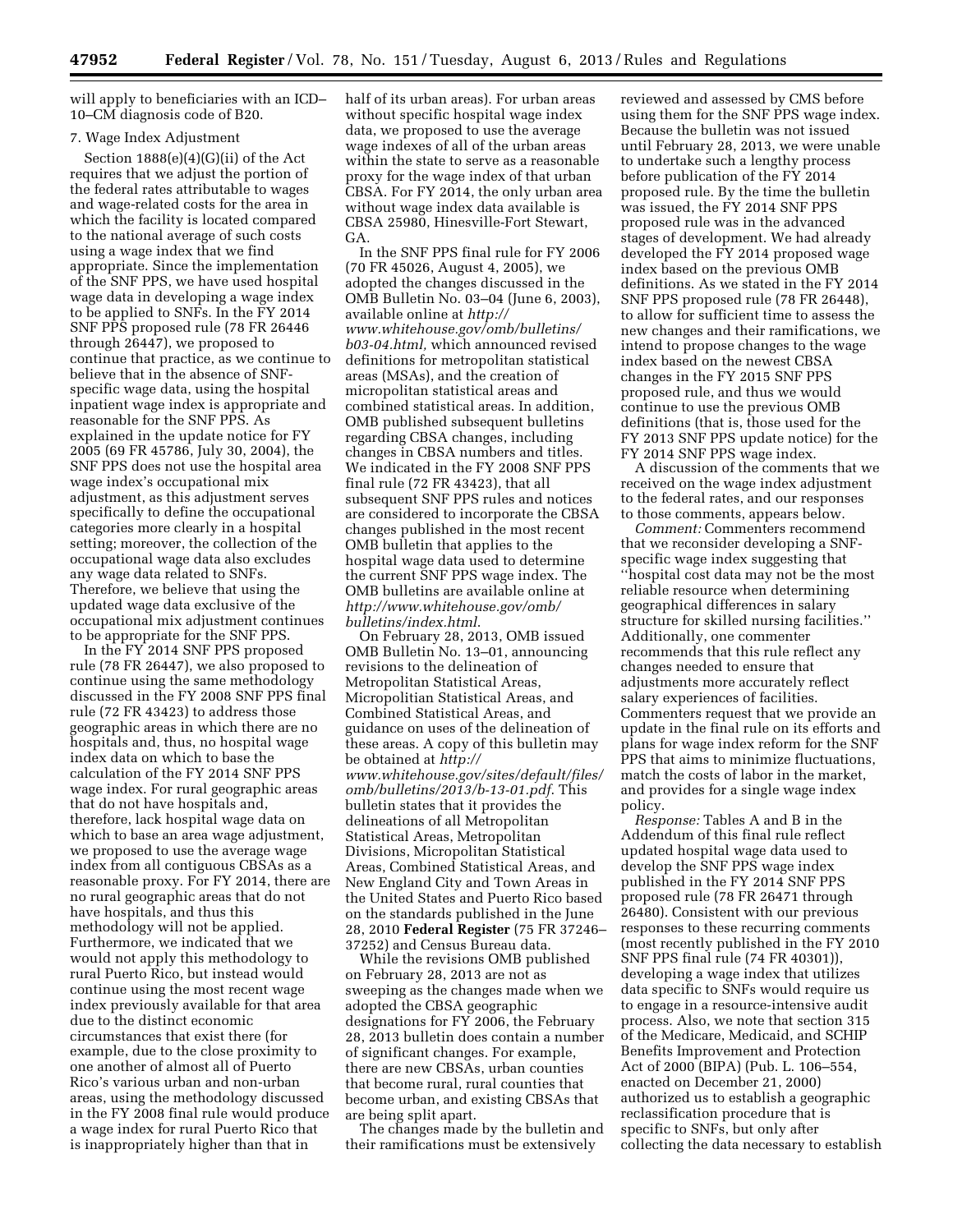a SNF wage index that is based on wage data from nursing homes. However, to date, this has proven to be unfeasible due to the volatility of existing SNF wage data and the significant amount of resources that would be required to improve the quality of that data. As discussed above, we continue to believe that in the absence of SNF-specific wage data, using the hospital inpatient wage index (without the occupational mix adjustment) is appropriate and reasonable for the SNF PPS.

In addition, we note that we have engaged in research efforts relating to the development of an alternative hospital wage index for the IPPS, which examined the issues the commenters mentioned about ensuring that the wage index minimizes fluctuations, matches the costs of labor in the market, and provides for a single wage index policy. Section 3137(b) of the Affordable Care Act required the Secretary of Health and Human Services to submit to Congress a report that includes a plan to reform the hospital wage index under section 1886 of the Act. In developing the plan, the Secretary was directed to take into account the goals for reforming such system set forth in the June 2007 MedPAC report entitled ''Report to Congress: Promoting Greater Efficiency in Medicare'' (available at *[http://](http://www.medpac.gov/documents/jun07_entirereport.pdf)  [www.medpac.gov/documents/](http://www.medpac.gov/documents/jun07_entirereport.pdf) jun07*\_*[entirereport.pdf.](http://www.medpac.gov/documents/jun07_entirereport.pdf)*), including establishing a new hospital compensation index system that:

• Uses Bureau of Labor Statistics data, or other data or methodologies, to calculate relative wages for each geographic area involved;

• Minimizes wage index adjustments between and within MSAs and Statewide rural areas;

• Includes methods to minimize the volatility of wage index adjustments that result from implementation of policy, while maintaining budget neutrality in applying such adjustments;

• Takes into account the effect that implementation of the system would have on health care providers and on each region of the country.

• Addresses issues related to occupational mix, such as staffing practices and ratios, and any evidence on the effect on quality of care or patient safety as a result of the implementation of the system; and

• Provides for a transition. As delegated by the Secretary, CMS contracted with Acumen, L.L.C. (Acumen) to review the June 2007 MedPAC report and recommend a methodology for an improved Medicare wage index system. After consultation with relevant parties during the development of the plan, the Secretary submitted the report to Congress, which is available via the Internet at *[http://](http://www.cms.gov/Medicare/Medicare-Fee-for-Service-Payment/AcuteInpatientPPS/Wage-Index-Reform.html)  [www.cms.gov/Medicare/Medicare-Fee](http://www.cms.gov/Medicare/Medicare-Fee-for-Service-Payment/AcuteInpatientPPS/Wage-Index-Reform.html)[for-Service-Payment/](http://www.cms.gov/Medicare/Medicare-Fee-for-Service-Payment/AcuteInpatientPPS/Wage-Index-Reform.html) [AcuteInpatientPPS/Wage-Index-](http://www.cms.gov/Medicare/Medicare-Fee-for-Service-Payment/AcuteInpatientPPS/Wage-Index-Reform.html)[Reform.html.](http://www.cms.gov/Medicare/Medicare-Fee-for-Service-Payment/AcuteInpatientPPS/Wage-Index-Reform.html)* We will continue to monitor closely research efforts surrounding the development of an alternative hospital wage index for the IPPS and the potential impact or influence of that research on the SNF

PPS. Once calculated, we apply the wage index adjustment to the labor-related portion of the federal rate, which is 69.545 percent of the total rate. This percentage reflects the labor-related relative importance for FY 2014, using the FY 2010-based SNF market basket. Each year, we calculate a revised laborrelated share, based on the relative importance of labor-related cost categories (that is, those cost categories that are sensitive to local area wage costs) in the input price index. As discussed in section IV.B.2 of this final rule, for the FY 2014 SNF PPS update, we revised the labor-related share to reflect the relative importance of the revised FY 2010-based SNF market basket cost weights for the following

cost categories: wages and salaries; employee benefits; contract labor; the labor-related portion of nonmedical professional fees; administrative and facilities support services; all other: labor-related services (previously referred to in the FY 2004-based SNF market basket as labor-intensive); and a proportion of capital-related expenses.

We calculate the labor-related relative importance from the SNF market basket, and it approximates the labor-related portion of the total costs after taking into account historical and projected price changes between the base year, FY 2010, and FY 2014. The price proxies that move the different cost categories in the market basket do not necessarily change at the same rate, and the relative importance captures these changes. Accordingly, the relative importance figure more closely reflects the costshare weights for FY 2014 than the baseyear weights from the SNF market basket.

We calculate the labor-related relative importance for FY 2014 in four steps. First, we compute the FY 2014 price index level for the total market basket and each cost category of the market basket. Second, we calculate a ratio for each cost category by dividing the FY 2014 price index level for that cost category by the total market basket price index level. Third, we determine the FY 2014 relative importance for each cost category by multiplying this ratio by the base year (FY 2010) weight. Finally, we add the FY 2014 relative importance for each of the labor-related cost categories to produce the FY 2014 labor-related relative importance. Tables 7 and 8 show the case-mix adjusted RUG–IV federal rates by labor-related and nonlabor-related components. Table 2 in section IV.B.4 provides the FY 2014 labor-related share components based on the revised and rebased FY 2010 based SNF market basket.

### TABLE 7—RUG–IV CASE-MIX ADJUSTED FEDERAL RATES FOR URBAN SNFS BY LABOR AND NON-LABOR COMPONENT

| RUG-IV category | Total rate | Labor<br>portion | Non-labor<br>portion |
|-----------------|------------|------------------|----------------------|
| <b>RUX</b>      | \$760.89   | \$529.16         | \$231.73             |
| <b>RUL</b>      | 744.31     | 517.63           | 226.68               |
|                 | 677.25     | 470.99           | 206.26               |
| <b>RVL</b>      | 607.61     | 422.56           | 185.05               |
| <b>RHX</b>      | 613.61     | 426.74           | 186.87               |
| <b>RHL</b>      | 547.28     | 380.61           | 166.67               |
| <b>RMX</b>      | 562.87     | 391.45           | 171.42               |
| RML             | 516.44     | 359.16           | 157.28               |
| <b>RLX</b>      | 494.32     | 343.77           | 150.55               |
| <b>RUC</b>      | 576.84     | 401.16           | 175.68               |
| <b>RUB</b>      | 576.84     | 401.16           | 175.68               |
| <b>RUA</b>      | 482.33     | 335.44           | 146.89               |
| <b>RVC</b>      | 494.86     | 344.15           | 150.71               |
| <b>RVB</b>      | 428.54     | 298.03           | 130.51               |
|                 | 426.88     | 296.87           | 130.01               |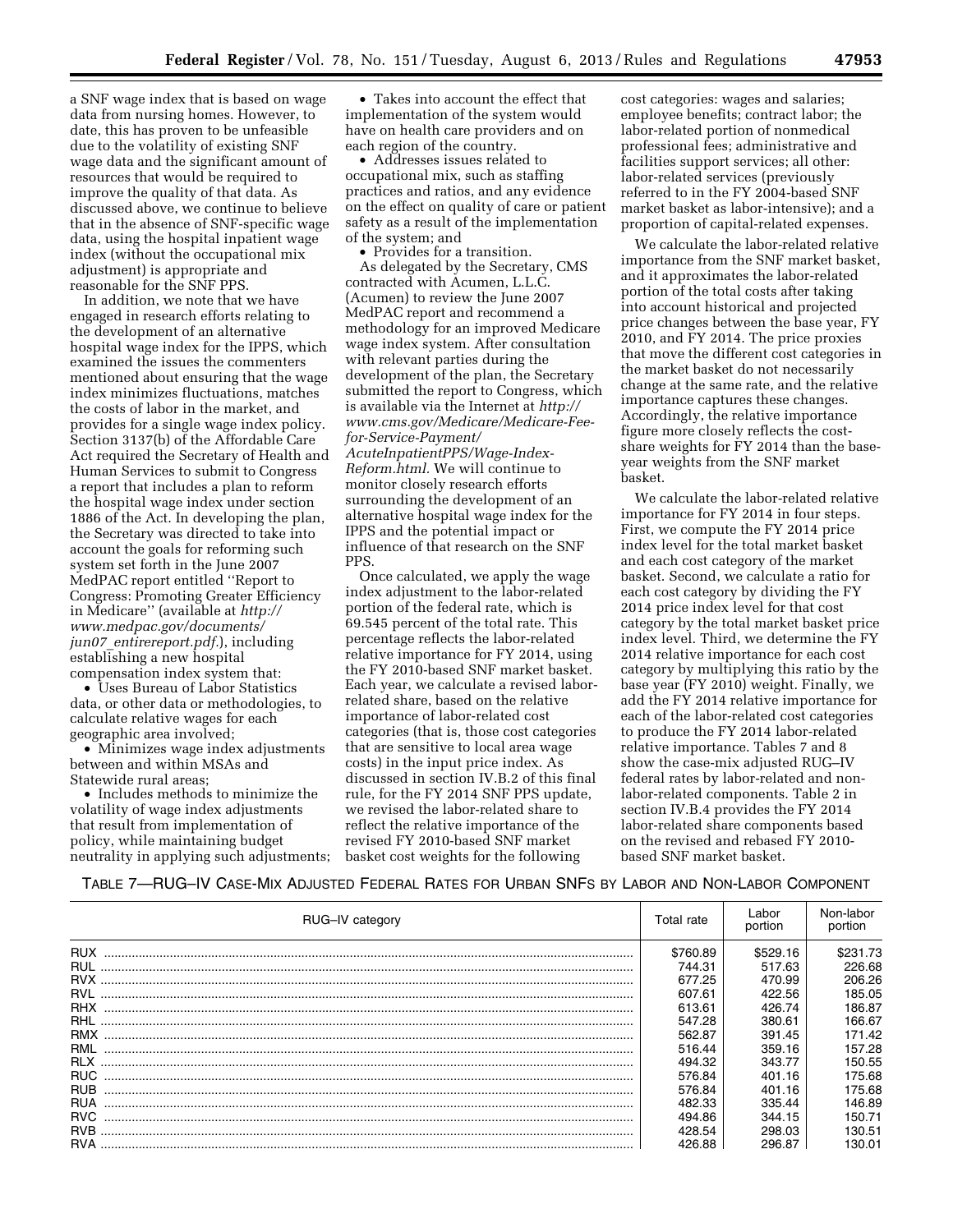$\equiv$ 

٠

# TABLE 7—RUG-IV CASE-MIX ADJUSTED FEDERAL RATES FOR URBAN SNFS BY LABOR AND NON-LABOR COMPONENT—<br>Continued

| RUG-IV category |  |        | Labor<br>portion | Non-labor<br>portion |  |
|-----------------|--|--------|------------------|----------------------|--|
|                 |  | 431.21 | 299.88           | 131.33               |  |
|                 |  | 388.10 | 269.90           | 118.20               |  |
|                 |  | 341.68 | 237.62           | 104.06               |  |
|                 |  | 378.82 | 263.45           | 115.37               |  |
|                 |  | 355.61 | 247.31           | 108.30               |  |
|                 |  | 292.60 | 203.49           | 89.11                |  |
|                 |  | 368.31 | 256.14           | 112.17               |  |
|                 |  | 237.32 | 165.04           | 72.28                |  |
| ES3             |  | 694.67 | 483.11           | 211.56               |  |
|                 |  | 543.78 | 378.17           | 165.61               |  |
|                 |  | 485.75 | 337.81           | 147.94               |  |
|                 |  | 469.17 | 326.28           | 142.89               |  |
| HE1.            |  | 389.58 | 270.93           | 118.65               |  |
|                 |  | 439.32 | 305.53           | 133.79               |  |
| HD1.            |  | 366.37 | 254.79           | 111.58               |  |
|                 |  | 414.45 | 288.23           | 126.22               |  |
|                 |  | 346.47 | 240.95           | 105.52               |  |
|                 |  | 409.48 | 284.77           | 124.71               |  |
|                 |  | 343.15 | 238.64           | 104.51               |  |
|                 |  | 426.06 | 296.30           | 129.76               |  |
|                 |  | 356.42 | 247.87           | 108.55               |  |
|                 |  | 409.48 | 284.77           | 124.71               |  |
| LD1.            |  | 343.15 | 238.64           | 104.51               |  |
|                 |  | 359.73 | 250.17           | 109.56               |  |
|                 |  | 303.36 | 210.97           | 92.39                |  |
|                 |  | 341.49 | 237.49           | 104.00               |  |
|                 |  | 290.09 | 201.74           | 88.35                |  |
|                 |  | 379.63 | 264.01           | 115.62               |  |
|                 |  | 349.79 | 243.26           | 106.53               |  |
|                 |  | 359.73 | 250.17           | 109.56               |  |
|                 |  | 329.89 | 229.42           | 100.47               |  |
|                 |  | 314.96 | 219.04           | 95.92                |  |
|                 |  | 291.75 | 202.90           | 88.85                |  |
|                 |  | 291.75 | 202.90           | 88.85                |  |
|                 |  | 270.20 | 187.91           | 82.29                |  |
|                 |  | 246.98 | 171.76           | 75.22                |  |
| CA1             |  | 230.40 | 160.23           | 70.17                |  |
|                 |  | 261.91 | 182.15           | 79.76                |  |
|                 |  | 250.30 | 174.07           | 76.23                |  |
| BA2             |  |        |                  |                      |  |
|                 |  | 217.14 | 151.01           | 66.13                |  |
| BA1             |  | 207.19 | 144.09           | 63.10                |  |
|                 |  | 349.79 | 243.26           | 106.53               |  |
| PE1             |  | 333.20 | 231.72           | 101.48               |  |
|                 |  | 329.89 | 229.42           | 100.47               |  |
| PD1.            |  | 313.31 | 217.89           | 95.42                |  |
|                 |  | 283.46 | 197.13           | 86.33                |  |
|                 |  | 270.20 | 187.91           | 82.29                |  |
| PB2             |  | 240.35 | 167.15           | 73.20                |  |
| PB1             |  | 230.40 | 160.23           | 70.17                |  |
|                 |  | 198.90 | 138.33           | 60.57                |  |
|                 |  | 190.61 | 132.56           | 58.05                |  |

| RUG-IV category | Total<br>rate | Labor<br>portion | Non-labor<br>portion |
|-----------------|---------------|------------------|----------------------|
| <b>RUX</b>      | \$778.44      | \$541.37         | \$237.07             |
| <b>RUL</b>      | 762.60        | 530.35           | 232.25               |
| <b>RVX</b>      | 683.97        | 475.67           | 208.30               |
| <b>RVL</b>      | 617.44        | 429.40           | 188.04               |
| <b>RHX</b>      | 612.55        | 426.00           | 186.55               |
| RHL             | 549.18        | 381.93           | 167.25               |
| <b>RMX</b>      | 556.67        | 387.14           | 169.53               |
| RML             | 512.32        | 356.29           | 156.03               |
| <b>RLX</b>      | 484.52        | 336.96           | 147.56               |
| <b>RUC</b>      | 602.61        | 419.09           | 183.52               |
| <b>RUB</b>      | 602.61        | 419.09           | 183.52               |
| <b>RUA</b>      | 512.32        | 356.29           | 156.03               |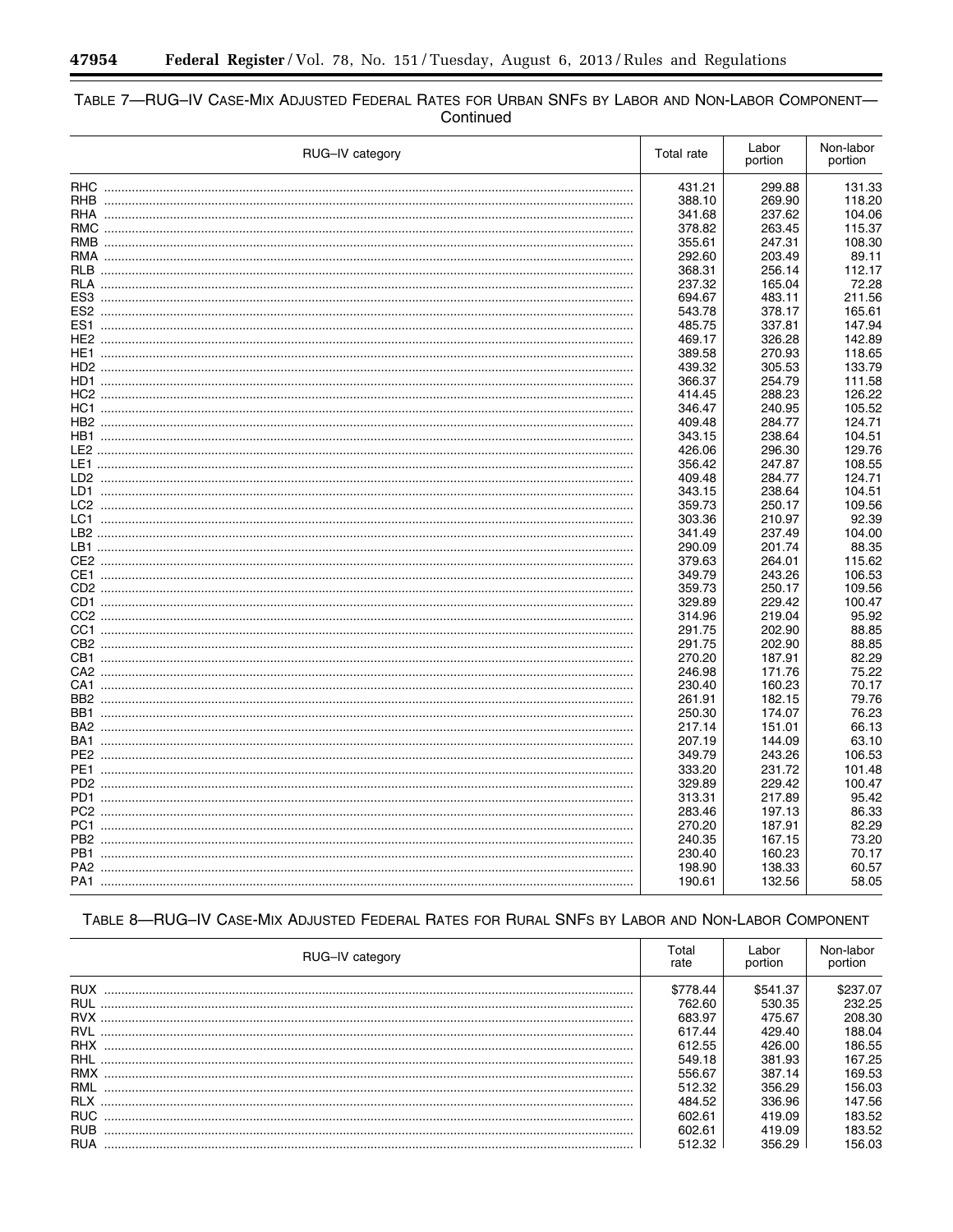| TABLE 8-RUG-IV CASE-MIX ADJUSTED FEDERAL RATES FOR RURAL SNFS BY LABOR AND NON-LABOR COMPONENT- |           |  |
|-------------------------------------------------------------------------------------------------|-----------|--|
|                                                                                                 | Continued |  |

| RUG-IV category |  |        | Labor<br>portion | Non-labor<br>portion |
|-----------------|--|--------|------------------|----------------------|
|                 |  | 509.72 | 354.48           | 155.24               |
|                 |  | 446.36 | 310.42           | 135.94               |
|                 |  | 444.77 | 309.32           | 135.45               |
|                 |  | 438.29 | 304.81           | 133.48               |
|                 |  | 397.11 | 276.17           | 120.94               |
|                 |  | 352.75 | 245.32           | 107.43               |
|                 |  | 380.84 | 264.86           | 115.98               |
|                 |  | 358.66 | 249.43           | 109.23               |
|                 |  | 298.46 | 207.56           | 90.90                |
|                 |  | 364.13 | 253.23           | 110.90               |
|                 |  | 238.98 | 166.20           | 72.78                |
|                 |  |        |                  | 204.31               |
|                 |  | 670.87 | 466.56           |                      |
|                 |  | 526.71 | 366.30           | 160.41               |
|                 |  | 471.27 | 327.74           | 143.53               |
|                 |  | 455.43 | 316.73           | 138.70               |
|                 |  | 379.39 | 263.85           | 115.54               |
|                 |  | 426.92 | 296.90           | 130.02               |
|                 |  | 357.22 | 248.43           | 108.79               |
|                 |  | 403.15 | 280.37           | 122.78               |
|                 |  | 338.21 | 235.21           | 103.00               |
|                 |  | 398.40 | 277.07           | 121.33               |
|                 |  | 335.04 | 233.00           | 102.04               |
|                 |  | 414.24 | 288.08           | 126.16               |
|                 |  | 347.71 | 241.81           | 105.90               |
|                 |  | 398.40 | 277.07           | 121.33               |
|                 |  | 335.04 | 233.00           | 102.04               |
|                 |  | 350.88 | 244.02           | 106.86               |
|                 |  | 297.02 | 206.56           | 90.46                |
|                 |  | 333.45 | 231.90           | 101.55               |
|                 |  | 284.35 | 197.75           | 86.60                |
|                 |  | 369.89 | 257.24           | 112.65               |
|                 |  | 341.38 | 237.41           | 103.97               |
|                 |  | 350.88 | 244.02           | 106.86               |
|                 |  | 322.37 | 224.19           | 98.18                |
|                 |  | 308.11 | 214.28           | 93.83                |
|                 |  | 285.93 | 198.85           | 87.08                |
|                 |  | 285.93 | 198.85           | 87.08                |
|                 |  | 265.34 | 184.53           | 80.81                |
|                 |  | 243.16 | 169.11           | 74.05                |
|                 |  | 227.32 | 158.09           | 69.23                |
|                 |  | 257.42 | 179.02           | 78.40                |
|                 |  | 246.33 | 171.31           | 75.02                |
|                 |  | 214.65 | 149.28           | 65.37                |
|                 |  | 205.14 | 142.66           | 62.48                |
|                 |  | 341.38 | 237.41           | 103.97               |
|                 |  | 325.53 | 226.39           | 99.14                |
|                 |  | 322.37 | 224.19           | 98.18                |
|                 |  | 306.52 | 213.17           | 93.35                |
|                 |  | 278.01 | 193.34           | 84.67                |
|                 |  | 265.34 | 184.53           | 80.81                |
|                 |  | 236.82 | 164.70           | 72.12                |
| PB1             |  | 227.32 | 158.09           | 69.23                |
|                 |  | 197.22 | 137.16           | 60.06                |
|                 |  | 189.30 | 131.65           | 57.65                |
|                 |  |        |                  |                      |

Section  $1888(e)(4)(G)(ii)$  of the Act also requires that we apply this wage index adjustment in a manner that does not result in aggregate payments under the SNF PPS that are greater or less than would otherwise be made in the absence of the wage adjustment. For FY 2014 (federal rates effective October 1, 2013), we apply an adjustment to fulfill the budget neutrality requirement. We meet this requirement by multiplying each of

the components of the unadjusted federal rates by a budget neutrality factor equal to the ratio of the weighted average wage adjustment factor for FY 2013 to the weighted average wage adjustment factor for FY 2014. For this calculation, we use the same 2012 claims utilization data for both the numerator and denominator of this ratio. We define the wage adjustment factor used in this calculation as the

labor share of the rate component multiplied by the wage index plus the non-labor share of the rate component. The budget neutrality factor for FY 2014 is 1.0006. The wage index applicable to FY 2014 is set forth in Tables A and B, which appear in the Addendum of this final rule, and is also available on the CMS Web site at http://cms.gov/ Medicare/Medicare-Fee-for-Service-Payment/SNFPPS/WageIndex.html.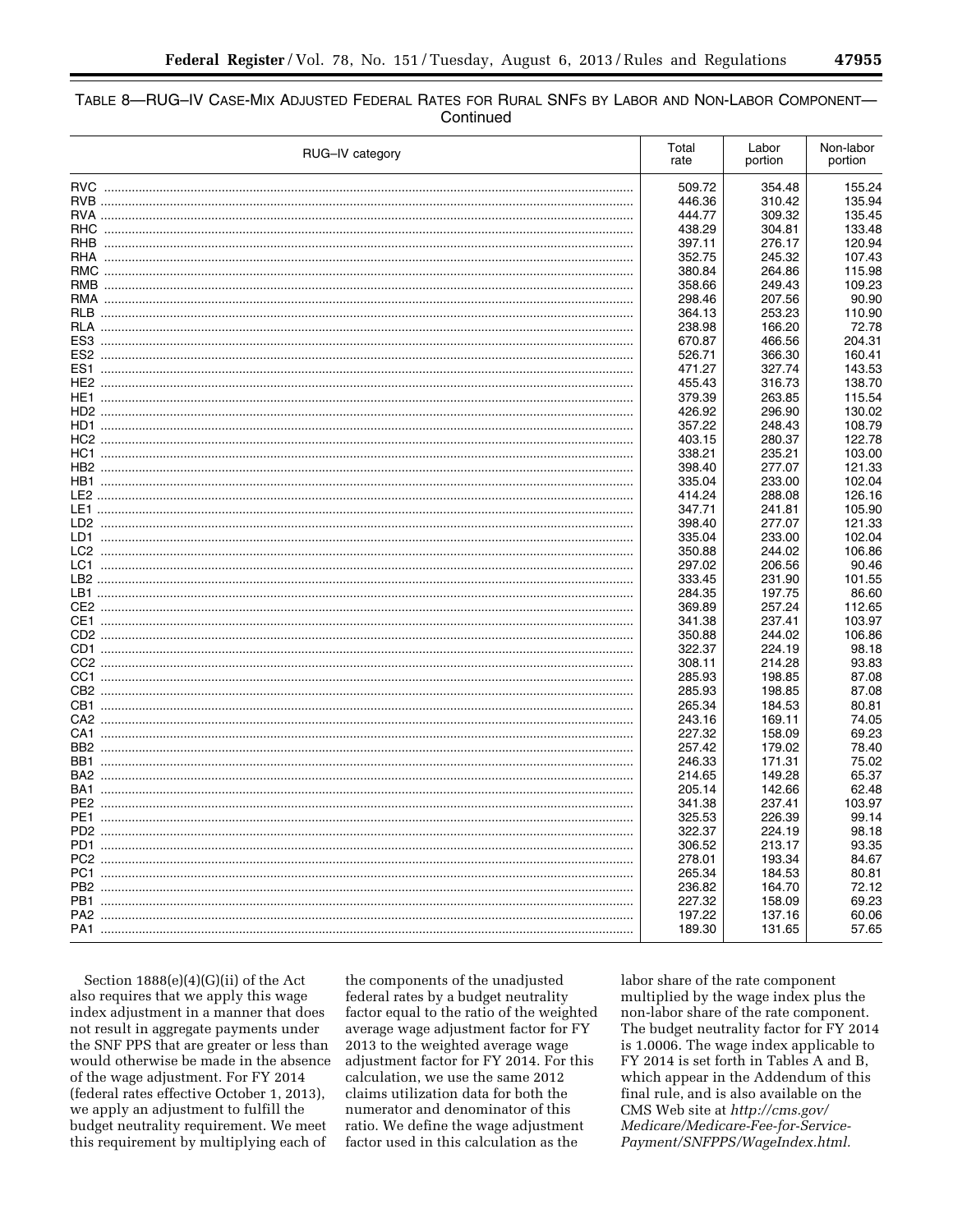After consideration of the comments we received, for the reasons discussed in this final rule and in the FY 2014 SNF PPS proposed rule, we are finalizing the wage index adjustment and related policies as proposed in the FY 2014 SNF PPS proposed rule (78 FR 24446 through 26449) without modification.

8. Adjusted Rate Computation Example

Using the hypothetical SNF XYZ described below, Table 9 shows the adjustments made to the federal per

diem rates to compute the provider's actual per diem PPS payment under the described scenario. We derive the Labor and Non-labor columns from Table 7. As illustrated in Table 9, SNF XYZ's total PPS payment would equal \$41,718.20.

TABLE 9—ADJUSTED RATE COMPUTATION EXAMPLE SNF XYZ: LOCATED IN CEDAR RAPIDS, IA (URBAN CBSA 16300), WAGE INDEX: 0.8964

| RUG-IV group    | Labor    | Wage index | Adjusted<br>labor | Non-labor | Adjusted<br>rate | Percent<br>adjustment | Medicare<br>days | Payment    |
|-----------------|----------|------------|-------------------|-----------|------------------|-----------------------|------------------|------------|
| <b>RVX</b>      | \$470.99 | 0.8964     | \$422.20          | \$206.26  | \$628.46         | \$628.46              | 14               | \$8,798.44 |
| ES <sub>2</sub> | 378.17   | 0.8964     | 338.99            | 165.61    | 504.60           | 504.60                | 30               | 15,138.00  |
|                 | 237.62   | 0.8964     | 213.00            | 104.06    | 317.06           | 317.06                | 16               | 5.072.96   |
| $CC2*$<br>      | 219.04   | 0.8964     | 196.35            | 95.92     | 292.27           | 666.38                | 10               | 6,663.80   |
| BA <sub>2</sub> | 151.01   | 0.8964     | 135.37            | 66.13     | 201.50           | 201.50                | 30               | 6.045.00   |
|                 |          |            |                   |           |                  |                       | 100              | 41,718.20  |

\* Reflects a 128 percent adjustment from section 511 of the MMA.

### *C. Additional Aspects of the SNF PPS*

1. SNF Level of Care—Administrative Presumption

The establishment of the SNF PPS did not change the fundamental requirements for SNF coverage under Medicare. However, because the casemix classification reflects the beneficiary's need for skilled nursing care and therapy, we have attempted, where possible, to coordinate claims review procedures with the existing resident assessment process and casemix classification system discussed in section IV.B of this final rule. This approach includes an administrative presumption that utilizes a beneficiary's initial classification in one of the upper 52 RUGs of the 66-group RUG–IV casemix classification system to assist in making certain SNF level of care determinations.

In accordance with section  $1888(e)(4)(H)(ii)$  of the Act and the regulations at § 413.345, we include in each update of the federal payment rates in the **Federal Register** the designation of those specific RUGs under the classification system that represent the required SNF level of care for Medicare coverage, as provided in § 409.30. As set forth in the FY 2011 SNF PPS update notice (75 FR 42910), this designation reflects an administrative presumption under the 66-group RUG–IV system that beneficiaries who are correctly assigned to one of the upper 52 RUG–IV groups on the initial 5-day, Medicare-required assessment are automatically classified as meeting the SNF level of care definition up to and including the assessment reference date on the 5-day Medicare-required assessment.

A beneficiary assigned to any of the lower 14 RUG–IV groups is not

automatically classified as either meeting or not meeting the SNF level of care definition, but instead receives an individual level of care determination using the existing administrative criteria. This presumption recognizes the strong likelihood that beneficiaries assigned to one of the upper 52 RUG– IV groups during the immediate posthospital period require a covered level of care, which would be less likely for those beneficiaries assigned to one of the lower 14 RUG–IV groups.

In the July 30, 1999 final rule (64 FR 41670), we indicated that we would announce any changes to the guidelines for Medicare level of care determinations related to modifications in the case-mix classification structure. In this final rule, we continue to designate the upper 52 RUG–IV groups for purposes of this administrative presumption, consisting of all groups encompassed by the following RUG–IV categories:

• Rehabilitation plus Extensive Services;

- Ultra High Rehabilitation;
- Very High Rehabilitation;
- High Rehabilitation;
- Medium Rehabilitation;
- Low Rehabilitation;
- Extensive Services;
- Special Care High;
- Special Care Low; and,
- Clinically Complex.

However, we note that this administrative presumption policy does not supersede the SNF's responsibility to ensure that its decisions relating to level of care are appropriate and timely, including a review to confirm that the services prompting the beneficiary's assignment to one of the upper 52 RUG– IV groups (which, in turn, serves to trigger the administrative presumption)

are themselves medically necessary. As we explained in the FY 2000 SNF PPS final rule (64 FR 41667), the administrative presumption:

. . . is itself rebuttable in those individual cases in which the services actually received by the resident do not meet the basic statutory criterion of being reasonable and necessary to diagnose or treat a beneficiary's condition (according to section 1862(a)(1) of the Act). Accordingly, the presumption would not apply, for example, in those situations in which a resident's assignment to one of the upper . . . groups is itself based on the receipt of services that are subsequently determined to be not reasonable and necessary.

Moreover, we want to stress the importance of careful monitoring for changes in each patient's condition to determine the continuing need for Part A SNF benefits after the assessment reference date of the 5-day assessment.

### 2. Consolidated Billing

Sections 1842(b)(6)(E) and 1862(a)(18) of the Act (as added by section 4432(b) of the BBA) require a SNF to submit consolidated Medicare bills to its fiscal intermediary or Medicare Administrative Contractor for almost all of the services that its residents receive during the course of a covered Part A stay. In addition, section 1862(a)(18) places the responsibility with the SNF for billing Medicare for physical therapy, occupational therapy, and speech-language pathology services that the resident receives during a noncovered stay. Section 1888(e)(2)(A) of the Act excludes a certain limited number of services from the consolidated billing provision (primarily those services furnished by physicians and certain other types of practitioners), which remain separately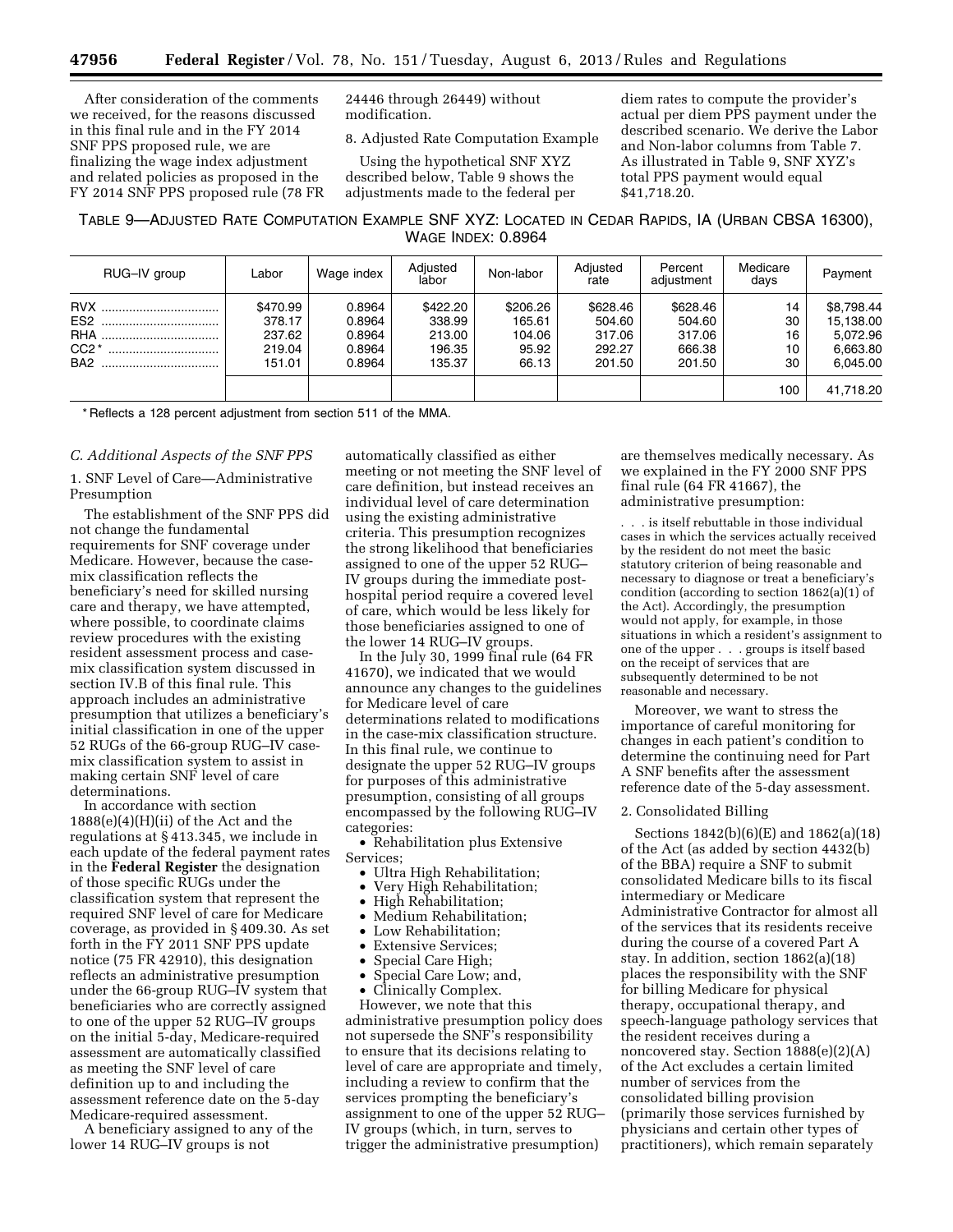billable under Part B when furnished to a SNF's Part A resident. These excluded service categories are discussed in greater detail in section V.B.2 of the May 12, 1998 interim final rule (63 FR 26295 through 26297).

We note that section 103 of the Medicare, Medicaid, and SCHIP Balanced Budget Refinement Act of 1999 (BBRA, Pub. L. 106–113, enacted on November 29, 1999) amended section  $1888(e)(2)(A)$  of the Act by further excluding a number of individual ''high-cost, low probability'' services, identified by Healthcare Common Procedure Coding System (HCPCS) codes, within several broader categories (chemotherapy items, chemotherapy administration services, radioisotope services, and customized prosthetic devices) that otherwise remained subject to this provision. We discuss this BBRA amendment in greater detail in the FY 2001 SNF PPS proposed and final rules (65 FR 19231 through 19232, April 10, 2000, and 65 FR 46790 through 46795, July 31, 2000), as well as in Program Memorandum AB–00–18 (Change Request #1070), issued March 2000, which is available online at *[www.cms.gov/transmittals/](http://www.cms.gov/transmittals/downloads/ab001860.pdf)  [downloads/ab001860.pdf.](http://www.cms.gov/transmittals/downloads/ab001860.pdf)* 

As explained in the FY 2001 SNF PPS proposed rule (65 FR 19232), the amendments enacted in section 103 of the BBRA not only identified for exclusion from this provision a number of particular service codes within four specified categories (that is, chemotherapy items, chemotherapy administration services, radioisotope services, and customized prosthetic devices), but also gave the Secretary ''. . . the authority to designate additional, individual services for exclusion within each of the specified service categories.'' In the FY 2001 SNF PPS proposed rule, we also noted that the BBRA Conference report (H.R. Rep. No. 106–479 at 854 (1999) (Conf. Rep.)) characterizes the individual services that this legislation targets for exclusion as ''. . . high-cost, low probability events that could have devastating financial impacts because their costs far exceed the payment [SNFs] receive under the prospective payment system . . . .'' According to the conferees, section 103(a) of the BBRA ''is an attempt to exclude from the PPS certain services and costly items that are provided infrequently in SNFs . . . .'' By contrast, we noted that the Congress declined to designate for exclusion any of the remaining services within those four categories (thus, leaving all of those services subject to SNF consolidated billing), because they are relatively

inexpensive and are furnished routinely in SNFs.

As we further explained in the FY 2001 SNF PPS final rule (65 FR 46790), and as our longstanding policy, any additional service codes that we might designate for exclusion under our discretionary authority must meet the same statutory criteria used in identifying the original codes excluded from consolidated billing under section 103(a) of the BBRA: The code must fall within one of the four service categories specified in the BBRA, and the code also must meet the same standards of high cost and low probability in the SNF setting, as discussed in the BBRA Conference report. Accordingly, we characterized this statutory authority to identify additional service codes for exclusion ''. . . as essentially affording the flexibility to revise the list of excluded codes in response to changes of major significance that may occur over time (for example, the development of new medical technologies or other advances in the state of medical practice)'' (65 FR 46791). In the FY 2014 SNF PPS proposed rule (78 FR 26449– 26450), we specifically invited public comments identifying HCPCS codes in any of these four service categories (chemotherapy items, chemotherapy administration services, radioisotope services, and customized prosthetic devices) representing recent medical advances that might meet our criteria for exclusion from SNF consolidated billing. A discussion of the public comments received on this topic, along with our responses, appears below.

*Comment:* One commenter suggested that we should categorically exclude all chemotherapy and radiation therapy services from consolidated billing. Another commenter reiterated a recommendation that commenters had repeatedly urged us to adopt in previous years, to expand the existing exclusion for certain high-intensity outpatient hospital services (such as radiation therapy) to encompass services furnished in other, nonhospital settings.

*Response:* With respect to chemotherapy services, we have noted repeatedly in prior rulemaking on the SNF PPS—including, most recently, the FY 2012 SNF PPS final rule (76 FR 48532 through 48533, August 8, 2011) that in creating a statutory carve-out for chemotherapy and certain other designated types of services, the BBRA

. . . did not categorically exclude all such services from SNF consolidated billing. Instead, the legislation specifically identified individual excluded services within designated categories, by Healthcare Common Procedure Coding System (HCPCS) code. The BBRA's Conference Report

explained that this legislation specifically targeted those 'high-cost, low probability' items and services that '. . . are not typically administered in a SNF, or are exceptionally expensive, or are given as infusions, thus requiring special staff expertise to administer' (H.R. Conf. Rep. No. 106–479 at 854). By contrast, other types of services within those categories that '. . . are relatively inexpensive and are administered routinely in SNFs' remain subject to SNF consolidated billing under this legislation.

Radiation therapy, by contrast, is not one of the service categories designated for exclusion under the BBRA legislation, but instead is encompassed within the administrative exclusion for certain types of exceptionally intensive outpatient services under the regulations at § 411.15(p)(3)(iii). As such, *all* types of radiation therapy services are, in fact, already excluded from consolidated billing, but *only*  when furnished in the hospital or CAH setting. In response to the recurring calls for expanding this exclusion to encompass services furnished in freestanding (nonhospital/CAH) settings, we have repeatedly noted most recently, in the FY 2012 SNF PPS final rule (76 FR 48532, August 8, 2011)—that the existing law does not provide us with the authority to ''. . . establish a categorical exclusion for these services that would apply irrespective of the setting in which they are furnished.'' In addition, as we initially noted in the FY 2009 SNF PPS final rule (73 FR 46436, August 8, 2008) and then reiterated in a number of subsequent final rules, the repeated calls to expand the administrative exclusion for high-intensity outpatient services in this manner would appear to reflect

. a continued misunderstanding of the underlying purpose of this provision. As we have consistently noted in response to comments on this issue in previous years . . . and as also explained in Medicare Learning Network (MLN) Matters article SE0432 . . . the rationale for establishing this exclusion was to address those types of services that are so far beyond the normal scope of SNF care that they *require the intensity of the hospital setting* in order to be furnished safely and effectively.

Moreover, we note that when the Congress enacted the consolidated billing exclusion for certain RHC and FQHC services in section 410 of the MMA, the accompanying legislative history's description of present law acknowledged that the existing exclusions for exceptionally intensive outpatient services are specifically limited to '. . . certain outpatient services *from a Medicare-participating hospital or critical access hospital* . . .' (emphasis added). (See the House Ways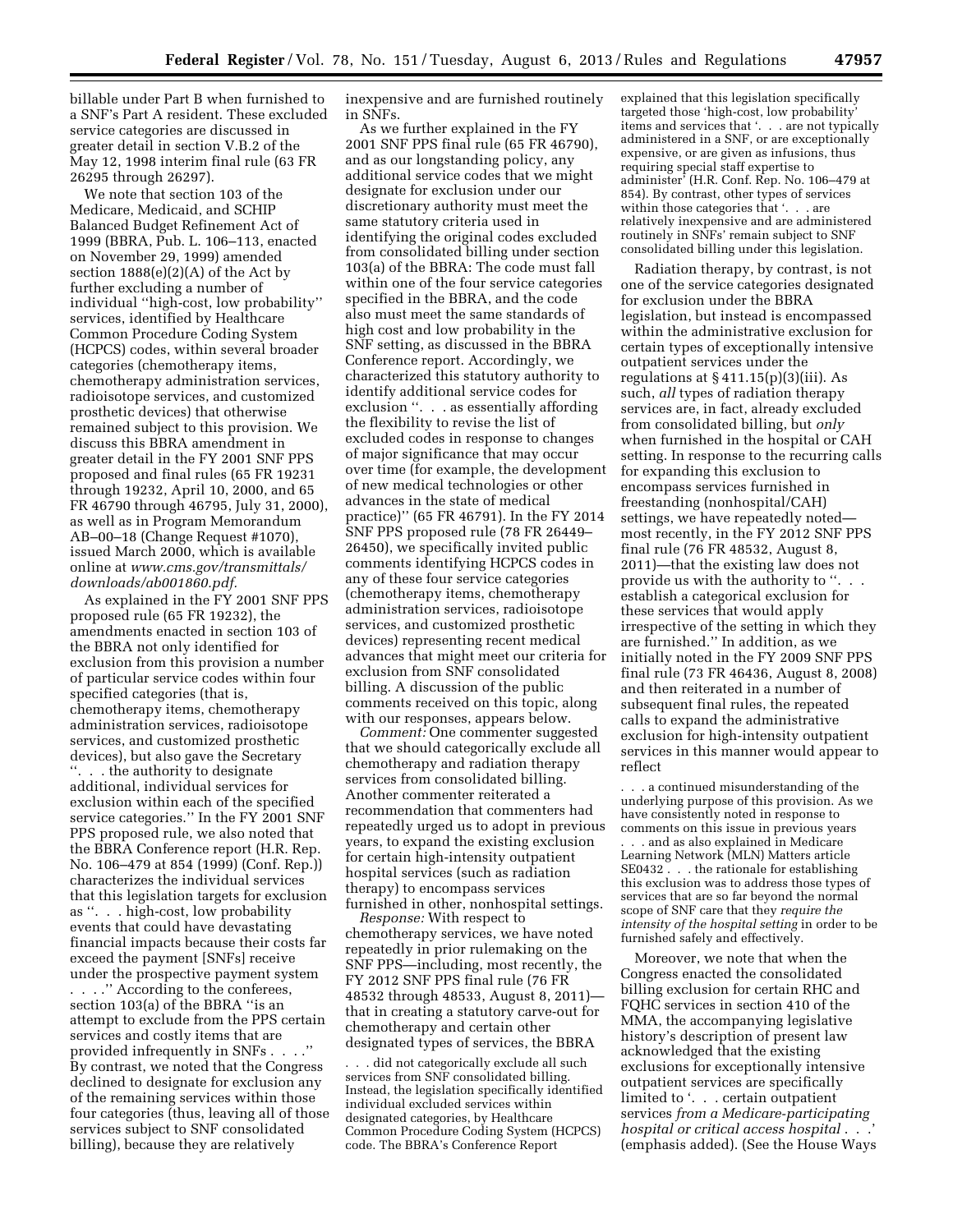and Means Committee Report (H. Rep. No. 108–178, Part 2 at 209), and the Conference Report (H. Conf. Rep. No. 108–391 at 641)). Therefore, these services are excluded from SNF consolidated billing *only* when furnished in the outpatient hospital or CAH setting, and not when furnished in other, freestanding (non-hospital or non-CAH) settings.

*Comment:* One commenter cited the longstanding chemotherapy exclusion for Rituximab (Rituxan, HCPCS code J9310), which it characterized as a ''*noncancer* chemotherapy . . . drug used to treat rheumatoid arthritis'' (emphasis added), and presented this as a precedent for expanding this exclusion to encompass a number of other drugs that are not used in the treatment of cancer. The commenter asserted that in the absence of such an exclusion, suppliers of these drugs who do not have ''an executed contract in place with the SNF prior to administration'' would be ''forced to absorb the significant cost of the drug or biologic.''

*Response:* We note that the description of Rituximab as a ''noncancer'' chemotherapy drug is not entirely accurate, and requires a more detailed discussion. As explained on MedlinePlus, the Web site of the National Institutes of Health's U.S. National Library of Medicine (*[http://](http://www.nlm.nih.gov/medlineplus/druginfo/meds/a607038.html)  [www.nlm.nih.gov/medlineplus/](http://www.nlm.nih.gov/medlineplus/druginfo/meds/a607038.html)  [druginfo/meds/a607038.html](http://www.nlm.nih.gov/medlineplus/druginfo/meds/a607038.html)*),

Rituximab is used alone or with other medications to treat certain types of non-Hodgkin's lymphoma (NHL; a type of cancer that begins in a type of white blood cells that normally fights infection). Rituximab is also used with another medication to treat the symptoms of rheumatoid arthritis (RA; a condition in which the body attacks its own joints, causing pain, swelling, and loss of function) in people who have already been treated with a certain type of medication called a tumor necrosis factor (TNF) inhibitor.

Thus, while it is true that this drug is approved for use in treating certain noncancer conditions such as rheumatoid arthritis, it is actually approved for use in treating cancer as well, and it is this latter application that represents the basis for its exclusion from consolidated billing as a chemotherapy drug. In this context, we note that when an otherwise excluded chemotherapy drug is prescribed for a use that does not involve treating cancer, the drug would not qualify as an excluded ''chemotherapy'' drug in that instance. This is consistent with the discussion of the chemotherapy exclusion in the FY 2010 SNF PPS final rule (74 FR 40354), which notes that this exclusion does not encompass drugs that ''are not anti-

cancer drugs,'' as well as in the FY 2012 SNF PPS final rule (76 FR 48531), which similarly notes that this exclusion does not extend to drugs that ''are actually used to treat diseases *other than* cancer'' (emphasis added). Moreover, the commenter appears to be concerned that the absence of an executed contract would serve to absolve the SNF of its liability to pay the supplier for a bundled service. We note that this is not the case. In MLN Matters article #MM3592 (available online at *[http://www.cms.gov/Outreach](http://www.cms.gov/Outreach-and-Education/Medicare-Learning-Network-MLN/MLNMattersArticles/downloads/MM3592.pdf)[and-Education/Medicare-Learning-](http://www.cms.gov/Outreach-and-Education/Medicare-Learning-Network-MLN/MLNMattersArticles/downloads/MM3592.pdf)[Network-MLN/MLNMattersArticles/](http://www.cms.gov/Outreach-and-Education/Medicare-Learning-Network-MLN/MLNMattersArticles/downloads/MM3592.pdf)  [downloads/MM3592.pdf](http://www.cms.gov/Outreach-and-Education/Medicare-Learning-Network-MLN/MLNMattersArticles/downloads/MM3592.pdf)*), while emphasizing the importance of written agreements between SNFs and their suppliers, we clearly specify that an arrangement between a SNF and its supplier ''is validated not by the presence of specific supporting written documentation but rather by their actual compliance with the requirements governing such 'arrangements','' and that ''the absence of an agreement with its supplier (written or not) does not relieve the SNF of its responsibility to pay suppliers for services 'bundled' in the SNF PPS payment from Medicare.''

*Comment:* Some commenters advocated the exclusion of other types of services that do not fall within the categories identified in the BBRA. We received a comment requesting that DIFICID® (fidaxomicin) be excluded from consolidated billing. DIFICID® is an orally administered tablet that is used specifically for treating severe cases of diarrhea associated with certain potentially life-threatening infections of the gastrointestinal tract. The commenter noted this drug's potential to reduce the recurrence of such infections (along with associated hospitalizations and physician office visits), and to improve patient quality of life. The commenter cited as precedents the existing authority for excluding certain ''high-cost, low probability'' services under the BBRA, as well as the separate payment made for certain drugs under the heading of screening and preventive services, as discussed in MLN Matters Special Edition article #SE0436 (available online at *[http://](http://www.cms.gov/Outreach-and-Education/Medicare-Learning-Network-MLN/MLNMattersArticles/downloads/SE0436.pdf) [www.cms.gov/Outreach-and-Education/](http://www.cms.gov/Outreach-and-Education/Medicare-Learning-Network-MLN/MLNMattersArticles/downloads/SE0436.pdf) [Medicare-Learning-Network-MLN/](http://www.cms.gov/Outreach-and-Education/Medicare-Learning-Network-MLN/MLNMattersArticles/downloads/SE0436.pdf) [MLNMattersArticles/downloads/](http://www.cms.gov/Outreach-and-Education/Medicare-Learning-Network-MLN/MLNMattersArticles/downloads/SE0436.pdf) [SE0436.pdf](http://www.cms.gov/Outreach-and-Education/Medicare-Learning-Network-MLN/MLNMattersArticles/downloads/SE0436.pdf)*). The commenter then urged the creation of a similar exclusion for DIFICID® on public policy grounds, expressing concern that the continued inclusion of DIFICID® within the SNF PPS bundle might prompt SNFs to opt for alternate treatments that are less expensive, but also less efficacious.

*Response:* As we have consistently stated (most recently, in the FY 2012 SNF PPS final rule (76 FR 48530, August 8, 2011)), the BBRA authorizes us to identify additional services for exclusion *only within* those particular service categories—chemotherapy items; chemotherapy administration services; radioisotope services; and, customized prosthetic devices—that it has designated for this purpose, and does not give us the authority simply to carve out additional categories of services beyond those specified in the law on ''public policy grounds.'' Accordingly, as DIFICID® does not fall within one of the specific service categories designated for this purpose in the statute itself, we are unable to exclude it from consolidated billing under this authority. Further, we note that while the cited MLN Matters article does indeed discuss certain drugs that are separately covered under Medicare Part B or Part D when furnished to Part A SNF residents, those particular drugs are vaccines that are *preventive* rather than therapeutic in nature and, as such, are by definition outside the scope of the Part A SNF benefit (see Pub. L. 100– 04, ch.6, § 20.4); by contrast, therapeutic drugs such as DIFICID® would fall within the scope of SNF coverage under Part A. Regarding the commenter's concern that the continued inclusion of DIFICID® within the SNF PPS bundle could affect the extent to which SNFs may be inclined to consider its use, we note that while bundling provides incentives for SNFs to be efficient in the provision of care, SNFs are still required to provide ''the necessary care and services to attain or maintain the highest practicable physical, mental, and psychosocial well-being'' of each resident in accordance with the resident's assessment and plan of care (§ 483.25).

*Comment:* One commenter reiterated a number of recommendations that commenters had urged us to adopt in previous years. These included expanding the existing chemotherapy exclusion to encompass related drugs that are commonly administered in conjunction with chemotherapy to ameliorate the side effects of the chemotherapy drugs, and excluding additional categories of services beyond those specified in the BBRA, such as positron emission tomography (PET) scans.

*Response:* Regarding the exclusion of chemotherapy-related drugs, we have noted repeatedly in this and previous final rules—most recently, the FY 2012 SNF PPS final rule (76 FR 48532, August 8, 2011)—that the BBRA authorizes us to identify additional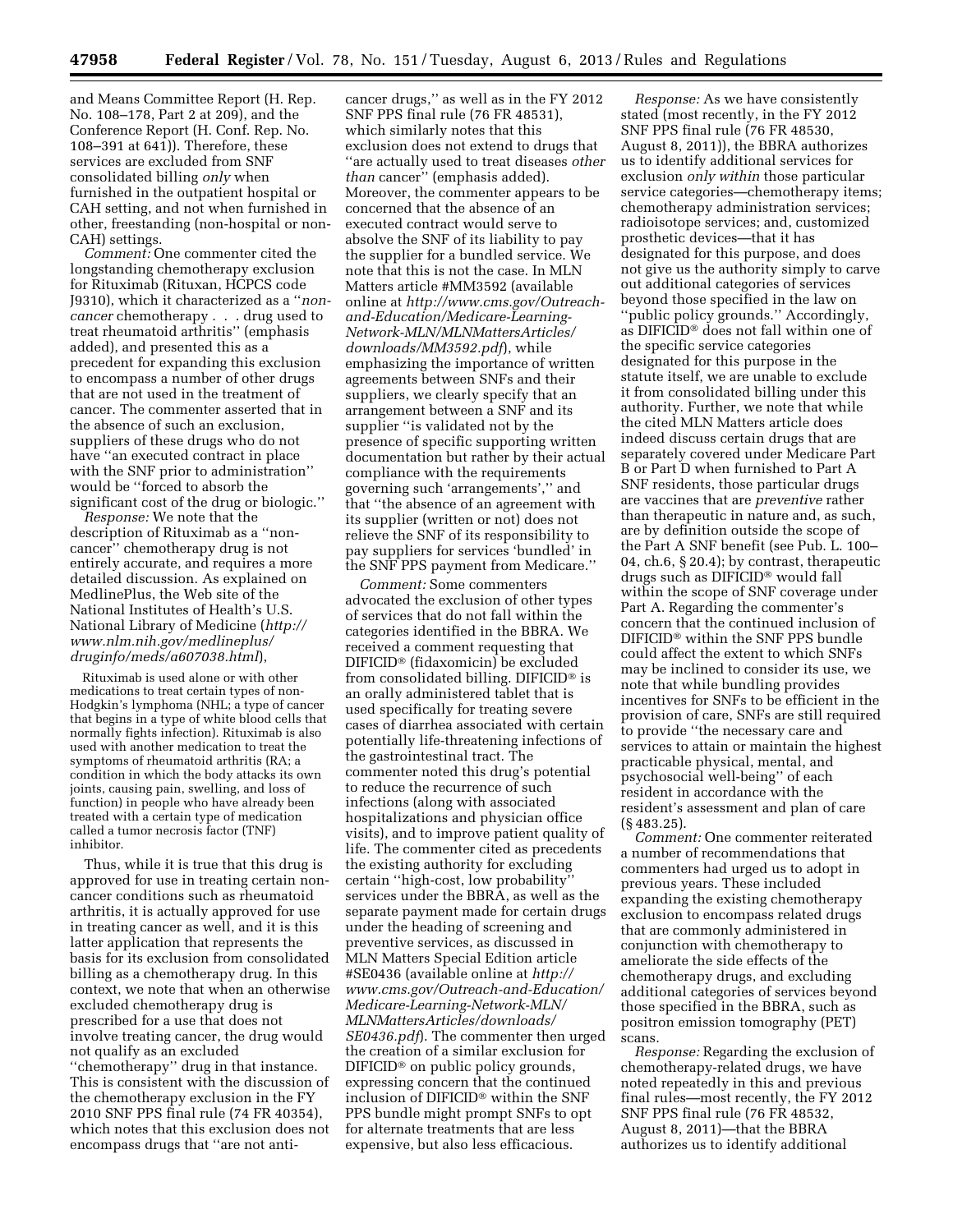service codes for exclusion only within those particular service categories (chemotherapy items; chemotherapy administration services; radioisotope services; and, customized prosthetic devices) that it has designated for this purpose, and does not give us the authority to exclude other services which, though they may be related, fall outside of the specified service categories themselves. Thus, while antiemetics (anti-nausea drugs), for example, are commonly administered in conjunction with chemotherapy, they are not inherently chemotherapeutic in nature (that is, they do not actively destroy cancer cells) and, consequently, do not fall within the excluded chemotherapy category designated in the BBRA. Regarding the exclusion of PET scans, we noted in the FY 2012 SNF PPS final rule that ''. . . we decline to add to the exclusion list those services submitted by commenters that have already been considered and not excluded in previous years based on their being outside the particular service categories that the statute authorizes for exclusion'' (76 FR 48531, August 8, 2011). Such services would include PET scans, as discussed previously in the FY 2006 SNF PPS final rule (70 FR 45049, August 4, 2005).

*Comment:* One commenter recommended that the surgical debridement procedures represented by HCPCS codes 11040 through 11044 be excluded from consolidated billing.

*Response:* We note that debridement codes 11040 (skin, partial thickness) and 11041 (skin, full thickness) were discontinued as of December 2010. The remaining debridement codes that the commenter cited—11042 (skin, and subcutaneous tissue), 11043 (skin, subcutaneous tissue, and muscle), and 11044 (skin, subcutaneous tissue, muscle, and bone)—are listed correctly in Carrier/A/B MAC File 1 as physician services that are excluded from consolidated billing. However, these same three codes (along with the two discontinued ones) currently appear erroneously in Major Category I.F of the FI/A/B MAC Annual Update as included (that is, bundled) ambulatory surgery codes. Accordingly, we will make the appropriate corrections to the FI/A/B MAC Annual Update to ensure that it no longer lists these codes incorrectly as ambulatory surgery inclusions.

*Comment:* One commenter suggested that, rather than relying solely on feedback through the public comment process on possible exclusions from consolidated billing, CMS should convene an official expert group to

review the codes and make formal recommendations.

*Response:* In the FY 2010 SNF PPS final rule (74 FR 40354, August 11, 2009), we noted that the Congress gave specific direction regarding the review of consolidated billing codes that it envisioned: In the BBRA Conference Report (H.R. Rep. No. 106–479 at 854 (1999) (Conf. Rep.)), it specified that the GAO was to conduct a special, one-time comprehensive review of the existing code set, and it then conferred on the Secretary the authority ''. . . to review periodically and modify, as needed, the list of excluded services.'' However, as we explained in the FY 2002 SNF PPS final rule (66 FR 39588, July 31, 2001), this ongoing review function must be considered within the context of the overall process in which it takes place:

. . . we do not view making additions to the list of excluded services as a part of a process of continual expansion to encompass an everbroadening array of excluded services. Further, . . . the fundamental purpose of the consolidated billing provision . . . is to make the SNF responsible for billing Medicare for essentially *all* of its residents' services, other than those identified in a small number of narrow and specifically delimited statutory exclusions (emphasis added).

Thus, the purpose of this ongoing review is not to devise new and increasingly expansive rationales for the unbundling of services, but rather, simply to ensure that services which meet the *already-established* criteria for exclusion are not overlooked. We believe that our longstanding practice of periodically inviting input through the public comment process (which is already open to any interested parties who may wish to provide the benefit of their expertise in this area) is both appropriate and sufficient to achieve this objective.

3. Payment for SNF-Level Swing-Bed Services

Section 1883 of the Act permits certain small, rural hospitals to enter into a Medicare swing-bed agreement, under which the hospital can use its beds to provide either acute- or SNFlevel care, as needed. For critical access hospitals (CAHs), Medicare pays on a reasonable cost basis under Part A for SNF-level services furnished under a swing-bed agreement. However, in accordance with section 1888(e)(7) of the Act, these SNF-level services when furnished by non-CAH rural hospitals are paid under the SNF PPS, effective with cost reporting periods beginning on or after July 1, 2002. As explained in the FY 2002 SNF PPS final rule (66 FR 39562), this effective date is consistent with the statutory provision to integrate

swing-bed rural hospitals into the SNF PPS by the end of the transition period, June 30, 2002.

Accordingly, all non-CAH swing-bed rural hospitals are being paid under the SNF PPS. Therefore, all rates and wage indexes outlined in earlier sections of this final rule for the SNF PPS also apply to all non-CAH swing-bed rural hospitals. A complete discussion of assessment schedules, the MDS, and the transmission software (RAVEN–SB for Swing Beds) appears in the FY 2002 final rule (66 FR 39562) and in the FY 2010 final rule (74 FR 40288). As finalized in the FY 2010 SNF PPS final rule (74 FR 40356–57), effective October 1, 2010, non-CAH swing-bed rural hospitals are required to complete an MDS 3.0 swing-bed assessment, which is limited to the required demographic, payment, and quality items. The latest changes in the MDS for swing-bed rural hospitals appear on the SNF PPS Web site at *[http://www.cms.gov/Medicare/](http://www.cms.gov/Medicare/Medicare-Fee-for-Service-Payment/SNFPPS/index.html)  [Medicare-Fee-for-Service-Payment/](http://www.cms.gov/Medicare/Medicare-Fee-for-Service-Payment/SNFPPS/index.html)  [SNFPPS/index.html.](http://www.cms.gov/Medicare/Medicare-Fee-for-Service-Payment/SNFPPS/index.html)* We received no comments on this aspect of the proposed rule.

### *D. Other Issues*

1. Monitoring Impact of FY 2012 Policy Changes

In the FY 2014 SNF PPS proposed rule (78 FR 26463 through 26465), we discussed our monitoring efforts associated with impacts of certain policy changes finalized in the FY 2012 SNF PPS final rule (76 FR 48486). Specifically, we have been monitoring the impact of the following changes:

• Recalibration of the FY 2011 SNF parity adjustment to align overall payments under RUG–IV with those under RUG–III.

• Allocation of group therapy time to pay more appropriately for group therapy services based on resource utilization and cost.

• Implementation of changes to the MDS 3.0 patient assessment instrument, most notably the introduction of the Change-of-Therapy (COT) Other Medicare Required Assessment (OMRA).

We have posted quarterly memos to the SNF PPS Web site which highlight some of the trends we have observed over a given time period. These memos may be accessed through the SNF PPS Web site at *[http://www.cms.gov/](http://www.cms.gov/Medicare/Medicare-Fee-for-Service-Payment/SNFPPS/Downloads/SNF_Monitoring.zip) [Medicare/Medicare-Fee-for-Service-](http://www.cms.gov/Medicare/Medicare-Fee-for-Service-Payment/SNFPPS/Downloads/SNF_Monitoring.zip)[Payment/SNFPPS/Downloads/SNF](http://www.cms.gov/Medicare/Medicare-Fee-for-Service-Payment/SNFPPS/Downloads/SNF_Monitoring.zip)*\_ *[Monitoring.zip.](http://www.cms.gov/Medicare/Medicare-Fee-for-Service-Payment/SNFPPS/Downloads/SNF_Monitoring.zip)* In the FY 2014 SNF PPS proposed rule (78 FR 26465), we stated that based on the data reviewed thus far, we have found no evidence of possible negative impacts on SNF providers cited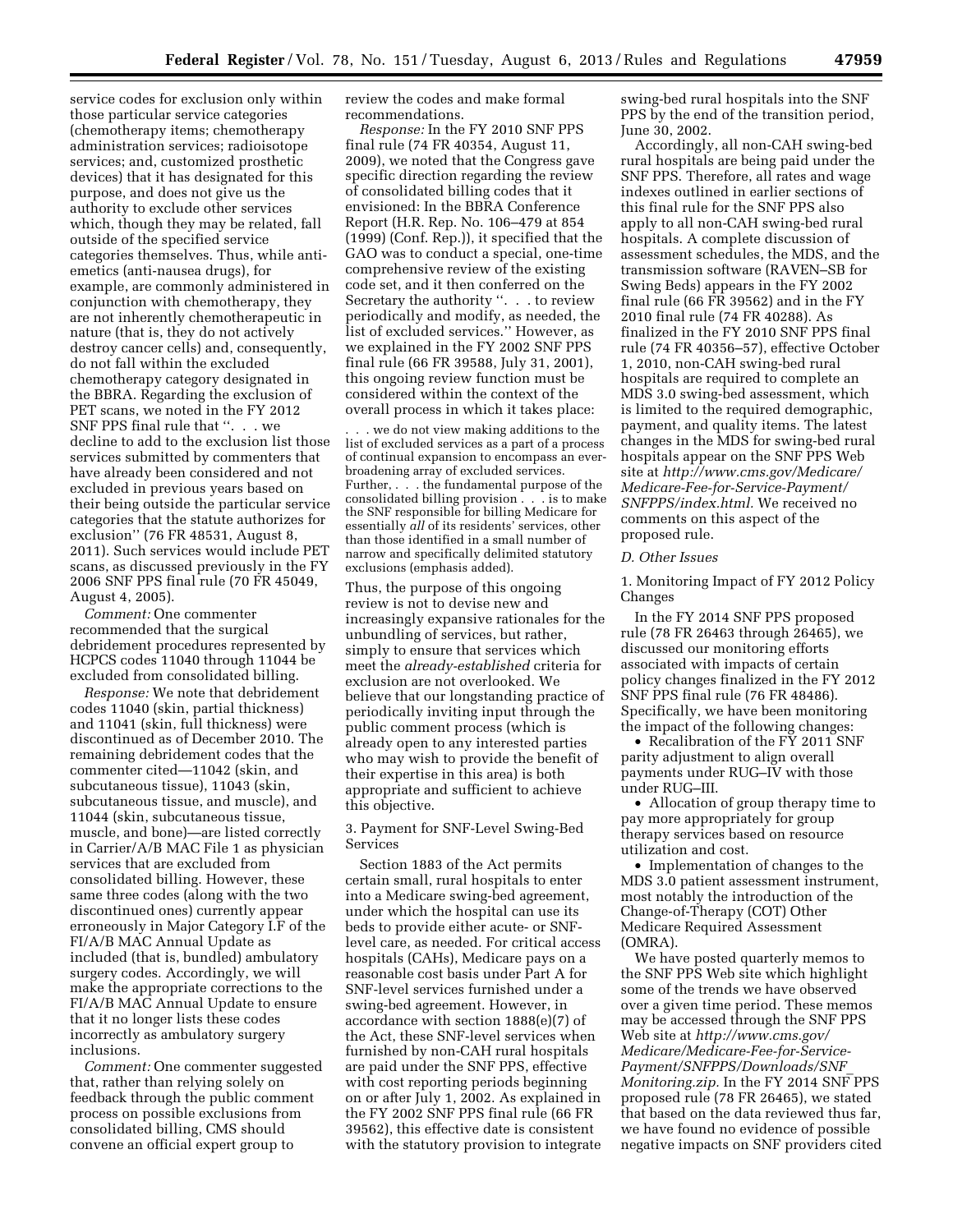in the comments in the FY 2012 SNF PPS final rule (see 76 FR 48497–98, 48537), particularly references to a ''double hit'' from the combined impact of the recalibration of the FY 2011 SNF parity adjustment and the FY 2012 policy changes. Therefore, we stated that while we will continue our SNF monitoring efforts, we will post information to the aforementioned Web site only as appropriate.

A discussion of the comments we received on these efforts, with our responses, appears below.

*Comment:* One commenter stated that they appreciate the transparency demonstrated by releasing the quarterly findings memos and urged us to continue this practice into the future.

*Response:* We appreciate the support for our efforts to provide this data on the FY 2012 policy changes. As stated in the FY 2014 SNF PPS proposed rule (78 FR 26465), this level of analysis was being conducted to determine if any evidence existed of possible negative impacts on SNF providers cited in the comments in the FY 2012 SNF PPS final rule (76 FR 48497–48498, 48537), particularly references to a ''double hit'' from the combined impact of the recalibration of the FY 2011 SNF parity adjustment and the FY 2012 policy changes (for example, allocation of group therapy and introduction of the COT OMRA). Based on the data we have examined so far, there is no evidence of such negative impacts—overall case mix has not been affected significantly and providers appear to have adjusted their internal processes and care planning activities well to accommodate the FY 2012 policy changes. Given these findings, we do not regard the continued publishing of quarterly memos, in the absence of some marked finding, as still being necessary at this point. Therefore, as stated in the FY 2014 SNF PPS proposed rule (78 FR 26465), we will continue our SNF monitoring efforts but will henceforth only post information regarding our monitoring activities discussed above to the SNF PPS Web site as appropriate.

*Comment:* One commenter asked that we reevaluate the potential negative impacts of implementing the COT OMRA; specifically, that the COT OMRA is unnecessarily burdensome and inflexible. This commenter requested that we consider ways to make the COT OMRA more flexible for providers.

*Response:* As noted in the FY 2012 SNF PPS final rule (76 FR 48518), the COT OMRA was implemented because the then-existing range of PPS assessments did not give providers adequate opportunity to report changes

in the resident's therapy services that occur outside the observation window which, as always, should be based on medical evidence. Since implementing the COT OMRA, we have continued to monitor its utilization and determine if any negative impacts have resulted for facilities and/or SNF residents. Our monitoring efforts have revealed, as demonstrated in Table 21 of the FY 2014 SNF PPS proposed rule (78 FR 26465), that the COT OMRA comprises just 11 percent of all assessments completed for SNF residents. As such, based on the limited number of COT OMRAs being completed, we do not believe that the COT OMRA represents a significant burden for providers.

With respect to the flexibility of the assessment, the limited number of COT OMRAs might also be the result of the flexibility in completing the COT OMRA afforded in the MDS RAI Manual (for example, the flexibility discussed in Chapter 2 of the MDS RAI Manual, whereby the COT observation period for a resident is reset if a scheduled or unscheduled assessment is completed on or prior to day 7 of the COT observation period). Additionally, as the COT OMRA may be used to report either an increase or decrease in therapy services relative to the resident's previous therapy RUG classification, the COT OMRA has helped ensure greater accuracy of SNF payments and ensure that providers are appropriately reimbursed for the level of care delivered to their residents. Therefore, while we will continue to monitor for potential negative impacts associated with the FY 2012 policy changes, as noted above, we have not yet found any evidence of such an adverse impact.

2. Ensuring Accuracy in Grouping to Rehabilitation RUG–IV Categories

In the FY 2014 SNF PPS proposed rule (78 FR 26465–26466), we clarified that our classification criteria for the Rehabilitation RUG categories require that the resident receive the requisite number of distinct calendar days of therapy to be classified into the Rehabilitation RUG category, and focused particularly on issues related to classification into the Medium and Low Rehabilitation categories. We explained that in requiring distinct calendar days of therapy, our classification criteria are consistent with the SNF level of care requirement under § 409.31(b)(1), which provides that skilled services must be needed and received on a daily basis, and § 409.34(a)(2),which specifies that the ''daily basis'' criterion can be met by skilled rehabilitation services that are needed and provided at least 5 days per week. However, we explained in the FY

2014 SNF PPS proposed rule (78 FR 26465–66) that the MDS item set currently does not contain an item that permits SNFs to report the total number of distinct calendar days of therapy provided by all rehabilitation disciplines. Instead, the MDS item set requires the SNF to record, separately by each therapy discipline, the number of days therapy was received during the 7-day look-back period, without distinguishing between distinct calendar days. As we explained in the FY 2014 SNF PPS proposed rule, currently, the RUG grouper adds these days together which results in some residents being classified into the Medium and Low Rehabilitation RUG categories when they do not actually meet our classification criteria. Thus, we proposed to add an item to the MDS 3.0 item set (item O0420) which would permit SNF providers to code the total number of distinct calendar days that the resident received therapy services across all rehabilitation disciplines during the assessment look-back period to ensure that residents are classified into the correct Rehabilitation RUG in accordance with our existing classification criteria. We stated that effective October 1, 2013, facilities would be required to record under this item the number of distinct calendar days of therapy provided by all the rehabilitation disciplines over the 7-day look-back period for the current assessment, which would be used to classify the resident into the correct Rehabilitation RUG category. A discussion of the comments we received on this proposal, and our responses, appear below.

*Comment:* Many commenters supported the proposal to add a new item to the MDS 3.0 to capture distinct therapy days and agreed that patients should be appropriately categorized into the applicable RUG category to ensure accurate payment. Several commenters appeared to be under the impression that this proposal will change the policy on how many days of therapy are required in order to group to specific rehabilitation RUG categories. Furthermore, some commenters stated that we did not provide any clinical basis for this addition to the MDS 3.0, and that therapist judgment should be the deciding factor for scheduling therapy services to best meet the residents' needs.

*Response:* We appreciate that many commenters supported the proposal to add item O0420 to the MDS 3.0 to capture distinct therapy days and to pay more accurately for therapy services. We emphasize that we did not propose to add item O0420 as a result of a change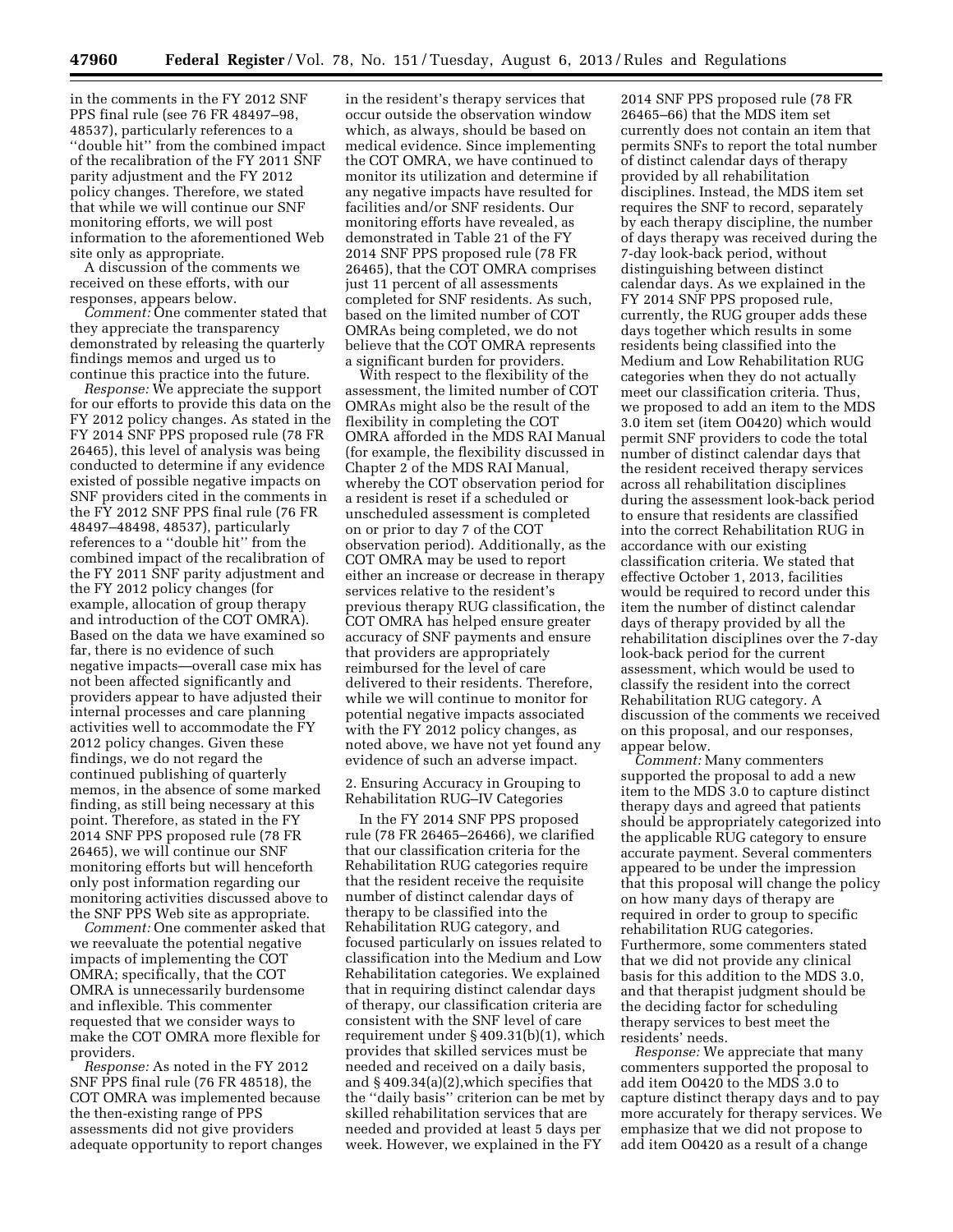in policy; instead, we proposed to add this item to enable us to implement our existing policy more accurately. As explained in the FY 2014 SNF PPS proposed rule (78 FR 26465 through 26466), throughout all iterations of the SNF PPS from 1998 until the present time, in order to qualify for the Medium Rehabilitation (Medium Rehab) RUG category, a resident must receive at least 150 minutes of therapy per week (a seven-day time period) and 5 days of any combination of the three rehabilitation disciplines (physical therapy, occupational therapy, or speech-language pathology). The policy has always been that the term ''days'' in this context denotes distinct calendar days of therapy. Similarly, for the Low, High, Very High, and Ultra High Rehabilitation RUG categories, the policy has always been that distinct calendar days of therapy are required to classify into these RUG categories (for example, for the Low Rehabilitation category, 3 distinct calendar days of therapy are required). Thus, in the proposed rule, we clarified that our classification criteria for the Rehabilitation RUG categories require that the resident receive the requisite number of distinct calendar days of therapy to be classified into the Rehabilitation RUG category. However, there has not been a way until now to record on the MDS 3.0 the number of distinct calendar days of therapy provided across all rehabilitation disciplines in order to ensure accurate calculation of these days in the RUG grouper software. It is true that our proposed change to the MDS 3.0 item set will require an additional item for reporting of therapy services; however, this change solely addresses the manner of reporting (and not the manner of providing) these services. We agree that licensed therapists are to use their clinical judgment to treat the patients in the most appropriate manner, and to maintain professional standards while providing all necessary services. Providers are not required to change clinical practice patterns based on this additional reporting requirement; rather, they could continue to provide therapy as they always have and would use the new item to report more accurately the days on which they provided therapy services, in order to ensure that the patient is assigned to the correct RUG.

In addition, we note that under section 1814(a)(2)(B) of the Act, one of the basic elements of the SNF level of care (which constitutes a precondition for SNF coverage under Part A) is that a beneficiary must *need* and *receive*  skilled care on a daily basis. Under an

exception in the regulations at § 409.34(a)(2), when skilled rehabilitation services are not available 7 days a week, they can still be considered furnished on a ''daily basis'' when *needed* and *provided* at least 5 days a week. However, it is important to note that merely *scheduling* therapy services on 5 distinct calendar days during the week would be insufficient to satisfy this requirement unless the beneficiary also has an actual *clinical need* for the services to be scheduled in this manner. As noted in § 30.6 of the Medicare Benefit Policy Manual, Chapter 8:

It is not sufficient for the scheduling of therapy sessions to be arranged so that some therapy is furnished each day, unless the patient's medical needs indicate that daily therapy is required. For example, if physical therapy is furnished on 3 days each week and occupational therapy is furnished on 2 other days each week, the ''daily basis'' requirement would be satisfied only if there is a valid medical reason why both cannot be furnished on the same day. The basic issue here is not whether the services are needed, but when they are needed. Unless there is a legitimate medical need for scheduling a therapy session each day, the ''daily basis'' requirement for SNF coverage would not be met.

Accordingly, we do not expect that the addition of this MDS item, which is intended to facilitate more accurate reporting, will result in any changes in clinical practice patterns, as SNFs should already be appropriately providing skilled rehabilitation services on a daily basis *only* in those instances where the beneficiary has an actual need for therapy to be furnished on at least 5 distinct calendar days during the week.

*Comment:* Some commenters stated that the proposal to add item O0420 to the MDS 3.0 would have a significant impact on the ability of residents to qualify for a rehabilitation RUG for the 5-day PPS assessment because the Assessment Reference Date (ARD) for the 5-day PPS assessment must be set for no later than Day 8 of the stay. They expressed concern that residents who miss therapy for clinical or scheduling reasons are not being appropriately classified into rehabilitation RUG categories. Additionally, these commenters explained that it is difficult to provide therapy to a resident for 5 distinct days over a 7-day period and this challenge correlates to residents being placed in non-rehabilitation RUGs. They suggested that CMS does not adequately reimburse for rehabilitation services that are delivered beyond the minimum number of minutes required for a specific RUG category and that this amounts to

unpaid therapy services provided to residents.

Additionally, these commenters stated that this proposal will result in greater burden for providers; for example, requiring scheduling changes for therapists, requiring therapists to work on weekends, evenings, and holidays, and requiring part-time therapists to work on full-time schedules. They explained that the need for two different therapy disciplines does not change, irrespective of whether these therapies are received on distinct days or on the same days. Some commenters requested that we implement an ''exceptions'' policy to account for missed or rescheduled therapy sessions beyond provider control which result in different therapies being provided on the same day.

Finally, several commenters expressed concern related to a possible conflict between the proposal to add item O0420 to the MDS item set to capture more appropriately the distinct days of therapy provided and instructions from CMS in recent guidance which clarified the term 'daily skilled services defined'' (CMS Transmittal 161, October 26, 2012) which states, ''A patient whose inpatient stay is based solely on the need for skilled rehabilitation services would meet the ''daily basis'' requirement when they need and receive those services on at least 5 days a week. (If therapy services are provided less than 5 days a week, the ''daily'' requirement would not be met.) This requirement should not be applied so strictly that it would not be met merely because there is an isolated break of a day or two during which no skilled rehabilitation services are furnished and discharge from the facility would not be practical.'' For the above reasons, several commenters suggested we postpone the proposed addition to the MDS 3.0 of item O0420 requiring that facilities report the number of distinct calendar days of therapy and carefully review the impact of the change as discussed in these comments.

*Response:* We do not agree with the commenters' assertion that the proposal to add item O0420 to the MDS 3.0 item set will make it more difficult to classify residents into rehabilitation RUGs during the 5-day PPS assessment period because the ARD must be set for no later than Day 8 of the stay. As we discussed in the FY 2014 SNF PPS proposed rule (78 FR 26465–66) and in this final rule, the addition of this item was not proposed as a result of a change in policy. Our policy has always been that distinct calendar days of therapy are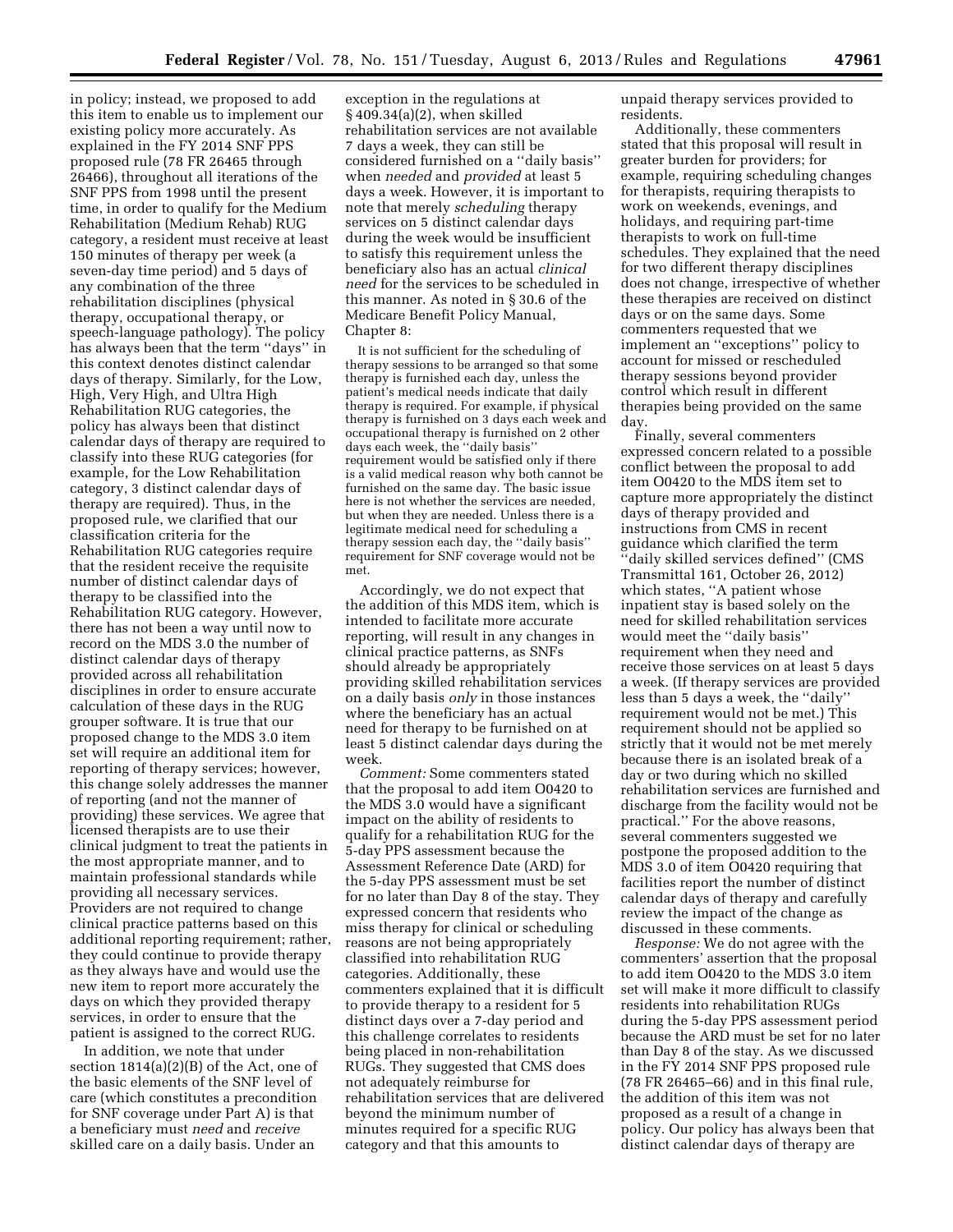required to classify into a Rehabilitation RUG. The new MDS item was proposed to provide for more accurate reporting and calculation of these therapy days, and to ensure that patients are appropriately classified into Rehabilitation RUG categories in accordance with our existing classification policy. Furthermore, given that residents currently classify on the 5-day PPS assessment for Rehabilitation RUGs which require 5 calendar days of therapy (Medium, High, Very High, or Ultra High), it appears that providers are clearly able to provide the necessary therapy time within the first days of the SNF stay regardless of this new item. More generally, if facilities are having difficulty meeting the daily skilled needs of the residents in their care, then this might indicate a need for the facility to revisit its admissions policies and determine if the facility is accepting such patients only when it can appropriately meet their care needs.

Furthermore, with regard to the comments that it is difficult to provide therapy to a resident for 5 distinct days over a 7-day period, we would note that, based on the monitoring reports we have published to the SNF PPS Web site (*[http://cms.gov/Medicare/Medicare-Fee](http://cms.gov/Medicare/Medicare-Fee-for-Service-Payment/SNFPPS/Spotlight.html)[for-Service-Payment/SNFPPS/](http://cms.gov/Medicare/Medicare-Fee-for-Service-Payment/SNFPPS/Spotlight.html) [Spotlight.html](http://cms.gov/Medicare/Medicare-Fee-for-Service-Payment/SNFPPS/Spotlight.html)*), in FY 2012, 84.3 percent of the days billed to Medicare Part A were billed at one of the upper three rehabilitation RUG categories (Ultra-High, Very-High, and High) which require that 1 discipline provide at least 5 days of therapy. This is a longstanding requirement that appeared in the applicable instructions at least as far back as 2006, as noted on page 3–216 of the MDS RAI Manual, Version 2.0:

If orders are received for more than one therapy discipline, enter the number of days at least one therapy service is performed. For example, if PT is provided on MWF, and OT is provided on MWF, the MDS should be coded as 3 days, not 6 days.

Accordingly, since multiple therapy disciplines furnished on the same calendar day would still comprise only a single calendar day's worth of therapy, this means that those residents being classified into one of these RUG categories must have received at least one therapy discipline on 5 distinct calendar days during the look-back period for the assessment. Therefore, given that 84.3 percent of patient days are billed at one of these upper three rehabilitation RUG categories, the vast majority of SNF residents should be currently receiving at least 5 distinct calendar days of therapy per week. If this is the standard of practice that exists within the SNF industry

currently, as evidenced by the current billing and care delivery patterns, we do not agree with the comment that it is difficult for SNFs to provide therapy to their residents for 5 distinct days over a 7-day period. Again, the new MDS item is not being added as a result of any change in policy, but simply to provide for more accurate reporting of therapy days so we can ensure that patients are appropriately classified into Rehabilitation RUGs in accordance with our current classification criteria.

In addition, commenters suggested that CMS does not adequately reimburse for rehabilitation services that are delivered beyond the minimum number of minutes required for a specific RUG category. We recognize that residents who do not meet the minimum qualifying minutes/days of therapy services may not be placed into Rehabilitation RUGs. However, we do not consider this a flaw of the SNF PPS RUG–IV system, as some commenters have suggested. The RUG–IV system was designed so that RUG payment levels are based on an average amount of minutes of therapy provided, not the minimum threshold of minutes for each RUG category. The original RUG–III grouper logic was based on clinical data collected in 1990, 1995, and 1997. As discussed in the SNF PPS proposed rule for FY 2010 (74 FR 22208, May 12, 2009), we subsequently conducted a multi-year data collection and analysis under the Staff Time and Resource Intensity Verification (STRIVE) project to update the case-mix classification system for FY 2011. The resulting RUG– IV case-mix classification system reflected the data collected in 2006 and 2007 during the STRIVE project, and was finalized in the FY 2010 SNF PPS final rule (74 FR 40288, August 11, 2009) for implementation in FY 2011. In the FY 2010 SNF PPS proposed rule (74 FR 22208, 22223–25) and final rule (74 FR 40288, 40319–21, we explained the process of calculating therapy time to determine RUG payment levels. As part of this explanation, we discussed how we adjusted the therapy time for the calculations: ''We give the maximum credit possible for any day that therapy time was recorded for 15 or more minutes to avoid underestimating the actual amounts of therapy furnished to patients'' (74 FR 22225). Therapy reimbursement for each RUG is based on the average utilization between the thresholds, so those at the minimum thresholds are, in fact, being adequately paid relative to the average resource amount used to determine the reimbursement level. Moreover, the majority of MDS assessments submitted

to CMS show that the number of therapy minutes provided to beneficiaries cluster at the minimum threshold amount necessary to qualify for a given RUG group. This would suggest that, for the majority of billed therapy days, the resource intensity used to determine the reimbursement for that RUG group is greater than the resource intensity of the therapy provided to the resident. Therefore, we do not agree that the system allows for a significant amount of unpaid therapy provided to SNF residents.

In addition, we do not agree with the assertion that adding item O0420 to the MDS 3.0 item set will result in greater burden to the providers. As discussed previously, this item is not being added as a result of a change in policy. Facilities should not change practice patterns merely because of the additional item for reporting therapy. Until now, facilities have been calculating the days of therapy that each discipline provided to a specific resident. The new item will require the providers to use the exact same clinical information found on daily notes or therapy logs to count the days that therapy was provided to a patient; however, instead of counting each discipline's days separately they will now have to count each distinct calendar day that any therapy was provided. We agree that the need for different therapy disciplines does not change regardless of whether these therapies are provided on the same or distinct calendar days. However, as explained previously, the ''daily basis'' requirement for Part A SNF coverage can be met only when therapy is not merely scheduled but is actually *needed*  and provided on each of 5 distinct calendar days during the week. In addition, the design of the SNF PPS RUG–IV system requires very specific calculation of therapy minutes and days in order to place patients most appropriately into the correct case-mix classification. Therefore, we do not believe it would be appropriate to establish an ''exceptions'' policy to allow for counting of different therapies on the same day when residents experience missed or rescheduled therapy sessions beyond provider control.

Finally, with respect to the comments raising the issue of a potential conflict between the proposed MDS item and the daily basis discussion in Transmittal 161, we would note that the particular language being cited was not, in fact, introduced by this transmittal. Rather, it has long appeared in the manual instructions and was also discussed as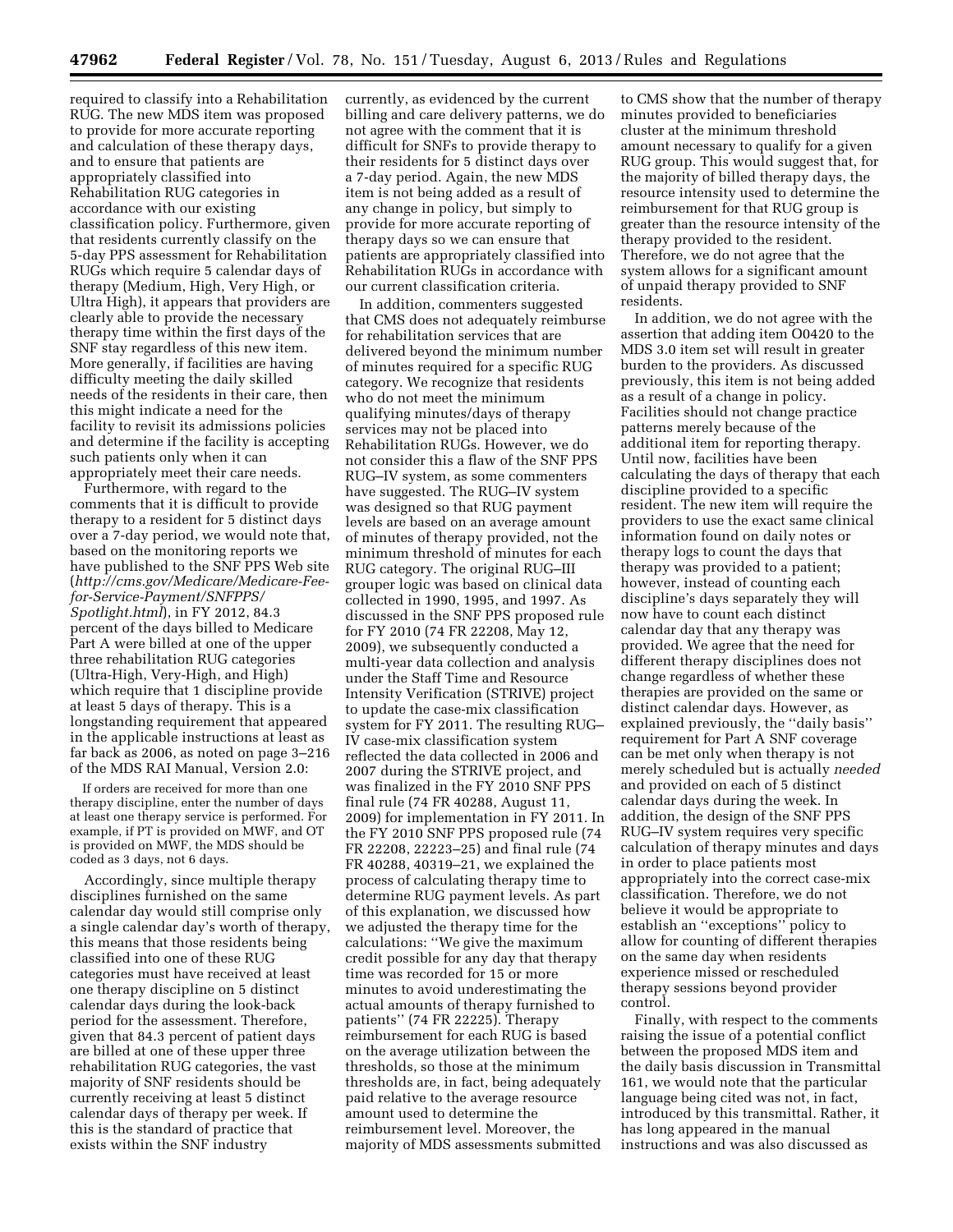far back as the FY 2000 SNF PPS final rule (64 FR 41670, July 30, 1999):

\* \* \* Some comments reflected certain longstanding misconceptions regarding the SNF level of care definition, in terms of a beneficiary's need for and receipt of skilled services on a daily basis which, as a practical matter, can be furnished only in an SNF on an inpatient basis. One recurring misconception with regard to the ''daily basis'' requirement (which some of the commenters expressed as well) is that Medicare coverage guidelines provide for specific breaks in skilled therapy services for the observance of a prescribed list of national holidays. Another longstanding misconception shared by some commenters is that the cessation of therapy for so much as a single day due, for example, to the beneficiary's temporary illness or fatigue, would mandate an automatic discontinuance of coverage \* \* \* As explained below, these interpretations of Medicare SNF coverage requirements are incorrect.

[T]he requirement for daily skilled services should not be applied so strictly that it would not be met merely because there is a brief, isolated absence from the facility in a situation where discharge from the facility would not be practical  $* * * [W]$ ith regard to the ''daily basis'' requirement, the Medicare program does not specify in regulations or guidelines an official list of holidays or other specific occasions that a facility may observe as breaks in rehabilitation services, but recognizes that the resident's own condition dictates the amount of service that is appropriate. Accordingly, the facility itself must judge whether a brief, temporary pause in the delivery of therapy services would adversely affect the resident's condition (emphasis added).

Similarly, section 409.34(b) states that a ''. . . break of one or two days in the furnishing of rehabilitation services will not preclude coverage if discharge would not be practical for the one or two days during which, for instance, the physician has suspended the therapy sessions because the patient exhibited extreme fatigue.'' We note that the references in the manual (see Pub. L. 100–02, ch. 8, § 30.6) and the regulations in this context to an isolated break in therapy denote a situation in which such a lapse represents a rare exception rather than a regular or frequent occurrence. Accordingly, the policy reflected in the above-cited manual, rule preamble, and regulation is intended to indicate that such a lapse would not necessarily result in discontinuing coverage that is already ongoing.

While coverage may continue where there is a brief, isolated break in therapy as discussed above, the patient's RUG classification and the level of payment are still based on the number of days and minutes of therapy provided to the patient as reported on the MDS 3.0, and

the new MDS item will ensure that these days are calculated correctly. Thus, we do not believe that the addition of the new MDS item presents a conflict with existing coverage policy as set forth in the manual, as they address separate issues. The manual and regulatory provisions cited above provide that in certain exceptional circumstances coverage of a SNF stay will not necessarily be discontinued because of a brief, isolated break in therapy; and the new MDS item provides the information necessary (total number of days that therapy was provided during the look-back period) to enable us to determine the appropriate RUG classification and payment for that SNF stay. We believe that this MDS item, by permitting more accurate reporting of therapy days, enables us to ensure that residents are appropriately classified into Rehabilitation RUG categories in accordance with our existing classification criteria. In addition, we note that if a resident's stay is also based on receipt of non-rehabilitation related skilled services (for example, ventilator care) in combination with rehabilitation services (which we believe to characterize the majority of SNF stays), then such non-rehabilitation care would also constitute care provided toward meeting the daily basis requirement. Therefore, the new MDS item would not appear to present a conflict with the daily basis requirement discussed in Transmittal 161, but instead permits providers to report the precise number of distinct calendar days their residents receive therapy during the assessment observation period. Furthermore, because this new MDS item allows for more accurate reporting and thus more accurate RUG classification and payment, we do not see any reason to postpone the addition of the item to MDS 3.0 item set.

*Comment:* Some commenters expressed concern over the practical implementation of adding item O0420 to the MDS 3.0 item set. They stated that October 1, 2013 is too soon for software vendors to incorporate the new reporting requirement into SNF and therapy software systems and to program, test, and implement the changes. Additionally, although the commenters appreciated that CMS released draft programming specifications, they criticized the accompanying warning which stated that this version of the specifications should be considered provisional and subject to change until the final specifications are published. They stated that the timeframe between CMS

issuing the final rule and the effective date of October 1, 2013 does not give the software vendors and facilities that are already overburdened with the implementation of electronic health records sufficient time to make these changes.

*Response:* We appreciate the concern that commenters expressed about implementing the additional reporting requirement for the MDS 3.0. We recognize the need for software vendors to program, test, and implement the changes that will need to be made. However, we remind commenters that CMS offers j-RAVEN, which is a free software option that allows facilities to collect and maintain facility, patient, and assessment information for subsequent submission to the appropriate data repository. This software will be available and ready for the implementation of the new MDS 3.0 reporting requirement and facilities that contract with alternative software vendors may choose to utilize the CMSprovided software until the vendorcreated software is ready for implementation. With regard to the draft specifications, CMS released these specifications at the same time as we released the proposed rule. Software vendors had the ability to begin planning for any potential programming requirements with the release of draft specifications. We believe that software vendors should be structuring projects in a manner that is responsive to potentially changing requirements.

Accordingly, for the reasons specified in this final rule and in the FY 2014 SNF PPS proposed rule (78 FR 26465– 26466), we are finalizing our proposal to add an item to the MDS item set (Item O0420) effective October 1, 2013, which will capture the number of distinct calendar days that the resident received therapy services during the assessment look-back period across all rehabilitation disciplines. As proposed, effective October 1, 2013, facilities will be required to record under this item the number of distinct calendar days of therapy provided by all rehabilitation disciplines over the 7-day look-back period for the current assessment, which will be used to classify the resident into the correct Rehabilitation RUG category.

### 3. SNF Therapy Research Project

In the FY 2014 SNF PPS proposed rule (78 FR 26466), we discussed our current research efforts associated with SNF payments for therapy services. As stated in the FY 2014 SNF PPS proposed rule (78 FR 26466), we contracted with Acumen, LLC and the Brookings Institution to identify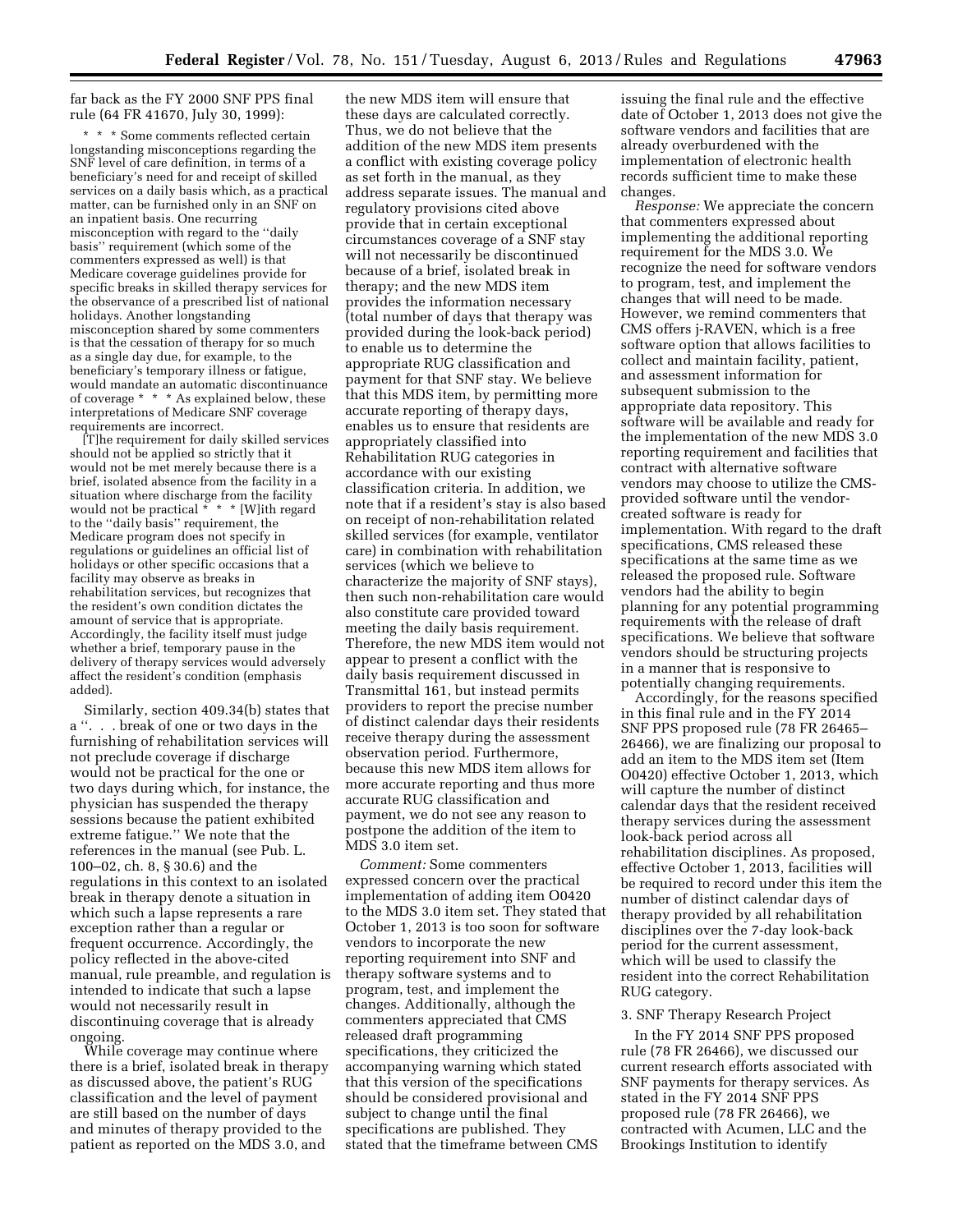potential alternatives to the existing methodology used to pay for therapy services received under the SNF PPS. A discussion of the comments on this topic, with our responses, appears below.

*Comment:* All of the comments we received on this work supported CMS's broad objective to develop a new methodology for paying for therapy services received in the SNF. These commenters urged CMS to expedite the research necessary to develop a new therapy payment model, with one commenter stating that CMS should be prepared to implement a new system by FY 2015. A few commenters stated that CMS should seek input from stakeholders on how best to revise the current therapy payment model.

*Response:* We appreciate the broad support for this research initiative and understand well the importance and urgency of completing this work in both a timely and efficient manner. We also recognize the importance of seeking input from stakeholders on how best to revise the current therapy payment model, which is why we had created the therapy research email box at *[SNFTherapyPayments@cms.hhs.gov.](mailto:SNFTherapyPayments@cms.hhs.gov)*  Stakeholders can send input on a revised therapy payment model at any time.

In terms of the timeframe for completing this work and implementing a new payment model, we believe it would be premature to speculate on when a new model will be ready to be implemented. As many of the comments on this issue indicate, it is very important to ensure that any change to the current therapy payment model addresses any concerns with the existing model and provides sufficient time for providers to understand and prepare for implementation of such a model.

### **V. Provisions of the Final Rule; Regulations Text**

In this final rule, in addition to accomplishing the required annual update of the SNF PPS payment rates and finalizing the other policies discussed above, we are also finalizing certain revisions to the regulations text. One of these revisions relates to the regulations dealing with SNF level of care certifications and recertifications. In the calendar year (CY) 2011 Medicare Physician Fee Schedule (MPFS) final rule with comment period (75 FR 73387, 73602, 73626–73627), we revised the regulations at § 424.20(e)(2) to implement section 3108 of the Affordable Care Act, which amended section 1814(a)(2) of the Act by adding physician assistants to the provision

authorizing nurse practitioners and clinical nurse specialists to sign SNF level of care certifications and recertifications. However, as we stated in the FY 2014 SNF PPS proposed rule, we inadvertently neglected to make a conforming change in the regulations text at  $\S 424.11(e)(4)$ . Therefore, we proposed to make a minor technical correction in the regulations text at § 424.11(e)(4) regarding the types of practitioners (in addition to physicians) who can sign the required SNF level of care certification and recertifications. The correction consisted of a conforming change to reflect that physician assistants ''as defined in section 1861(aa)(5) of the Act'' are now authorized to perform this function, in accordance with section 1814(a)(2) of the Act (as amended by section 3108 of the Affordable Care Act) and the implementing regulations at § 424.20(e)(2). We received no comments on this proposal and, therefore, are finalizing this provision essentially as proposed. However, we are revising the statutory citation of the physician assistant definition to read 'section  $1861(aa)(5)(A)$  of the Act'' in order to provide greater clarity and specificity as to the precise location of this definition in the statute. In addition, we inadvertently neglected to make a similar conforming technical change in the second paragraph of § 424.10(a), which describes the general purpose of this subpart of the regulations, and describes the types of practitioners (in addition to physicians) permitted under section 1814(a)(2) of the Act to certify and recertify the need for post-hospital extended care services. Thus, in this final rule, we also are making a similar minor technical correction to the regulations text at § 424.10(a) so that it accurately reflects that physician assistants are now permitted under section 1814(a)(2) of the Act to certify and recertify the need for post-hospital extended care services and so that it conforms with the regulations text at § 424.20(e)(2) and  $§$  424.11(e)(4) (as revised in this rule).

Additionally, in the FY 2014 SNF PPS proposed rule (78 FR 26438), we proposed to make the wage index tables available exclusively through the Internet on CMS's SNF PPS Web site at *[http://www.cms.gov/Medicare/](http://www.cms.gov/Medicare/Medicare-Fee-for-Service-Payment/SNFPPS/WageIndex.html) [Medicare-Fee-for-Service-Payment/](http://www.cms.gov/Medicare/Medicare-Fee-for-Service-Payment/SNFPPS/WageIndex.html)  [SNFPPS/WageIndex.html.](http://www.cms.gov/Medicare/Medicare-Fee-for-Service-Payment/SNFPPS/WageIndex.html)* In order to accommodate this approach, we also proposed to revise the phrase ''wage index'' that currently appears in the second sentence of § 413.345 to read ''factors to be applied in making the area wage adjustment,'' consistent with the

wording of the corresponding statutory authority at section 1888(e)(4)(H)(iii) of the Act. We received no comments on this proposal, and therefore, are finalizing this provision as proposed.

### **VI. Collection of Information Requirements**

Under the Paperwork Reduction Act of 1995 (PRA), we are required to provide 30-day notice in the **Federal Register** and solicit public comment before a collection of information requirement is submitted to OMB for review and approval. In order to evaluate fairly whether an information collection should be approved by OMB, section 3506(c)(2)(A) of the PRA requires that we solicit comment on the following issues:

• The need for the information collection and its usefulness in carrying out the proper functions of our agency.

• The accuracy of our estimate of the information collection burden.

• The quality, utility, and clarity of the information to be collected.

• Recommendations to minimize the information collection burden on the affected public, including automated collection techniques.

In the May 6, 2013 proposed rule (78 FR 26437) we solicited public comment on each of the section  $3506(c)(2)(A)$ required issues for the following information collection requirements (ICRs). We did not receive any comments.

### *ICRs Regarding Nursing Home and Swing Bed PPS Item Sets*

Under sections 4204(b) and 4214(d) of the Omnibus Budget Reconciliation Act of 1987 (OBRA 1987, Pub. L. 100–203 enacted on December 22, 1987), the submission and retention of resident assessment data for purposes of carrying out OBRA 1987 are not subject to the PRA. While certain data items that are collected under the SNF resident assessment instrument (or MDS 3.0) fall under the OBRA 1987 exemption, MDS 3.0's PPS-related item sets are outside the scope of OBRA 1987 and require PRA consideration.

As discussed in section IV.D.2 of this rule, we are finalizing our proposal to add Item O0420 to the MDS 3.0 form to capture the number of distinct calendar days a SNF resident has received therapy across all rehabilitation disciplines in a seven-day look-back period. The item would not be added as a result of any change in statute or policy; rather, it would be added to ensure that our existing Rehabilitation RUG classification policies are properly implemented as intended. We do not believe this action will cause any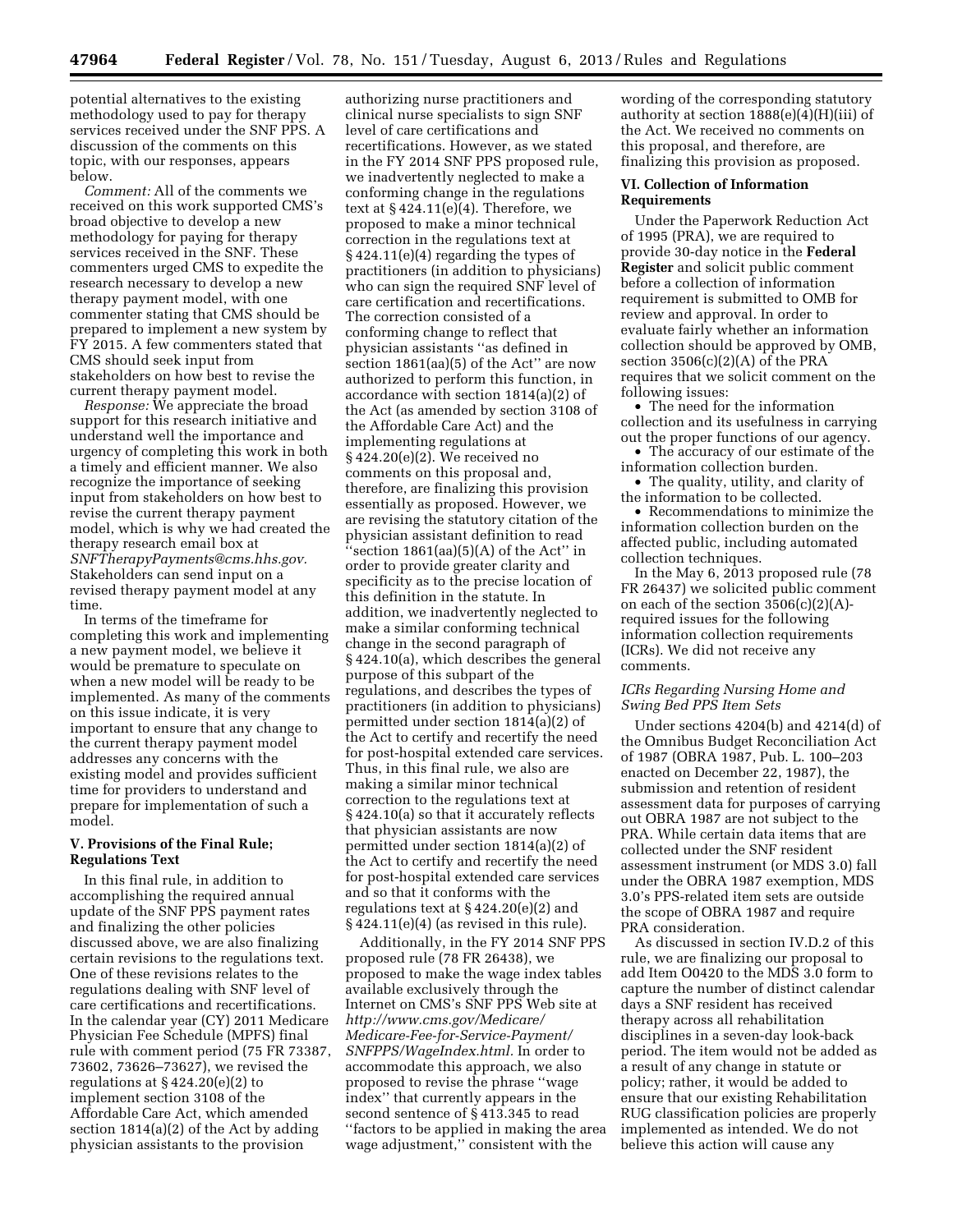measureable adjustments to our burden estimates.

While we are not revising the form's burden estimates, we are revising OCN 0938–1140 (CMS–10387) by adding item O0420 to the Nursing Home and Swing Bed PPS Item Sets.

If you comment on these information collection and recordkeeping requirements, please do either of the following:

1. Submit your comments electronically as specified in the **ADDRESSES** section of the proposed rule; or

2. Submit your comments to the Office of Information and Regulatory Affairs, Office of Management and Budget, Attention: CMS Desk Officer, [CMS–1446–F] by fax: (202) 395–6974 or by email:

*OIRA*\_*[submission@omb.eop.gov.](mailto:OIRA_submission@omb.eop.gov)* 

### **VII. Economic Analyses**

### *A. Regulatory Impact Analysis*

### 1. Introduction

We have examined the impacts of this final rule as required by Executive Order 12866 on Regulatory Planning and Review (September 30, 1993), Executive Order 13563 on Improving Regulation and Regulatory Review (January 18, 2011), the Regulatory Flexibility Act (RFA) (September 19, 1980, Pub. L. 96–354), section 1102(b) of the Act, section 202 of the Unfunded Mandates Reform Act of 1995 (UMRA, March 22, 1995; Pub. L. 104–4), Executive Order 13132 on Federalism (August 4, 1999), and the Congressional Review Act (5 U.S.C. 804(2)).

Executive Orders 12866 and 13563 direct agencies to assess all costs and benefits of available regulatory alternatives and, if regulation is necessary, to select regulatory approaches that maximize net benefits (including potential economic, environmental, public health and safety effects, distributive impacts, and equity). Executive Order 13563 emphasizes the importance of quantifying both costs and benefits, of reducing costs, of harmonizing rules, and of promoting flexibility. This rule has been designated an economically significant rule, under section 3(f)(1) of Executive Order 12866, and thus a major rule under the Congressional Review Act. Also, the rule has been reviewed by OMB.

### 2. Statement of Need

This final rule updates the SNF prospective payment rates for FY 2014 as required under section 1888(e)(4)(E) of the Act. It also responds to section 1888(e)(4)(H) of the Act, which requires

the Secretary to ''provide for publication in the **Federal Register**'' before the August 1 that precedes the start of each fiscal year, of the unadjusted federal per diem rates, the case-mix classification system, and the factors to be applied in making the area wage adjustment. As these statutory provisions prescribe a detailed methodology for calculating and disseminating payment rates under the SNF PPS, we do not have the discretion to adopt an alternative approach.

### 3. Overall Impacts

This final rule sets forth the updates of the SNF PPS rates contained in the update notice for FY 2013 (77 FR 46214). Based on the above, we estimate that the aggregate impact would be an increase of \$470 million in payments to SNFs, resulting from the SNF market basket update to the payment rates, as adjusted by the forecast error correction and MFP adjustment. The impact analysis of this final rule represents the projected effects of the changes in the SNF PPS from FY 2013 to FY 2014. Although the best data available are utilized, there is no attempt to predict behavioral responses to these changes, or to make adjustments for future changes in such variables as days or case-mix.

Certain events may occur to limit the scope or accuracy of our impact analysis, as this analysis is futureoriented and, thus, very susceptible to forecasting errors due to certain events that may occur within the assessed impact time period. Some examples of possible events may include legislated general Medicare program funding changes by the Congress, or changes specifically related to SNFs. In addition, changes to the Medicare program may continue to be made as a result of previously-enacted legislation, or new statutory provisions. Although these changes may not be specific to the SNF PPS, the nature of the Medicare program is such that the changes may interact and, thus, the complexity of the interaction of these changes could make it difficult to predict accurately the full scope of the impact upon SNFs.

In accordance with sections 1888(e)(4)(E) and 1888(e)(5) of the Act, we update the FY 2013 payment rates by a factor equal to the market basket index percentage change adjusted by the forecast error for FY 2012, the latest FY for which final data are available, and the MFP adjustment to determine the payment rates for FY 2014. As discussed previously, for FY 2012 and each subsequent FY, as required by section  $1888(e)(5)(B)$  of the Act as amended by section 3401(b) of the Affordable Care

Act, the market basket percentage is reduced by the MFP adjustment. The special AIDS add-on established by section 511 of the MMA remains in effect until ''. . . such date as the Secretary certifies that there is an appropriate adjustment in the case mix . . . .'' We have not provided a separate impact analysis for the MMA provision. Our latest estimates indicate that there are fewer than 4,100 beneficiaries who qualify for the add-on payment for SNF residents with AIDS. The impact to Medicare is included in the ''total'' column of Table 10. In updating the SNF PPS rates for FY 2014, we made a number of standard annual revisions and clarifications mentioned elsewhere in this final rule (for example, the update to the wage and market basket indexes used for adjusting the federal rates).

The annual update set forth in this final rule applies to SNF payments in FY 2014. Accordingly, the analysis that follows only describes the impact of this single year. In accordance with the requirements of the Act, we will publish a notice or rule in the **Federal Register**  for each subsequent FY that will provide for an update to the SNF payment rates and include an associated impact analysis.

### 4. Detailed Economic Analysis

The FY 2014 SNF PPS impacts appear in Table 10. Using the most recently available data, in this case FY 2012, we apply the current FY 2013 wage index and labor-related share value to the number of payment days to simulate FY 2013 payments. Then, using the same FY 2012 data, we apply the FY 2014 wage index and labor-related share value to simulate FY 2014 payments. We tabulate the resulting payments according to the classifications in Table 10, for example, facility type, geographic region, facility ownership, and compare the difference between current and FY 2014 payments to determine the overall impact. The breakdown of the various categories of data in the table follows.

The first column shows the breakdown of all SNFs by urban or rural status, hospital-based or freestanding status, census region, and ownership.

The first row of figures describes the estimated effects of the various changes on all facilities. The next six rows show the effects on facilities split by hospitalbased, freestanding, urban, and rural categories. The urban and rural designations are based on the location of the facility under the CBSA designation. The next nineteen rows show the effects on facilities by urban versus rural status by census region. The last three rows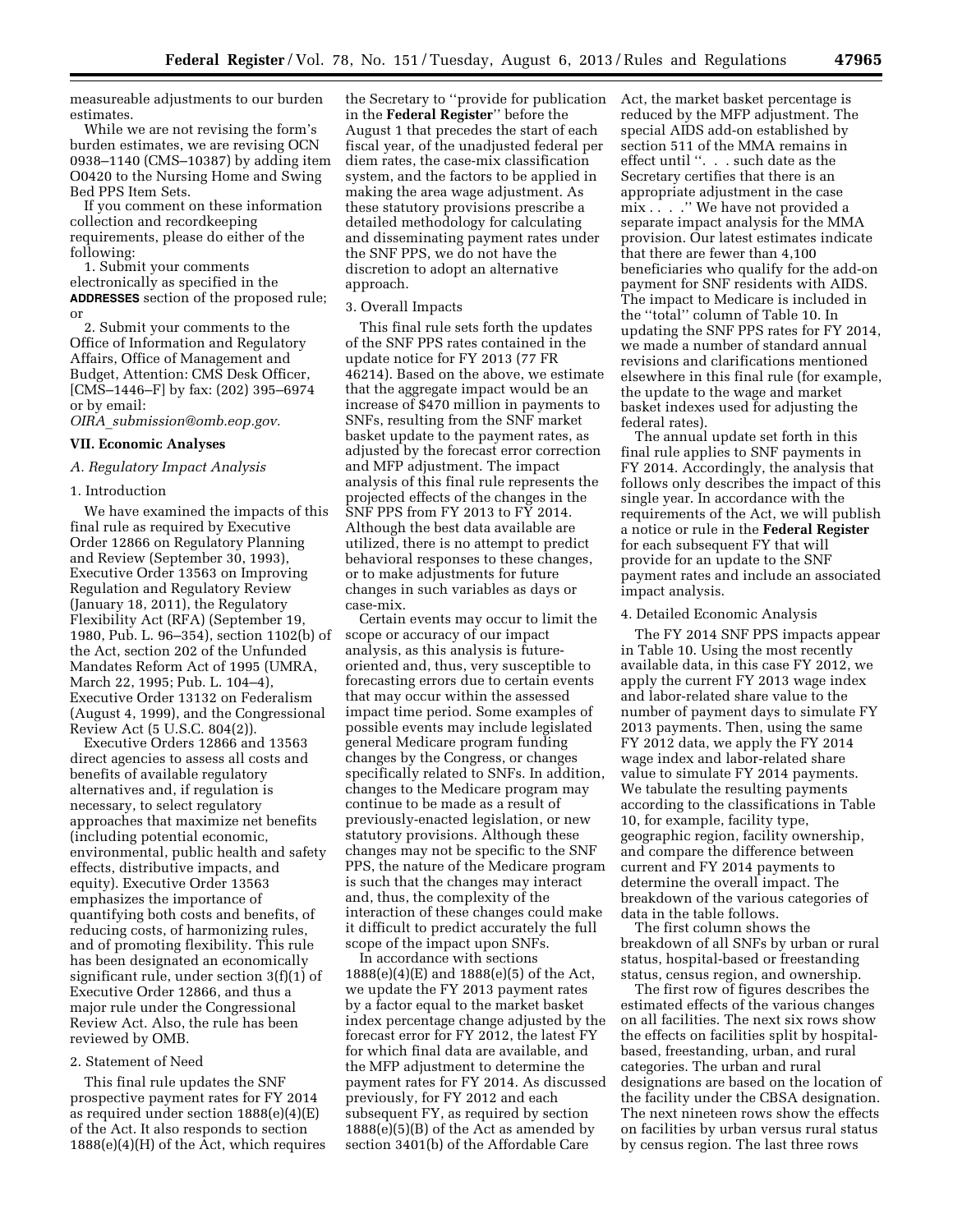show the effects on facilities by ownership (that is, government, profit, and non-profit status).

The second column in the table shows the number of facilities in the impact database.

The third column of the table shows the effect of the annual update to the wage index. This represents the effect of using the most recent wage data available. The total impact of this change is zero percent; however, there are distributional effects of the change.

The fourth column shows the effect of all of the changes on the FY 2014 SNF PPS payments. The FY 2014 update of

1.3 percent (consisting of the market basket increase of 2.3 percentage points, reduced by the 0.5 percentage point forecast error correction and further reduced by the 0.5 percentage point MFP adjustment) is constant for all providers and, though not shown individually, is included in the total column. It is projected that aggregate payments will increase by 1.3 percent, assuming facilities do not change their care delivery and billing practices in response.

As illustrated in Table 10, the combined effects of all of the changes

vary by specific types of providers and by location. Though all facilities would experience payment increases, the projected impact on providers for FY 2014 varies due to the impact of the wage index update. For example, due to changes from updating the wage index, providers in the rural Pacific region would experience a 2.8 percent increase in FY 2014 total payments and providers in the urban East South Central region would experience a 0.8 percent increase in FY 2014 total payments.

### TABLE 10—RUG–IV PROJECTED IMPACT TO THE SNF PPS FOR FY 2014

|                  | Number of<br>facilities<br>FY 2014 | Update wage<br>data<br>(percent) | Total FY 2014<br>change<br>(percent) |
|------------------|------------------------------------|----------------------------------|--------------------------------------|
| Group:           |                                    |                                  |                                      |
|                  | 15,380                             | 0.0                              | 1.3                                  |
|                  | 10,582                             | 0.1                              | 1.4                                  |
|                  | 4.798                              | $-0.3$                           | 1.0                                  |
|                  | 758                                | 0.2                              | 1.5                                  |
|                  | 9,824                              | 0.1                              | 1.4                                  |
|                  | 402                                | $-0.3$                           | 1.0                                  |
|                  | 4,396                              | $-0.3$                           | 1.0                                  |
| Urban by region: |                                    |                                  |                                      |
|                  | 804                                | 0.3                              | 1.6                                  |
|                  | 1,452                              | 0.8                              | 2.1                                  |
|                  | 1.741                              | $-0.6$                           | 0.7                                  |
|                  | 2,049                              | $-0.2$                           | 1.1                                  |
|                  | 526                                | $-0.5$                           | 0.8                                  |
|                  | 868                                | $-0.7$                           | 0.6                                  |
|                  | 1.241                              | $-0.4$                           | 0.9                                  |
|                  | 490                                | $-0.1$                           | 1.2                                  |
|                  | 1,405                              | 1.1                              | 2.5                                  |
|                  | 6                                  | 0.1                              | 1.4                                  |
| Rural by region: |                                    |                                  |                                      |
|                  | 153                                | 0.2                              | 1.5                                  |
|                  | 262                                | 0.2                              | 1.5                                  |
|                  | 608                                | $-0.6$                           | 0.7                                  |
|                  | 928                                | $-0.6$                           | 0.7                                  |
|                  | 551                                | $-0.6$                           | 0.7                                  |
|                  | 1.114                              | 0.5                              | 1.8                                  |
|                  | 813                                | $-0.9$                           | 0.4                                  |
|                  | 246                                | 0.2                              | 1.5                                  |
| Pacific          | 123                                | 1.4                              | 2.8                                  |
| Ownership:       |                                    |                                  |                                      |
|                  | 832                                | 0.2                              | 1.5                                  |
|                  | 10,724                             | 0.0                              | 1.3                                  |
|                  | 3,824                              | 0.0                              | 1.3                                  |

**Note:** The Total column includes the 2.3 percent market basket increase, reduced by the 0.5 percentage point forecast error correction and further reduced by the 0.5 percentage point MFP adjustment. Additionally, we found no SNFs in rural outlying areas.

### 5. Alternatives Considered

As described above, we estimate that the aggregate impact for FY 2014 would be an increase of \$470 million in payments to SNFs, resulting from the SNF market basket update to the payment rates, as adjusted by the forecast error correction and the MFP adjustment.

Section 1888(e) of the Act establishes the SNF PPS for payment of Medicare SNF services for cost reporting periods

beginning on or after July 1, 1998. This section of the statute prescribes a detailed formula for calculating payment rates under the SNF PPS, and does not provide for the use of any alternative methodology. This section of the statute specifies that the base year cost data to be used for computing the SNF PPS payment rates are from FY 1995 (October 1, 1994, through September 30, 1995). In accordance with the statute, we also incorporated a

number of elements into the SNF PPS (for example, case-mix classification methodology, a market basket index, a wage index, and the urban and rural distinction used in the development or adjustment of the federal rates). Further, section 1888(e)(4)(H) of the Act specifically requires us to provide for publication of the payment rates for each new FY in the **Federal Register**, and to do so before the August 1 that precedes the start of the new FY.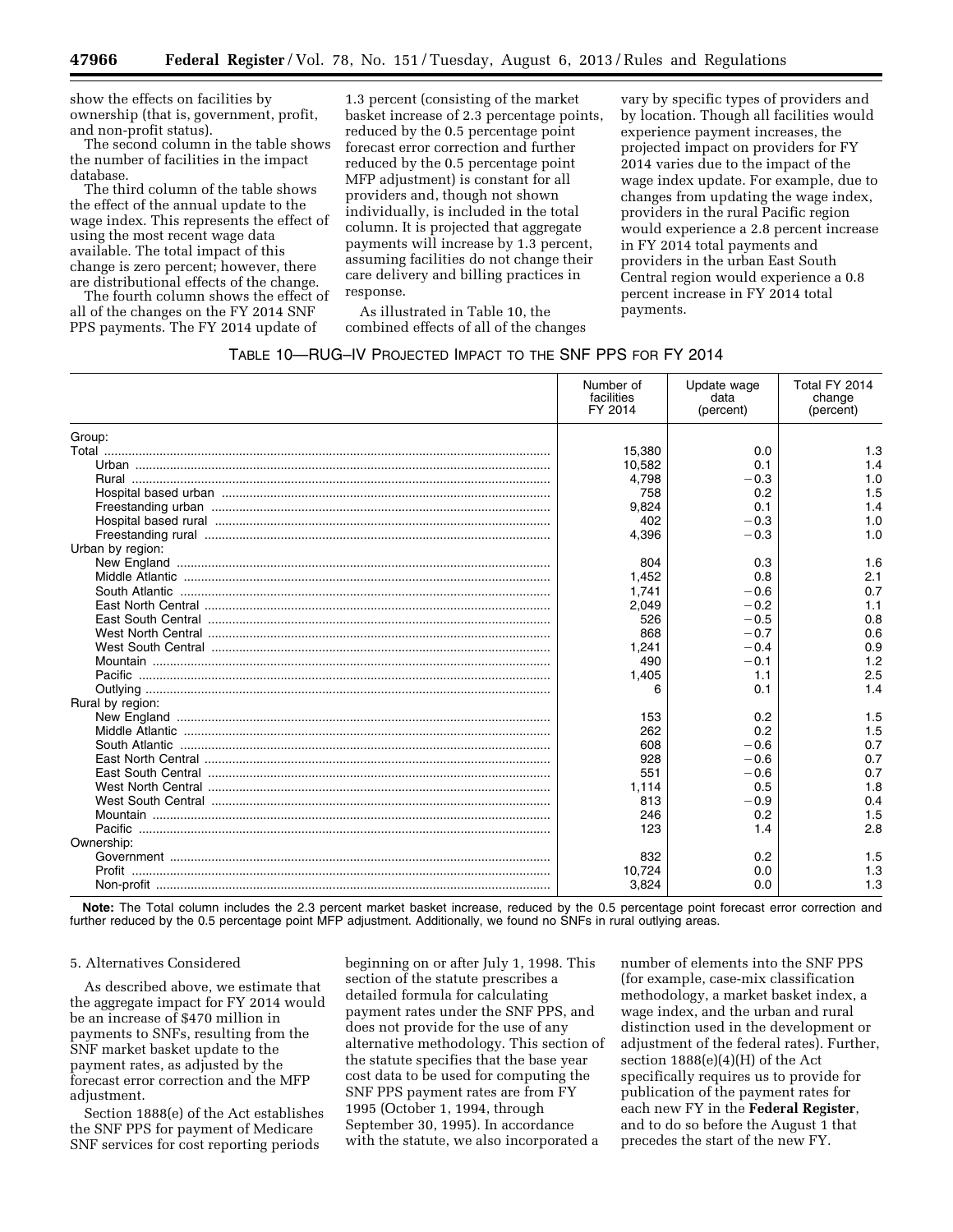Accordingly, we are not pursuing alternatives with respect to the payment methodology as discussed above.

We received a number of comments on the potential impact of finalizing the proposals in the FY 2014 SNF PPS proposed rule. A discussion of those comments, and our responses, appear below.

*Comment:* In their March 2013 report (available at: *[http://www.medpac.gov/](http://www.medpac.gov/documents/Mar13_entirereport.pdf)  [documents/Mar13](http://www.medpac.gov/documents/Mar13_entirereport.pdf)*\_*entirereport.pdf*), and in their comment on this proposed rule, MedPAC recommended that CMS eliminate the market basket update for SNFs and rebase payments for the SNF PPS, beginning with a 4 percent reduction in FY 2014. Several commenters raised concerns with MedPAC's recommendations, specifically that the cost and margin data used by MedPAC to justify their recommendations did not adequately represent the costs of providing SNF care. A few commenters also noted that any cuts in Medicare rates can have a cascading effect in combination with increased fiscal pressures deriving from reduced Medicaid funding.

*Response:* With regard to MedPAC's proposals to eliminate the market basket update for SNFs and to implement a 4 percent reduction to the SNF PPS rates, we would note that CMS does not have the statutory authority to act on either one of these proposals at the current time.

In addition, as we have stated in previous years—most recently, in the FY 2012 SNF PPS final rule (76 FR 48496, August 8, 2011)—we believe that it is not the appropriate role of the Medicare SNF benefit to cross-subsidize nursing home payments made under the Medicaid program. As noted by several commenters, the primary purpose of the SNF PPS is to provide accurate payment for Medicare Part A services provided in a SNF setting. Further, we note that MedPAC has also indicated that it is inappropriate for the Medicare payments to SNFs to serve as a remedy for any Medicaid shortfalls. Specifically, on page 177 of its March 2013 Report to Congress on Medicare Payment Policy (which is available online at *[http://](http://www.medpac.gov/documents/Mar13_EntireReport.pdf)  [www.medpac.gov/documents/](http://www.medpac.gov/documents/Mar13_EntireReport.pdf) Mar13*\_*[EntireReport.pdf](http://www.medpac.gov/documents/Mar13_EntireReport.pdf)*), MedPAC stated:

The Commission believes such crosssubsidization is not advisable for several reasons. First, the strategy of using Medicare rates to supplement low payments from other payers results in poorly targeted subsidies. Facilities with high shares of Medicare payments—presumably the facilities that need revenues the least—would receive the most in subsidies from higher Medicare payments, while facilities with low Medicare

shares—presumably the facilities with the greatest need—would receive the smallest subsidies \* \* \* In addition, Medicare's subsidy does not discriminate among states with relatively high and low payments \* \* Finally, Medicare's current overpayments represent a subsidy of trust fund dollars (and its taxpayer support) to the low payments made by states and private payers.

We agree with MedPAC, and therefore, do not agree with the commenters that cited cross-subsidizing Medicaid as a justification for maintaining Medicare SNF payments at any specific level.

*Comment:* A few commenters requested that CMS consider a larger update to account for the forthcoming costs associated with the implementation of the Affordable Care Act employer responsibility requirements, which, at a general level, would require that employers with 50 or more full-time-equivalent employees provide health care coverage to their full-time employees (those working on average 30 or more hours per week) or face a penalty.

*Response:* As discussed in section IV.B of this proposed rule, CMS is required by statute to follow a specific methodology for updating the payment rates each year. We are not permitted to increase the update to account for these types of additional costs under existing authority.

### 6. Accounting Statement

As required by OMB Circular A–4 (available online at *[www.whitehouse.gov/sites/default/files/](http://www.whitehouse.gov/sites/default/files/omb/assets/regulatory_matters_pdf/a-4.pdf)  [omb/assets/regulatory](http://www.whitehouse.gov/sites/default/files/omb/assets/regulatory_matters_pdf/a-4.pdf)*\_*matters*\_*pdf/a-[4.pdf](http://www.whitehouse.gov/sites/default/files/omb/assets/regulatory_matters_pdf/a-4.pdf)*), in Table 11, we have prepared an accounting statement showing the classification of the expenditures associated with the provisions of this final rule. Table 11 provides our best estimate of the possible changes in Medicare payments under the SNF PPS as a result of the policies in this final rule, based on the data for 15,380 SNFs in our database. All expenditures are classified as transfers to Medicare SNF providers.

TABLE 11—ACCOUNTING STATEMENT: CLASSIFICATION OF ESTIMATED EX-PENDITURES, FROM THE 2013 SNF PPS FISCAL YEAR TO THE 2014 SNF PPS FISCAL YEAR

| Category                             | Transfers      |
|--------------------------------------|----------------|
| Annualized mone-<br>tized transfers. | \$470 million* |

TABLE 11—ACCOUNTING STATEMENT: CLASSIFICATION OF ESTIMATED EX-PENDITURES, FROM THE 2013 SNF PPS FISCAL YEAR TO THE 2014 SNF PPS FISCAL YEAR—Continued

| Category     | Transfers                             |
|--------------|---------------------------------------|
| From Whom To | Federal Government<br>to SNF Medicare |
| Whom.        | Providers                             |

\* The net increase of \$470 million in transfer payments is a result of the SNF market basket update to the payment rates, as adjusted by the forecast error correction and the MFP adjustment.

### 7. Conclusion

This final rule sets forth updates of the SNF PPS rates contained in the update notice for FY 2013 (77 FR 46214). Based on the above, we estimate the overall estimated payments for SNFs in FY 2014 are projected to increase by \$470 million, or 1.3 percent, compared with those in FY 2013. We estimate that in FY 2014, SNFs in urban and rural areas would experience, on average, a 1.4 and 1.0 percent increase, respectively, in estimated payments compared with FY 2013. Providers in the rural Pacific region would experience the largest estimated increase in payments of approximately 2.8 percent. Providers in the rural West South Central region would experience the smallest increase in payments of 0.4 percent.

### *B. Regulatory Flexibility Act Analysis*

The RFA requires agencies to analyze options for regulatory relief of small entities, if a rule has a significant impact on a substantial number of small entities. For purposes of the RFA, small entities include small businesses, nonprofit organizations, and small governmental jurisdictions. Most SNFs and most other providers and suppliers are small entities, either by their nonprofit status or by having revenues of \$25.5 million or less in any 1 year. For purposes of the RFA, approximately 91 percent of SNFs are considered small businesses according to the Small Business Administration's latest size standards (NAICS 623110), with total revenues of \$25.5 million or less in any 1 year. (For details, see the Small Business Administration's Web site at *http://www.sba.gov/category/ [navigation-structure/contracting/](http://www.sba.gov/category/navigation-structure/contracting/contracting-officials/eligibility-size-standards)  contracting-officials/eligibility-size[standards](http://www.sba.gov/category/navigation-structure/contracting/contracting-officials/eligibility-size-standards)*). Individuals and States are not included in the definition of a small entity. In addition, approximately 25 percent of SNFs classified as small entities are non-profit organizations. Finally, the estimated number of small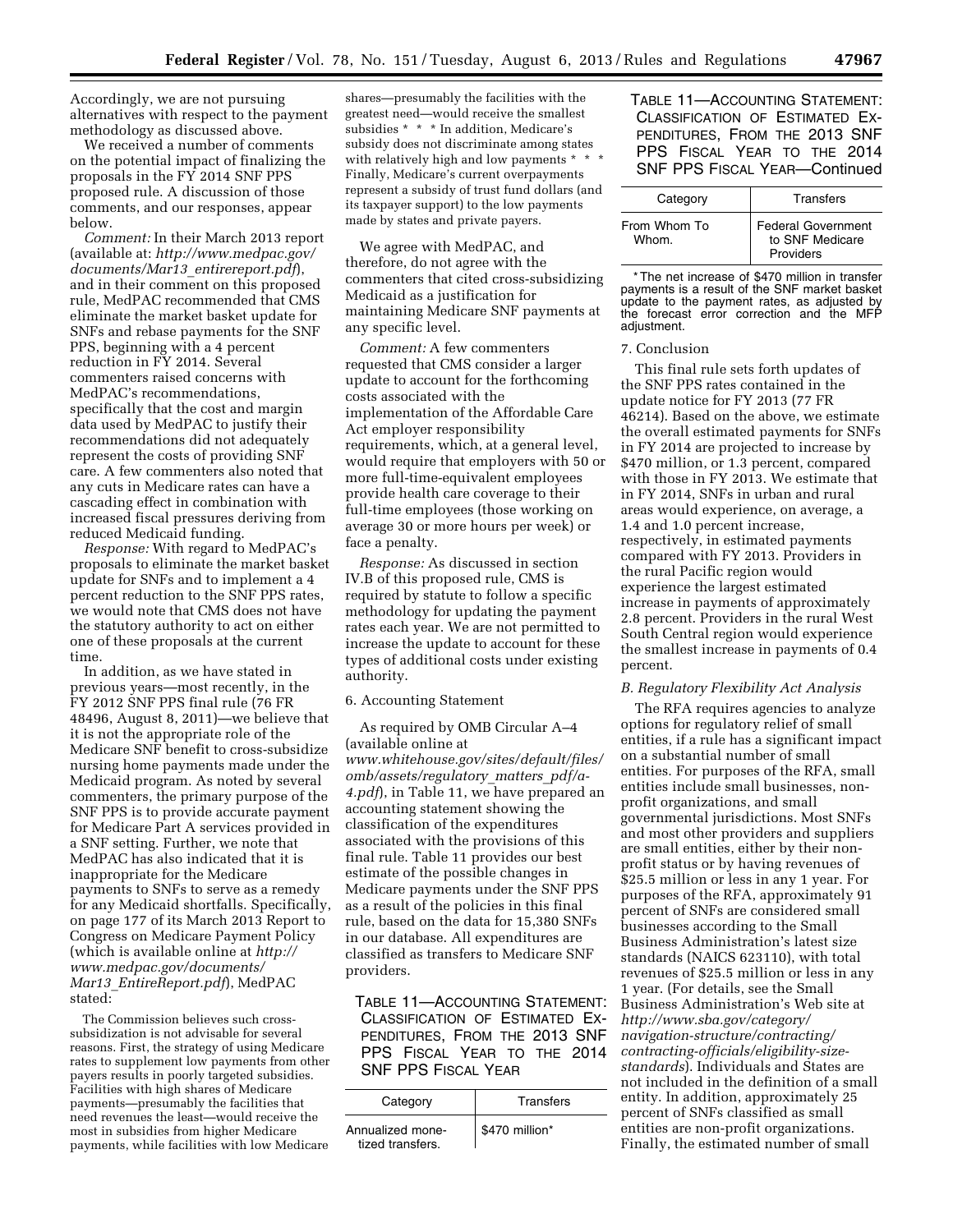business entities does not distinguish provider establishments that are within a single firm and, therefore, the number of SNFs classified as small entities may be higher than the estimate above.

This final rule sets forth updates of the SNF PPS rates contained in the update notice for FY 2013 (77 FR 46214). Based on the above, we estimate that the aggregate impact would be an increase of \$470 million in payments to SNFs, resulting from the SNF market basket update to the payment rates, as adjusted by the forecast error correction and the MFP adjustment. While it is projected in Table 10 that all groups of providers would experience a net increase in payments, we note that some individual providers within the same group but different regions may experience different impacts on payments than others due to the distributional impact of the FY 2014 wage indexes and the degree of Medicare utilization.

Guidance issued by the Department of Health and Human Services on the proper assessment of the impact on small entities in rulemakings, utilizes a cost or revenue impact of 3 to 5 percent as a significance threshold under the RFA. According to MedPAC, Medicare covers approximately 12 percent of total patient days in freestanding facilities and 23 percent of facility revenue. However, they note that the distribution of days and payments is highly variable. That is, the majority of SNFs have significantly lower Medicare utilization (Report to the Congress: Medicare Payment Policy, March 2013, available at *[http://www.medpac.gov/documents/](http://www.medpac.gov/documents/Mar13_EntireReport.pdf)  Mar13*\_*[EntireReport.pdf](http://www.medpac.gov/documents/Mar13_EntireReport.pdf)*). As a result, for most facilities, when all payers are included in the revenue stream, the overall impact on total revenues should be substantially less than those impacts presented in Table 10. As indicated in Table 10, the effect on facilities is projected to be an aggregate positive impact of 1.3 percent. As the overall impact on the industry as a whole, and thus on small entities specifically, is less than the 3 to 5 percent threshold discussed above, the Secretary has determined that this final rule would not have a significant impact on a substantial number of small entities.

In addition, section 1102(b) of the Act requires us to prepare a regulatory impact analysis if a rule may have a significant impact on the operations of a substantial number of small rural hospitals. This analysis must conform to the provisions of section 604 of the RFA. For purposes of section 1102(b) of the Act, we define a small rural hospital as a hospital that is located outside of a Metropolitan Statistical Area and has

fewer than 100 beds. This final rule would affect small rural hospitals that (a) furnish SNF services under a swingbed agreement or (b) have a hospitalbased SNF. We anticipate that the impact on small rural hospitals would be similar to the impact on SNF providers overall. Moreover, as noted in the FY 2012 final rule (76 FR 48539), the category of small rural hospitals would be included within the analysis of the impact of this final rule on small entities in general. As indicated in Table 10, the effect on facilities is projected to be an aggregate positive impact of 1.3 percent. As the overall impact on the industry as a whole is less than the 3 to 5 percent threshold discussed above, the Secretary has determined that this final rule would not have a significant impact on a substantial number of small rural hospitals.

### *C. Unfunded Mandates Reform Act Analysis*

Section 202 of the Unfunded Mandates Reform Act of 1995 (UMRA) also requires that agencies assess anticipated costs and benefits before issuing any rule whose mandates require spending in any 1 year of \$100 million in 1995 dollars, updated annually for inflation. In 2013, that threshold is approximately \$141 million. This final rule would not impose spending costs on State, local, or tribal governments in the aggregate, or by the private sector, of \$141 million.

### *D. Federalism Analysis*

Executive Order 13132 establishes certain requirements that an agency must meet when it promulgates a proposed rule (and subsequent final rule) that impose substantial direct requirement costs on State and local governments, preempts State law, or otherwise has federalism implications. This final rule would have no substantial direct effect on State and local governments, preempt State law, or otherwise have federalism implications.

### **List of Subjects**

### *42 CFR Part 413*

Health facilities, Kidney diseases, Medicare, Reporting and recordkeeping requirements.

### *42 CFR Part 424*

Emergency medical services, Health facilities, Health professions, Medicare, Reporting and recordkeeping requirements.

For the reasons set forth in the preamble, the Centers for Medicare & Medicaid Services amends 42 CFR chapter IV as set forth below:

### **PART 413—PRINCIPLES OF REASONABLE COST REIMBURSEMENT; PAYMENT FOR END-STAGE RENAL DISEASE SERVICES; OPTIONAL PROSPECTIVELY DETERMINED PAYMENT RATES FOR SKILLED NURSING FACILITIES**

■ 1. The authority citation for part 413 continues to read as follows:

**Authority:** Secs. 1102, 1812(d), 1814(b), 1815, 1833(a), (i), and (n), 1861(v), 1871, 1881, 1883, and 1886 of the Social Security Act (42 U.S.C. 1302, 1395d(d), 1395f(b), 1395g, 1395l(a), (i), and (n), 1395x(v), 1395hh, 1395rr, 1395tt, and 1395ww); sec. 124 of Pub. L. 106–133 (113 Stat. 1501A–332) and sec. 3201 of Pub. L. 112–96 (126 Stat. 156).

■ 2. Section 413.345 is revised to read as follows:

### **§ 413.345 Publication of Federal prospective payment rates.**

CMS publishes information pertaining to each update of the Federal payment rates in the **Federal Register**. This information includes the standardized Federal rates, the resident classification system that provides the basis for casemix adjustment (including the designation of those specific Resource Utilization Groups under the resident classification system that represent the required SNF level of care, as provided in § 409.30 of this chapter), and the factors to be applied in making the area wage adjustment. This information is published before May 1 for the fiscal year 1998 and before August 1 for the fiscal years 1999 and after.

### **PART 424—CONDITIONS FOR MEDICARE PAYMENT**

■ 3. The authority citation for part 424 continues to read as follows:

**Authority:** Secs. 1102 and 1871 of the Social Security Act (42 U.S.C. 1302 and 1395hh).

■ 4. In § 424.10, paragraph (a) is amended by removing the phrase ''nurse practitioners or clinical nurse specialists'' and adding in its place ''nurse practitioners, clinical nurse specialists, or physician assistants''.

■ 5. Section 424.11 is amended by revising paragraph (e)(4) to read as follows:

### **§ 424.11 General procedures.**

- \* \* \* \* \*
	- (e) \* \* \*

(4) A nurse practitioner or clinical nurse specialist as defined in paragraph  $(e)(5)$  or  $(e)(6)$  of this section, or a physician assistant as defined in section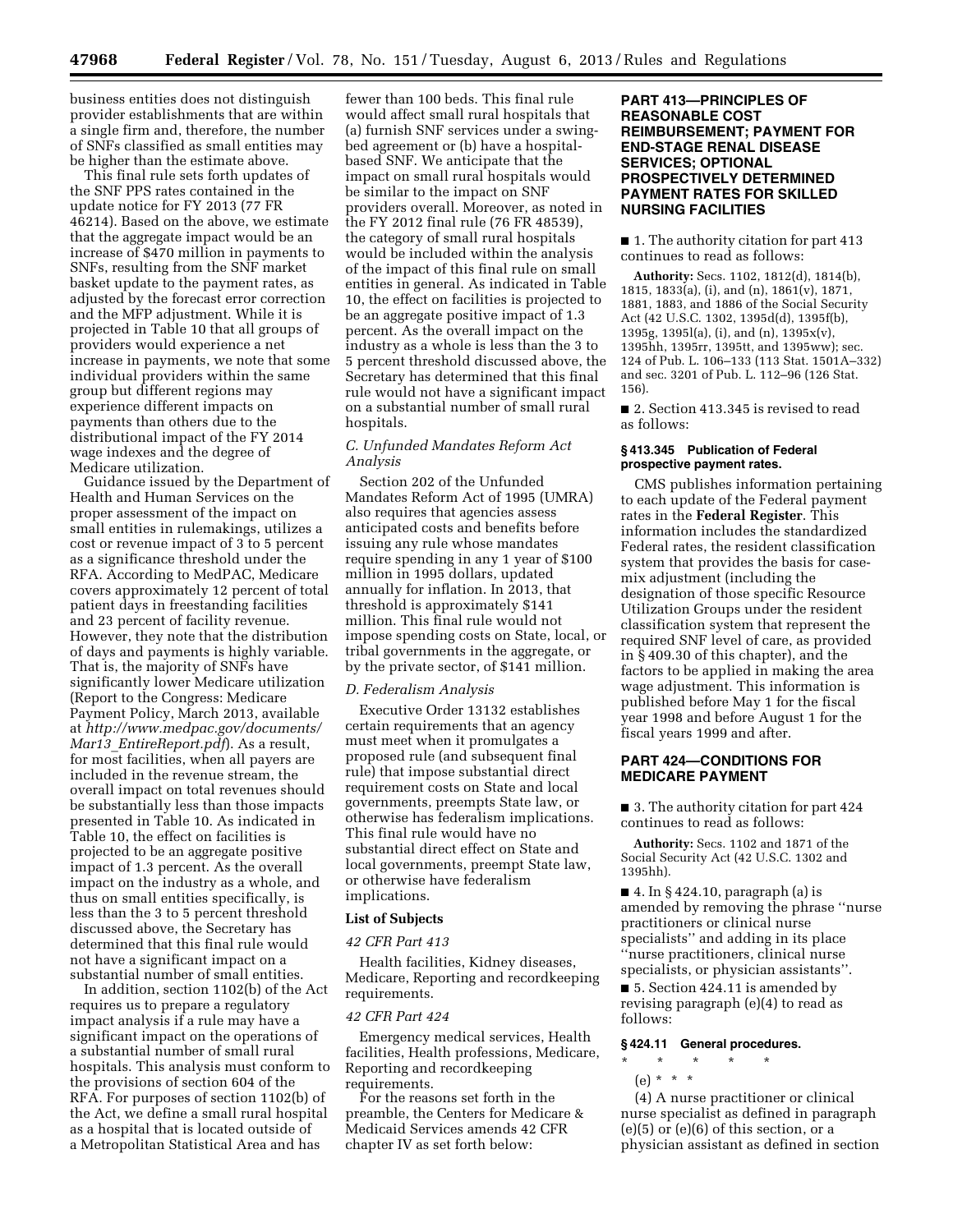$1861(aa)(5)(A)$  of the Act, in the circumstances specified in § 424.20(e).

\* \* \* \* \*

**Authority:** (Catalog of Federal Domestic Assistance Program No. 93.773, Medicare— Hospital Insurance; and Program No. 93.774, Medicare—Supplementary Medical Insurance Program)

### Dated: July 19, 2013.

**Marilyn Tavenner,** 

*Administrator, Centers for Medicare & Medicaid Services.* 

### Approved: July 29, 2013.

### **Kathleen Sebelius,**

*Secretary.* 

**Note:** The following addendum will not appear in the Code of Federal Regulations.

### **Addendum—FY 2014 CBSA Wage Index Tables**

In this addendum, we provide the wage index tables referred to in the preamble to this final rule. Tables A and B display the CBSA-based wage index values for urban and rural providers. As noted previously in this final rule, we are adopting an approach already being followed by other Medicare payment systems, whereby for SNF PPS rules and notices published on or after October 1, 2013, these wage index tables will henceforth be made available exclusively through the Internet on the CMS Web site rather than being published in the **Federal Register** as part of the annual SNF PPS rulemaking.

### TABLE A—FY 2014 WAGE INDEX FOR URBAN AREAS BASED ON CBSA LABOR MARKET AREAS

|              |                                                                                                                               |               | 11460 |
|--------------|-------------------------------------------------------------------------------------------------------------------------------|---------------|-------|
| CBSA<br>Code | Urban area (constituent<br>counties)                                                                                          | Wage<br>index |       |
|              |                                                                                                                               |               | 11500 |
| 10180        | Abilene, TX<br>Callahan County, TX.<br>Jones County, TX.                                                                      | 0.8225        | 11540 |
| 10380        | Taylor County, TX.<br>Aguadilla-Isabela-San<br>Sebastián, PR.                                                                 | 0.3647        | 11700 |
|              | Aguada Municipio, PR.<br>Aguadilla Municipio, PR.<br>Añasco Municipio, PR.                                                    |               | 12020 |
|              | Isabela Municipio, PR.<br>Lares Municipio, PR.<br>Moca Municipio, PR.<br>Rincón Municipio, PR.                                |               |       |
|              | San Sebastián                                                                                                                 |               |       |
|              | Municipio, PR.                                                                                                                |               | 12060 |
| $10420$      | Akron, OH                                                                                                                     | 0.8521        |       |
|              | Portage County, OH.<br>Summit County, OH.                                                                                     |               |       |
| $10500$      | Albany, GA                                                                                                                    | 0.8713        |       |
|              | Baker County, GA.<br>Dougherty County, GA.<br>Lee County, GA.<br>Terrell County, GA.                                          |               |       |
| $10580$      | Worth County, GA.<br>Albany-Schenectady-<br>Troy, NY.<br>Albany County, NY.<br>Rensselaer County, NY.<br>Saratoga County, NY. | 0.8600        |       |

### TABLE A—FY 2014 WAGE INDEX FOR URBAN AREAS BASED ON CBSA LABOR MARKET AREAS—Continued

11100

TABLE A—FY 2014 WAGE INDEX FOR URBAN AREAS BASED ON CBSA LABOR MARKET AREAS—Continued

| <b>CBSA</b><br>Code | Urban area (constituent<br>counties)                                                                                     | Wage<br>index | <b>CBSA</b><br>Code | Urban area (constituent<br>counties)                                                                                               | Wage<br>index |
|---------------------|--------------------------------------------------------------------------------------------------------------------------|---------------|---------------------|------------------------------------------------------------------------------------------------------------------------------------|---------------|
| 10740               | Schenectady County,<br>NY.<br>Schoharie County, NY.<br>Albuquerque, NM<br>Bernalillo County, NM.<br>Sandoval County, NM. | 0.9663        |                     | Fulton County, GA.<br>Gwinnett County, GA.<br>Haralson County, GA.<br>Heard County, GA.<br>Henry County, GA.<br>Jasper County, GA. |               |
| 10780               | Torrance County, NM.<br>Valencia County, NM.<br>Alexandria, LA<br>Grant Parish, LA.                                      | 0.7788        |                     | Lamar County, GA.<br>Meriwether County, GA.<br>Newton County, GA.<br>Paulding County, GA.                                          |               |
| 10900               | Rapides Parish, LA.<br>Allentown-Bethlehem-<br>Easton, PA-NJ.<br>Warren County, NJ.                                      | 0.9215        |                     | Pickens County, GA.<br>Pike County, GA.<br>Rockdale County, GA.<br>Spalding County, GA.                                            |               |
|                     | Carbon County, PA.<br>Lehigh County, PA.<br>Northampton County,<br>PA.                                                   |               | 12100               | Walton County, GA.<br><b>Atlantic City-</b><br>Hammonton, NJ.<br>Atlantic County, NJ.                                              | 1.2258        |
| 11020               | Altoona, PA<br>Blair County, PA.                                                                                         | 0.9101        | 12220               | Auburn-Opelika, AL<br>Lee County, AL.                                                                                              | 0.7771        |
| 11100               | Amarillo, TX<br>Armstrong County, TX.<br>Carson County, TX.<br>Potter County, TX.                                        | 0.8302        | 12260               | Augusta-Richmond<br>County, GA-SC.<br>Burke County, GA.<br>Columbia County, GA.                                                    | 0.9150        |
| 11180               | Randall County, TX.<br>Ames, IA                                                                                          | 0.9425        |                     | McDuffie County, GA.<br>Richmond County, GA.                                                                                       |               |
| 11260               | Story County, IA.<br>Anchorage, AK<br>Anchorage Municipality,                                                            | 1.2221        | $12420$             | Aiken County, SC.<br>Edgefield County, SC.<br>Austin-Round Rock, TX                                                                | 0.9576        |
|                     | AK.<br>Matanuska-Susitna Bor-<br>ough, AK.                                                                               |               |                     | Bastrop County, TX.<br>Caldwell County, TX.<br>Hays County, TX.                                                                    |               |
| 11300               | Anderson, IN<br>Madison County, IN.                                                                                      | 0.9654        |                     | Travis County, TX.<br>Williamson County, TX.                                                                                       |               |
| 11340               | Anderson, SC<br>Anderson County, SC.                                                                                     | 0.8766        | 12540               | Bakersfield, CA<br>Kern County, CA.                                                                                                | 1.1579        |
| 11460               | Arbor, MI<br>Washtenaw County, MI.                                                                                       | 1.0086        | 12580               | Baltimore-Towson, MD<br>Anne Arundel County,                                                                                       | 0.9873        |
| 11500               | Anniston-Oxford, AL<br>Calhoun County, AL.                                                                               | 0.7402        |                     | MD.                                                                                                                                |               |
| 11540               | Appleton, WI<br>Calumet County, WI.                                                                                      | 0.9445        |                     | Baltimore County, MD.<br>Carroll County, MD.<br>Harford County, MD.                                                                |               |
| 11700               | Outagamie County, WI.<br>Asheville, NC<br>Buncombe County, NC.                                                           | 0.8511        |                     | Howard County, MD.<br>Queen Anne's County,<br>MD.                                                                                  |               |
|                     | Haywood County, NC.<br>Henderson County, NC.                                                                             |               | 12620               | Baltimore City, MD.<br>Bangor, ME                                                                                                  | 0.9710        |
| 12020               | Madison County, NC.<br>Athens-Clarke County,                                                                             | 0.9244        | 12700               | Penobscot County, ME.<br>Barnstable Town, MA                                                                                       | 1.3007        |
|                     | GA.<br>Clarke County, GA.<br>Madison County, GA.                                                                         |               | 12940               | Barnstable County, MA.<br>Baton Rouge, LA<br>Ascension Parish, LA.<br>East Baton Rouge Par-                                        | 0.8078        |
| 12060               | Oconee County, GA.<br>Oglethorpe County, GA.<br>Atlanta-Sandy Springs-<br>Marietta, GA.                                  | 0.9452        |                     | ish, LA.<br>East Feliciana Parish,<br>LA.                                                                                          |               |
|                     | Barrow County, GA.<br>Bartow County, GA.<br>Butts County, GA.<br>Carroll County, GA.                                     |               |                     | Iberville Parish, LA.<br>Livingston Parish, LA.<br>Pointe Coupee Parish,<br>LA.                                                    |               |
|                     | Cherokee County, GA.<br>Clayton County, GA.<br>Cobb County, GA.                                                          |               |                     | St. Helena Parish, LA.<br>West Baton Rouge Par-<br>ish, LA.                                                                        |               |
|                     | Coweta County, GA.<br>Dawson County, GA.                                                                                 |               |                     | West Feliciana Parish,<br>LA.                                                                                                      |               |
|                     | DeKalb County, GA.<br>Douglas County, GA.                                                                                |               | 12980               | Battle Creek, MI<br>Calhoun County, MI.                                                                                            | 0.9915        |
|                     | Fayette County, GA.<br>Forsyth County, GA.                                                                               |               | 13020               | Bay City, MI<br>Bay County, MI.                                                                                                    | 0.9486        |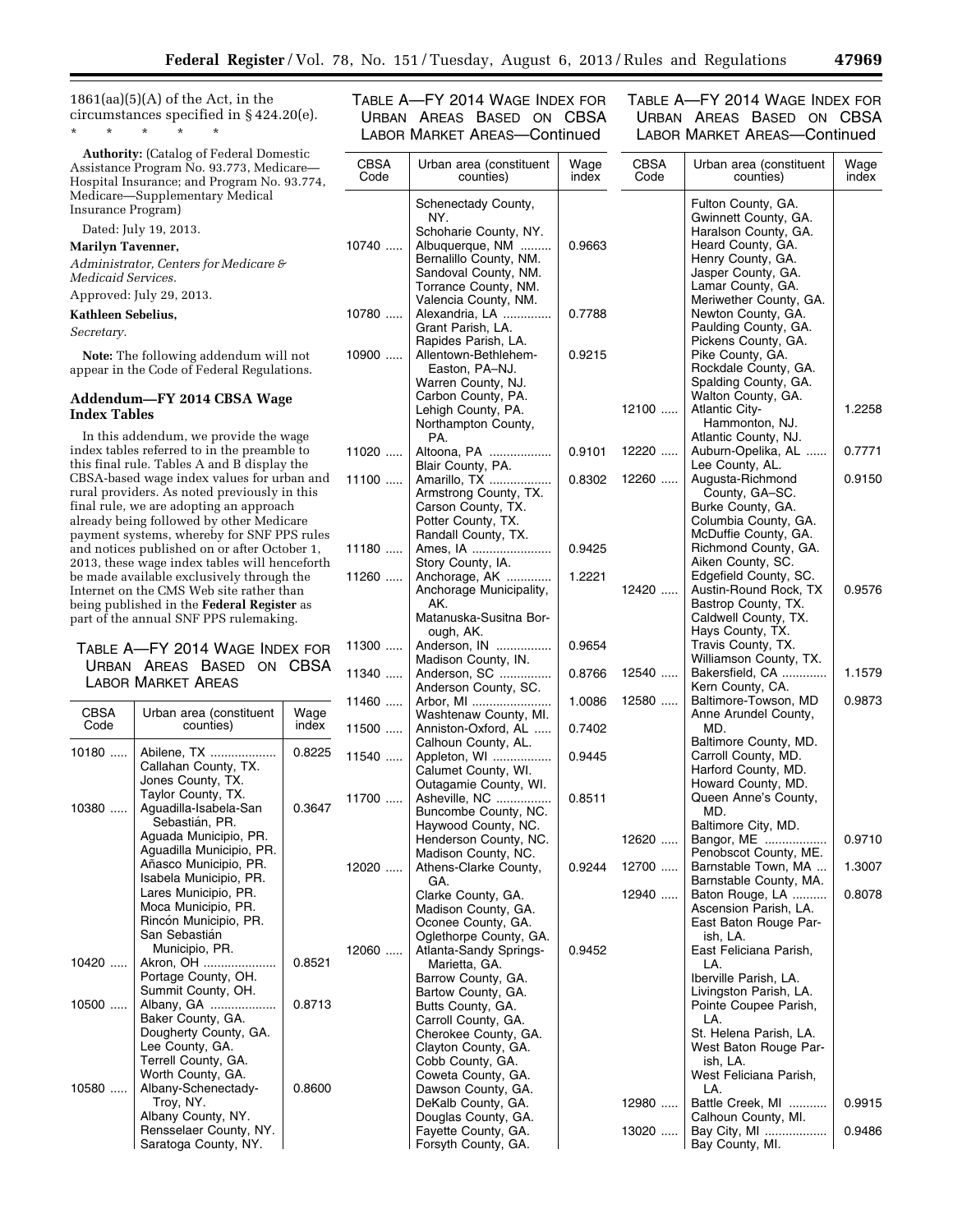<u>—</u>

TABLE A—FY 2014 WAGE INDEX FOR URBAN AREAS BASED ON CBSA LABOR MARKET AREAS—Continued

TABLE A—FY 2014 WAGE INDEX FOR URBAN AREAS BASED ON CBSA LABOR MARKET AREAS—Continued

٠

| <b>CBSA</b><br>Code | Urban area (constituent<br>counties)                                                              | Wage<br>index | <b>CBSA</b><br>Code | Urban area (constituent<br>counties)                                                                      | Wage<br>index | <b>CBSA</b><br>Code | Urban area (constituent<br>counties)                                                                                   | Wage<br>index |
|---------------------|---------------------------------------------------------------------------------------------------|---------------|---------------------|-----------------------------------------------------------------------------------------------------------|---------------|---------------------|------------------------------------------------------------------------------------------------------------------------|---------------|
| 13140               | Beaumont-Port Arthur,<br>TX.<br>Hardin County, TX.<br>Jefferson County, TX.<br>Orange County, TX. | 0.8598        | 15260               | Cameron County, TX.<br>Brunswick, GA<br>Brantley County, GA.<br>Glynn County, GA.<br>McIntosh County, GA. | 0.8457        |                     | Albemarle County, VA.<br>Fluvanna County, VA.<br>Greene County, VA.<br>Nelson County, VA.<br>Charlottesville City, VA. |               |
| 13380               | Bellingham, WA<br>Whatcom County, WA.                                                             | 1.1890        | 15380               | Buffalo-Niagara Falls,<br>NY.                                                                             | 1.0045        | 16860               | Chattanooga, TN-GA<br>Catoosa County, GA.                                                                              | 0.8783        |
| 13460               | Bend, OR<br>Deschutes County, OR.                                                                 | 1.1807        |                     | Erie County, NY.<br>Niagara County, NY.                                                                   |               |                     | Dade County, GA.<br>Walker County, GA.                                                                                 |               |
| 13644               | Bethesda-Frederick-<br>Gaithersburg, MD.                                                          | 1.0319        | 15500               | Burlington, NC<br>Alamance County, NC.                                                                    | 0.8529        |                     | Hamilton County, TN.<br>Marion County, TN.                                                                             |               |
|                     | Frederick County, MD.<br>Montgomery County,                                                       |               | 15540               | Burlington-South Bur-<br>lington, VT.                                                                     | 1.0130        | 16940               | Sequatchie County, TN.<br>Cheyenne, WY                                                                                 | 0.9494        |
| 13740               | MD.<br>Billings, MT<br>Carbon County, MT.                                                         | 0.8691        |                     | Chittenden County, VT.<br>Franklin County, VT.<br>Grand Isle County, VT.                                  |               | 16974               | Laramie County, WY.<br>Chicago-Naperville-Jo-<br>liet, IL.                                                             | 1.0418        |
|                     | Yellowstone County,<br>MT.                                                                        |               | 15764               | Cambridge-Newton-Fra-<br>mingham, MA.                                                                     | 1.1146        |                     | Cook County, IL.<br>DeKalb County, IL.                                                                                 |               |
| 13780               | Binghamton, NY<br>Broome County, NY.                                                              | 0.8602        | 15804               | Middlesex County, MA.<br>Camden, NJ                                                                       | 1.0254        |                     | DuPage County, IL.<br>Grundy County, IL.                                                                               |               |
| 13820               | Tioga County, NY.<br>Birmingham-Hoover, AL<br>Bibb County, AL.                                    | 0.8367        |                     | Burlington County, NJ.<br>Camden County, NJ.<br>Gloucester County, NJ.                                    |               |                     | Kane County, IL.<br>Kendall County, IL.<br>McHenry County, IL.                                                         |               |
|                     | Blount County, AL.<br>Chilton County, AL.                                                         |               | 15940               | Canton-Massillon, OH<br>Carroll County, OH.                                                               | 0.8730        | 17020               | Will County, IL.<br>Chico, CA                                                                                          | 1.1616        |
|                     | Jefferson County, AL.<br>St. Clair County, AL.                                                    |               | 15980               | Stark County, OH.<br>Cape Coral-Fort Myers,                                                               | 0.8683        | 17140               | Butte County, CA.<br>Cincinnati-Middletown,                                                                            | 0.9470        |
| 13900               | Shelby County, AL.<br>Walker County, AL.<br>Bismarck, ND                                          | 0.7282        | 16020               | FL.<br>Lee County, FL.<br>Cape Girardeau-Jack-                                                            | 0.9174        |                     | OH-KY-IN.<br>Dearborn County, IN.<br>Franklin County, IN.                                                              |               |
| 13980               | Burleigh County, ND.<br>Morton County, ND.                                                        | 0.8319        |                     | son, MO-IL.<br>Alexander County, IL.<br>Bollinger County, MO.                                             |               |                     | Ohio County, IN.<br>Boone County, KY.<br>Bracken County, KY.                                                           |               |
|                     | Blacksburg-<br>Christiansburg-<br>Radford, VA.                                                    |               |                     | Cape Girardeau Coun-<br>ty, MO.                                                                           |               |                     | Campbell County, KY.<br>Gallatin County, KY.                                                                           |               |
|                     | Giles County, VA.<br>Montgomery County,                                                           |               | 16180               | Carson City, NV<br>Carson City, NV.                                                                       | 1.0721        |                     | Grant County, KY.<br>Kenton County, KY.                                                                                |               |
|                     | VA.<br>Pulaski County, VA.                                                                        |               | 16220               | Casper, WY<br>Natrona County, WY.                                                                         | 1.0111        |                     | Pendleton County, KY.<br>Brown County, OH.                                                                             |               |
| 14020               | Radford City, VA.<br>Bloomington, IN<br>Greene County, IN.                                        | 0.9304        | 16300               | Cedar Rapids, IA<br>Benton County, IA.<br>Jones County, IA.                                               | 0.8964        |                     | Butler County, OH.<br>Clermont County, OH.<br>Hamilton County, OH.                                                     |               |
| 14060               | Monroe County, IN.<br>Owen County, IN.<br>Bloomington-Normal, IL                                  | 0.9310        | 16580               | Linn County, IA.<br>Champaign-Urbana, IL<br>Champaign County, IL.                                         | 0.9416        | 17300               | Warren County, OH.<br>Clarksville, TN-KY<br>Christian County, KY.                                                      | 0.7802        |
| 14260               | McLean County, IL.<br>Boise City-Nampa, ID                                                        | 0.9259        |                     | Ford County, IL.<br>Piatt County, IL.                                                                     |               |                     | Trigg County, KY.<br>Montgomery County,                                                                                |               |
|                     | Ada County, ID.<br>Boise County, ID.                                                              |               | 16620               | Charleston, WV<br>Boone County, WV.                                                                       | 0.8119        |                     | TN.<br>Stewart County, TN.                                                                                             |               |
|                     | Canyon County, ID.<br>Gem County, ID.                                                             |               |                     | Clay County, WV.<br>Kanawha County, WV.                                                                   |               | 17420               | Cleveland, TN<br>Bradley County, TN.                                                                                   | 0.7496        |
| 14484               | Owyhee County, ID.<br>Boston-Quincy, MA<br>Norfolk County, MA.                                    | 1.2453        | 16700               | Lincoln County, WV.<br>Putnam County, WV.<br>Charleston-North                                             | 0.8972        | 17460               | Polk County, TN.<br>Cleveland-Elyria-Men-<br>tor, OH.                                                                  | 0.9303        |
|                     | Plymouth County, MA.<br>Suffolk County, MA.                                                       |               |                     | Charleston-Summer-<br>ville, SC.                                                                          |               |                     | Cuyahoga County, OH.<br>Geauga County, OH.                                                                             |               |
| 14500               | Boulder, CO<br>Boulder County, CO.                                                                | 0.9850        |                     | Berkeley County, SC.<br>Charleston County, SC.                                                            |               |                     | Lake County, OH.<br>Lorain County, OH.                                                                                 |               |
| 14540               | Bowling Green, KY<br>Edmonson County, KY.<br>Warren County, KY.                                   | 0.8573        | 16740               | Dorchester County, SC.<br>Charlotte-Gastonia-Con-<br>cord, NC-SC.                                         | 0.9447        | 17660               | Medina County, OH.<br>Coeur d'Alene, ID<br>Kootenai County, ID.                                                        | 0.9064        |
| 14740               | Bremerton-Silverdale,<br>WA.                                                                      | 1.0268        |                     | Anson County, NC.<br>Cabarrus County, NC.                                                                 |               | 17780               | College Station-Bryan,<br>TX.                                                                                          | 0.9497        |
| 14860               | Kitsap County, WA.<br>Bridgeport-Stamford-<br>Norwalk, CT.                                        | 1.3252        |                     | Gaston County, NC.<br>Mecklenburg County,<br>NC.                                                          |               |                     | Brazos County, TX.<br>Burleson County, TX.<br>Robertson County, TX.                                                    |               |
| 15180               | Fairfield County, CT.<br>Brownsville-Harlingen,<br>TX.                                            | 0.8179        | 16820               | Union County, NC.<br>York County, SC.<br>Charlottesville, VA                                              | 0.9209        | 17820               | Colorado Springs, CO<br>El Paso County, CO.<br>Teller County, CO.                                                      | 0.9282        |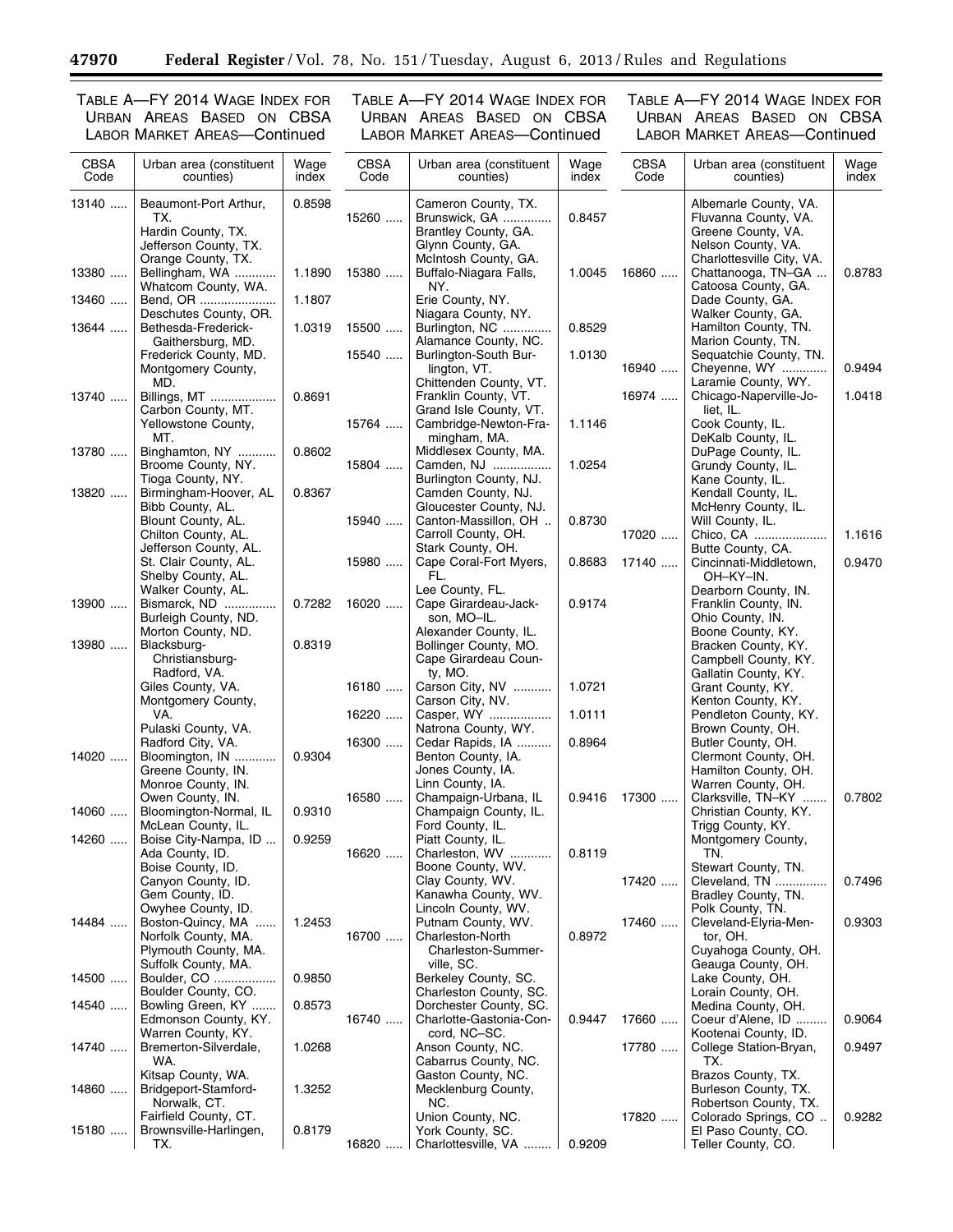TABLE A—FY 2014 WAGE INDEX FOR URBAN AREAS BASED ON CBSA LABOR MARKET AREAS—Continued

TABLE A—FY 2014 WAGE INDEX FOR URBAN AREAS BASED ON CBSA LABOR MARKET AREAS—Continued

| <b>CBSA</b><br>Code | Urban area (constituent<br>counties)                                                                                                   | Wage<br>index    | <b>CBSA</b><br>Code | Urban area (constituent<br>counties)                                                                              | Wage<br>index    | <b>CBSA</b><br>Code | Urban area (constituent<br>counties)                                                                                                    | Wage<br>index |
|---------------------|----------------------------------------------------------------------------------------------------------------------------------------|------------------|---------------------|-------------------------------------------------------------------------------------------------------------------|------------------|---------------------|-----------------------------------------------------------------------------------------------------------------------------------------|---------------|
| 17860               | Columbia, MO<br>Boone County, MO.<br>Howard County, MO.                                                                                | 0.8196           | 19460               | Preble County, OH.<br>Decatur, AL<br>Lawrence County, AL.                                                         | 0.7165           | 21500               | El Paso County, TX.<br>Erie, PA<br>Erie County, PA.                                                                                     | 0.7940        |
| 17900               | Columbia, SC<br>Calhoun County, SC.                                                                                                    | 0.8601           | 19500               | Morgan County, AL.<br>Decatur, IL                                                                                 | 0.8151           | 21660               | Eugene-Springfield, OR<br>Lane County, OR.                                                                                              | 1.1723        |
| 17980               | Fairfield County, SC.<br>Kershaw County, SC.<br>Lexington County, SC.<br>Richland County, SC.<br>Saluda County, SC.<br>Columbus, GA-AL | 0.8170           | 19660<br>19740      | Macon County, IL.<br>Deltona-Daytona<br>Beach-Ormond<br>Beach, FL.<br>Volusia County, FL.<br>Denver-Aurora-Broom- | 0.8560<br>1.0395 | 21780               | Evansville, IN-KY<br>Gibson County, IN.<br>Posey County, IN.<br>Vanderburgh County, IN.<br>Warrick County, IN.<br>Henderson County, KY. | 0.8381        |
|                     | Russell County, AL.<br>Chattahoochee County,<br>GA.<br>Harris County, GA.                                                              |                  |                     | field. CO.<br>Adams County, CO.<br>Arapahoe County, CO.<br>Broomfield County, CO.                                 |                  | 21820               | Webster County, KY.<br>Fairbanks, AK<br><b>Fairbanks North Star</b><br>Borough, AK.                                                     | 1.0997        |
| 18020               | Marion County, GA.<br>Muscogee County, GA.<br>Columbus, IN                                                                             | 0.9818           |                     | Clear Creek County,<br>CO.<br>Denver County, CO.                                                                  |                  | 21940               | Fajardo, PR<br>Ceiba Municipio, PR.<br>Fajardo Municipio, PR.                                                                           | 0.3728        |
| 18140               | Bartholomew County,<br>IN.<br>Columbus, OH                                                                                             | 0.9803           |                     | Douglas County, CO.<br>Elbert County, CO.<br>Gilpin County, CO.                                                   |                  | 22020               | Luquillo Municipio, PR.<br>Fargo, ND-MN<br>Cass County, ND.                                                                             | 0.7802        |
|                     | Delaware County, OH.<br>Fairfield County, OH.<br>Franklin County, OH.                                                                  |                  | 19780               | Jefferson County, CO.<br>Park County, CO.<br>Des Moines-West Des                                                  | 0.9393           | 22140               | Clay County, MN.<br>Farmington, NM<br>San Juan County, NM.                                                                              | 0.9735        |
|                     | Licking County, OH.<br>Madison County, OH.<br>Morrow County, OH.                                                                       |                  |                     | Moines, IA.<br>Dallas County, IA.<br>Guthrie County, IA.                                                          |                  | 22180               | Fayetteville, NC<br>Cumberland County,<br>NC.                                                                                           | 0.8601        |
| 18580               | Pickaway County, OH.<br>Union County, OH.<br>Corpus Christi, TX                                                                        | 0.8433           |                     | Madison County, IA.<br>Polk County, IA.<br>Warren County, IA.                                                     |                  | 22220               | Hoke County, NC.<br>Fayetteville-Springdale-<br>Rogers, AR-MO.                                                                          | 0.8955        |
|                     | Aransas County, TX.<br>Nueces County, TX.<br>San Patricio County, TX.                                                                  |                  | 19804               | Detroit-Livonia-Dear-<br>born, MI.<br>Wayne County, MI.                                                           | 0.9237           |                     | Benton County, AR.<br>Madison County, AR.<br>Washington County, AR.                                                                     |               |
| 18700<br>18880      | Corvallis, OR<br>Benton County, OR.<br><b>Crestview-Fort Walton</b>                                                                    | 1.0596<br>0.8911 | 20020               | Dothan, AL<br>Geneva County, AL.<br>Henry County, AL.                                                             | 0.7108           | 22380               | McDonald County, MO.<br>Flagstaff, AZ<br>Coconino County, AZ.                                                                           | 1.2786        |
|                     | Beach-Destin, FL.<br>Okaloosa County, FL.                                                                                              |                  | 20100               | Houston County, AL.<br>Dover, DE                                                                                  | 0.9939           | 22420               | Flint, MI<br>Genesee County, MI.                                                                                                        | 1.1238        |
| 19060               | Cumberland, MD-WV<br>Allegany County, MD.<br>Mineral County, WV.                                                                       | 0.8054           | 20220               | Kent County, DE.<br>Dubuque, IA<br>Dubuque County, IA.                                                            | 0.8790           | 22500               | Florence, SC<br>Darlington County, SC.<br>Florence County, SC.                                                                          | 0.7999        |
| 19124               | Dallas-Plano-Irving, TX<br>Collin County, TX.<br>Dallas County, TX.                                                                    | 0.9831           | 20260               | Duluth, MN-WI<br>Carlton County, MN.<br>St. Louis County, MN.                                                     | 1.0123           | 22520               | Florence-Muscle<br>Shoals, AL.<br>Colbert County, AL.                                                                                   | 0.7684        |
|                     | Delta County, TX.<br>Denton County, TX.<br>Ellis County, TX.<br>Hunt County, TX.                                                       |                  | 20500               | Douglas County, WI.<br>Durham-Chapel Hill, NC<br>Chatham County, NC.<br>Durham County, NC.                        | 0.9669           | 22540               | Lauderdale County, AL.<br>Fond du Lac, WI<br>Fond du Lac County,<br>WI.                                                                 | 0.9477        |
|                     | Kaufman County, TX.<br>Rockwall County, TX.                                                                                            |                  |                     | Orange County, NC.<br>Person County, NC.                                                                          |                  | 22660               | Fort Collins-Loveland,<br>CO.                                                                                                           | 0.9704        |
| 19140               | Dalton, GA<br>Murray County, GA.<br>Whitfield County, GA.                                                                              | 0.8625           | 20740               | Eau Claire, WI<br>Chippewa County, WI.<br>Eau Claire County, WI.                                                  | 1.0103           | 22744               | Larimer County, CO.<br>Fort Lauderdale-Pom-<br>pano Beach-Deerfield                                                                     | 1.0378        |
| 19180               | Danville, IL<br>Vermilion County, IL.                                                                                                  | 0.9460           | 20764               | Edison-New Brunswick,<br>NJ.                                                                                      | 1.0985           |                     | Beach, FL.<br>Broward County, FL.                                                                                                       |               |
| 19260               | Danville, VA<br>Pittsylvania County, VA.<br>Danville City, VA.                                                                         | 0.7888           |                     | Middlesex County, NJ.<br>Monmouth County, NJ.<br>Ocean County, NJ.                                                |                  | 22900               | Fort Smith, AR-OK<br>Crawford County, AR.<br>Franklin County, AR.                                                                       | 0.7561        |
| 19340               | Davenport-Moline-Rock<br>Island, IA-IL.<br>Henry County, IL.                                                                           | 0.9306           | 20940               | Somerset County, NJ.<br>El Centro, CA<br>Imperial County, CA.                                                     | 0.8848           |                     | Sebastian County, AR.<br>Le Flore County, OK.<br>Sequoyah County, OK.                                                                   |               |
|                     | Mercer County, IL.<br>Rock Island County, IL.<br>Scott County, IA.                                                                     |                  | 21060               | Elizabethtown, KY<br>Hardin County, KY.<br>Larue County, KY.                                                      | 0.7894           | 23060               | Fort Wayne, IN<br>Allen County, IN.<br>Wells County, IN.                                                                                | 0.9010        |
| 19380               | Dayton, OH<br>Greene County, OH.<br>Miami County, OH.                                                                                  | 0.9034           | 21140<br>21300      | Elkhart-Goshen, IN<br>Elkhart County, IN.<br>Elmira, NY                                                           | 0.9337<br>0.8725 | 23104               | Whitley County, IN.<br>Fort Worth-Arlington,<br>TX.                                                                                     | 0.9535        |
|                     | Montgomery County,<br>OH.                                                                                                              |                  | 21340               | Chemung County, NY.<br>El Paso, TX                                                                                | 0.8404           |                     | Johnson County, TX.<br>Parker County, TX.                                                                                               |               |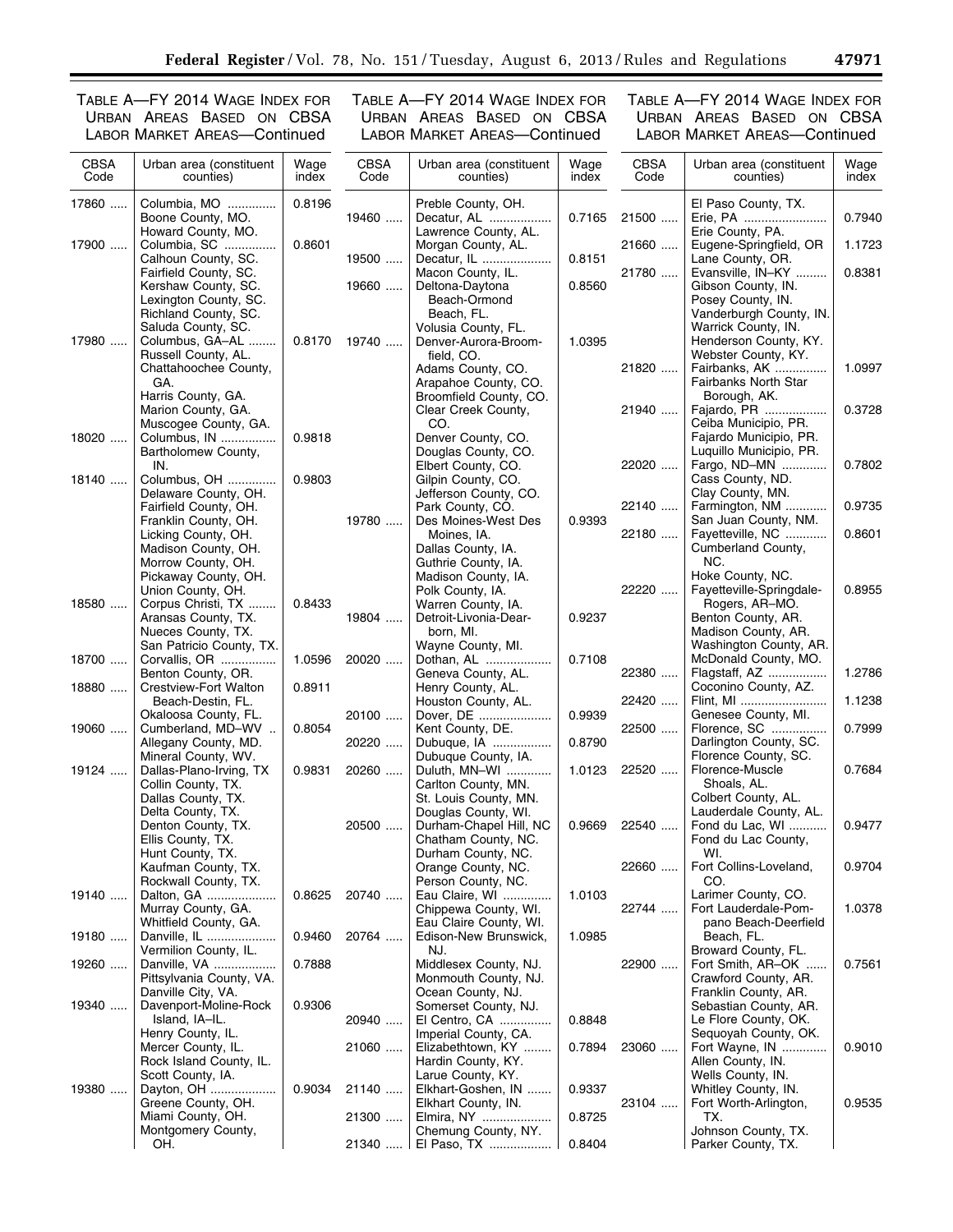-

TABLE A—FY 2014 WAGE INDEX FOR URBAN AREAS BASED ON CBSA LABOR MARKET AREAS—Continued

TABLE A—FY 2014 WAGE INDEX FOR URBAN AREAS BASED ON CBSA LABOR MARKET AREAS—Continued

٠

| <b>CBSA</b><br>Code | Urban area (constituent<br>counties)                                                  | Wage<br>index | <b>CBSA</b><br>Code | Urban area (constituent<br>counties)                                                       | Wage<br>index    | <b>CBSA</b><br>Code | Urban area (constituent<br>counties)                                                | Wage<br>index |
|---------------------|---------------------------------------------------------------------------------------|---------------|---------------------|--------------------------------------------------------------------------------------------|------------------|---------------------|-------------------------------------------------------------------------------------|---------------|
| 23420               | Tarrant County, TX.<br>Wise County, TX.<br>Fresno, CA                                 | 1.1768        | 25260<br>25420      | Hanford-Corcoran, CA<br>Kings County, CA.<br>Harrisburg-Carlisle, PA                       | 1.1124<br>0.9533 |                     | Hamilton County, IN.<br>Hancock County, IN.<br>Hendricks County, IN.                |               |
| 23460               | Fresno County, CA.<br>Gadsden, AL<br>Etowah County, AL.                               | 0.7983        |                     | Cumberland County, PA.<br>Dauphin County, PA.<br>Perry County, PA.                         |                  |                     | Johnson County, IN.<br>Marion County, IN.<br>Morgan County, IN.                     |               |
| 23540               | Gainesville, FL<br>Alachua County, FL.<br>Gilchrist County, FL.                       | 0.9710        | 25500               | Harrisonburg, VA<br>Rockingham County,<br>VA.                                              | 0.9090           | 26980               | Putnam County, IN.<br>Shelby County, IN.<br>lowa City, IA                           | 0.9854        |
| 23580               | Gainesville, GA<br>Hall County, GA.                                                   | 0.9253        | 25540               | Harrisonburg City, VA.<br>Hartford-West Hartford-                                          | 1.1050           |                     | Johnson County, IA.<br>Washington County, IA.                                       |               |
| 23844               | Gary, IN<br>Jasper County, IN.                                                        | 0.9418        |                     | East Hartford, CT.<br>Hartford County, CT.                                                 |                  | 27060               | Ithaca, NY<br>Tompkins County, NY.                                                  | 0.9326        |
|                     | Lake County, IN.<br>Newton County, IN.                                                |               | 25620               | Middlesex County, CT.<br>Tolland County, CT.                                               |                  | 27100               | Jackson, MI<br>Jackson County, MI.                                                  | 0.8944        |
| 24020               | Porter County, IN.<br>Glens Falls, NY<br>Warren County, NY.<br>Washington County, NY. | 0.8367        |                     | Hattiesburg, MS<br>Forrest County, MS.<br>Lamar County, MS.<br>Perry County, MS.           | 0.7938           | 27140               | Jackson, MS<br>Copiah County, MS.<br>Hinds County, MS.                              | 0.8162        |
| 24140               | Goldsboro, NC<br>Wayne County, NC.                                                    | 0.8550        | 25860               | Hickory-Lenoir-Mor-<br>ganton, NC.                                                         | 0.8492           |                     | Madison County, MS.<br>Rankin County, MS.<br>Simpson County, MS.                    |               |
| 24220               | Grand Forks, ND-MN<br>Polk County, MN.<br>Grand Forks County,                         | 0.7290        |                     | Alexander County, NC.<br>Burke County, NC.<br>Caldwell County, NC.                         |                  | 27180               | Jackson, TN<br>Chester County, TN.<br>Madison County, TN.                           | 0.7729        |
| 24300               | ND.<br>Grand Junction, CO<br>$\cdots$<br>Mesa County, CO.                             | 0.9270        | 25980               | Catawba County, NC.<br>Hinesville-Fort Stewart,<br>GA <sup>1</sup> .                       | 0.8700           | 27260               | Jacksonville, FL<br>Baker County, FL.<br>Clay County, FL.                           | 0.8956        |
| 24340               | Grand Rapids-Wyo-<br>ming, MI.                                                        | 0.9091        |                     | Liberty County, GA.<br>Long County, GA.<br>Holland-Grand Haven,                            |                  |                     | Duval County, FL.<br>Nassau County, FL.                                             |               |
|                     | Barry County, MI.<br>Ionia County, MI.<br>Kent County, MI.                            |               | 26100               | MI.<br>Ottawa County, MI.                                                                  | 0.8016           | 27340               | St. Johns County, FL.<br>Jacksonville, NC<br>Onslow County, NC.                     | 0.7861        |
| 24500               | Newaygo County, MI.<br>Great Falls, MT                                                | 0.9235        | 26180               | Honolulu, HI<br>Honolulu County, HI.                                                       | 1.2321           | 27500               | Janesville, WI<br>Rock County, WI.                                                  | 0.9071        |
| 24540               | Cascade County, MT.<br>Greeley, CO                                                    | 0.9653        | 26300               | Hot Springs, AR<br>Garland County, AR.                                                     | 0.8474           | 27620               | Jefferson City, MO<br>Callaway County, MO.                                          | 0.8465        |
| 24580               | Weld County, CO.<br>Green Bay, WI<br>Brown County, WI.                                | 0.9587        | 26380               | Houma-Bayou Cane-<br>Thibodaux, LA.<br>Lafourche Parish, LA.                               | 0.7525           |                     | Cole County, MO.<br>Moniteau County, MO.<br>Osage County, MO.                       |               |
| 24660               | Kewaunee County, WI.<br>Oconto County, WI.<br>Greensboro-High Point,                  | 0.8320        | 26420               | Terrebonne Parish, LA.<br>Houston-Sugar Land-<br>Baytown, TX.                              | 0.9915           | 27740               | Johnson City, TN<br>Carter County, TN.<br>Unicoi County, TN.                        | 0.7226        |
|                     | NC.<br>Guilford County, NC.                                                           |               |                     | Austin County, TX.<br>Brazoria County, TX.                                                 |                  | 27780               | Washington County, TN.<br>Johnstown, PA                                             | 0.8450        |
|                     | Randolph County, NC.<br>Rockingham County,                                            |               |                     | Chambers County, TX.<br>Fort Bend County, TX.                                              |                  | 27860               | Cambria County, PA.<br>Jonesboro, AR                                                | 0.7983        |
| 24780               | NC.<br>Greenville, NC<br>Greene County, NC.                                           | 0.9343        |                     | Galveston County, TX.<br>Harris County, TX.<br>Liberty County, TX.                         |                  | 27900               | Craighead County, AR.<br>Poinsett County, AR.<br>Joplin, MO                         | 0.7983        |
| 24860               | Pitt County, NC.<br>Greenville-Mauldin-                                               | 0.9604        |                     | Montgomery County,<br>TX.                                                                  |                  |                     | Jasper County, MO.<br>Newton County, MO.                                            |               |
|                     | Easley, SC.<br>Greenville County, SC.                                                 |               |                     | San Jacinto County, TX.<br>Waller County, TX.                                              |                  | 28020               | Kalamazoo-Portage, MI<br>Kalamazoo County, MI.                                      | 0.9959        |
|                     | Laurens County, SC.<br>Pickens County, SC.                                            |               | 26580               | Huntington-Ashland,<br>WV-KY-OH.                                                           | 0.8944           | 28100               | Van Buren County, MI.<br>Kankakee-Bradley, IL                                       | 0.9657        |
| 25020               | Guayama, PR<br>Arroyo Municipio, PR.<br>Guayama Municipio, PR.                        | 0.3707        |                     | Boyd County, KY.<br>Greenup County, KY.<br>Lawrence County, OH.                            |                  | 28140               | Kankakee County, IL.<br>Kansas City, MO-KS<br>Franklin County, KS.                  | 0.9447        |
| 25060               | Patillas Municipio, PR.<br>Gulfport-Biloxi, MS                                        | 0.8575        |                     | Cabell County, WV.<br>Wayne County, WV.                                                    |                  |                     | Johnson County, KS.<br>Leavenworth County,                                          |               |
|                     | Hancock County, MS.<br>Harrison County, MS.<br>Stone County, MS.                      |               | 26620               | Huntsville, AL<br>Limestone County, AL.                                                    | 0.8455           |                     | KS.<br>Linn County, KS.<br>Miami County, KS.                                        |               |
| 25180               | Hagerstown-Martins-<br>burg, MD-WV.                                                   | 0.9234        | 26820               | Madison County, AL.<br>Idaho Falls, ID<br>Bonneville County, ID.                           | 0.9312           |                     | Wyandotte County, KS.<br>Bates County, MO.                                          |               |
|                     | Washington County,<br>MD.<br>Berkeley County, WV.<br>Morgan County, WV.               |               | 26900               | Jefferson County, ID.<br>Indianapolis-Carmel, IN<br>Boone County, IN.<br>Brown County, IN. | 1.0108           |                     | Caldwell County, MO.<br>Cass County, MO.<br>Clay County, MO.<br>Clinton County, MO. |               |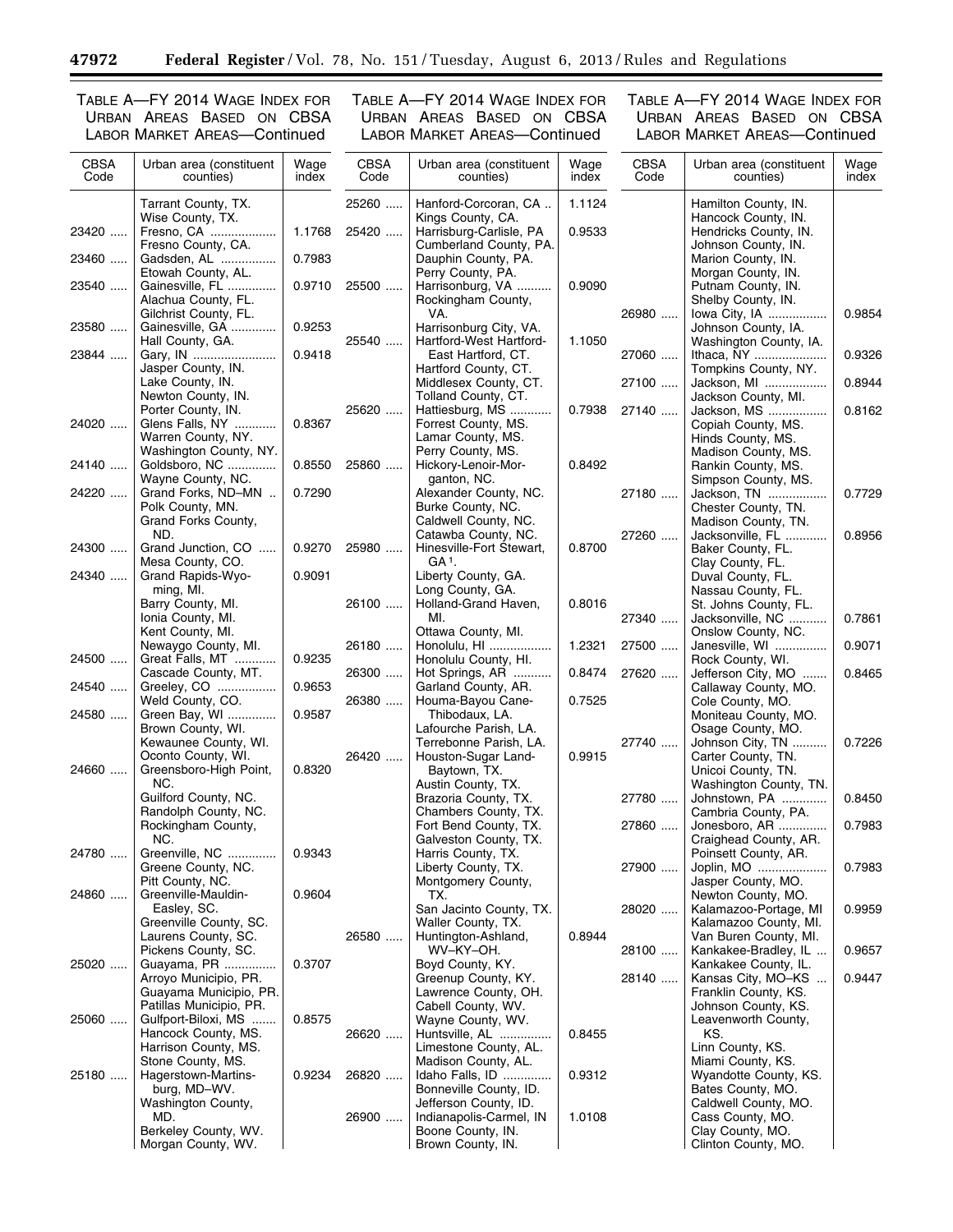TABLE A—FY 2014 WAGE INDEX FOR URBAN AREAS BASED ON CBSA LABOR MARKET AREAS—Continued

TABLE A—FY 2014 WAGE INDEX FOR URBAN AREAS BASED ON CBSA LABOR MARKET AREAS—Continued

| <b>CBSA</b><br>Code | Urban area (constituent<br>counties)                               | Wage<br>index | <b>CBSA</b><br>Code | Urban area (constituent<br>counties)                     | Wage<br>index | <b>CBSA</b><br>Code | Urban area (constituent<br>counties)                          | Wage<br>index |
|---------------------|--------------------------------------------------------------------|---------------|---------------------|----------------------------------------------------------|---------------|---------------------|---------------------------------------------------------------|---------------|
|                     | Jackson County, MO.<br>Lafayette County, MO.<br>Platte County, MO. |               | 30020               | Douglas County, KS<br>Lawton, OK<br>Comanche County, OK. | 0.7893        |                     | Bibb County, GA.<br>Crawford County, GA.<br>Jones County, GA. |               |
| 28420               | Ray County, MO.<br>Kennewick-Pasco-Rich-                           | 0.9459        | 30140               | Lebanon, PA<br>Lebanon County, PA.                       | 0.8157        |                     | Monroe County, GA.<br>Twiggs County, GA.                      |               |
|                     | land, WA.<br>Benton County, WA.                                    |               | 30300               | Lewiston, ID-WA<br>Nez Perce County, ID.                 | 0.9215        | 31460               | Madera-Chowchilla, CA<br>Madera County, CA.                   | 0.8317        |
|                     | Franklin County, WA.                                               |               |                     | Asotin County, WA.                                       |               | 31540               | Madison, WI                                                   | 1.1414        |
| 28660               | Killeen-Temple-Fort<br>Hood, TX.                                   | 0.8925        | 30340               | Lewiston-Auburn, ME<br>Androscoggin County,              | 0.9048        |                     | Columbia County, WI.<br>Dane County, WI.                      |               |
|                     | Bell County, TX.<br>Corvell County, TX.                            |               | 30460               | ME.<br>Lexington-Fayette, KY                             | 0.8902        | 31700               | Iowa County, WI.<br>Manchester-Nashua,                        | 1.0057        |
| 28700               | Lampasas County, TX.<br>Kingsport-Bristol-Bristol,                 | 0.7192        |                     | Bourbon County, KY.<br>Clark County, KY.                 |               |                     | NH.<br>Hillsborough County,                                   |               |
|                     | TN-VA.<br>Hawkins County, TN.                                      |               |                     | Fayette County, KY.<br>Jessamine County, KY.             |               | 31740               | NH.<br>Manhattan, KS                                          | 0.7843        |
|                     | Sullivan County, TN.                                               |               |                     | Scott County, KY.                                        |               |                     | Geary County, KS.                                             |               |
|                     | Bristol City, VA.<br>Scott County, VA.                             |               | 30620               | Woodford County, KY.<br>Lima, OH                         | 0.9158        |                     | Pottawatomie County,<br>KS.                                   |               |
| 28740               | Washington County, VA.<br>Kingston, NY                             | 0.9066        | $30700$             | Allen County, OH.<br>Lincoln, NE                         | 0.9465        | 31860               | Riley County, KS.<br>Mankato-North Man-                       | 0.9277        |
| 28940               | Ulster County, NY.<br>Knoxville, TN                                | 0.7432        |                     | Lancaster County, NE.<br>Seward County, NE.              |               |                     | kato, MN.<br>Blue Earth County, MN.                           |               |
|                     | Anderson County, TN.<br>Blount County, TN.                         |               | 30780               | Little Rock-North Little                                 | 0.8629        | 31900               | Nicollet County, MN.<br>Mansfield, OH                         | 0.8509        |
|                     | Knox County, TN.                                                   |               |                     | Rock-Conway, AR.<br>Faulkner County, AR.                 |               |                     | Richland County, OH.                                          |               |
|                     | Loudon County, TN.<br>Union County, TN.                            |               |                     | Grant County, AR.<br>Lonoke County, AR.                  |               | 32420               | Mayagüez, PR<br>Hormigueros Municipio,                        | 0.3762        |
| 29020               | Kokomo, IN<br>Howard County, IN.                                   | 0.9061        |                     | Perry County, AR.<br>Pulaski County, AR.                 |               |                     | PR.<br>Mayagüez Municipio,                                    |               |
| 29100               | Tipton County, IN.<br>La Crosse, WI-MN                             | 1.0205        | $30860$             | Saline County, AR.<br>Logan, UT-ID                       | 0.8754        | 32580               | PR.<br>McAllen-Edinburg-Mis-                                  | 0.8393        |
|                     | Houston County, MN.<br>La Crosse County, WI.                       |               |                     | Franklin County, ID.<br>Cache County, UT.                |               |                     | sion, TX.<br>Hidalgo County, TX.                              |               |
| 29140               | Lafayette, IN                                                      | 0.9954        | 30980               | Longview, TX                                             | 0.8933        | 32780               | Medford, OR                                                   | 1.0690        |
|                     | Benton County, IN.<br>Carroll County, IN.                          |               |                     | Gregg County, TX.<br>Rusk County, TX.                    |               | 32820               | Jackson County, OR.<br>Memphis, TN-MS-AR                      | 0.9038        |
| 29180               | Tippecanoe County, IN.<br>Lafayette, LA                            | 0.8231        | 31020               | Upshur County, TX.<br>Longview, WA                       | 1.0460        |                     | Crittenden County, AR.<br>DeSoto County, MS.                  |               |
|                     | Lafayette Parish, LA.<br>St. Martin Parish, LA.                    |               | 31084               | Cowlitz County, WA.<br>Los Angeles-Long                  | 1.2417        |                     | Marshall County, MS.<br>Tate County, MS.                      |               |
| 29340               | Lake Charles, LA<br>Calcasieu Parish, LA.                          | 0.7765        |                     | Beach-Glendale, CA.<br>Los Angeles County,               |               |                     | Tunica County, MS.<br>Fayette County, TN.                     |               |
|                     | Cameron Parish, LA.                                                |               |                     | CA.                                                      |               |                     | Shelby County, TN.                                            |               |
| 29404               | Lake County-Kenosha<br>County, IL-WI.                              | 1.0658        | 31140               | Louisville-Jefferson<br>County, KY-IN.                   | 0.8852        | 32900               | Tipton County, TN.<br>Merced, CA                              | 1.2734        |
|                     | Lake County, IL.<br>Kenosha County, WI.                            |               |                     | Clark County, IN.<br>Floyd County, IN.                   |               | 33124               | Merced County, CA.<br>Miami-Miami Beach-                      | 0.9870        |
| 29420               | Lake Havasu City-King-<br>man, AZ.                                 | 0.9912        |                     | Harrison County, IN.<br>Washington County, IN.           |               |                     | Kendall, FL.<br>Miami-Dade County, FL.                        |               |
| 29460               | Mohave County, AZ.<br>Lakeland-Winter Haven,                       | 0.8283        |                     | Bullitt County, KY.<br>Henry County, KY.                 |               | 33140               | Michigan City-La Porte,<br>IN.                                | 0.9216        |
|                     | FL.                                                                |               |                     | Meade County, KY.                                        |               |                     | LaPorte County, IN.                                           |               |
| 29540               | Polk County, FL.<br>Lancaster, PA                                  | 0.9695        |                     | Nelson County, KY.<br>Oldham County, KY.                 |               | 33260               | Midland, TX<br>Midland County, TX.                            | 1.0049        |
| 29620               | Lancaster County, PA.<br>Lansing-East Lansing,                     | 1.0618        |                     | Shelby County, KY.<br>Spencer County, KY.                |               | 33340               | Milwaukee-Waukesha-<br>West Allis, WI.                        | 0.9856        |
|                     | MI.<br>Clinton County, MI.                                         |               | 31180               | Trimble County, KY.<br>Lubbock, TX                       | 0.8956        |                     | Milwaukee County, WI.<br>Ozaukee County, WI.                  |               |
|                     | Eaton County, MI.<br>Ingham County, MI.                            |               |                     | Crosby County, TX.<br>Lubbock County, TX.                |               |                     | Washington County, WI.<br>Waukesha County, WI.                |               |
| 29700               | Laredo, TX                                                         | 0.7586        | 31340               | Lynchburg, VA                                            | 0.8771        | 33460               | Minneapolis-St. Paul-                                         | 1.1213        |
| 29740               | Webb County, TX.<br>Las Cruces, NM                                 | 0.9265        |                     | Amherst County, VA.<br>Appomattox County, VA.            |               |                     | Bloomington, MN-WI.<br>Anoka County, MN.                      |               |
| 29820               | Dona Ana County, NM.<br>Las Vegas-Paradise,                        | 1.1627        |                     | Bedford County, VA.<br>Campbell County, VA.              |               |                     | Carver County, MN.<br>Chisago County, MN.                     |               |
|                     | NV.<br>Clark County, NV.                                           |               |                     | Bedford City, VA.<br>Lynchburg City, VA.                 |               |                     | Dakota County, MN.<br>Hennepin County, MN.                    |               |
| 29940               | Lawrence, KS                                                       | 0.8664        | 31420               | Macon, GA                                                | 0.9014        |                     | Isanti County, MN.                                            |               |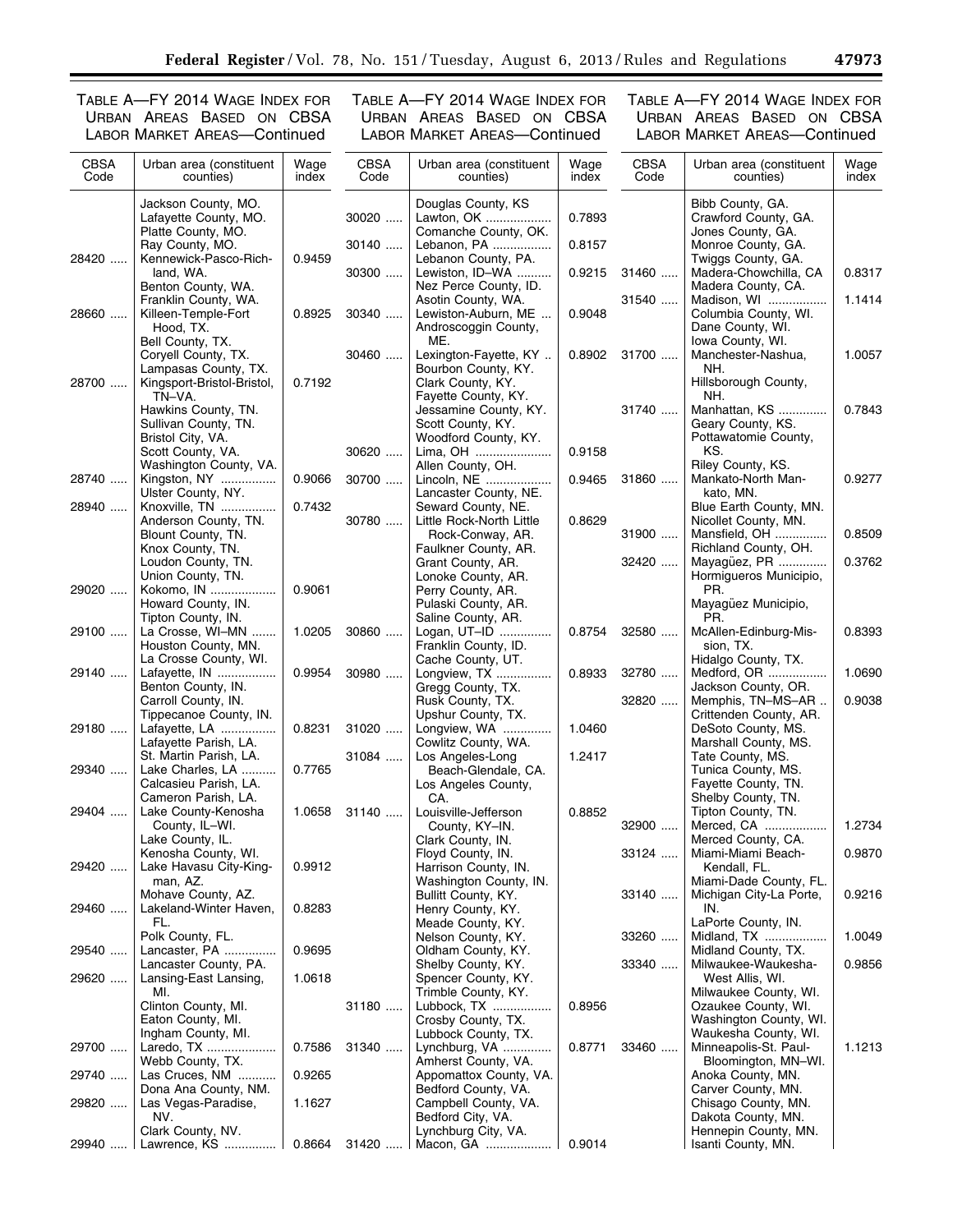-

TABLE A—FY 2014 WAGE INDEX FOR URBAN AREAS BASED ON CBSA LABOR MARKET AREAS—Continued

TABLE A—FY 2014 WAGE INDEX FOR URBAN AREAS BASED ON CBSA LABOR MARKET AREAS—Continued

٠

| <b>CBSA</b><br>Code | Urban area (constituent<br>counties)                                                                                                                               | Wage<br>index | <b>CBSA</b><br>Code | Urban area (constituent<br>counties)                                                                                                                                                  | Wage<br>index    | <b>CBSA</b><br>Code | Urban area (constituent<br>counties)                                                                                                                              | Wage<br>index |
|---------------------|--------------------------------------------------------------------------------------------------------------------------------------------------------------------|---------------|---------------------|---------------------------------------------------------------------------------------------------------------------------------------------------------------------------------------|------------------|---------------------|-------------------------------------------------------------------------------------------------------------------------------------------------------------------|---------------|
|                     | Ramsey County, MN.<br>Scott County, MN.<br>Sherburne County, MN.<br>Washington County,<br>MN.<br>Wright County, MN.<br>Pierce County, WI.<br>St. Croix County, WI. |               | 35300<br>35380      | Hunterdon County, NJ.<br>Morris County, NJ.<br>Sussex County, NJ.<br>Union County, NJ.<br>Pike County, PA.<br>New Haven-Milford, CT<br>New Haven County, CT.<br>New Orleans-Metairie- | 1.1883<br>0.8752 |                     | Harrison County, IA.<br>Mills County, IA.<br>Pottawattamie County,<br>IA.<br>Cass County, NE.<br>Douglas County, NE.<br>Sarpy County, NE.<br>Saunders County, NE. |               |
| 33540               | Missoula, MT<br>Missoula County, MT.                                                                                                                               | 0.9142        |                     | Kenner, LA.<br>Jefferson Parish, LA.                                                                                                                                                  |                  | 36740               | Washington County, NE.<br>Orlando-Kissimmee, FL                                                                                                                   | 0.9063        |
| 33660               | Mobile, AL<br>Mobile County, AL.                                                                                                                                   | 0.7507        |                     | Orleans Parish, LA.<br>Plaquemines Parish, LA.                                                                                                                                        |                  |                     | Lake County, FL.<br>Orange County, FL.                                                                                                                            |               |
| 33700               | Modesto, CA<br>Stanislaus County, CA.                                                                                                                              | 1.3629        |                     | St. Bernard Parish, LA.<br>St. Charles Parish, LA.                                                                                                                                    |                  |                     | Osceola County, FL.<br>Seminole County, FL.                                                                                                                       |               |
| 33740               | Monroe, LA<br>Ouachita Parish, LA.                                                                                                                                 | 0.7530        |                     | St. John the Baptist<br>Parish, LA.                                                                                                                                                   |                  | 36780               | Oshkosh-Neenah, WI<br>Winnebago County, WI.                                                                                                                       | 0.9398        |
| 33780               | Union Parish, LA.<br>Monroe, MI                                                                                                                                    | 0.8718        |                     | St. Tammany Parish,<br>LA.                                                                                                                                                            |                  | 36980               | Owensboro, KY<br>Daviess County, KY.                                                                                                                              | 0.7790        |
| 33860               | Monroe County, MI.<br>Montgomery, AL<br>Autauga County, AL.<br>Elmore County, AL.                                                                                  | 0.7475        | 35644               | New York-White Plains-<br>Wayne, NY-NJ.<br>Bergen County, NJ.<br>Hudson County, NJ.                                                                                                   | 1.3089           | 37100               | Hancock County, KY.<br>McLean County, KY.<br>Oxnard-Thousand<br>Oaks-Ventura, CA.                                                                                 | 1.3113        |
| 34060               | Lowndes County, AL.<br>Montgomery County, AL.<br>Morgantown, WV                                                                                                    | 0.8339        |                     | Passaic County, NJ.<br>Bronx County, NY.<br>Kings County, NY.                                                                                                                         |                  | 37340               | Ventura County, CA.<br>Palm Bay-Melbourne-<br>Titusville, FL.                                                                                                     | 0.8790        |
|                     | Monongalia County, WV.<br>Preston County, WV.                                                                                                                      |               |                     | New York County, NY.<br>Putnam County, NY.                                                                                                                                            |                  | 37380               | Brevard County, FL.<br>Palm Coast, FL                                                                                                                             | 0.8174        |
| 34100               | Morristown, TN<br>Grainger County, TN.<br>Hamblen County, TN.                                                                                                      | 0.6861        |                     | Queens County, NY.<br>Richmond County, NY.<br>Rockland County, NY.                                                                                                                    |                  | 37460               | Flagler County, FL.<br>Panama City-Lynn<br>Haven-Panama City                                                                                                      | 0.7876        |
| 34580               | Jefferson County, TN.<br>Mount Vernon-<br>Anacortes, WA.<br>Skagit County, WA.                                                                                     | 1.0652        | 35660               | Westchester County,<br>NY.<br>Niles-Benton Harbor, MI<br>Berrien County, MI.                                                                                                          | 0.8444           | 37620               | Beach, FL.<br>Bay County, FL.<br>Parkersburg-Marietta-<br>Vienna, WV-OH.                                                                                          | 0.7569        |
| 34620               | Muncie, IN.<br>Delaware County, IN                                                                                                                                 | 0.8743        | 35840               | North Port-Bradenton-<br>Sarasota-Venice, FL.                                                                                                                                         | 0.9428           |                     | Washington County, OH.<br>Pleasants County, WV.                                                                                                                   |               |
| 34740               | Muskegon-Norton<br>Shores, MI.<br>Muskegon County, MI.                                                                                                             | 1.1076        | 35980               | Manatee County, FL.<br>Sarasota County, FL.<br>Norwich-New London,                                                                                                                    | 1.1821           | 37700               | Wirt County, WV.<br>Wood County, WV.<br>Pascagoula, MS                                                                                                            | 0.7542        |
| 34820               | Myrtle Beach-North<br>Myrtle Beach-<br>Conway, SC.                                                                                                                 | 0.8700        |                     | CT.<br>New London County,<br>CT.                                                                                                                                                      |                  | 37764               | George County, MS.<br>Jackson County, MS.                                                                                                                         | 1.0553        |
| 34900               | Horry County, SC.<br>Napa, CA                                                                                                                                      | 1.5375        | 36084               | Oakland-Fremont-Hay-<br>ward, CA.                                                                                                                                                     | 1.7048           | 37860               | Peabody, MA<br>Essex County, MA.<br>Pensacola-Ferry Pass-                                                                                                         | 0.7767        |
| 34940               | Napa County, CA.<br>Naples-Marco Island,<br>FL.                                                                                                                    | 0.9108        |                     | Alameda County, CA.<br>Contra Costa County,<br>CA.                                                                                                                                    |                  |                     | Brent, FL.<br>Escambia County, FL.<br>Santa Rosa County, FL.                                                                                                      |               |
| 34980               | Collier County, FL.<br>Nashville-Davidson-                                                                                                                         | 0.9141        | 36100               | Ocala, FL<br>Marion County, FL.                                                                                                                                                       | 0.8425           | $37900$             | Peoria, IL<br>Marshall County, IL.                                                                                                                                | 0.8434        |
|                     | Murfreesboro-Frank-<br>lin, TN.<br>Cannon County, TN.                                                                                                              |               | 36140               | Ocean City, NJ<br>Cape May County, NJ.<br>Odessa, TX                                                                                                                                  | 1.0584           |                     | Peoria County, IL.<br>Stark County, IL.<br>Tazewell County, IL.                                                                                                   |               |
|                     | Cheatham County, TN.<br>Davidson County, TN.                                                                                                                       |               | 36220<br>36260      | Ector County, TX.<br>Ogden-Clearfield, UT                                                                                                                                             | 0.9661<br>0.9170 | 37964               | Woodford County, IL.<br>Philadelphia, PA                                                                                                                          | 1.0849        |
|                     | Dickson County, TN.<br>Hickman County, TN.<br>Macon County, TN.                                                                                                    |               |                     | Davis County, UT.<br>Morgan County, UT.<br>Weber County, UT.                                                                                                                          |                  |                     | Bucks County, PA.<br>Chester County, PA.<br>Delaware County, PA.                                                                                                  |               |
|                     | Robertson County, TN.<br>Rutherford County, TN.<br>Smith County, TN.                                                                                               |               | 36420               | Oklahoma City, OK<br>Canadian County, OK.<br>Cleveland County, OK.                                                                                                                    | 0.8879           |                     | Montgomery County,<br>PA.<br>Philadelphia County, PA.                                                                                                             |               |
|                     | Sumner County, TN.<br>Trousdale County, TN.<br>Williamson County, TN.                                                                                              |               |                     | Grady County, OK.<br>Lincoln County, OK.<br>Logan County, OK.                                                                                                                         |                  | 38060               | Phoenix-Mesa-Scotts-<br>dale, AZ.<br>Maricopa County, AZ.                                                                                                         | 1.0465        |
| 35004               | Wilson County, TN.<br>Nassau-Suffolk, NY<br>Nassau County, NY.<br>Suffolk County, NY.                                                                              | 1.2755        | 36500               | McClain County, OK.<br>Oklahoma County, OK.<br>Olympia, WA<br>Thurston County, WA.                                                                                                    | 1.1601           | 38220               | Pinal County, AZ.<br>Pine Bluff, AR<br>Cleveland County, AR.<br>Jefferson County, AR.                                                                             | 0.8069        |
| 35084               | Newark-Union, NJ-PA<br>Essex County, NJ.                                                                                                                           | 1.1268        | 36540               | Omaha-Council Bluffs,<br>NE-IA.                                                                                                                                                       | 0.9756           | 38300               | Lincoln County, AR.<br>Pittsburgh, PA                                                                                                                             | 0.8669        |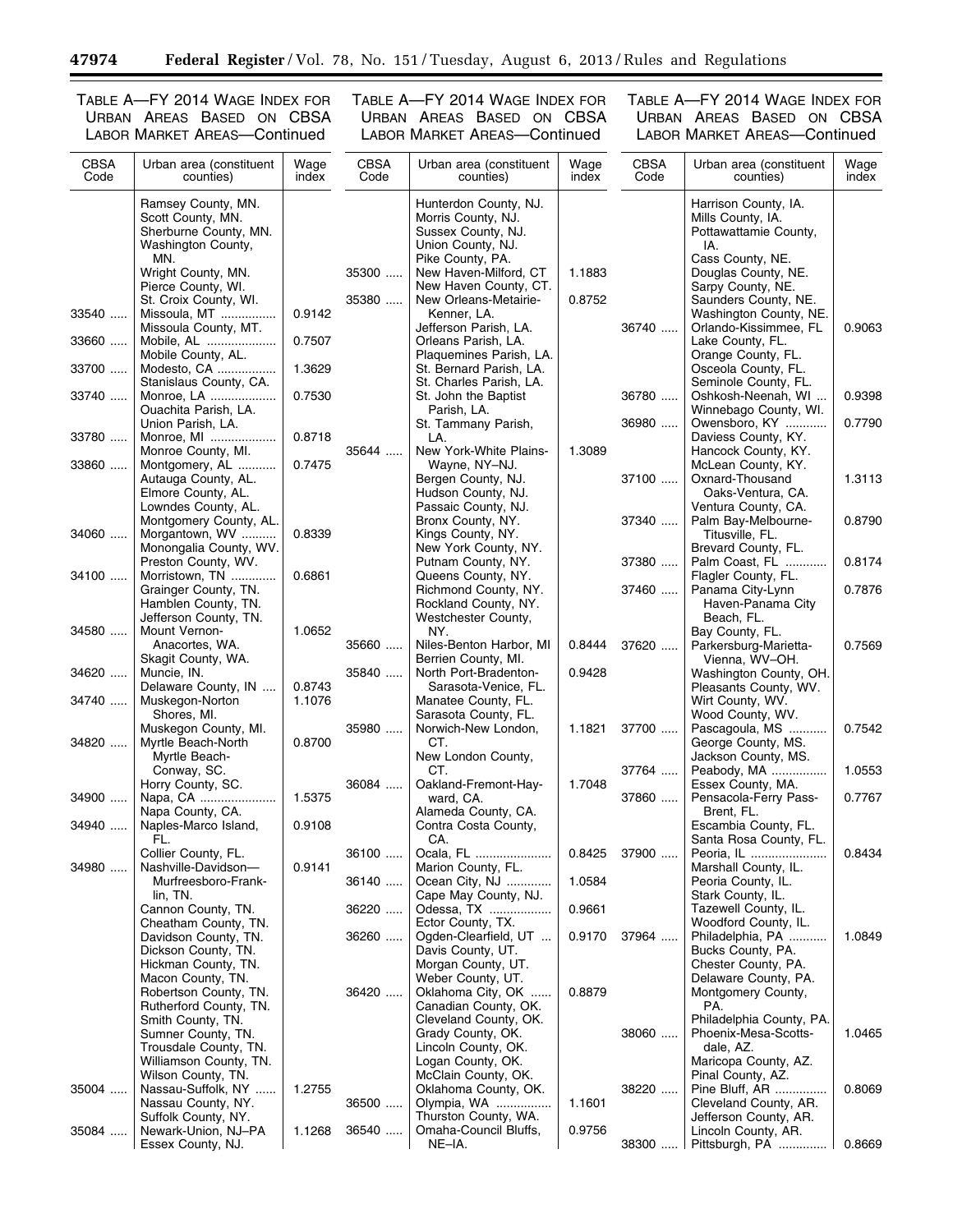TABLE A—FY 2014 WAGE INDEX FOR URBAN AREAS BASED ON CBSA LABOR MARKET AREAS—Continued

TABLE A—FY 2014 WAGE INDEX FOR URBAN AREAS BASED ON CBSA LABOR MARKET AREAS—Continued

| <b>CBSA</b><br>Code | Urban area (constituent<br>counties)                                                             | Wage<br>index    | <b>CBSA</b><br>Code | Urban area (constituent<br>counties)                                        | Wage<br>index | <b>CBSA</b><br>Code | Urban area (constituent<br>counties)                                                       | Wage<br>index |
|---------------------|--------------------------------------------------------------------------------------------------|------------------|---------------------|-----------------------------------------------------------------------------|---------------|---------------------|--------------------------------------------------------------------------------------------|---------------|
|                     | Allegheny County, PA.<br>Armstrong County, PA.<br>Beaver County, PA.                             |                  | 39820               | Berks County, PA.<br>Redding, CA<br>Shasta County, CA.                      | 1.4990        | 40900               | Sacramento-Arden-Ar-<br>cade-Roseville, CA.<br>El Dorado County, CA.                       | 1.5498        |
|                     | Butler County, PA.<br>Fayette County, PA.<br>Washington County, PA.                              |                  | 39900               | Reno-Sparks, NV<br>Storey County, NV.<br>Washoe County, NV.                 | 1.0326        |                     | Placer County, CA.<br>Sacramento County, CA.<br>Yolo County, CA.                           |               |
| 38340               | Westmoreland County,<br>PA.<br>Pittsfield, MA                                                    | 1.0920           | 40060               | Richmond, VA<br>Amelia County, VA.                                          | 0.9723        | 40980               | Saginaw-Saginaw<br>Township North, MI.                                                     | 0.8849        |
| 38540               | Berkshire County, MA.<br>Pocatello, ID<br>Bannock County, ID.                                    | 0.9754           |                     | Caroline County, VA.<br>Charles City County,<br>VA.                         |               | 41060               | Saginaw County, MI.<br>St. Cloud, MN<br>Benton County, MN.                                 | 1.0658        |
| 38660               | Power County, ID.<br>Ponce, PR<br>Juana Díaz Municipio,                                          | 0.4594           |                     | Chesterfield County, VA.<br>Cumberland County, VA.<br>Dinwiddie County, VA. |               | 41100               | Stearns County, MN.<br>St. George, UT<br>Washington County, UT.                            | 0.9345        |
|                     | PR.<br>Ponce Municipio, PR.<br>Villalba Municipio, PR.                                           |                  |                     | Goochland County, VA.<br>Hanover County, VA.<br>Henrico County, VA.         |               | 41140               | St. Joseph, MO-KS<br>Doniphan County, KS.<br>Andrew County, MO.                            | 0.9834        |
| 38860               | Portland-South Port-<br>land-Biddeford, ME.<br>Cumberland County,                                | 0.9981           |                     | King and Queen Coun-<br>ty, VA.<br>King William County,                     |               | 41180               | Buchanan County, MO.<br>DeKalb County, MO.<br>St. Louis, MO-IL                             | 0.9336        |
|                     | ME.<br>Sagadahoc County, ME.<br>York County, ME.                                                 |                  |                     | VA.<br>Louisa County, VA.<br>New Kent County, VA.                           |               |                     | Bond County, IL.<br>Calhoun County, IL.<br>Clinton County, IL.                             |               |
| 38900               | Portland-Vancouver-<br>Beaverton, OR-WA.                                                         | 1.1766           |                     | Powhatan County, VA.<br>Prince George County,<br>VA.                        |               |                     | Jersey County, IL.<br>Macoupin County, IL.                                                 |               |
|                     | Clackamas County, OR.<br>Columbia County, OR.<br>Multnomah County, OR.<br>Washington County, OR. |                  |                     | Sussex County, VA.<br>Colonial Heights City,<br>VA.                         |               |                     | Madison County, IL.<br>Monroe County, IL.<br>St. Clair County, IL.<br>Crawford County, MO. |               |
|                     | Yamhill County, OR.<br>Clark County, WA.<br>Skamania County, WA.                                 |                  |                     | Hopewell City, VA.<br>Petersburg City, VA.<br>Richmond City, VA.            |               |                     | Franklin County, MO.<br>Jefferson County, MO.<br>Lincoln County, MO.                       |               |
| 38940               | Port St. Lucie, FL<br>Martin County, FL.<br>St. Lucie County, FL.                                | 0.9352           | 40140               | Riverside-San<br>Bernardino-Ontario,<br>CA.                                 | 1.1497        |                     | St. Charles County, MO.<br>St. Louis County, MO.<br>Warren County, MO.                     |               |
| 39100               | Poughkeepsie-New-<br>burgh-Middletown,<br>NY.                                                    | 1.1544           |                     | Riverside County, CA.<br>San Bernardino County,<br>CA.                      |               |                     | Washington County,<br>MO.                                                                  |               |
| 39140               | Dutchess County, NY.<br>Orange County, NY.<br>Prescott, AZ                                       | 1.0161           | 40220               | Roanoke, VA<br>Botetourt County, VA.<br>Craig County, VA.                   | 0.9195        | 41420               | St. Louis City, MO.<br>Salem, OR<br>Marion County, OR.                                     | 1.1148        |
| 39300               | Yavapai County, AZ.<br>Providence-New Bed-<br>ford-Fall River, RI-                               | 1.0539           |                     | Franklin County, VA.<br>Roanoke County, VA.<br>Roanoke City, VA.            |               | 41500               | Polk County, OR.<br>Salinas, CA<br>Monterey County, CA.                                    | 1.5820        |
|                     | MA.<br>Bristol County, MA.<br>Bristol County, RI.                                                |                  | 40340               | Salem City, VA.<br>Rochester, MN<br>Dodge County, MN.                       | 1.1662        | 41540               | Salisbury, MD<br>Somerset County, MD.<br>Wicomico County, MD.                              | 0.8948        |
|                     | Kent County, RI.<br>Newport County, RI.<br>Providence County, RI.                                |                  | 40380               | Olmsted County, MN.<br>Wabasha County, MN.<br>Rochester, NY                 | 0.8749        | 41620               | Salt Lake City, UT<br>Salt Lake County, UT.<br>Summit County, UT.                          | 0.9350        |
| 39340               | Washington County, RI.<br>Provo-Orem, UT<br>Juab County, UT.                                     | 0.9461           |                     | Livingston County, NY.<br>Monroe County, NY.<br>Ontario County, NY.         |               | 41660               | Tooele County, UT.<br>San Angelo, TX<br>Irion County, TX.                                  | 0.8169        |
| 39380               | Utah County, UT.<br>Pueblo, CO<br>Pueblo County, CO.                                             | 0.8215           | 40420               | Orleans County, NY.<br>Wayne County, NY.<br>Rockford, IL                    | 0.9751        | 41700               | Tom Green County, TX.<br>San Antonio, TX<br>Atascosa County, TX.                           | 0.8911        |
| 39460               | Punta Gorda, FL<br>Charlotte County, FL.                                                         | 0.8734           | 40484               | Boone County, IL.<br>Winnebago County, IL.<br>Rockingham County-            | 1.0172        |                     | Bandera County, TX.<br>Bexar County, TX.<br>Comal County, TX.                              |               |
| 39540<br>39580      | Racine, WI<br>Racine County, WI.<br>Raleigh-Cary, NC                                             | 0.8903<br>0.9304 |                     | Strafford County, NH.<br>Rockingham County,<br>NH.                          |               |                     | Guadalupe County, TX.<br>Kendall County, TX.<br>Medina County, TX.                         |               |
|                     | Franklin County, NC.<br>Johnston County, NC.<br>Wake County, NC.                                 |                  | 40580               | Strafford County, NH.<br>Rocky Mount, NC                                    | 0.8750        | 41740               | Wilson County, TX.<br>San Diego-Carlsbad-                                                  | 1.2213        |
| 39660               | Rapid City, SD<br>Meade County, SD.<br>Pennington County, SD.                                    | 0.9568           | 40660               | Edgecombe County, NC.<br>Nash County, NC.<br>Rome, GA                       | 0.8924        | 41780               | San Marcos, CA.<br>San Diego County, CA.<br>Sandusky, OH                                   | 0.7788        |
| 39740               | Reading, PA                                                                                      | 0.9220           |                     | Floyd County, GA.                                                           |               |                     | Erie County, OH.                                                                           |               |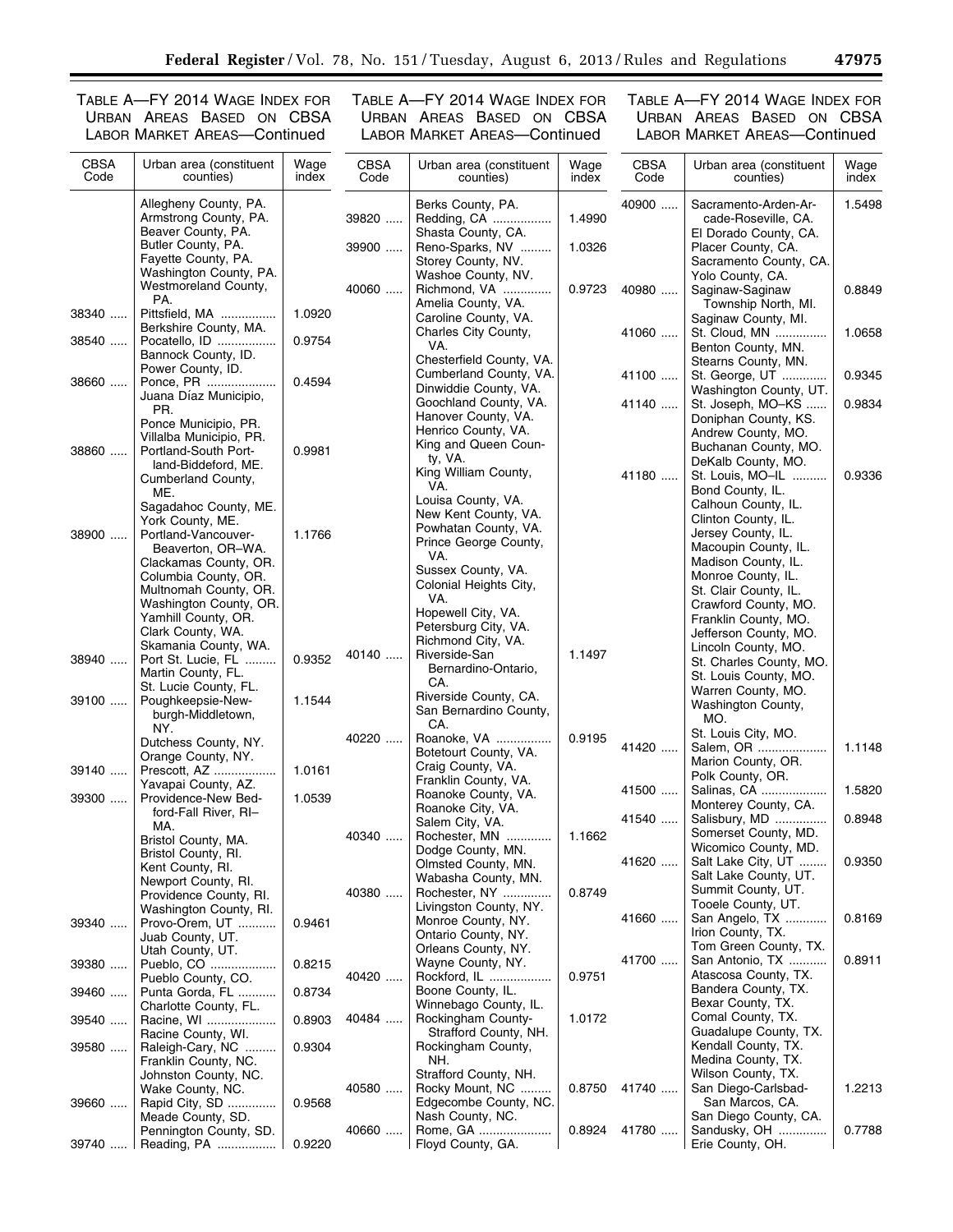<u>—</u>

TABLE A—FY 2014 WAGE INDEX FOR URBAN AREAS BASED ON CBSA LABOR MARKET AREAS—Continued

TABLE A—FY 2014 WAGE INDEX FOR URBAN AREAS BASED ON CBSA LABOR MARKET AREAS—Continued

| <b>CBSA</b><br>Code | Urban area (constituent<br>counties)                                       | Wage<br>index | <b>CBSA</b><br>Code | Urban area (constituent<br>counties)                                | Wage<br>index    | <b>CBSA</b><br>Code | Urban area (constituent<br>counties)                                  | Wage<br>index    |
|---------------------|----------------------------------------------------------------------------|---------------|---------------------|---------------------------------------------------------------------|------------------|---------------------|-----------------------------------------------------------------------|------------------|
| 41884               | San Francisco-San<br>Mateo-Redwood City,                                   | 1.6743        |                     | Trujillo Alto Municipio,<br>PR.                                     |                  | 44060               | Spokane, WA<br>Spokane County, WA.                                    | 1.1174           |
|                     | CA.<br>Marin County, CA.                                                   |               |                     | Vega Alta Municipio,<br>PR.<br>Vega Baja Municipio,                 |                  | 44100               | Springfield, IL<br>Menard County, IL.<br>Sangamon County, IL.         | 0.9165           |
|                     | San Francisco County,<br>CA.<br>San Mateo County, CA.                      |               |                     | PR.<br>Yabucoa Municipio, PR.                                       |                  | 44140               | Springfield, MA<br>Franklin County, MA.                               | 1.0378           |
| 41900               | San Germán-Cabo<br>Rojo, PR.                                               | 0.4550        | 42020               | San Luis Obispo-Paso<br>Robles, CA.                                 | 1.3036           | 44180               | Hampden County, MA.<br>Hampshire County, MA.<br>Springfield, MO       | 0.8440           |
|                     | Cabo Rojo Municipio,<br>PR.<br>Lajas Municipio, PR.                        |               | 42044               | San Luis Obispo Coun-<br>ty, CA.<br>Santa Ana-Anaheim-              | 1.2111           |                     | Christian County, MO.<br>Dallas County, MO.                           |                  |
|                     | Sabana Grande<br>Municipio, PR.                                            |               |                     | Irvine, CA.<br>Orange County, CA.                                   |                  |                     | Greene County, MO.<br>Polk County, MO.<br>Webster County, MO.         |                  |
|                     | San Germán Municipio,<br>PR.<br>San Jose-Sunnyvale-                        | 1.7086        | 42060               | Santa Barbara-Santa<br>Maria-Goleta, CA.<br>Santa Barbara County,   | 1.2825           | 44220               | Springfield, OH<br>Clark County, OH                                   | 0.8447           |
| 41940               | Santa Clara, CA.<br>San Benito County, CA.                                 |               | 42100               | CA.<br>Santa Cruz-Watsonville,                                      | 1.7937           | 44300               | State College, PA<br>Centre County, PA.                               | 0.9575           |
| 41980               | Santa Clara County, CA.<br>San Juan-Caguas-                                | 0.4356        | 42140               | CA.<br>Santa Cruz County, CA.<br>Santa Fe, NM                       | 1.0136           | 44600               | Steubenville-Weirton,<br>OH-WV.<br>Jefferson County, OH.              | 0.7598           |
|                     | Guaynabo, PR.<br>Aguas Buenas<br>Municipio, PR.                            |               | 42220               | Santa Fe County, NM.<br>Santa Rosa-Petaluma,                        | 1.6679           |                     | Brooke County, WV.<br>Hancock County, WV.                             |                  |
|                     | Aibonito Municipio, PR.<br>Arecibo Municipio, PR.                          |               | 42340               | CA.<br>Sonoma County, CA.<br>Savannah, GA                           | 0.8757           | 44700               | Stockton, CA<br>San Joaquin County,<br>CA.                            | 1.3734           |
|                     | Barceloneta Municipio,<br>PR.<br>Barranquitas Municipio,                   |               |                     | Bryan County, GA.<br>Chatham County, GA.<br>Effingham County, GA.   |                  | 44940<br>45060      | Sumter, SC<br>Sumter County, SC.                                      | 0.7594<br>0.9897 |
|                     | PR.<br>Bayamón Municipio, PR.                                              |               | 42540               | Scranton-Wilkes-Barre,<br>PA.                                       | 0.8331           |                     | Syracuse, NY<br>Madison County, NY.<br>Onondaga County, NY.           |                  |
|                     | Caguas Municipio, PR.<br>Camuy Municipio, PR.<br>Canóvanas Municipio,      |               |                     | Lackawanna County,<br>PA.<br>Luzerne County, PA.                    |                  | 45104               | Oswego County, NY.<br>Tacoma, WA<br>Pierce County, WA.                | 1.1574           |
|                     | PR.<br>Carolina Municipio, PR.                                             |               | 42644               | Wyoming County, PA.<br>Seattle-Bellevue-Ever-                       | 1.1733           | 45220               | Tallahassee, FL<br>Gadsden County, FL.                                | 0.8391           |
|                     | Cataño Municipio, PR.<br>Cayey Municipio, PR.<br>Ciales Municipio, PR.     |               |                     | ett, WA.<br>King County, WA.<br>Snohomish County, WA.               |                  |                     | Jefferson County, FL.<br>Leon County, FL.<br>Wakulla County, FL.      |                  |
|                     | Cidra Municipio, PR.<br>Comerío Municipio, PR.<br>Corozal Municipio, PR.   |               | 42680               | Sebastian-Vero Beach,<br>FL.                                        | 0.8760           | 45300               | Tampa-St. Petersburg-<br>Clearwater, FL.                              | 0.9075           |
|                     | Dorado Municipio, PR.<br>Florida Municipio, PR.                            |               | 43100               | Indian River County, FL.<br>Sheboygan, WI<br>Sheboygan County, WI.  | 0.9203           |                     | Hernando County, FL.<br>Hillsborough County, FL.<br>Pasco County, FL. |                  |
|                     | Guaynabo Municipio,<br>PR.                                                 |               | 43300               | Sherman-Denison, TX<br>Grayson County, TX                           | 0.8723<br>0.8723 | 45460               | Pinellas County, FL.<br>Terre Haute, IN                               | 0.9706           |
|                     | Gurabo Municipio, PR.<br>Hatillo Municipio, PR.<br>Humacao Municipio, PR.  |               | 43340               | Shreveport-Bossier City,<br>LA.<br>Bossier Parish, LA.              | 0.8262           |                     | Clay County, IN.<br>Sullivan County, IN.<br>Vermillion County, IN.    |                  |
|                     | Juncos Municipio, PR.<br>Las Piedras Municipio,<br>PR.                     |               |                     | Caddo Parish, LA.<br>De Soto Parish, LA.                            |                  | 45500               | Vigo County, IN.<br>Texarkana, TX-Tex-                                | 0.7428           |
|                     | Loíza Municipio, PR.<br>Manati Municipio, PR.                              |               | 43580               | Sioux City, IA-NE-SD.<br>Woodbury County, IA.<br>Dakota County, NE. | 0.9163           |                     | arkana, AR.<br>Miller County, AR.<br>Bowie County, TX.                |                  |
|                     | Maunabo Municipio, PR.<br>Morovis Municipio, PR.<br>Naguabo Municipio, PR. |               |                     | Dixon County, NE.<br>Union County, SD.                              |                  | 45780               | Toledo, OH<br>Fulton County, OH.                                      | 0.9013           |
|                     | Naranjito Municipio, PR.<br>Orocovis Municipio, PR.                        |               | 43620               | Sioux Falls, SD<br>Lincoln County, SD.<br>McCook County, SD.        | 0.8275           |                     | Lucas County, OH.<br>Ottawa County, OH.<br>Wood County, OH.           |                  |
|                     | Quebradillas Municipio,<br>PR.                                             |               |                     | Minnehaha County, SD.<br>Turner County, SD.                         |                  | 45820               | Topeka, KS<br>Jackson County, KS.                                     | 0.8974           |
|                     | Río Grande Municipio,<br>PR.<br>San Juan Municipio, PR.                    |               | 43780               | South Bend-Mishawaka,<br>IN-MI.<br>St. Joseph County, IN.           | 0.9425           |                     | Jefferson County, KS.<br>Osage County, KS.<br>Shawnee County, KS.     |                  |
|                     | San Lorenzo Municipio,<br>PR.                                              |               | 43900               | Cass County, MI.<br>Spartanburg, SC                                 | 0.8782           | 45940               | Wabaunsee County, KS.<br>Trenton-Ewing, NJ                            | 1.0648           |
|                     | Toa Alta Municipio, PR.<br>Toa Baja Municipio, PR.                         |               |                     | Spartanburg County,<br>SC.                                          |                  | 46060               | Mercer County, NJ.<br>Tucson, AZ                                      | 0.8953           |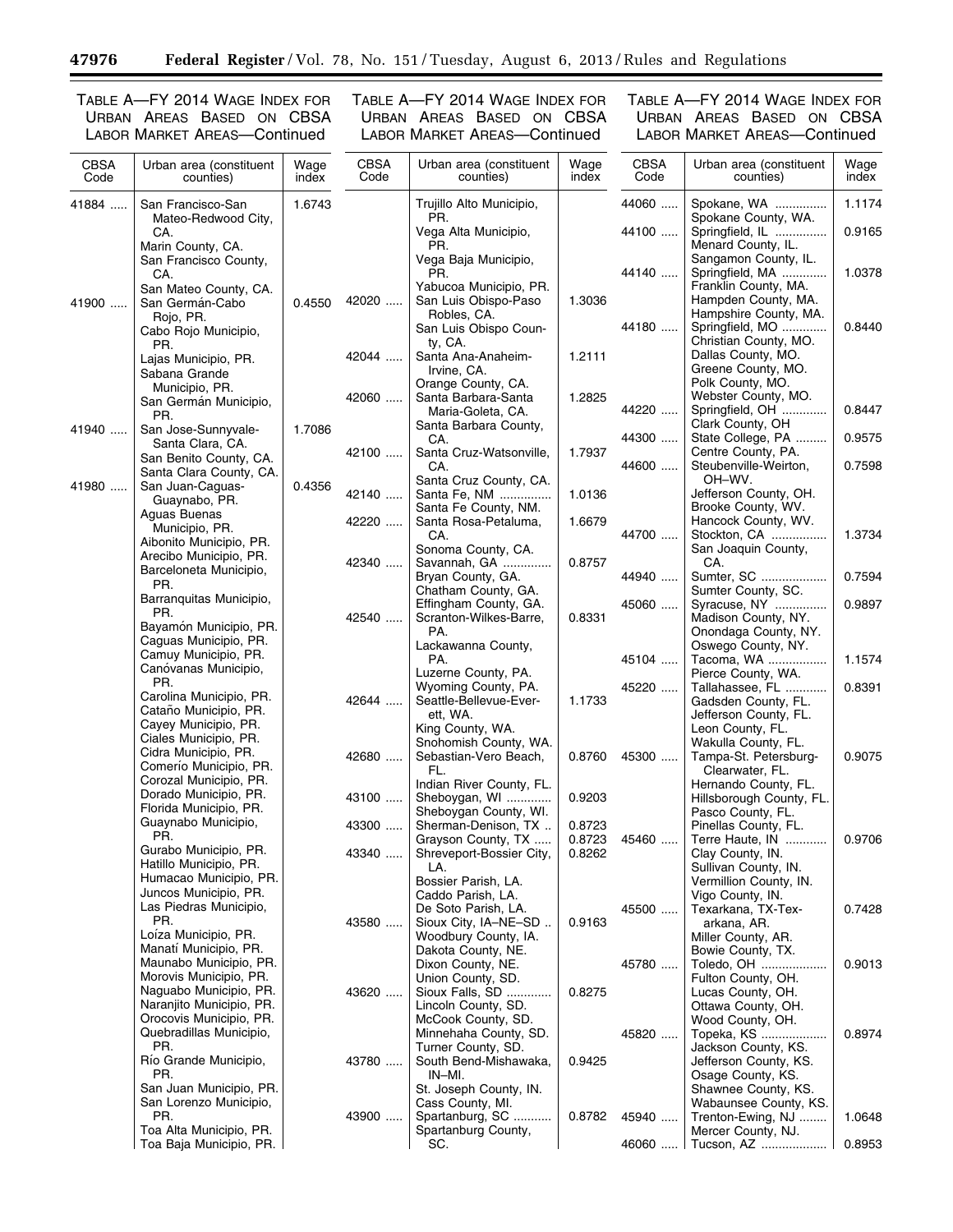TABLE A—FY 2014 WAGE INDEX FOR URBAN AREAS BASED ON CBSA LABOR MARKET AREAS—Continued

TABLE A—FY 2014 WAGE INDEX FOR URBAN AREAS BASED ON CBSA LABOR MARKET AREAS—Continued

 $\equiv$ 

| <b>CBSA</b><br>Code | Urban area (constituent<br>counties)                                                            | Wage<br>index | <b>CBSA</b><br>Code | Urban area (constituent<br>counties)                                                                    | Wage<br>index | <b>CBSA</b><br>Code | Urban area (constituent<br>counties)                                                                    | Wage<br>index    |
|---------------------|-------------------------------------------------------------------------------------------------|---------------|---------------------|---------------------------------------------------------------------------------------------------------|---------------|---------------------|---------------------------------------------------------------------------------------------------------|------------------|
| 46140               | Pima County, AZ.<br>Tulsa, OK<br>Creek County, OK.<br>Okmulgee County, OK.<br>Osage County, OK. | 0.8145        |                     | Calvert County, MD.<br>Charles County, MD.<br>Prince George's Coun-<br>ty, MD.<br>Arlington County, VA. |               | 49340<br>49420      | Stokes County, NC.<br>Yadkin County, NC.<br>Worcester, MA<br>Worcester County, MA.<br>Yakima, WA        | 1.1584<br>1.0355 |
|                     | Pawnee County, OK.<br>Rogers County, OK.                                                        |               |                     | Clarke County, VA.<br>Fairfax County, VA.                                                               |               | 49500               | Yakima County, WA.<br>Yauco, PR                                                                         | 0.3782           |
| 46220               | Tulsa County, OK.<br>Wagoner County, OK.                                                        | 0.8500        |                     | Fauguier County, VA.<br>Loudoun County, VA.<br>Prince William County,                                   |               |                     | Guánica Municipio, PR.<br>Guayanilla Municipio,                                                         |                  |
|                     | Tuscaloosa, AL<br>Greene County, AL.<br>Hale County, AL.                                        |               |                     | VA.<br>Spotsylvania County,                                                                             |               |                     | PR.<br>Peñuelas Municipio, PR.<br>Yauco Municipio, PR.                                                  |                  |
| 46340               | Tuscaloosa County, AL.<br>Tyler, TX<br>Smith County, TX.                                        | 0.8526        |                     | VA.<br>Stafford County, VA.                                                                             |               | 49620               | York-Hanover, PA<br>York County, PA.                                                                    | 0.9540           |
| 46540               | Utica-Rome, NY<br>Herkimer County, NY.<br>Oneida County, NY.                                    | 0.8769        |                     | Warren County, VA.<br>Alexandria City, VA.<br>Fairfax City, VA.<br>Falls Church City, VA.               |               | 49660               | Youngstown-Warren-<br>Boardman, OH-PA.<br>Mahoning County, OH.<br>Trumbull County, OH.                  | 0.8262           |
| 46660               | Valdosta, GA<br>Brooks County, GA.<br>Echols County, GA.<br>Lanier County, GA.                  | 0.7527        |                     | Fredericksburg City, VA.<br>Manassas City, VA.<br>Manassas Park City,<br>VA.                            |               | 49700               | Mercer County, PA.<br>Yuba City, CA<br>Sutter County, CA.<br>Yuba County, CA.                           | 1.1759           |
| 46700               | Lowndes County, GA.<br>Vallejo-Fairfield, CA<br>Solano County, CA.                              | 1.6286        | 47940               | Jefferson County, WV.<br>Waterloo-Cedar Falls,<br>IA.                                                   | 0.8331        | 49740               | Yuma, AZ<br>Yuma County, AZ.                                                                            | 0.9674           |
| 47020               | Victoria, TX<br>Calhoun County, TX.<br>Goliad County, TX.                                       | 0.8949        |                     | Black Hawk County, IA.<br>Bremer County, IA.<br>Grundy County, IA.                                      |               | index.              | <sup>1</sup> At this time, there are no hospitals located<br>in this urban area on which to base a wage |                  |
| 47220               | Victoria County, TX.<br>Vineland-Millville-                                                     | 1.0759        | 48140               | Wausau, WI<br>Marathon County, WI.                                                                      | 0.8802        | State               |                                                                                                         | Wage             |
|                     | Bridgeton, NJ.<br>Cumberland County, NJ.                                                        |               | 48300               | Wenatchee-East<br>Wenatchee, WA.                                                                        | 1.0109        | code                | Nonurban area                                                                                           | index            |
| 47260               | Virginia Beach-Norfolk-<br>Newport News, VA-                                                    | 0.9121        |                     | Chelan County, WA.<br>Douglas County, WA.                                                               |               | $1$<br>2            | Alabama<br>Alaska                                                                                       | 0.7147<br>1.3662 |
|                     | NC.<br>Currituck County, NC.                                                                    |               | 48424               | West Palm Beach-Boca<br>Raton-Boynton                                                                   | 0.9597        | 3<br>4              | Arizona<br>Arkansas                                                                                     | 0.9166<br>0.7343 |
|                     | Gloucester County, VA.                                                                          |               |                     | Beach, FL.                                                                                              |               | 5<br>6              | California<br>Colorado                                                                                  | 1.2788<br>0.9802 |
|                     | Isle of Wight County,<br>VA.                                                                    |               | 48540               | Palm Beach County, FL.<br>Wheeling, WV-OH                                                               | 0.6673        | 7                   | Connecticut                                                                                             | 1.1311           |
|                     | James City County, VA.<br>Mathews County, VA.                                                   |               |                     | Belmont County, OH.<br>Marshall County, WV.                                                             |               | 8<br>$10$           | Delaware<br>Florida                                                                                     | 1.0092<br>0.7985 |
|                     | Surry County, VA.                                                                               |               |                     | Ohio County, WV.                                                                                        |               | $11$<br>$12$        | Georgia<br>Hawaii                                                                                       | 0.7459<br>1.0739 |
|                     | York County, VA.<br>Chesapeake City, VA.                                                        |               | 48620               | Wichita, KS<br>Butler County, KS.                                                                       | 0.8674        | $13$                | Idaho                                                                                                   | 0.7605           |
|                     | Hampton City, VA.                                                                               |               |                     | Harvey County, KS.                                                                                      |               | 14                  | Illinois                                                                                                | 0.8434           |
|                     | Newport News City, VA.                                                                          |               |                     | Sedgwick County, KS.                                                                                    |               | $15$<br>$16$        | Indiana<br>lowa                                                                                         | 0.8513<br>0.8434 |
|                     | Norfolk City, VA.<br>Poquoson City, VA.                                                         |               | 48660               | Sumner County, KS.<br>Wichita Falls, TX                                                                 | 0.9537        | 17                  | Kansas                                                                                                  | 0.7929           |
|                     | Portsmouth City, VA.                                                                            |               |                     | Archer County, TX.                                                                                      |               | 18                  | Kentucky                                                                                                | 0.7784           |
|                     | Suffolk City, VA.                                                                               |               |                     | Clay County, TX.                                                                                        |               | 19<br>20            | Louisiana<br>Maine                                                                                      | 0.7585<br>0.8238 |
|                     | Virginia Beach City, VA.<br>Williamsburg City, VA.                                              |               | 48700               | Wichita County, TX.<br>Williamsport, PA                                                                 | 0.8268        | 21                  | Maryland                                                                                                | 0.8696           |
| 47300               | Visalia-Porterville, CA                                                                         | 0.9947        |                     | Lycoming County, PA.                                                                                    |               | 22                  | Massachusetts                                                                                           | 1.3614           |
| 47380               | Tulare County, CA.<br>Waco, TX                                                                  | 0.8213        | 48864               | Wilmington, DE-MD-NJ<br>New Castle County, DE.                                                          | 1.0593        | 23<br>24            | Michigan<br>Minnesota                                                                                   | 0.8270<br>0.9133 |
|                     | McLennan County, TX.                                                                            |               |                     | Cecil County, MD.                                                                                       |               | 25                  | Mississippi                                                                                             | 0.7568           |
| 47580               | Warner Robins, GA                                                                               | 0.7732        |                     | Salem County, NJ.<br>Wilmington, NC.                                                                    |               | 26<br>27            | Missouri<br>Montana                                                                                     | 0.7775<br>0.9098 |
| 47644               | Houston County, GA.<br>Warren-Troy-Farm-                                                        | 0.9432        | 48900               | Brunswick County, NC                                                                                    | 0.8862        | 28                  | Nebraska                                                                                                | 0.8855           |
|                     | ington Hills, MI.                                                                               |               |                     | New Hanover County,                                                                                     |               | 29                  | Nevada                                                                                                  | 0.9781           |
|                     | Lapeer County, MI.<br>Livingston County, MI.                                                    |               |                     | NC.<br>Pender County, NC.                                                                               |               | 30<br>31            | New Hampshire<br>New Jersey <sup>1</sup>                                                                | 1.0339           |
|                     | Macomb County, MI.                                                                              |               | 49020               | Winchester, VA-WV                                                                                       | 0.9034        | 32                  | New Mexico                                                                                              | 0.8922           |
|                     | Oakland County, MI.                                                                             |               |                     | Frederick County, VA.                                                                                   |               | 33                  | New York                                                                                                | 0.8220           |
|                     | St. Clair County, MI.                                                                           |               |                     | Winchester City, VA.                                                                                    |               | 34                  | North Carolina                                                                                          | 0.8100           |
| 47894               | Washington-Arlington-<br>Alexandria, DC-VA-                                                     | 1.0533        | 49180               | Hampshire County, WV.<br>Winston-Salem, NC                                                              |               | 35<br>36            | North Dakota<br>Ohio                                                                                    | 0.6785<br>0.8377 |
|                     | MD-WV.                                                                                          |               |                     | Davie County, NC.                                                                                       | 0.8560        | 37                  | Oklahoma                                                                                                | 0.7704           |
|                     | District of Columbia, DC.                                                                       |               |                     | Forsyth County, NC.                                                                                     |               | $38$                | Oregon                                                                                                  | 0.9435           |